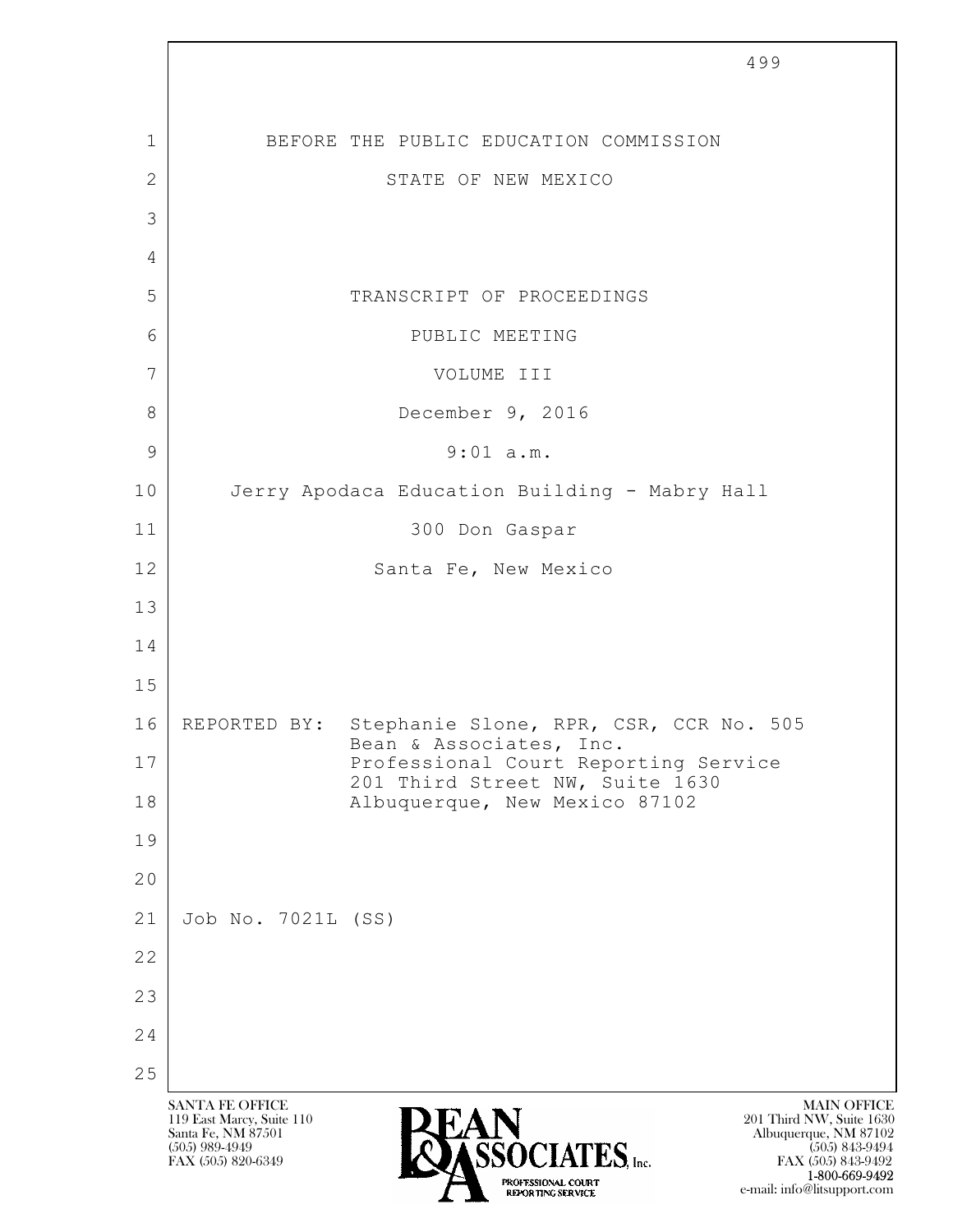$\mathbf{L}$  SANTA FE OFFICE MAIN OFFICE MAIN OFFICE MAIN OFFICE MAIN OFFICE 119 East Marcy, Suite 110 201 Third NW, Suite 1630<br>Santa Fe, NM 87501 201 Third NW, Suite 1630 1 | A P P E A R A N C E S 2 COMMISSIONERS: 3 MS. PATRICIA GIPSON, Chair MR. GILBERT PERALTA, Vice Chair 4 | MS. KARYL ANN ARMBRUSTER, Secretary MR. JEFF CARR, Member 5 MS. DANIELLE JOHNSTON, Member MS. MILLIE POGNA, Member 6 MS. CARMIE TOULOUSE, Member 7 8 | STAFF: 9 | MS. KATIE POULOS, Director, Charter School Division MS. AUDREY McKEE, Assistant Attorney General 10 Counsel to PEC MS. BECKY KAPPUS, Liaison to PEC 11 12 13 14 15 16 17 18 19 20 21 22 23 24 25



FAX (505) 843-9492 e-mail: info@litsupport.com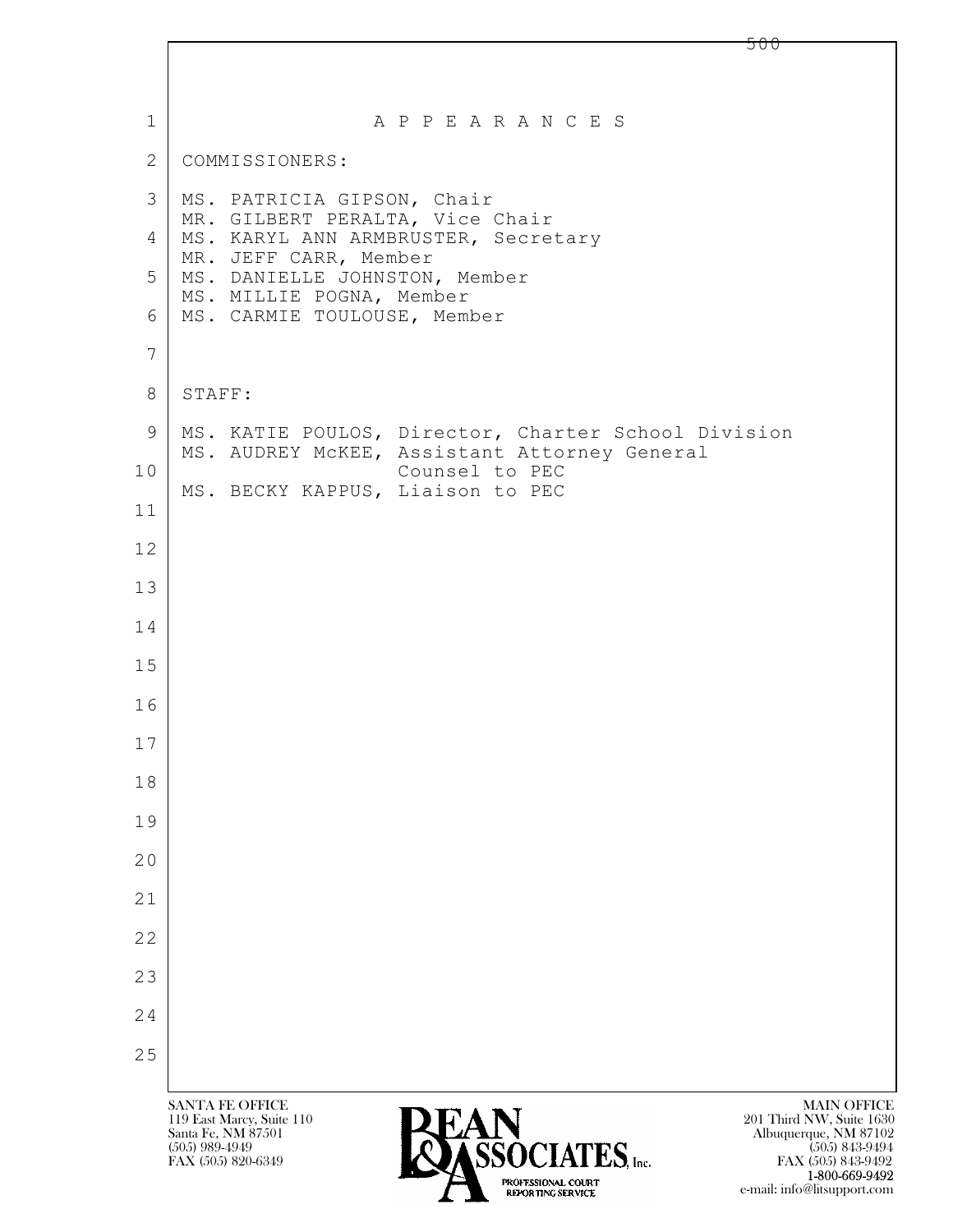| $\mathbf{1}$ | SANTA FE, NEW MEXICO; FRIDAY, DECEMBER 9, 2016     |
|--------------|----------------------------------------------------|
| 2            | 9:01 A.M.                                          |
| 3            | COMMISSIONER GIPSON: Good morning. I am            |
| 4            | reconvening this meeting of the Public Education   |
| 5            | Commission, and I will ask Commissioner Armbruster |
| 6            | to do a roll call, please.                         |
| 7            | COMMISSIONER ARMBRUSTER: Of course.                |
| 8            | Freezing to death.                                 |
| 9            | Commissioner Pogna.                                |
| 10           | COMMISSIONER POGNA: Here.                          |
| 11           | COMMISSIONER ARMBRUSTER: Commissioner              |
| 12           | Toulouse.                                          |
| 13           | COMMISSIONER TOULOUSE: Present.                    |
| 14           | COMMISSIONER ARMBRUSTER: Commissioner              |
| 15           | Armbruster is here.                                |
| 16           | Commissioner Conyers is not here.                  |
| 17           | Commissioner Peralta.                              |
| 18           | COMMISSIONER PERALTA: Here.                        |
| 19           | COMMISSIONER ARMBRUSTER: Commissioner              |
| 20           | Gipson.                                            |
| 21           | COMMISSIONER GIPSON: Here.                         |
| 22           | COMMISSIONER ARMBRUSTER: Commissioner              |
| 23           | Johnston.                                          |
| 24           | COMMISSIONER JOHNSTON: Present.                    |
| 25           | COMMISSIONER ARMBRUSTER: Commissioner              |
|              | <b>SANTA FE OFFICE</b><br><b>MAIN OFFICE</b>       |

 $\lceil$ 

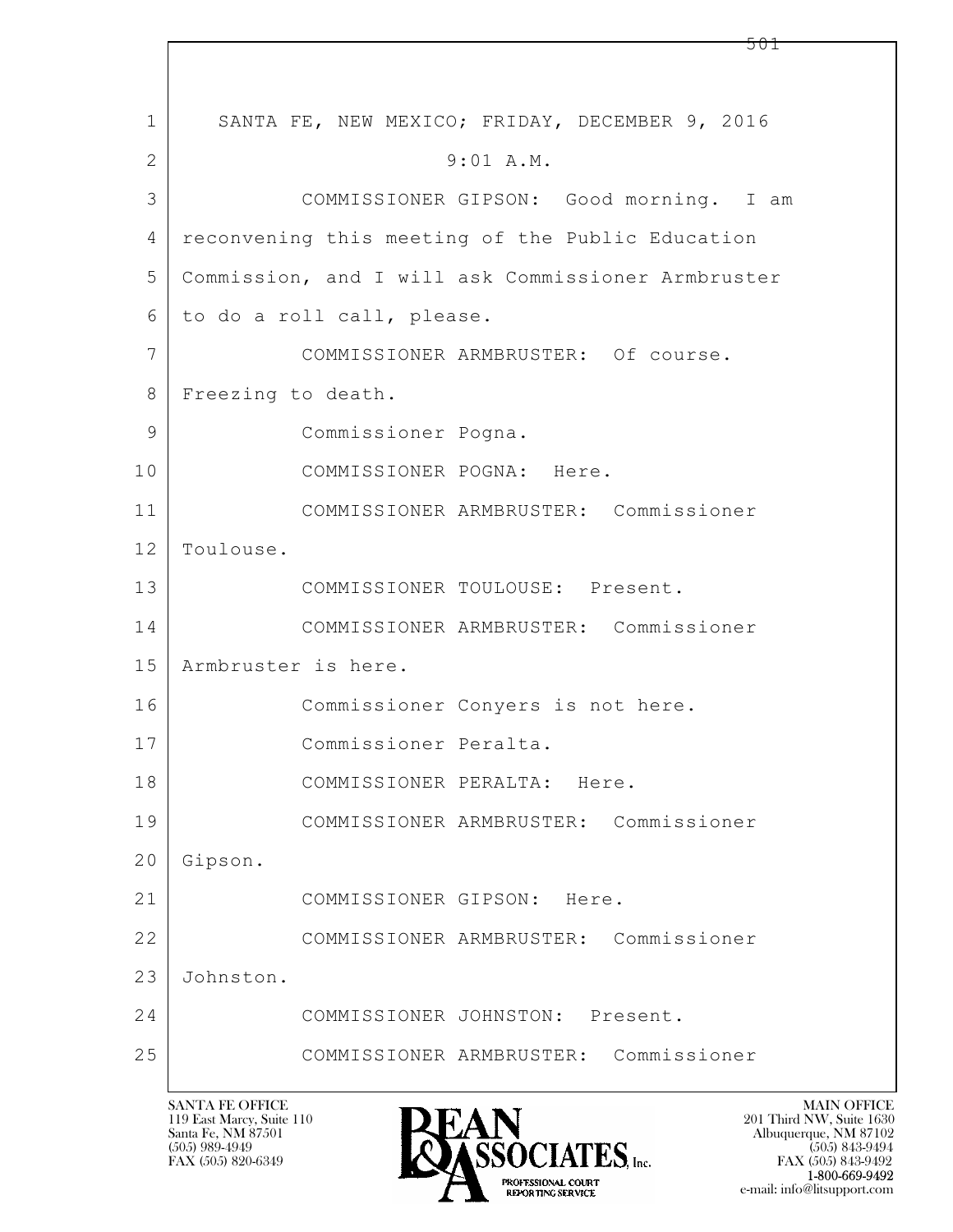$\mathbf{L}$  1 Sherman is not here. 2 Commissioner Chavez is not here. 3 COMMISSIONER GIPSON: No. 4 COMMISSIONER ARMBRUSTER: Is she here? 5 COMMISSIONER GIPSON: No, she's not here 6 today. 7 COMMISSIONER ARMBRUSTER: And Commissioner 8 Carr. 9 COMMISSIONER CARR: Here. 10 COMMISSIONER ARMBRUSTER: There are seven. 11 Is that right? We have seven? 12 COMMISSIONER GIPSON: We have seven here, 13 correct, which is a quorum. 14 Welcome everyone. And I just want to also 15 let everyone know that also up here with us is an 16 attorney from the Attorney General's Office for our 17 | OMA compliance, Audrey McKee, so that we do often 18 talk. We're not making decisions, but she does help 19 us with wording of resolutions and so on. So please 20 don't think we're conspiring against you as we're 21 chatting back here. 22 There will be five minutes for public 23 input. If anyone is interested in speaking in the 24 public input portion, there will be someone soon 25 sitting here at the corner, and you can sign in with

119 East Marcy, Suite 110<br>Santa Fe, NM 87501



FAX (505) 843-9492 e-mail: info@litsupport.com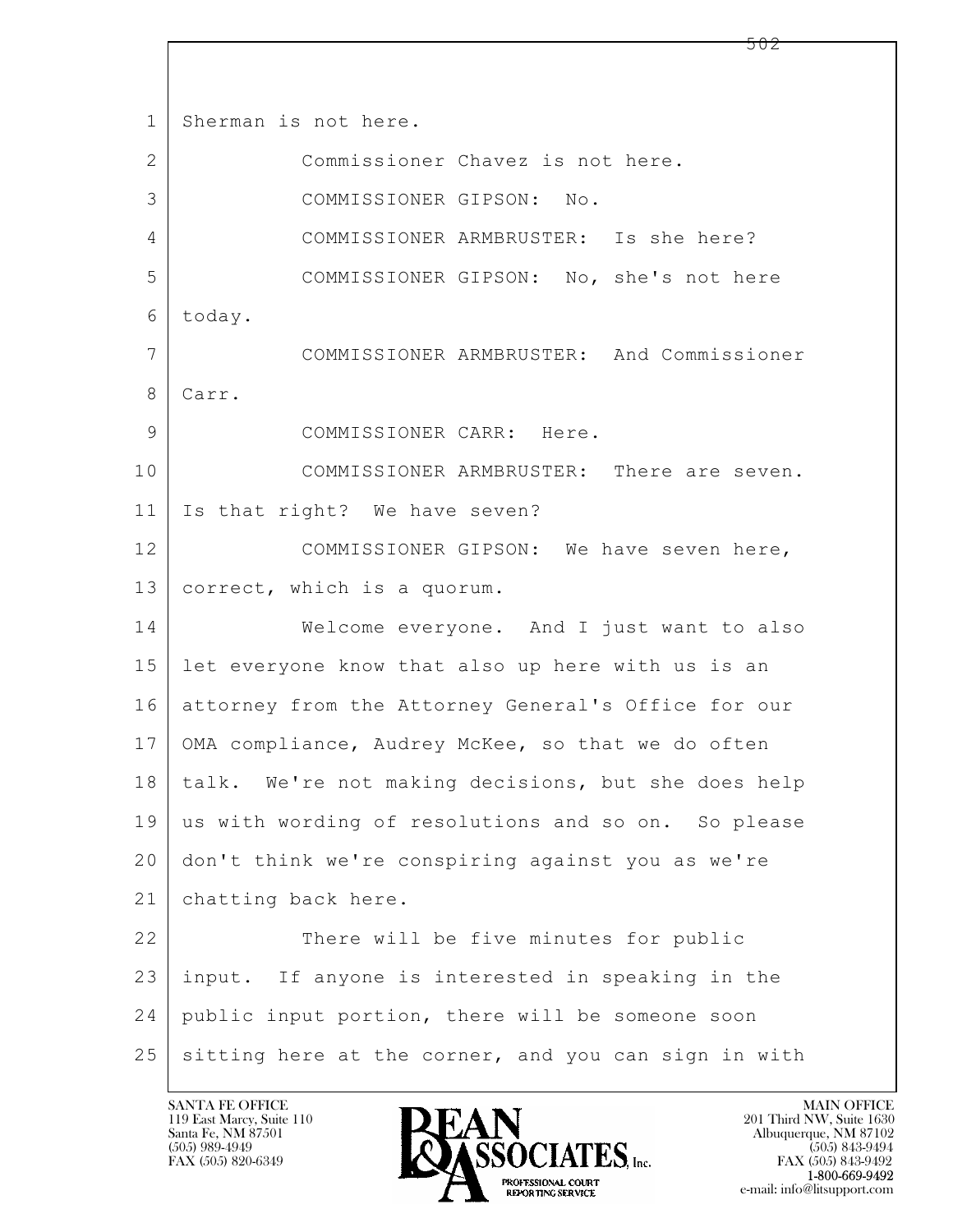$\mathbf{L}$  1 her. So thank you very much. 2 And, yes, also, please for the court 3 reporter, if you would speak individually and not 4 talk with each other so that she has a better chance 5 of capturing everything. Thank you. 6 And we are here first for letter K, which 7 is La Tierra Montessori School. 8 | Welcome. Good morning. 9 Director. 10 MS. POULOS: Madam Chairwoman, 11 Commissioners, for La Tierra Montessori Charter 12 School, CSD has recommended the renewal of this 13 charter. However, CSD has recommended a shortened 14 term renewal, and we will explain that in a moment. 15 We do want to first commend this school. 16 As you will see in their academic summary, three 17 years ago the school had a three-year average of a  $18$  an F and had a single-year letter grade of a D. 19 Great commendations to the hard work that this team 20 has been doing. They have raised that three-year 21 average letter grade to a  $C$ , and they have raised 22 their single-year letter grade in the last two years  $23$  to Bs. So we certainly want to recognize that. 24 We had a discussion earlier this week 25 where I was able to explain to the school why we're

119 East Marcy, Suite 110<br>Santa Fe, NM 87501



FAX (505) 843-9492 e-mail: info@litsupport.com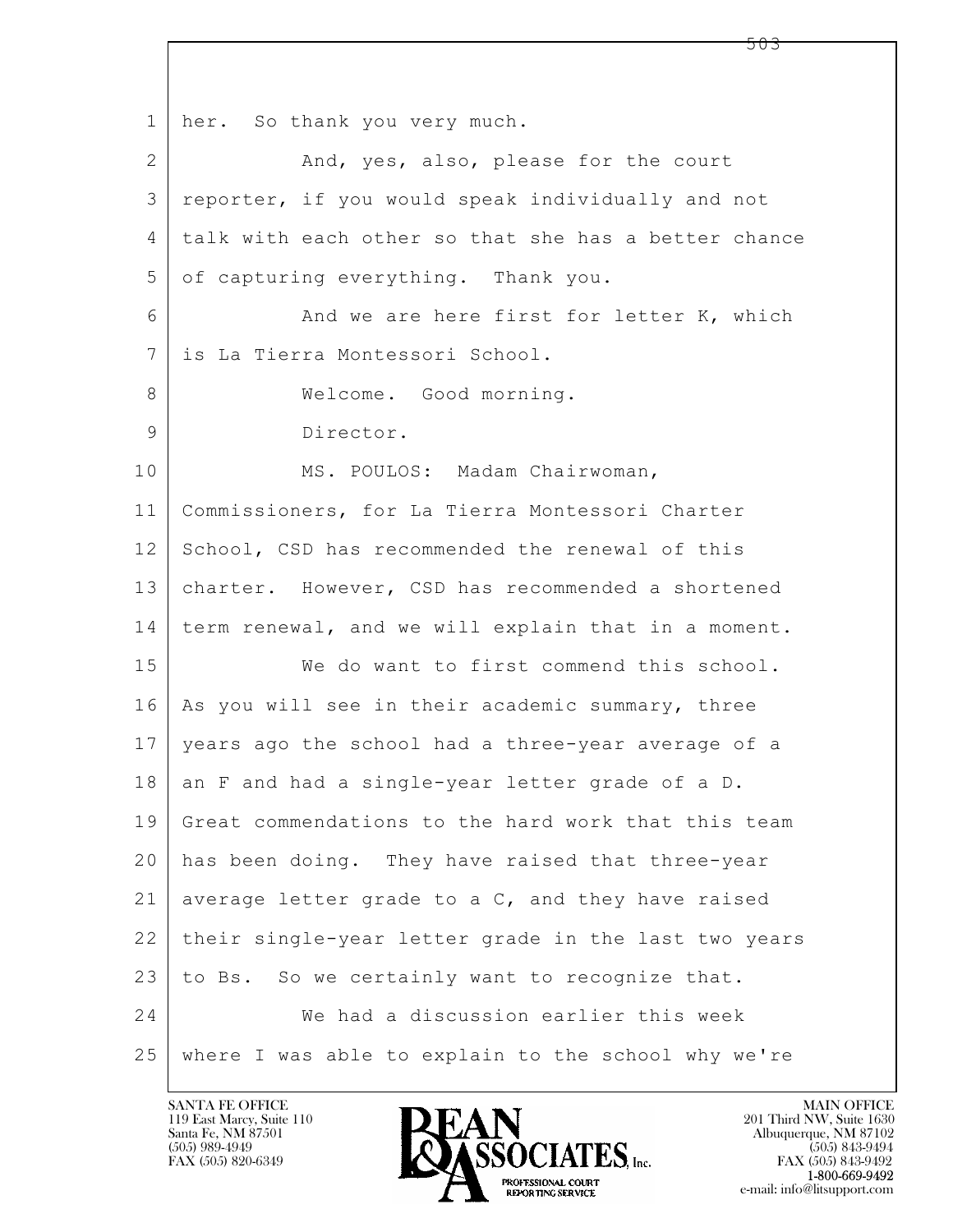1 recommending the short-term renewal, which is 2 because of three years ago where they were, and we 3 want to see the stability and see that school 4 continue the excellent performance they have shown 5 over the last two years.

6 When we did our analysis, we did see a few 7 concerns about whether the school was fully 8 implementing the material terms of the contract.  $9$  Specifically, I think the concerns were that the 10 school has not developed a heritage language program 11 to serve English language learners at La Tierra. 12 And as a result it was unclear as to whether this 13 school was meeting the contractual terms regarding 14 providing daily instruction to address language 15 | proficiency needs, which includes one hour of 16 English language development with a TESOL-endorsed 17 teacher and one hour of Spanish language instruction 18 | with a bilingual-endorsed teacher.

 $\mathbf{L}$  19 In addition, there seems to be a small 20 differentiation between the number of instructional 21 hours the school indicated it would provide in the 22 contract, 1,106.5 hours, compared to the 1,092 hours 23 scheduled for all students. Again, that's not a 24 concern with regards to legal compliance because 25 they are meeting the minimum instructional hours.

119 East Marcy, Suite 110<br>Santa Fe, NM 87501



FAX (505) 843-9492 e-mail: info@litsupport.com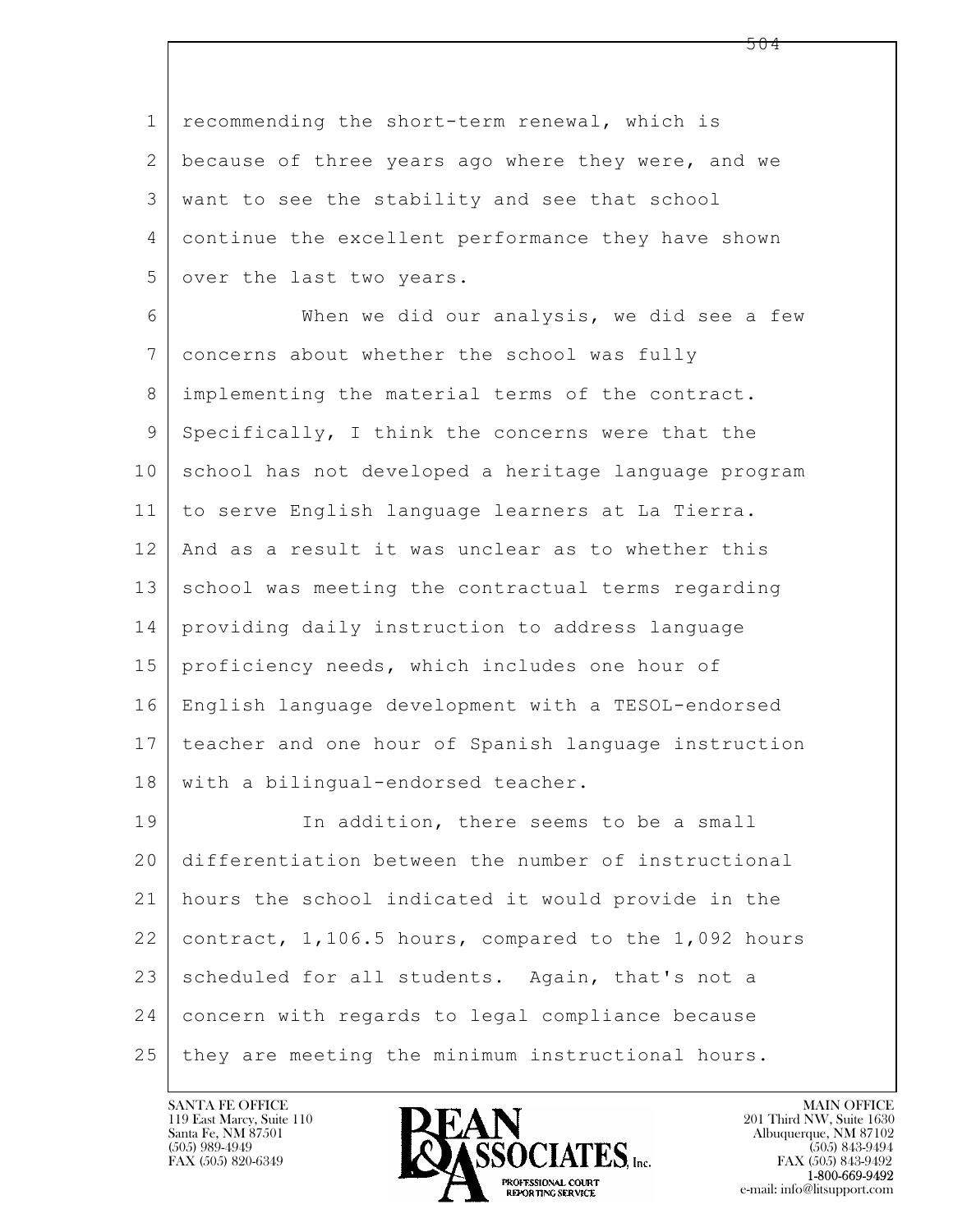$\mathbf{L}$  1 It's just a question of whether they're meeting 2 their material terms of their contract. 3 Again, on the academic piece we do commend 4 them for the great progress that is made. This is a 5 case where we truly see -- while they don't meet the 6 standards, the standards of excellence, which would 7 be those three years of a C or better, we do see 8 that the school has made incredible progress and 9 certainly the substantial progress that is 10 envisioned by the statute. 11 In addition, the school has not met all of 12 the performance framework goals. And so you can see 13 that analysis on pages 13 through 15 in the charts  $14$  where they have met  $-$  and I can count them up  $-$ 15 one, two, three  $-$ - four of the goals, but then there 16 are still  $--$  one, two  $--$  three that they do not meet 17 and so certainly another reason for that shorter 18 term renewal. 19 I do want to commend the school also for 20 meeting all generally accepted standards of fiscal 21 management. This is today, I believe, the only 22 school that we will see in this entire group of 23 renewals that received no findings in their audit 24 and no deficiencies and so another area to really 25 commend the work that they've done.

119 East Marcy, Suite 110<br>Santa Fe, NM 87501



FAX (505) 843-9492 e-mail: info@litsupport.com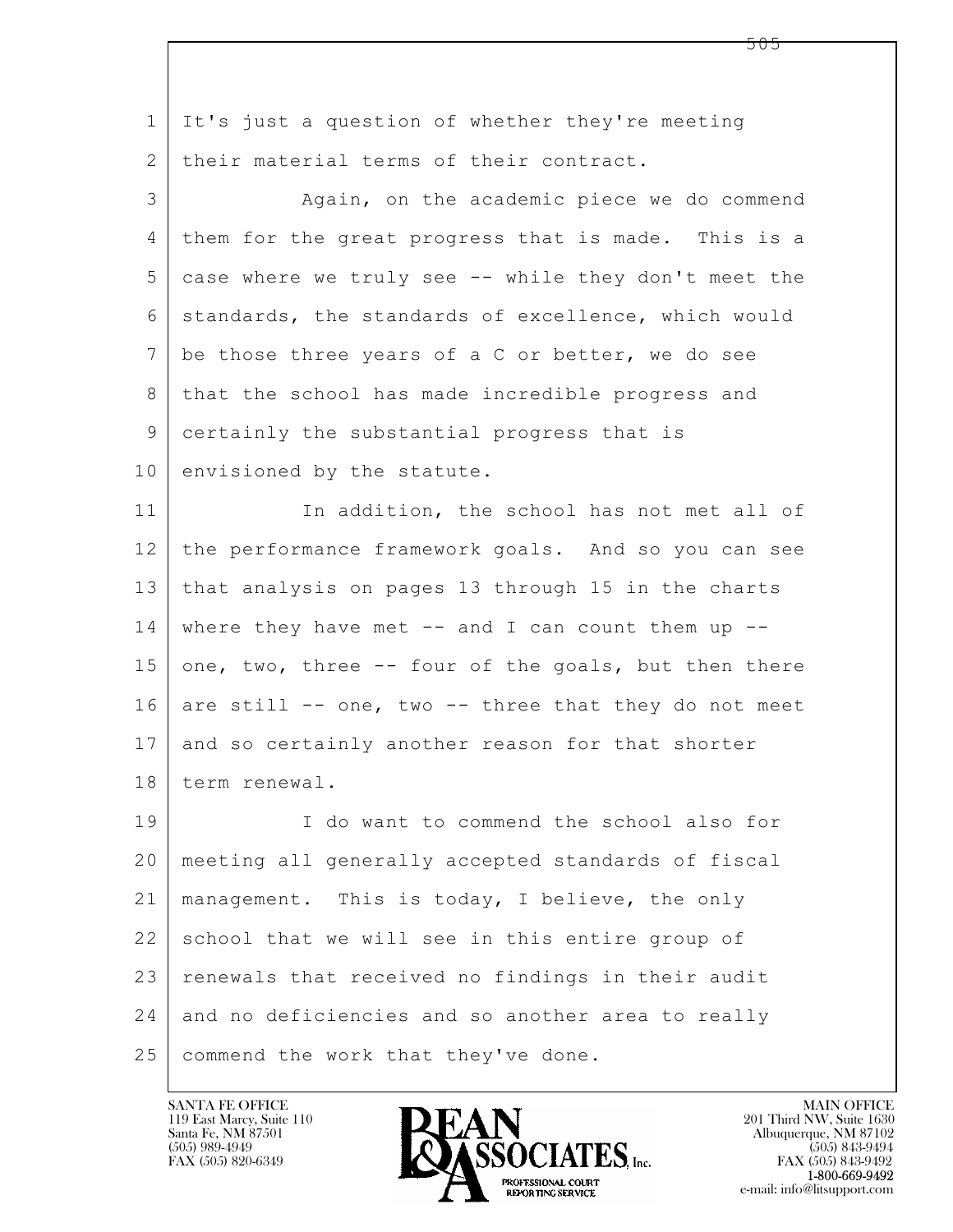| $\mathbf 1$    | And then, lastly, the school has met --              |
|----------------|------------------------------------------------------|
| $\mathbf{2}$   | I'm sorry. Not lastly. The school has met the        |
| 3              | facilities requirements. We did have just a few      |
| 4              | concerns about provisions of law from which the      |
| 5              | school is not specifically exempted, including some  |
| 6              | minimal findings with regards to English language    |
| $7\phantom{.}$ | learners, special education requirements, and        |
| $8\,$          | licensure and background check requirements.         |
| 9              | But, ultimately, again, CSD is                       |
| 10             | recommending the renewal of this charter school for  |
| 11             | a three-year term. That is to ensure continued       |
| 12             | improvement and performance in the letter grade and  |
| 13             | improved performance in the school- and              |
| 14             | mission-specific goals, especially as the school     |
| 15             | transitions over to new leadership.                  |
| 16             | They've had a new leader start this year,            |
| 17             | and so we would love to see, on that new leadership, |
| 18             | the academic achievement continue and then some      |
| 19             | corrective action requirements that the school       |
| 20             | report on the corrective actions identified in their |
| 21             | response to the compliance concerns. They were very  |
| 22             | responsive in their response to CSD's report and     |
| 23             | indicated what actions they were planning on or      |
| 24             | already taking to address the concerns that were     |
| 25             | identified.                                          |

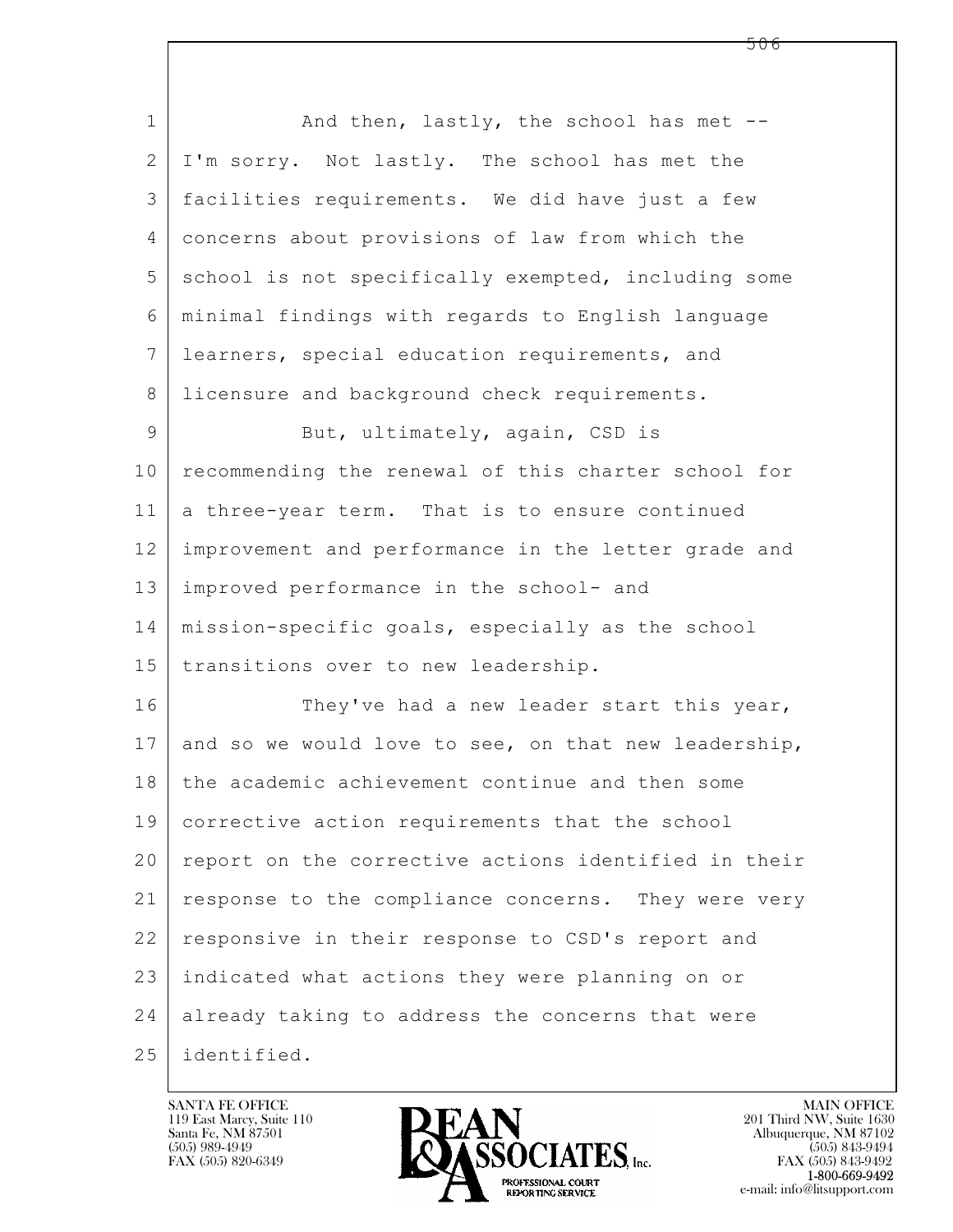$\mathbf{L}$  1 and then, lastly, CSD has recommended a 2 specific goal related to the growth of the lowest 3 performing students, which is an area on the letter 4 grade where they still have received either a D or 5 an F in that specific indicator. So that's why we 6 have recommended that goal. 7 COMMISSIONER GIPSON: Thank you. 8 Good morning once again. And if you 9 would, please introduce yourself for the 10 stenographer. And I'll remind you that you have 11 | 15 minutes for this section. Thank you. 12 MS. BERG: Do I push the button down the 13 whole time? 14 COMMISSIONER GIPSON: Yes. There should 15 be a clip right there where you can keep it down. 16 MS. BERG: Thank you. 17 Good morning, Commissioners. I'm Christie 18 Berg. I'm the head learner of La Tierra Montessori 19 School of the Arts and Sciences. I was hired in 20 August, and I inherited a lot of wonderful resources 21 where I am and also a lot of hard work that the 22 staff was all on board with me, and I've had great 23 support, and we've really come a long way even just 24 since August. 25 So first of all, the site visit, I

119 East Marcy, Suite 110<br>Santa Fe, NM 87501



FAX (505) 843-9492 e-mail: info@litsupport.com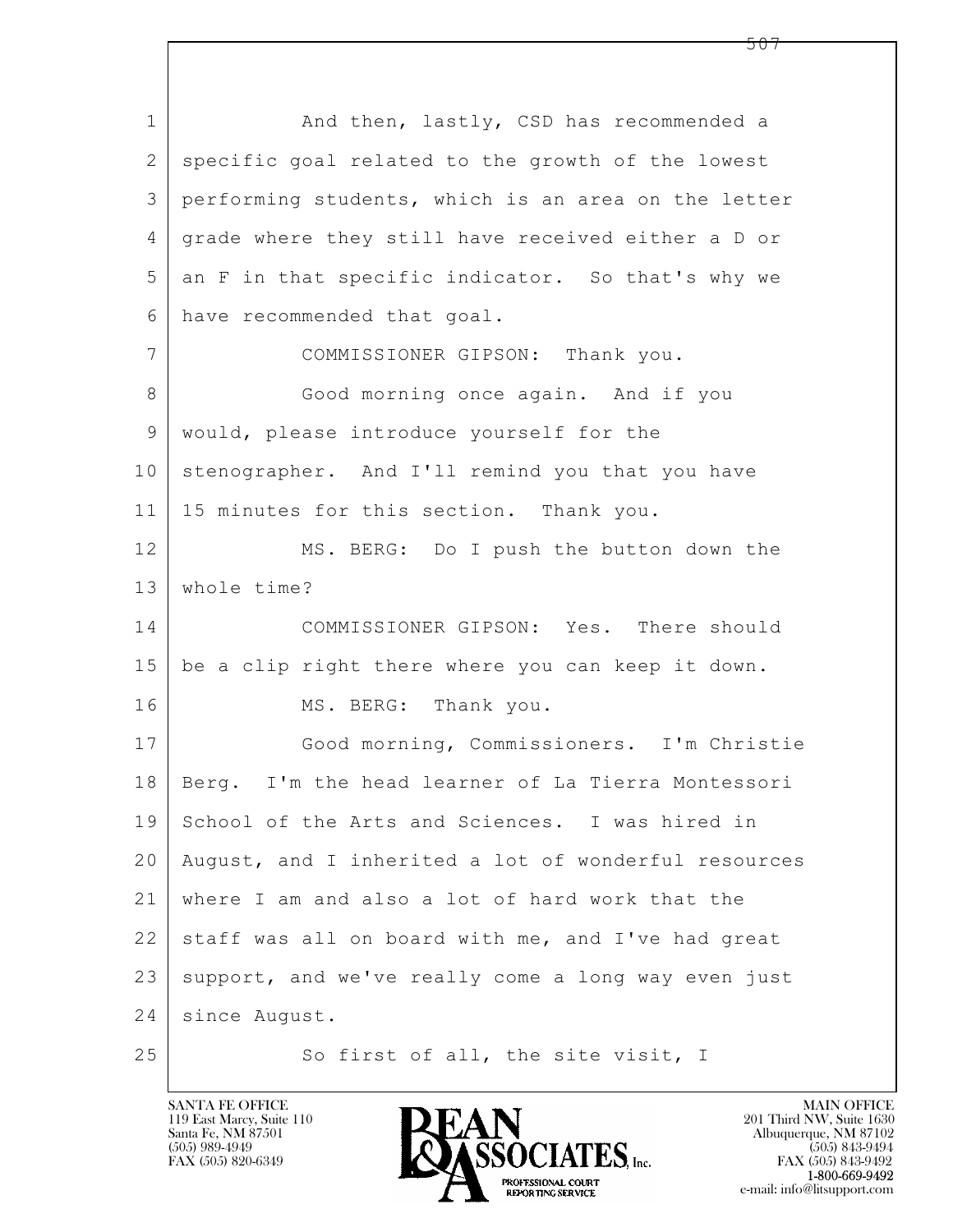$\mathbf{L}$  1 thought, went very well. They were very thorough, 2 and they saw things that needed to be improved; but  $3$  they also saw things that  $-$  they reported on things 4 that were already in process but it wasn't clear to 5 them. So that is why I wrote a response as well and 6 that I handed to all of you. And I'd like to go 7 | through that to clear up some things. 8 One of the things that came up was about 9 instructional hours. So we do exceed the law as far 10 as instructional hours, and we have well over the 11 amount for all the grades, kindergarten through 12 eighth grade. But the contract in -- or the charter 13 contract does stipulate 1,106 1/2 hours. So we're 14 about 14 1/2 hours short in this year's schedule.  $15$  So when I do create the new calendar, it will 16 include all of that for sure. 17 But what I'm asking is if we can go 18 forward with that amount of hours or I can go back 19 to PED and revise our calendar that was submitted 20 last year and ask for two more days on this school 21 year perhaps into summer -- something like that -- 22 to make up the hours. So I'm very willing to make 23 sure we do comply with what was written in the 24 charter. 25 | For the language program -- that's a very

119 East Marcy, Suite 110<br>Santa Fe, NM 87501



FAX (505) 843-9492 e-mail: info@litsupport.com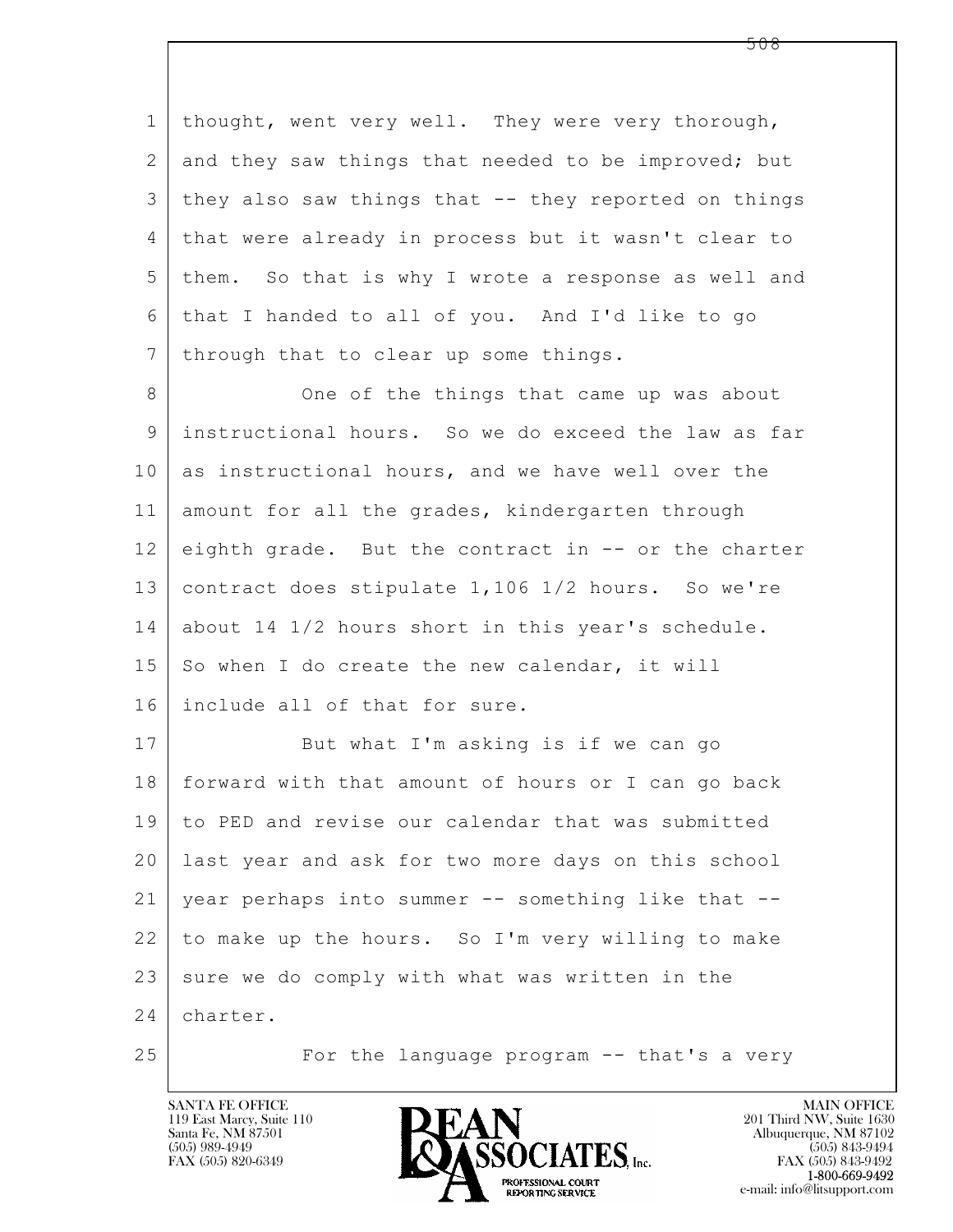1 | main component of our charter contract and, when I 2 | was hired, immediately we began posting for a 3 bilingual teacher.

4 Three of my teachers are bilingual TESOL. 5 So those classes are covered, and I'm very secure 6 with that; but the rest of the classes, correct, we 7 needed someone. About three or four weeks ago, I 8 was able to hire someone who is a wonderful asset to 9 our school. She's there now. She has the program.  $10$  She services all the students' heritage language, 11 bilingual, ESL -- everything that's needed. She's 12 with all of those students in the classrooms. We 13 would prefer to do that rather than pull-out. It's 14 less disruptive, and she's able to support the 15 | students in what's actually going on in the classes. 16 That's what's established now. So we are complying 17 with the heritage language and bilingual concern.

 $\mathbf{L}$  18 | Another component that was brought to our 19 attention during the site visit was the Integrated 20 Arts program. We have a contract with Moving Arts 21 of Espanola. They have been in our classroom since 22 September. Each student gets two hours a week of 23 music and art. Art isn't necessarily something 24 | that's been created and posted on the walls. We 25 have drama that's coming about, dance movement, and

119 East Marcy, Suite 110<br>Santa Fe, NM 87501



FAX (505) 843-9492 e-mail: info@litsupport.com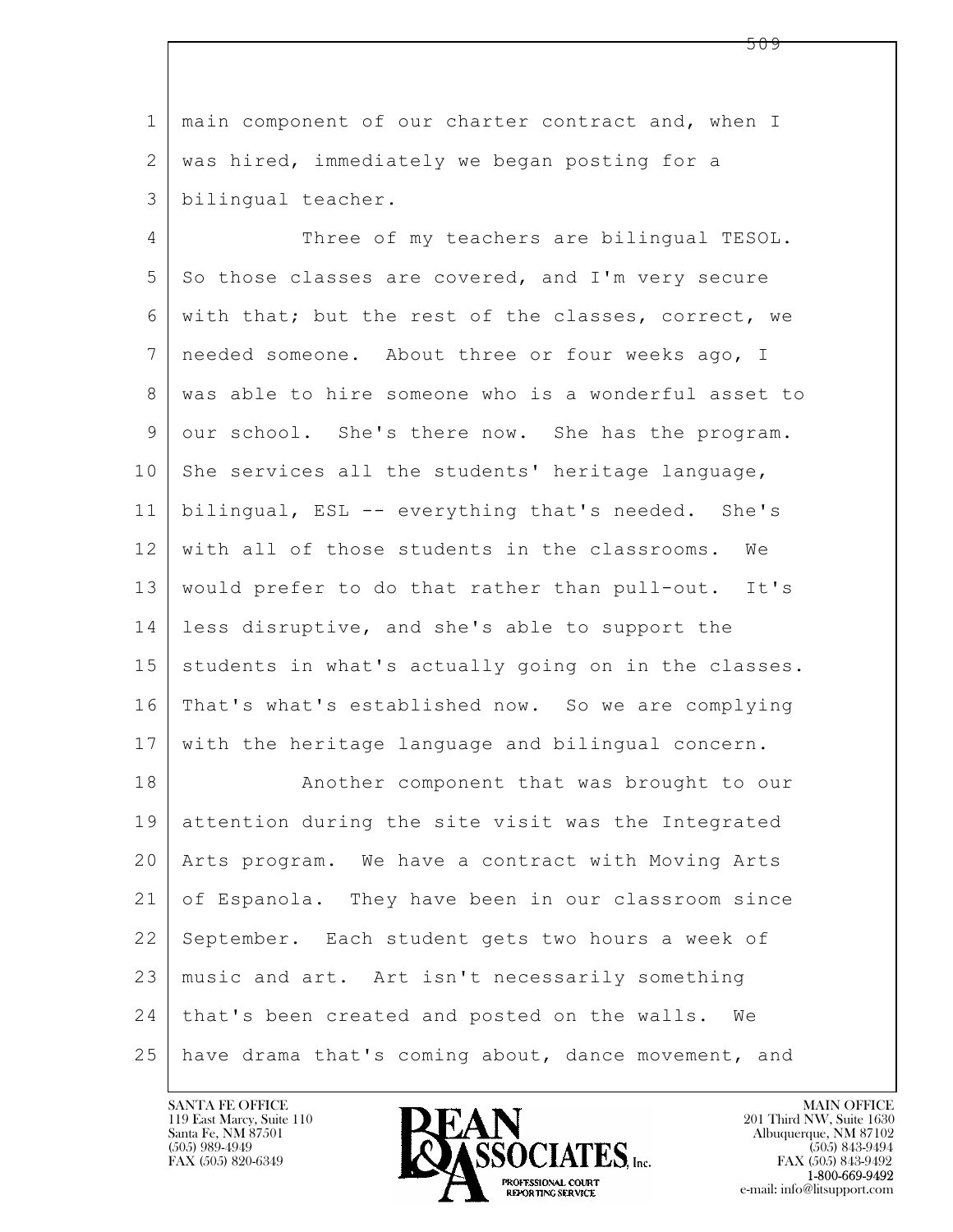| $\mathbf 1$    | visual arts. And we will have our Fall Family Night  |
|----------------|------------------------------------------------------|
| 2              | in -- it's either next week or the next, where all   |
| 3              | of the families are invited to come in the morning   |
| 4              | and be able to see what our students have been       |
| 5              | producing in a vocal and dance area, and that is     |
| 6              | part of our charter with which we are complying at   |
| $7\phantom{.}$ | this time as well.                                   |
| 8              | We also have a Spring Festival scheduled             |
| 9              | for the late spring. I believe it's in March. And    |
| 10             | it has a circus theme. We work hand in hand with     |
| 11             | our moving arts people, and every morning -- or      |
| 12             | every Thursday morning we also have a community sing |
| 13             | where we invite the parents to come in and sing with |
| 14             | our students 15 minutes a day. So it totals to       |
| 15             | about two and a half hours a week of our music and   |
| 16             | arts component.                                      |
| 17             | In our Montessori we are stronger in the             |
| 18             | lower grades than in the upper grades. I am going    |
| 19             | to a professional development in February to learn   |
| 20             | about administrating in a Montessori school, and I   |
| 21             | also have arranged for professional development      |
| 22             | beginning in the spring to continue to support our   |
| 23             | teachers. Many of them already have that. All of     |
| 24             | our EAs are Montessori trained, and they have come   |
| 25             | from Montessori schools. Two of them I just hired    |

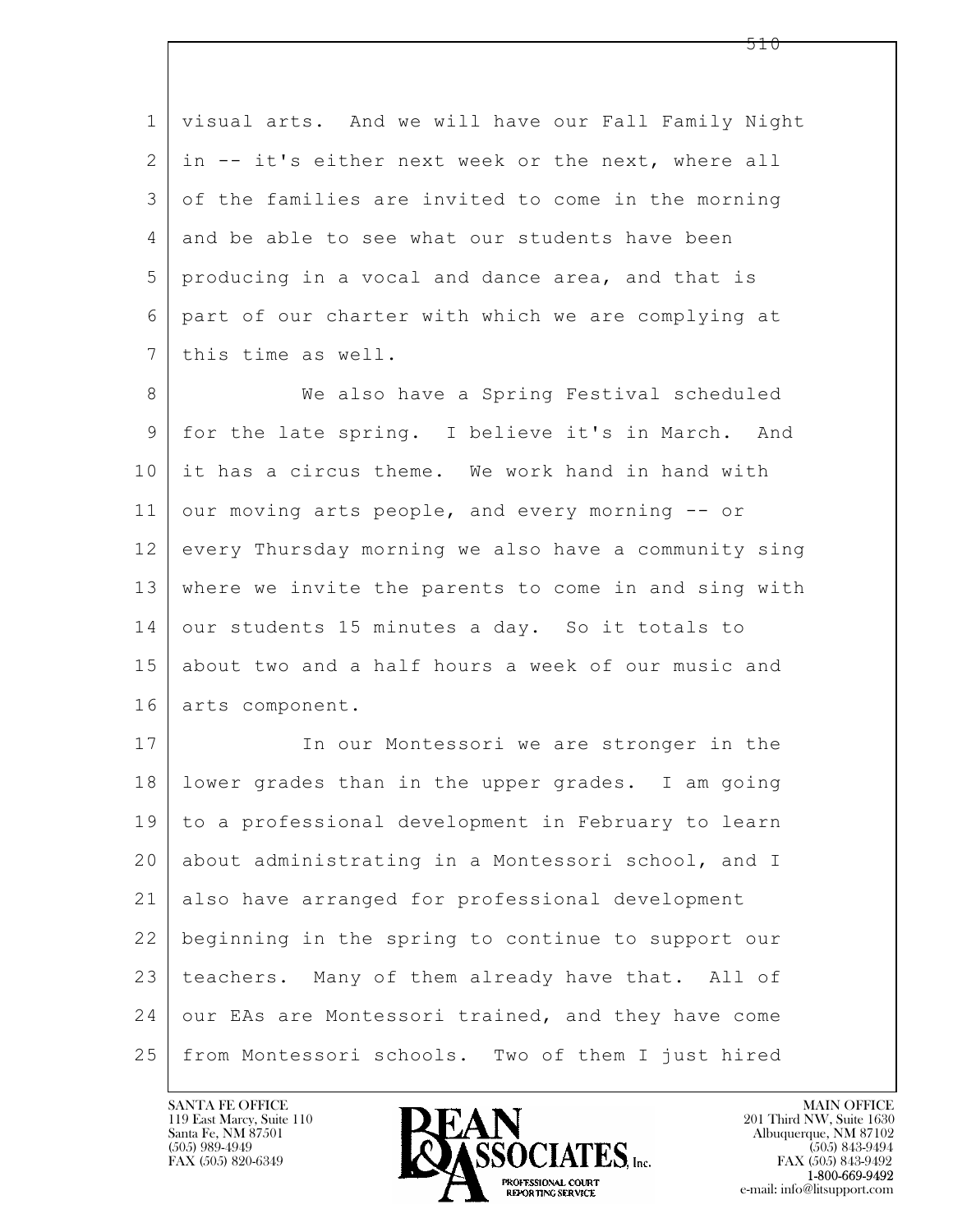| $\mathbf 1$  | this year. They came from a Montessori preschool --  |
|--------------|------------------------------------------------------|
| $\mathbf{2}$ | very familiar with that. So we are also complying    |
| 3            | with that component of our contract. So I have with  |
| 4            | me the schedule of the arts, and I don't think we    |
| 5            | need to do that, but I do have that.                 |
| 6            | Another area that came up was Safe Schools           |
| 7            | Plan, and that was created partially. It was         |
| 8            | wonderfully created for me to be able to finish it   |
| 9            | up, and I did finish it up, worked with different    |
| 10           | agencies to make sure it was submitted, and I did    |
| 11           | so. And then it came back to me and said, "Well,     |
| 12           | actually, we're changing the Safe Schools Plan now.  |
| 13           | So please hold on to it until the next submission."  |
| 14           | Our school is to submit it in February. So that      |
| 15           | also came up during the site visit, but we did       |
| 16           | comply with that this year.                          |
| 17           | And then, as well, the performance                   |
| 18           | indicators, which, of course, are very important to  |
| 19           | us. We are using the Istation now instead of DIBELS  |
| 20           | for our K through 3 because that was mandated for us |
| 21           | to do so. Therefore, the ratings have been changed   |
| 22           | because there wasn't anything that was put forth for |
| 23           | us. But now that we have two testing sections of     |
| 24           | data -- we have both a beginning of school and       |
| 25           | November -- our -- we're very excited about the      |

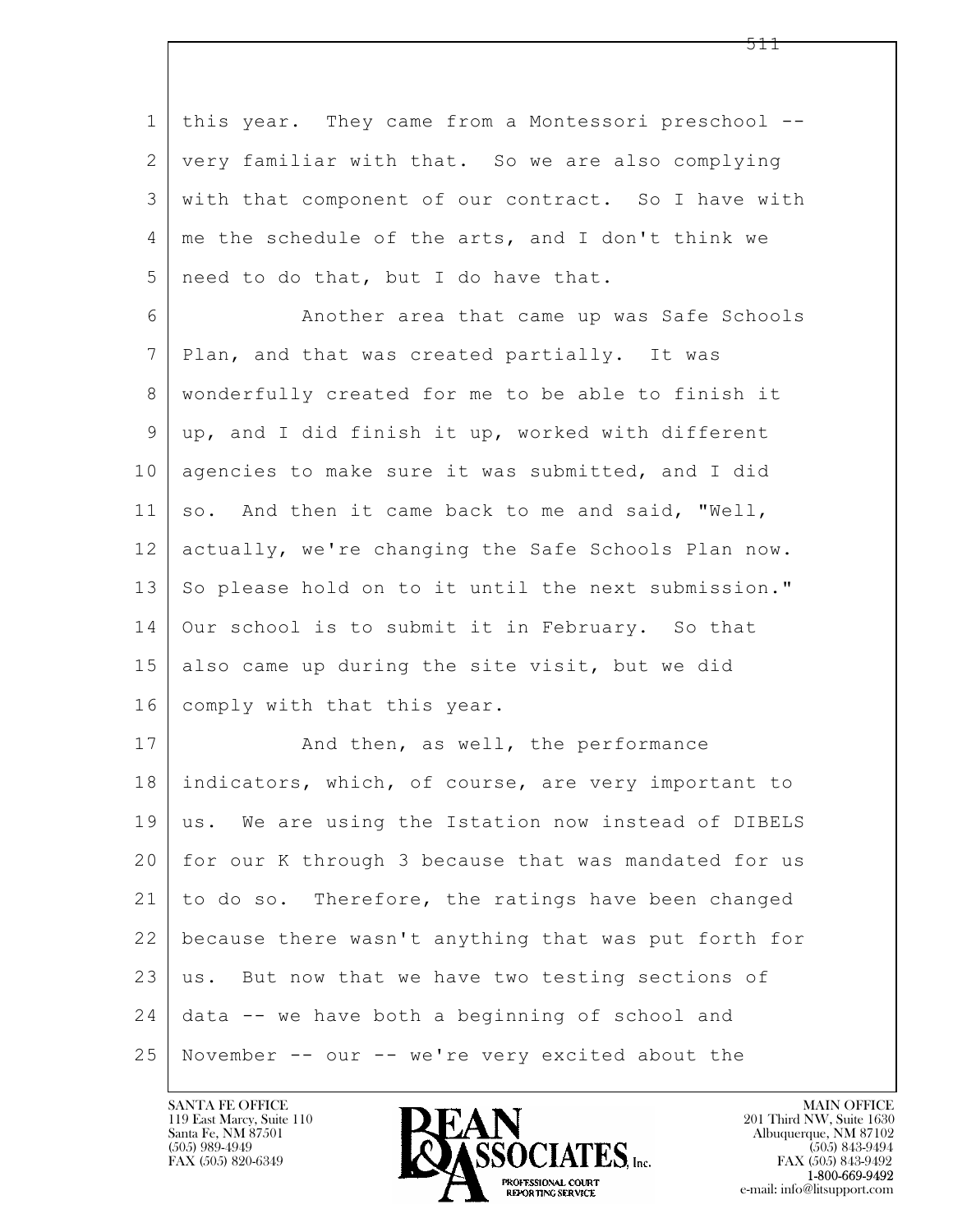| $\mathbf 1$     | movement from Tier 3, which is the lower performing  |
|-----------------|------------------------------------------------------|
| 2               | and moving up. So the greatest movement was from     |
| 3               | Tier 3 to Tier 2. The percentage of students went    |
| 4               | from 32 percent to 20 percent in Tier 3. So we're    |
| 5               | seeing great movement there.                         |
| 6               | We have a reading interventionist and                |
| $7\phantom{.0}$ | reading coach. She works with our students every     |
| 8               | day -- the ones who have been identified to be       |
| 9               | worked with. As well, we're using Istation for math  |
| 10              | as well to be able to create interventions for those |
| 11              | students. We have our STEM club in the after         |
| 12              | school -- as an after-school program, which also     |
| 13              | helps to support them using math and science in an   |
| 14              | integrated approach for exciting experiments and     |
| 15              | projects.                                            |
| 16              | And our teachers, of course, are using --            |
| 17              | it's called Eureka Math. It's a very rigorous        |
| 18              | program. We just adopted it this year, and it is K   |
| 19              | through 8. And we're getting -- there's homework     |
| 20              | that the parents need to help out with. So we want   |
| 21              | to have community school support to help our         |
| 22              | students know that math isn't just at school and     |
| 23              | then you forget about it. So this has been a         |
| 24              | transition time for us with this Eureka Math, but    |
| 25              | it's also coming along nicely. In math 36 percent    |

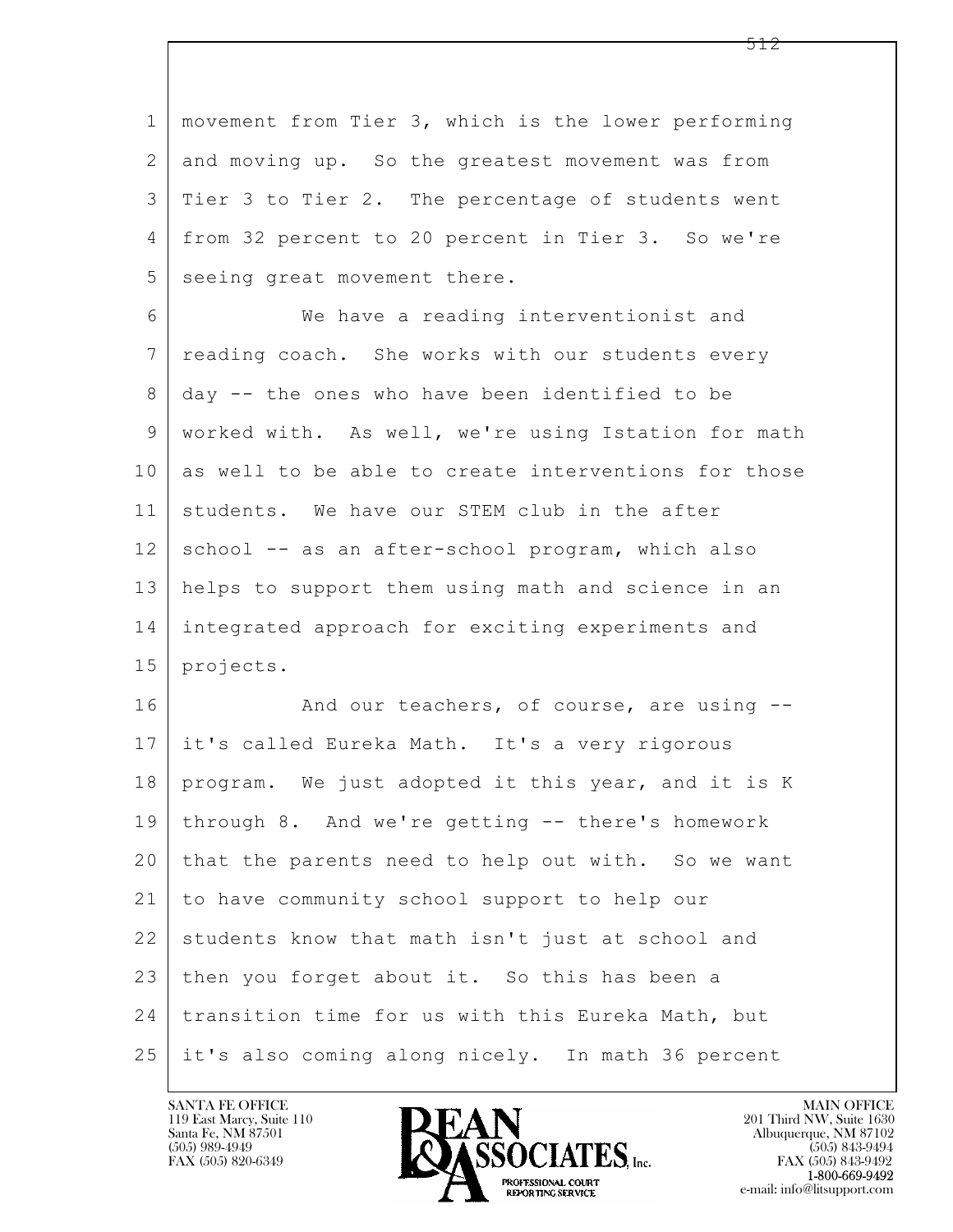$\mathbf{L}$  1 scored at the benchmark level in spring of 2016. 2 50 percent scored at benchmark in December of 2016. 3 So we are seeing movement. 4 I mean, I know that we're on a great, 5 positive, upward trajectory in the areas of concern, 6 and I very much appreciate the recommendation from 7 the Charter Schools Division of renewal, but I'm 8 looking for five-year, and there are many good 9 reasons why. We're on a great trajectory. We've 10 had Bs the last two years. We're even exceeding 11 what we have been doing the last two years. But I'd 12 like you to consider a five-year renewal. 13 We feel a need in the northern New Mexico 14 area for a small school approach. That's a big 15 | reason why parents have chosen us. We also offer 16 academic and bilingual. We serve the communities of 17 Espanola, Embudo, Dixon, Ojo Caliente, and many 18 others. 19 | We also have -- because of our location 20 being north of Espanola and because of our 21 Montessori expectations, we have difficulty 22 attracting adult learners, our teachers. And with 23 knowing that it would be a three-year renewal, our 24 staff have already mentioned to me they don't know 25 if the school is going to be able to be around. If

119 East Marcy, Suite 110<br>Santa Fe, NM 87501

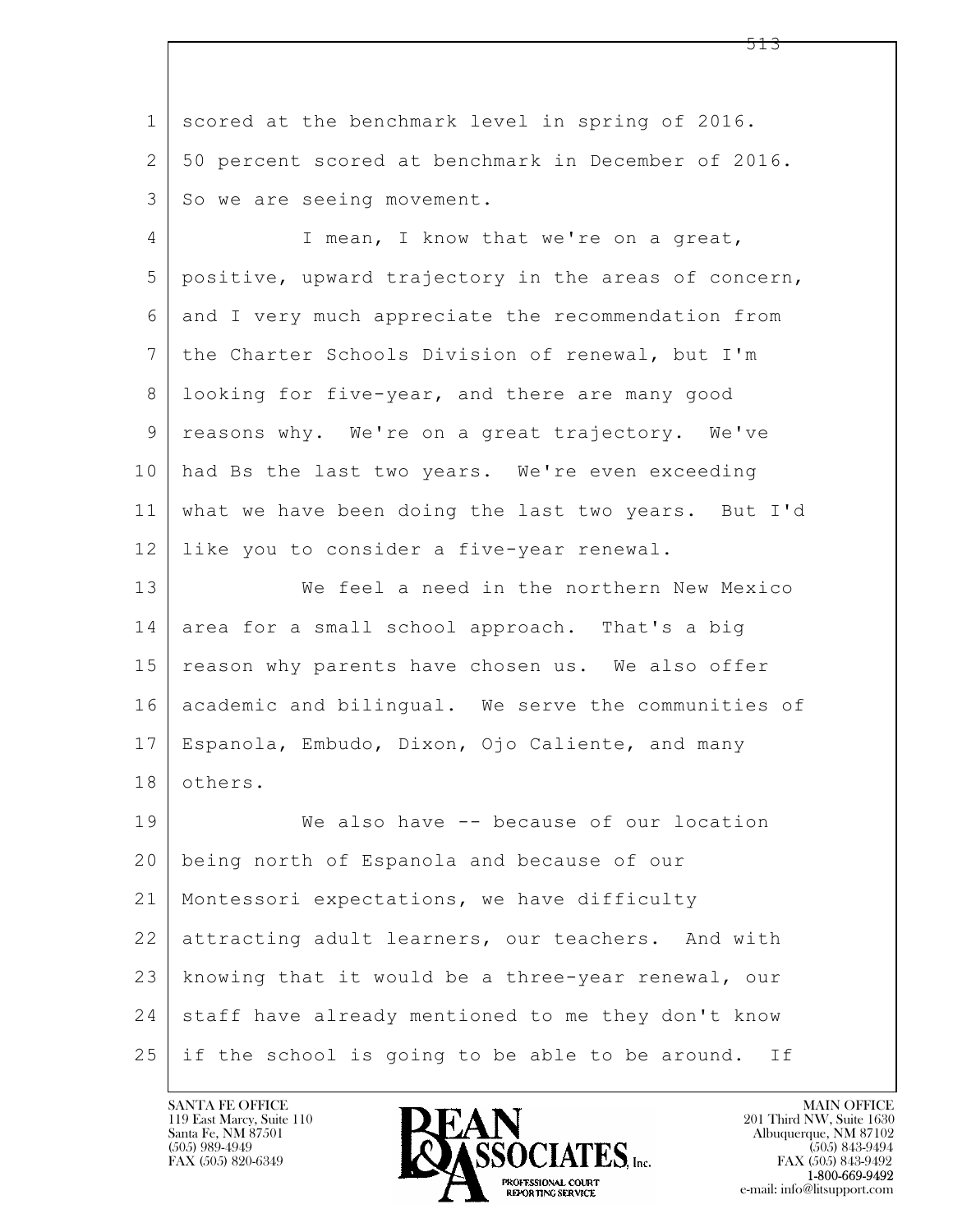1 they had more of a secure feeling with a five-year 2 | renewal, they are much more willing to stay. I'm 3 not saying they threatened me or anything like that. 4 I'm just saying that, for them to know the school is 5 going to be here for five more years, they are much 6 more willing to put their stock into it.

7 This is a rigorous academic program that 8 | we have going. It is the Montessori training that 9 we have going. That's another aspect. If they feel 10 like the school's not even going to be here in three 11 years or, you know, some kind of an attitude like 12 that -- Montessori is a great commitment. It is a 13 commitment financially as well as emotionally, and 14 it takes a lot of time to be really good at it. But 15 if you don't think that you're going to be at that 16 school, you're not going to be as likely to put 17 | forth that effort. So I really push for the 18 | five-year in that respect as well. 19 | And the same holds true with attracting

 $\mathbf{L}$  20 bilingual teachers. It's really tough to get a 21 bilingual endorsement. We have teachers and EAs who 22 speak Spanish and speak Spanish fluently. But to 23 actually go through, you know, again, financially 24 and with the time to earn that bilingual endorsement 25 and the TESOL endorsement, which is what I am



FAX (505) 843-9492 e-mail: info@litsupport.com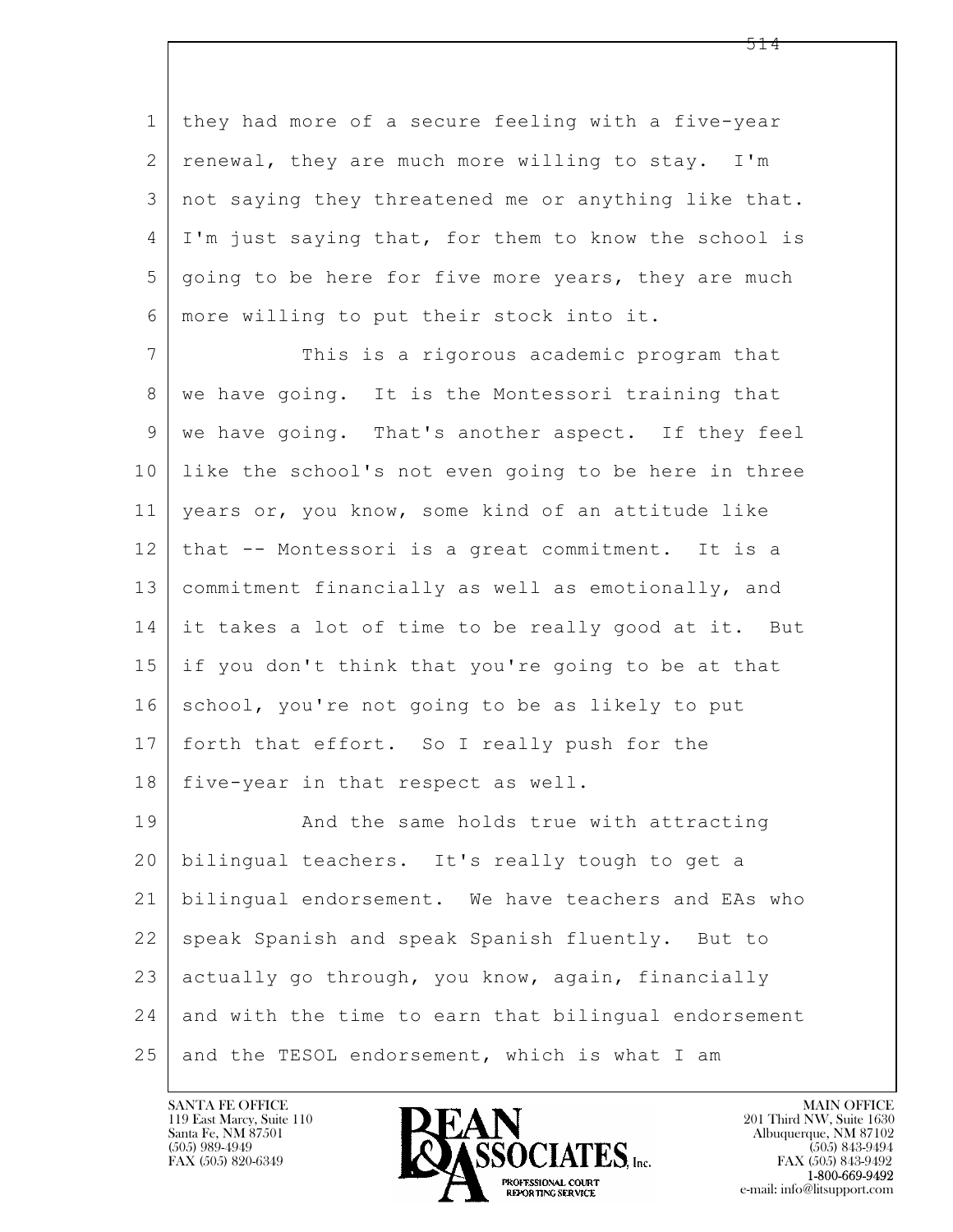$\mathbf{L}$  1 expecting as the head learner, as the principal, 2 | that takes, again, time and money. And if they 3 don't know that we're going to be there in three 4 | years, they are less likely to do that. And they 5 have actually come and spoken to me about it. So I 6 wanted you to know that, to consider that. 7 And the families want to know that we're 8 | going to be there. They love that we're there. 9 They love the small school. They love the 10 Montessori. They love the bilingual. They love a 11 lot of what is going on. And for them to have to 12 | pull their kids out or even think, "Oh, they might 13 not be here. We've got to find another school" -- 14 we need to attract students, and we are. We're 15 doing a great job. We're absolutely meeting our 16 goals and actually exceeding. But to have that 17 security of knowing the school will still be there 18 would be a big help in attracting more. So I would 19 like you to please consider that. 20 And would you like to say something, 21 Julie? 22 This is our Governing Council President, 23 Julie Ann Hill-Clapp. Thank you for your time. 24 MS. HILL-CLAPP: Hi. I'm Julie Ann 25 Hill-Clapp. I'm the board president. I've been the



FAX (505) 843-9492 e-mail: info@litsupport.com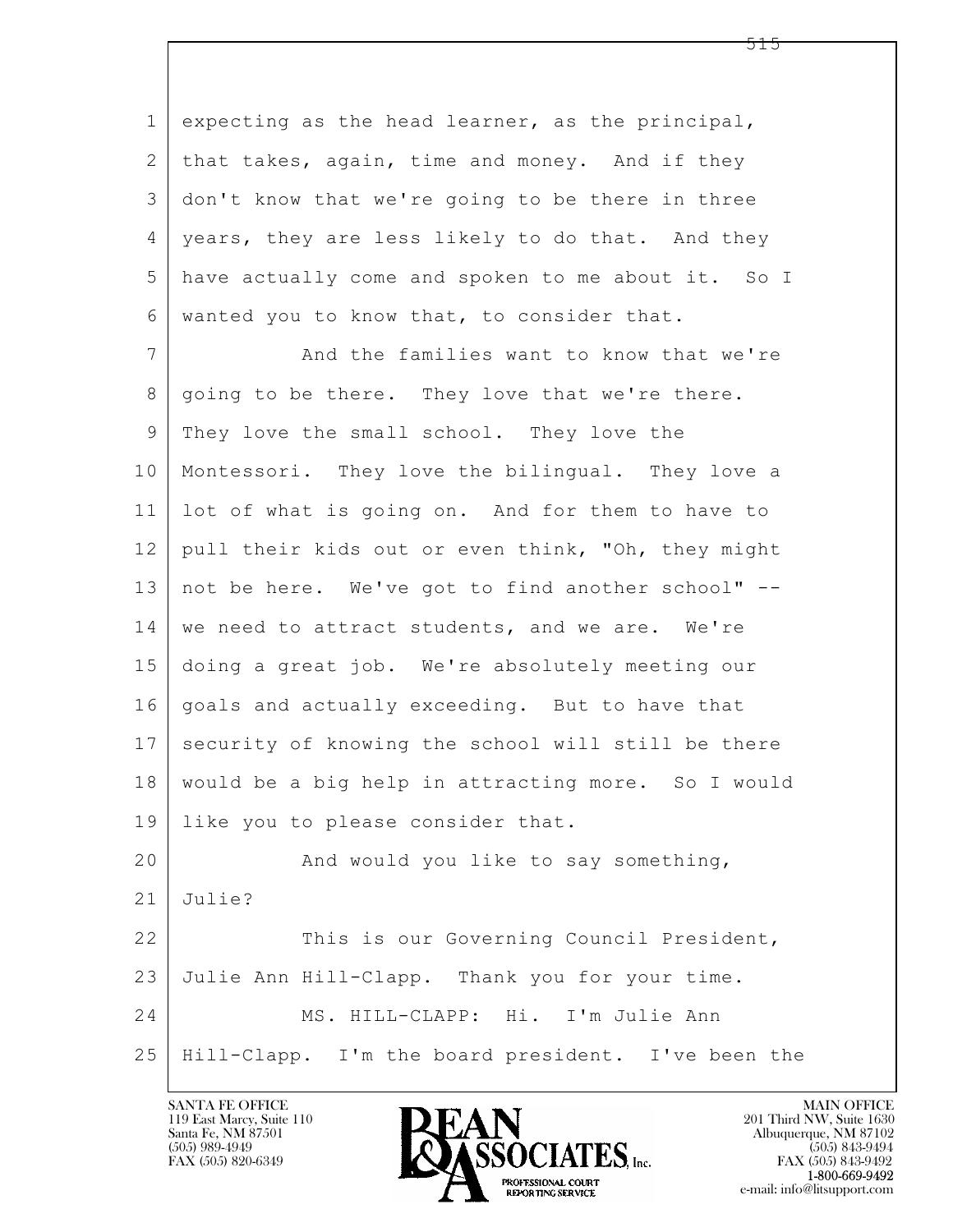$\mathbf{L}$  1 board president now for a year. In October was my 2 | year. I've been with this board for five years, and 3 the reason I started on this board was because I was 4 committed to -- 5 COMMISSIONER GIPSON: Could you hold on 6 just one second? 7 Can Millie hear her? 8 COMMISSIONER POGNA: Pardon? 9 COMMISSIONER GIPSON: Can you hear her? 10 COMMISSIONER POGNA: Yes. 11 MS. HILL-CLAPP: Sorry about that. 12 I was committed to the Montessori, to the 13 principles at the school, and the idea that the 14 school was going to provide that bilingual, the arts 15 and sciences to our community. I am from the 16 Espanola community. I grew up in Espanola, and I am 17 committed to this. 18 Saying that, our board is a wonderful 19 board. We have all been together now over five 20 years. We work together. We work well together. 21 | We've got two excellent educational  $--$  I mean, they 22 work in the educational field. I have been a school 23 nurse. I now look at their policies, having that 24 background because of what I do. We've got a STEM 25 person on there. We have a teacher. So our board

119 East Marcy, Suite 110<br>Santa Fe, NM 87501



FAX (505) 843-9492 e-mail: info@litsupport.com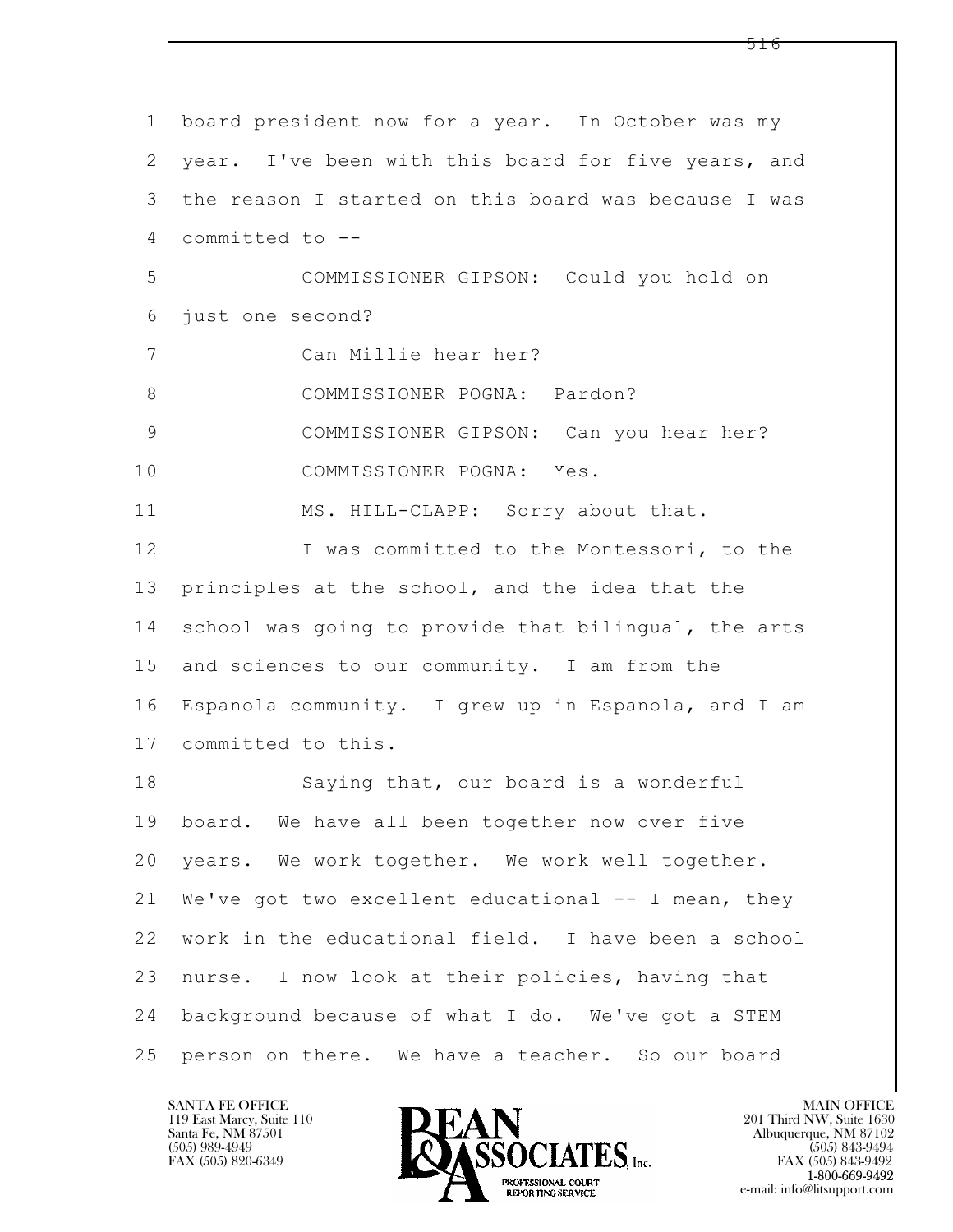$\mathbf{L}$  1 is a wonderful board, and they're committed to the 2 | school and making the school a success. 3 The other things that we bring to the 4 table is, you know, we developed a strategic plan, 5 and we worked on it diligently this summer so that 6 we could demonstrate that we were wanting the school 7 to succeed. We've evaluated ourselves, and, you 8 know, so we're looking at ourselves as a board. 9 | We're looking at the school. We've started 10 incorporating a nonvoting teacher member to our 11 board so that we get the feedback, we know what is 12 the climate of the school and what we're looking at. 13 We know that our school, because of the 14 newness of our site, that we don't have a 15 playground -- we're addressing that as we speak. 16 You know, we are really working to get those issues 17 that were identified. And I know -- I think one of 18 the issues that you-all, CSD, identified was that we 19 didn't seem to be meeting the same level of kids 20 that Espanola attracts. So we are even looking at 21 trying to implement a school lunch program so that 22 maybe we -- we're looking at all aspects to try and 23 | figure out how we can attract that broader 24 community. 25 So in that sense, I would like to

119 East Marcy, Suite 110<br>Santa Fe, NM 87501



FAX (505) 843-9492 e-mail: info@litsupport.com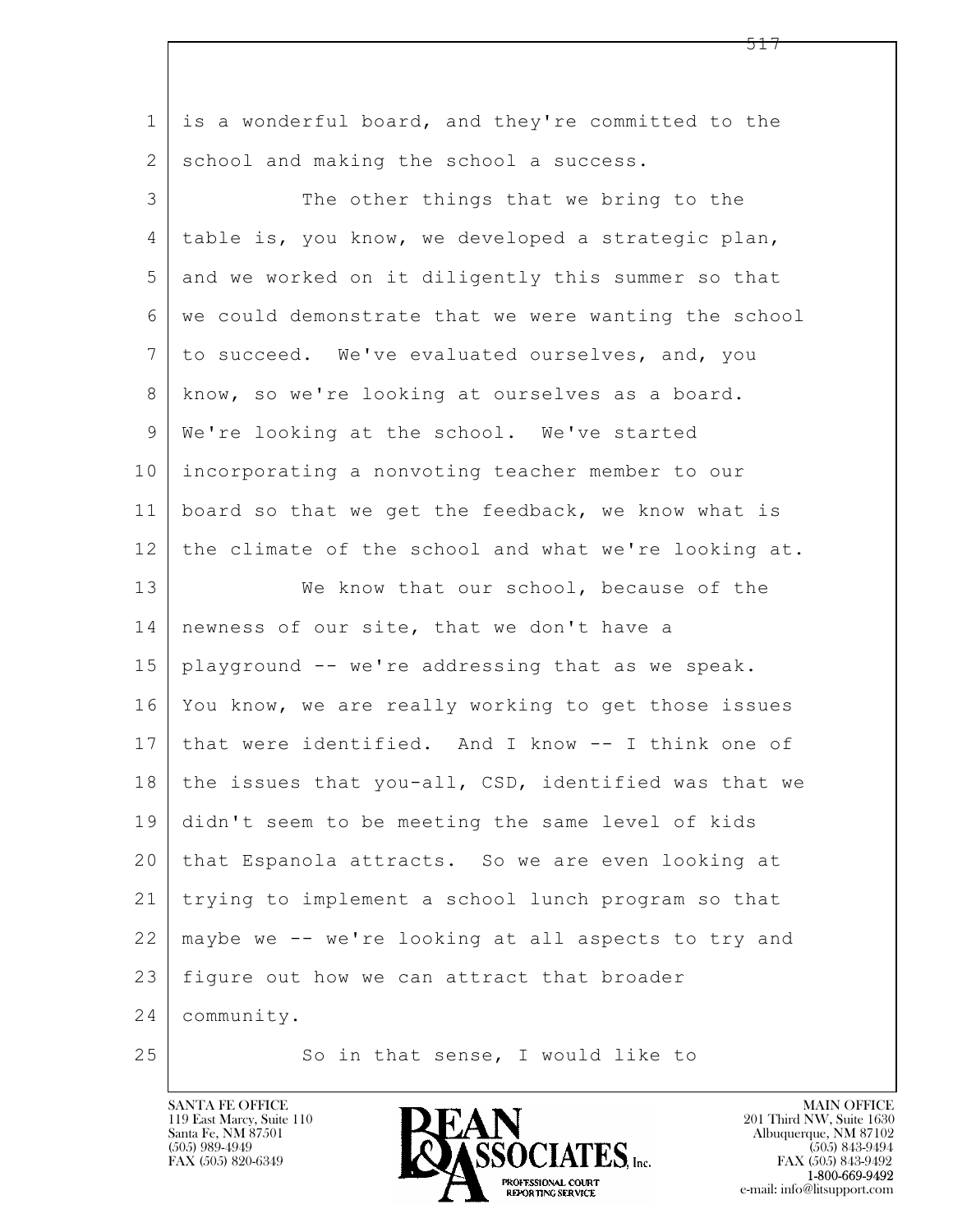| 1             | recommend us, as our head learner, Christine,        |
|---------------|------------------------------------------------------|
| 2             | mentioned, a five-year renewal so that we can        |
| 3             | continue to work in our community and provide a      |
| 4             | service that we don't have in my community.          |
| 5             | Thank you.                                           |
| 6             | MS. BERG: Thank you.                                 |
| 7             | COMMISSIONER GIPSON: Are you --                      |
| 8             | MS. FRIEDMAN: Your time is up.                       |
| $\mathcal{G}$ | COMMISSIONER CARR: Perfect.                          |
| 10            | COMMISSIONER GIPSON: That was fortuitous.            |
| 11            | We have one person who has signed up for             |
| 12            | public input, and that is Sandy Davis.               |
| 13            | You can hold it.                                     |
| 14            | MS. DAVIS: Okay. Good morning,                       |
| 15            | Commissioners. I am happy to be here to speak in     |
| 16            | favor of the renewal for La Tierra Montessori. I am  |
| 17            | a veteran school administrator, over 25 years as a   |
| 18            | school principal and 12 years at Turquoise Trail     |
| 19            | Charter School. And since then I've had the          |
| 20            | opportunity to work with charter schools around the  |
| 21            | state, mostly with La Tierra.                        |
| 22            | And over four years of their five-year               |
| 23            | charter, I've had some involvement with the school   |
| 24            | either as interim head learner, when needed, or as a |
| 25            | consultant to their council or support for the head  |

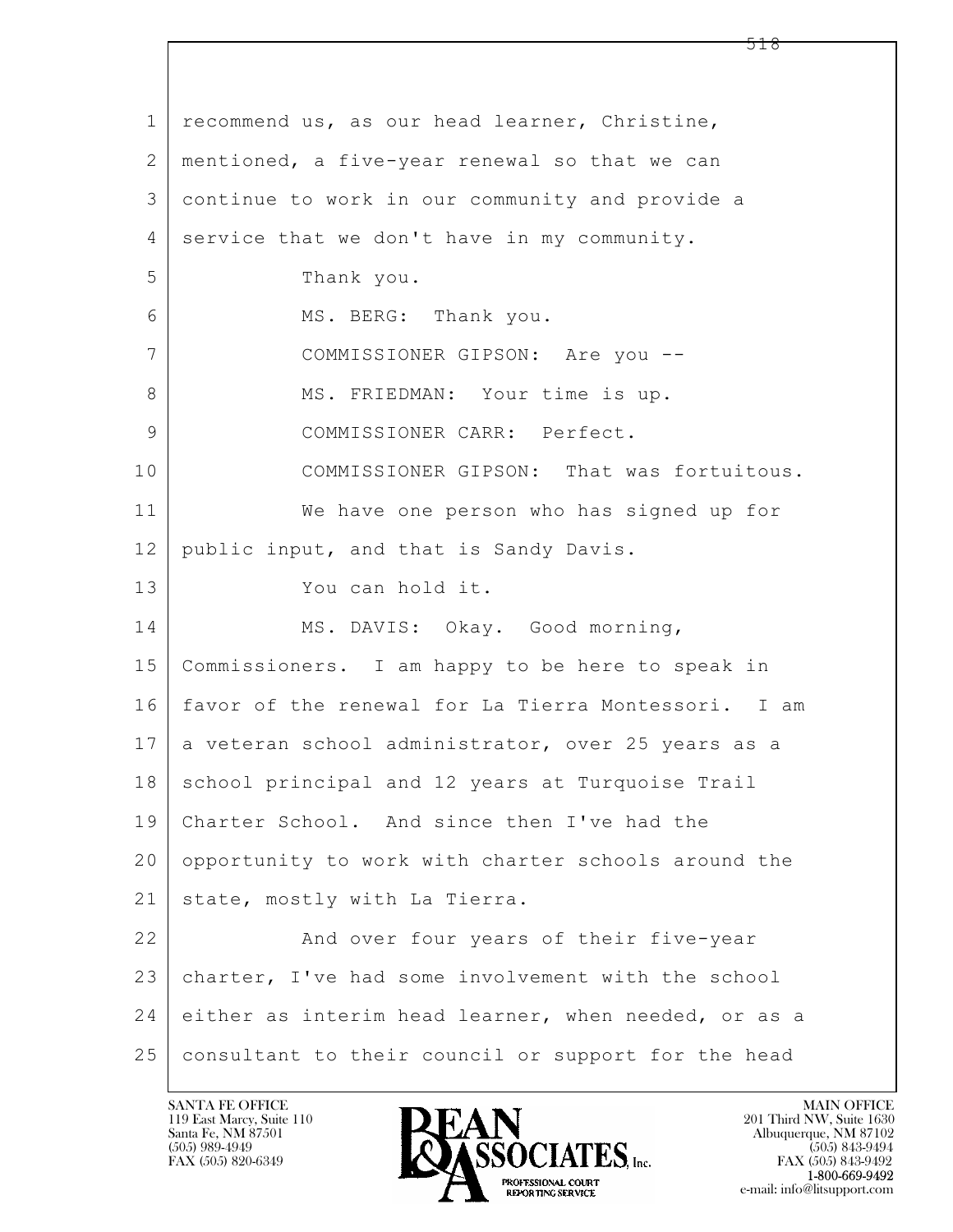1 administrator.

| $\overline{2}$  | So I've seen a lot of growth in this                |
|-----------------|-----------------------------------------------------|
| 3               | school and am very pleased to say that. I've seen   |
| 4               | growth both academically and programmatically. I've |
| 5               | heard parents talk about the school and how they    |
| 6               | feel that their children are learning, that they're |
| $7\phantom{.0}$ | safe, and they want their students to continue at   |
| 8               | the school. I see the individual attention the      |
| $\mathsf 9$     | teachers give our students, and we have some        |
| 10              | students with terrific needs academically and       |
| 11              | emotionally. And the teachers are doing a fabulous  |
| 12              | job with that.                                      |
| 13              | The Governance Council expertise is                 |
| 14              | amazing. In my experience in working with charter   |
| 15              | schools, that's not always the case in a brand new  |
| 16              | charter school. But with the professional educators |
| 17              | on this Council, they have tremendous strength and  |
| 18              | have shown guidance to the school.                  |
| 19              | The community commitment through Moving             |
| 20              | Arts of Espanola has been a great partnership for   |
| 21              | the school for the arts and sciences, and their     |
| 22              | student enrollment is stable. So La Tierra has      |
| 23              | demonstrated a trajectory of positive academic      |
| 24              | growth and is serving the students and families     |
| 25              | well.<br>The school was established with strong     |

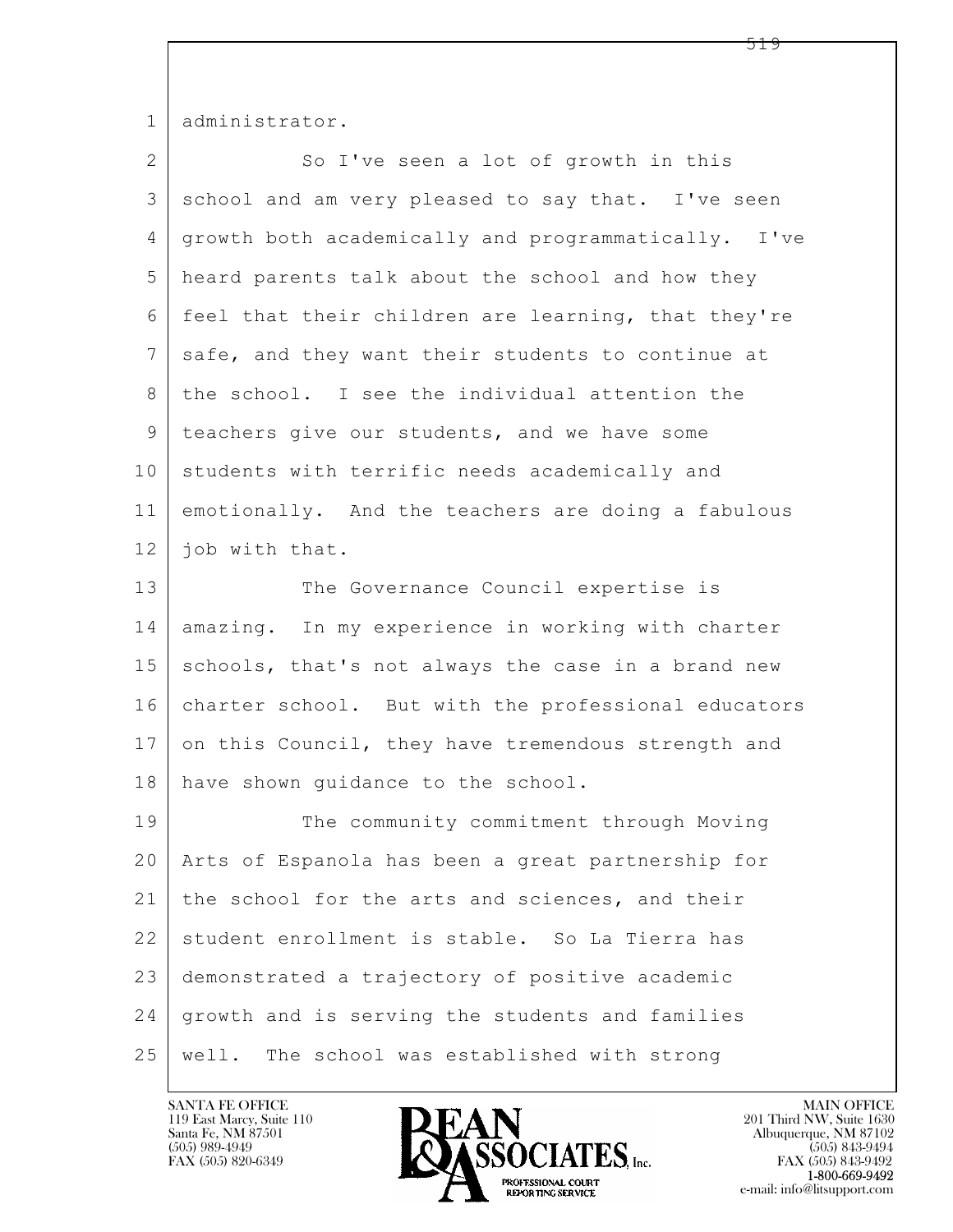$\mathbf{L}$  1 community support, and that includes active 2 participation of educational leaders and community 3 activists committed to the success of the school. 4 So it is certainly my opinion as an 5 experienced school administrator that the school is 6 doing an excellent job. I concur both with Ms. Berg 7 and Ms. Hill-Clapp. We would love to see a 8 five-year commitment to give the school a chance to 9 thrive and not always be focused on renewal. So it 10 is -- I have participated in recruitment of teachers 11 for the school. It's not an easy job in that area 12 to get the teachers that are needed, and it would be 13 great for them to know that they can count on the 14 school being there for five years. 15 | And one other point -- I wanted to clarify 16 regarding the heritage language program. The school 17 has had an operational heritage language program. 18 This year the teacher in the spring, the bilingual 19 teacher, retired; and so then we had a hard time 20 recruiting a new teacher to begin this year. So 21 there was not a program ongoing during the site 22 visit, but the school has been funded and has had a 23 heritage language program for the years that it's 24 been in existence except for the first year. They 25 did not have a program the first year of the



FAX (505) 843-9492 e-mail: info@litsupport.com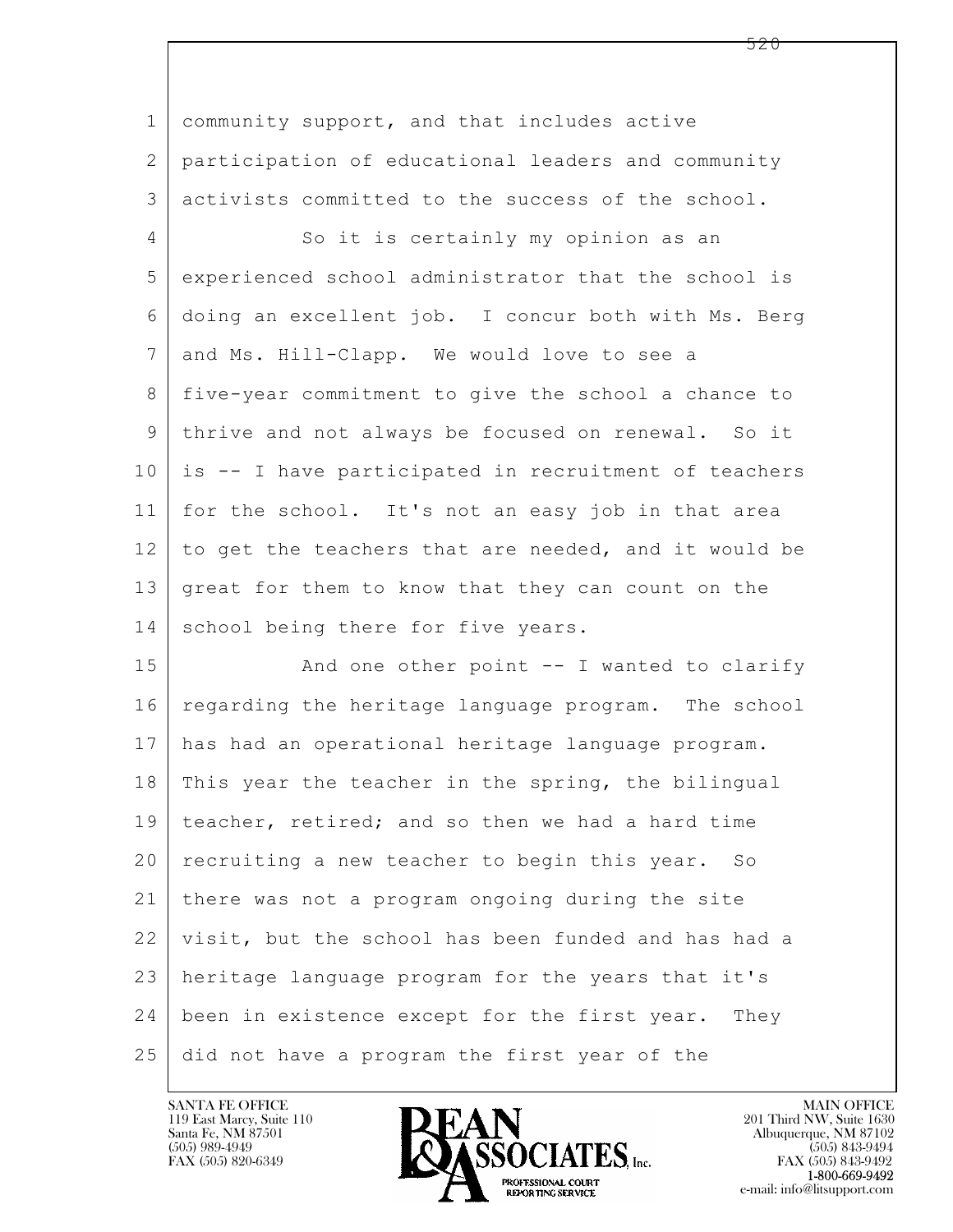$\mathbf{L}$  1 charter. 2 Thank you. I appreciate your commitment 3 to the charter school movement, and thank you for 4 all your hard work. 5 COMMISSIONER GIPSON: Thank you. 6 Commissioners, questions? Comments? 7 | Think one of my questions, I think, was 8 answered based on what you said with your latest 9 Istation math because, if we look at that based on 10 the December results, you would have met performance 11 standards correct. 12 MS. BERG: Yes. 13 COMMISSIONER GIPSON: If I'm not -- 14 MS. BERG: For December -- I'll just read 15 it one more time. So in spring it was 36 percent at 16 benchmark level, but in December 50 percent scored 17 | benchmark level. That's a huge increase. 18 | COMMISSIONER GIPSON: Absolutely. 19 Absolutely. And I commend you for that. 20 Commissioner Carr. 21 COMMISSIONER CARR: I'd just like to 22 | reiterate, I guess, what I said before, again, about 23 the time period. If they're not good for five, 24 | they're not good. And three, you know -- and I 25 don't want the school to close. So I think they

119 East Marcy, Suite 110<br>Santa Fe, NM 87501



FAX (505) 843-9492 e-mail: info@litsupport.com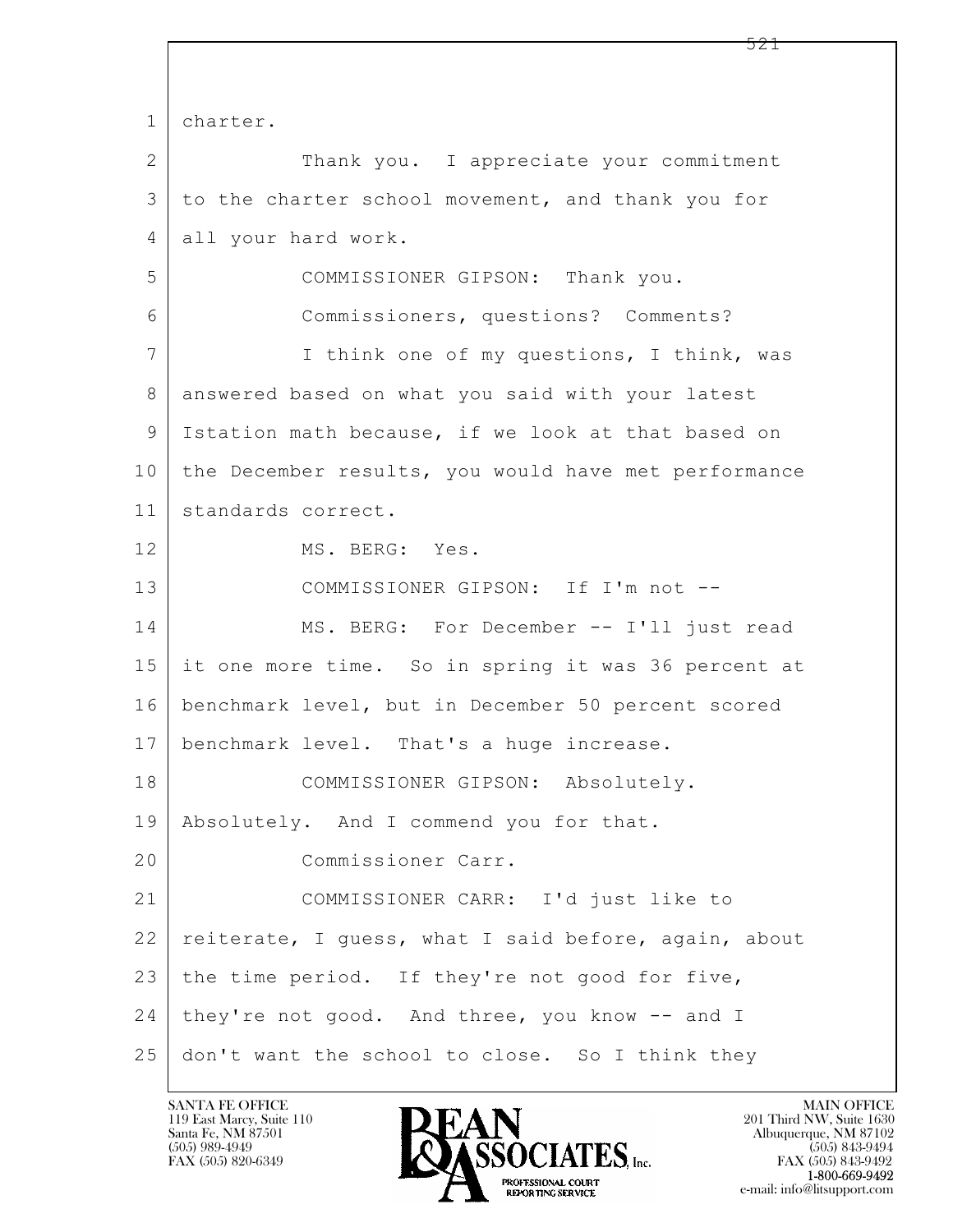$\mathbf{L}$  1 are. I think they are good for five, keeping in 2 mind there's no guarantees with a charter school. 3 You know, we've never -- I guess we've 4 never closed a school down for academic reasons. 5 That doesn't mean we won't. 6 I think things are changing. Your 7 finances are outstanding, which proves that finances 8 can be outstanding. Good job, you know. Most 9 charter schools do a great job with their finances. 10 They do. And everybody usually has findings, and if 11 you don't have any findings at all, that's amazing 12 really. So I would like to see us give them five 13 years. 14 COMMISSIONER GIPSON: Thank you. 15 And I thought of a question, and then I 16 lost it. So I'll come back to it. 17 | But I will concur with you. 18 COMMISSIONER CARR: Okay. 19 COMMISSIONER GIPSON: I think the growth 20 that you've made -- and I will remind Commissioners 21 that we don't make a decision solely based on a 22 school grade. There are so many other components 23 that should go into our decision that I am very 24 comfortable with a five-year. 25 Commissioner Johnston.

119 East Marcy, Suite 110<br>Santa Fe, NM 87501



FAX (505) 843-9492 e-mail: info@litsupport.com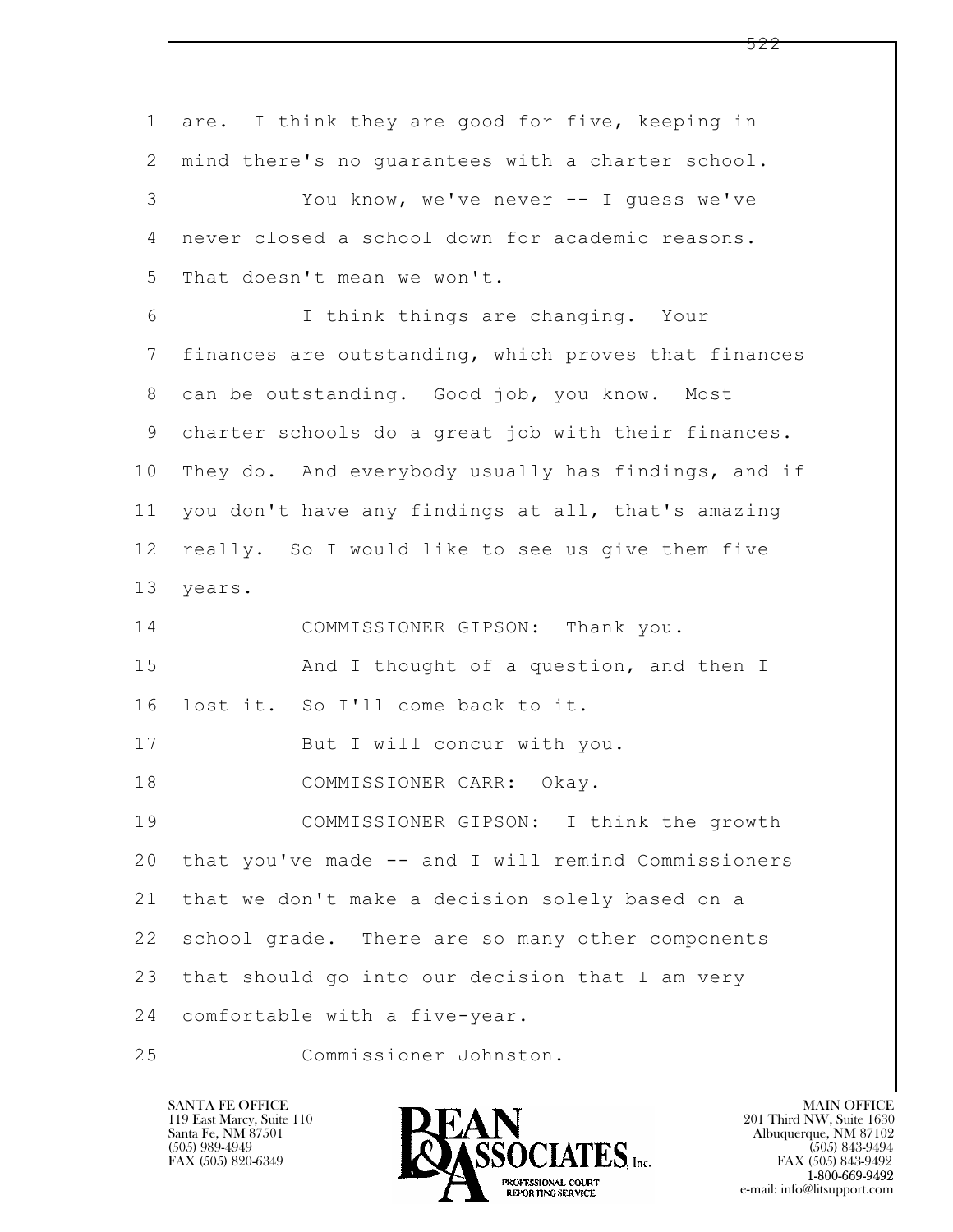| $\mathbf 1$ | COMMISSIONER JOHNSTON: Thank you,                    |
|-------------|------------------------------------------------------|
| 2           | Madam Chair. Thank you, Madam Chair.                 |
| 3           | I have some questions. First, a                      |
| 4           | commendation. You truly have done an excellent job.  |
| 5           | Your students are very fortunate with the focus that |
| 6           | you have, and your willingness to identify and       |
| 7           | accept students who have a heritage language other   |
| 8           | than English and who also learn differently or have  |
| 9           | challenges in the learning area, and that jumped     |
| 10          | right out at me -- your statistics as opposed to     |
| 11          | those of the state and then as opposed to those of   |
| 12          | the school district within which you reside.         |
| 13          | I respect greatly the recommendations that           |
| 14          | the Charter School Division brings to us because     |
| 15          | they've spent lots of time looking at these things.  |
| 16          | And I fully understand their three-year              |
| 17          | recommendation, but I also, coming from a rural part |
| 18          | of the state, sympathize with your ability to        |
| 19          | recruit teachers who are highly qualified in all of  |
| 20          | these areas, finding a teacher who is endorsed to    |
| 21          | teach students who are identified as gifted. I       |
| 22          | mean, sometimes you can try and try and try and try, |
| 23          | and it just doesn't happen. So you're looking for    |
|             |                                                      |
| 24          | students with very specific endorsements, and I      |

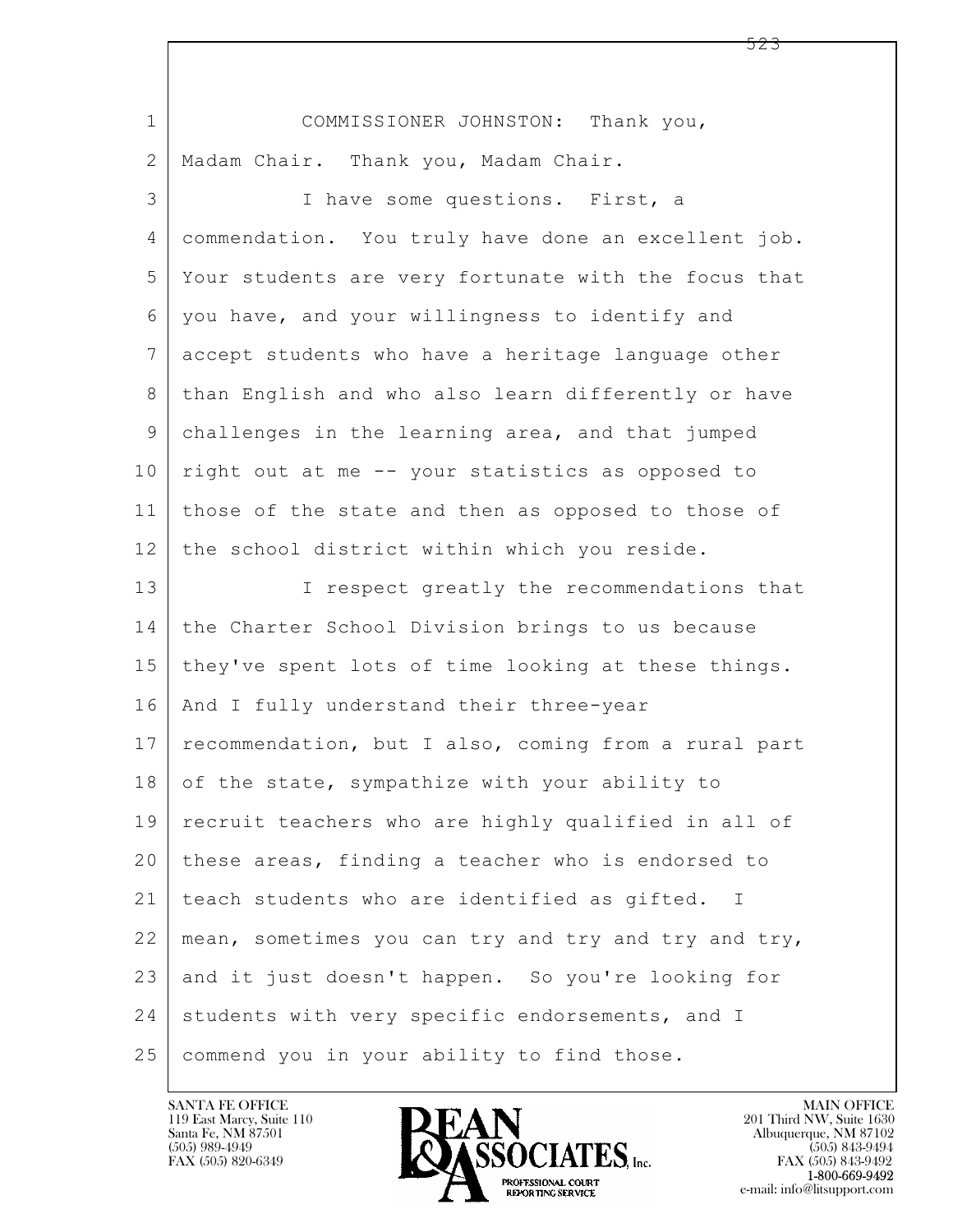$\mathbf{L}$  1 My first question is a personal one. 2 Because you are a kindergarten-8 school, do you 3 participate in any way in any sort of a child-find 4 program for your entering kindergartners? 5 MS. HILL-CLAPP: In the past we have. We 6 actually have gone out. 7 COMMISSIONER ARMBRUSTER: You have to -- 8 MS. HILL-CLAPP: I'm sorry. In the past 9 | we have gone out and recruited at the Head Starts, 10 the different preschools that are in our area, and 11 | that has been a great resource for us. However, 12 having said that, they don't come in with the 13 Montessori background. So it's a new experience for 14 | them, and we're very grateful that at lower grades, 15 as was indicated, we do have a strong Montessori 16 program. So as the kids have progressed over the 17 last five years, they are accomplished in that 18 Montessori. 19 So yes, we have done it. I don't believe 20 that we did it this last year because we lost our 21 head learner and were in the process of hiring a 22 head learner. 23 COMMISSIONER JOHNSTON: Thank you. That 24 | was just a curiosity on my part, a lack of 25 understanding.

119 East Marcy, Suite 110<br>Santa Fe, NM 87501

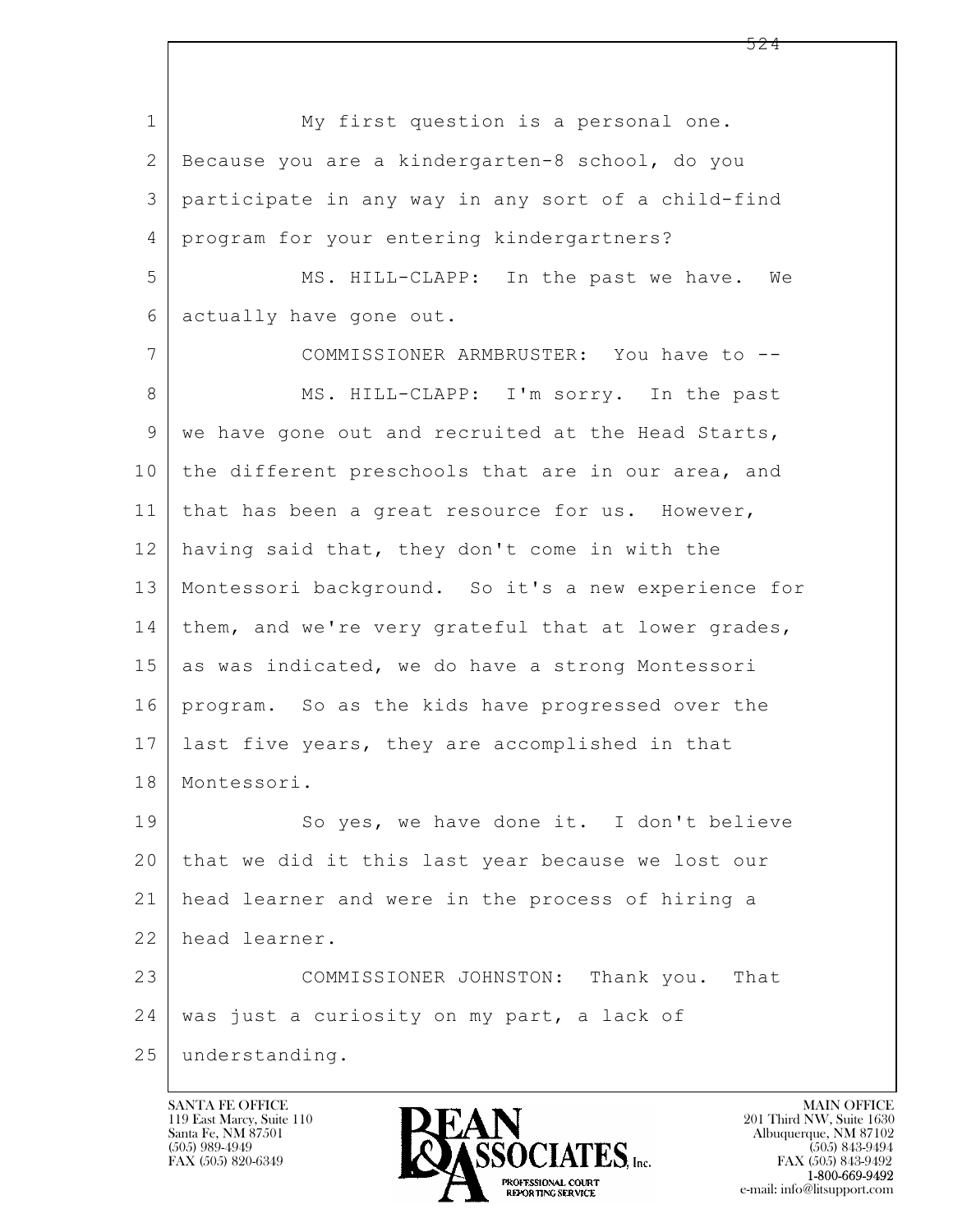$\mathbf{L}$  1 The next thing is how do you hire your 2 related services staff? Do you use an educational 3 cooperative. 4 MS. BERG: Uh-huh. Right. We use CES for 5 our ancillary services, and we've been very pleased 6 with that. 7 COMMISSIONER JOHNSTON: And you're able to 8 draw? 9 MS. BERG: We're able to draw. And when 10 we've had to do diagnosticians or any kind of 11 special circumstances for our special education 12 teachers, we have people we can call upon who we 13 know are reliable and terrific. 14 COMMISSIONER JOHNSTON: Thank you. 15 Trauma informed education is a pet of 16 mine. I just -- I read it, and I thought "Yes." 17 How long have you been participating, and do you 18 have trainings in this? How do you integrate that? 19 MS. BERG: This came to my attention when 20 I was first hired that this was a need. So we have 21 professional development once a month for a whole 22 day. One of those professional developments -- and 23 I believe it was September -- I put forth an overall 24 understanding and idea. It's called "Brains in pain 25 cannot learn."

119 East Marcy, Suite 110<br>Santa Fe, NM 87501

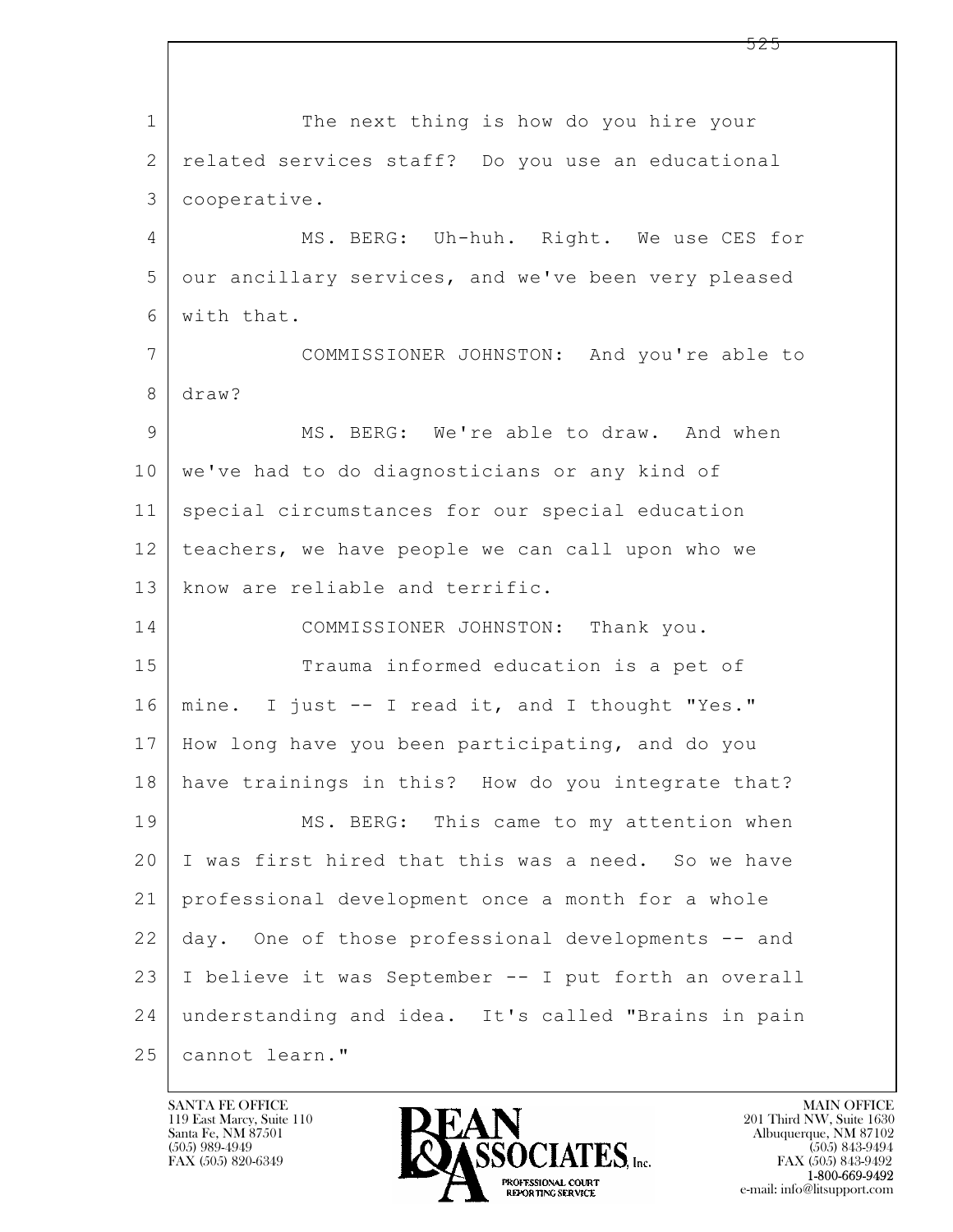| $\mathbf 1$    | COMMISSIONER JOHNSTON: Yes.                         |
|----------------|-----------------------------------------------------|
| $\overline{2}$ | MS. BERG: And we're having on January 13            |
| 3              | through our ancillary services -- one of the        |
| 4              | therapists there has her own business, and I've     |
| 5              | contracted with her for two hours for the same kind |
| 6              | of thing -- traumatic experiences and emotional     |
| 7              | experiences for our students, how it affects them,  |
| 8              | and how we can accommodate them so that they are    |
| 9              | ready to learn because when they -- as you know,    |
| 10             | when they come to school and they've got all these  |
| 11             | other things jumbled in their minds, it doesn't     |
| 12             | matter what great lesson plan you have. It's not    |
| 13             | going to happen. So that's very strong. Our         |
| 14             | teachers are very strongly supportive of that. So   |
| 15             | that's how we're going forth with that.             |
| 16             | COMMISSIONER JOHNSTON: Thank you.<br>And            |
| 17             | your movement program plays into that also --       |
| 18             | MS. BERG: Absolutely. Absolutely.                   |
| 19             | COMMISSIONER JOHNSTON: -- and your drama.           |
| 20             | MS. BERG: Right.                                    |
| 21             | COMMISSIONER JOHNSTON: As far as your               |
| 22             | lottery goes, do you draw mostly at that            |
| 23             | kindergarten level and the students stay with you,  |
| 24             | or what grades do you have high --                  |
| 25             | MS. BERG: I wasn't there for the lottery            |

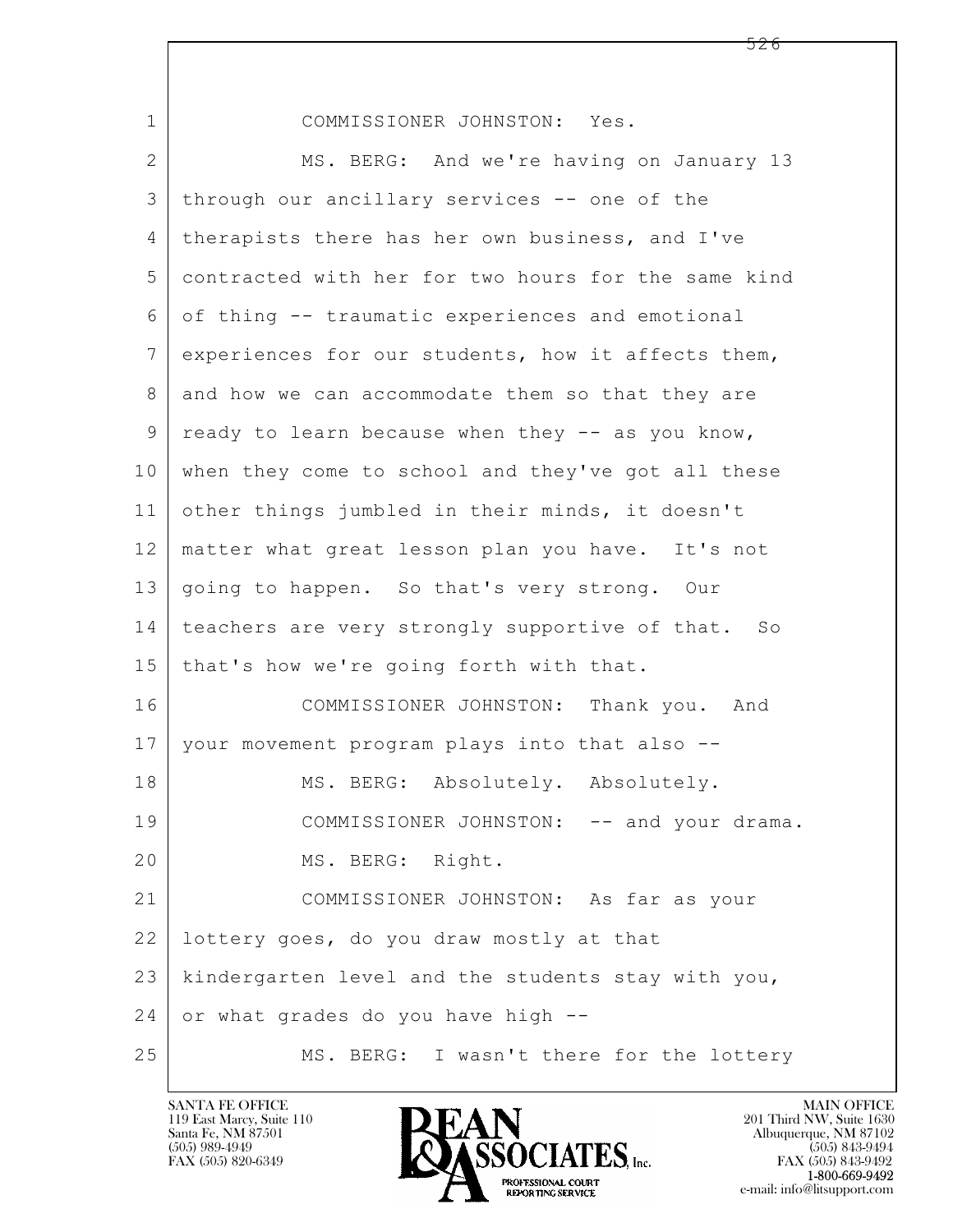| $\mathbf 1$    | last year, but we do have a waiting list for         |
|----------------|------------------------------------------------------|
| $\overline{2}$ | kindergarten, and then it peters out, as far as      |
| 3              | waiting lists, as we go up the scale K through 8.    |
| 4              | But like Ms. Hill-Clapp was saying, the wonderful    |
| 5              | thing is that they start at kinder and they get that |
| 6              | Montessori experience. So we retain our students     |
| $7\phantom{.}$ | very well. When someone comes in to our school --    |
| 8              | sixth grade, fifth grade -- and it's suddenly a      |
| $\mathcal{G}$  | Montessori experience, it's a big change. So there   |
| 10             | is that transition time. But, yes, it's heavy in     |
| 11             | kinder and one.                                      |
| 12             | COMMISSIONER JOHNSTON: Thank you.                    |
| 13             | How large are your kindergarten classes              |
| 14             | and your first grade class.                          |
| 15             | MS. BERG: We have a K-1 combo. That's                |
| 16             | part of Montessori. They double -- or combination    |
| 17             | grade levels. So we have a K-1, and I would say      |
| 18             | probably 15 kinder and 4 first grade in that one.    |
| 19             | Then our next level is one-two, first grade-second   |
| 20             | grade, and we have probably about 6 or 7 first grade |
| 21             | and the rest second grade. And then we have a        |
| 22             | two-three. So it adds up that way.                   |
| 23             | COMMISSIONER JOHNSTON: Thank you.                    |
| 24             | Are you committed to working towards that            |
| 25             | cap of 180? Is that still                            |

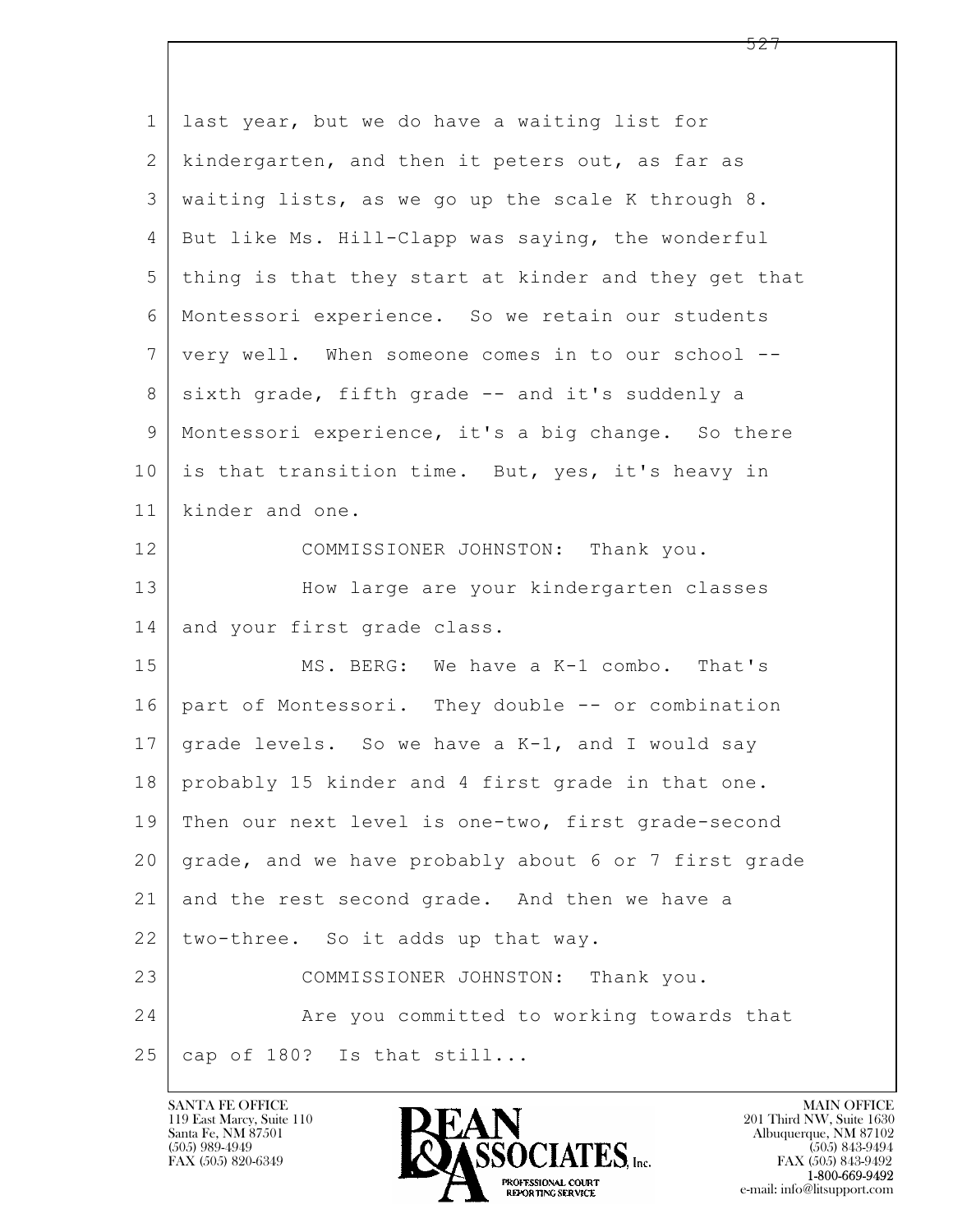$\mathbf{L}$  1 MS. BERG: We are committed to that. It's 2 going to be a slow growth for us for one thing 3 because of our facilities. We have another building 4 that we can be transforming, and that will take 5 money and planning and all of that. Right now we're 6 good where we are with our facilities and with our 7 population, but we are ready to tackle that and move 8 forward. 9 COMMISSIONER JOHNSTON: One last question, 10 and it's very important to me because I have great 11 respect for the recommendations of the Commissioners 12 and of the Charter School Division. 13 For you to ask for five years and for it 14 to be considered, Ms. Berg, are you willing to 15 commit to five years? 16 MS. BERG: That has come to my mind many 17 times. I love working there. I live in Santa Fe. 18 | So I commute every day. And I have great support 19 from the Governing Council, which is a big -- I come 20 from charter school also. That's my administration 21 experience. This is a fantastic Governing Council. 22 My teachers are very supportive of keeping 23 this school here -- or in Espanola to serve these 24 particular students. Many of them are from 25 Espanola. They want to see this kind of an option.

119 East Marcy, Suite 110<br>Santa Fe, NM 87501

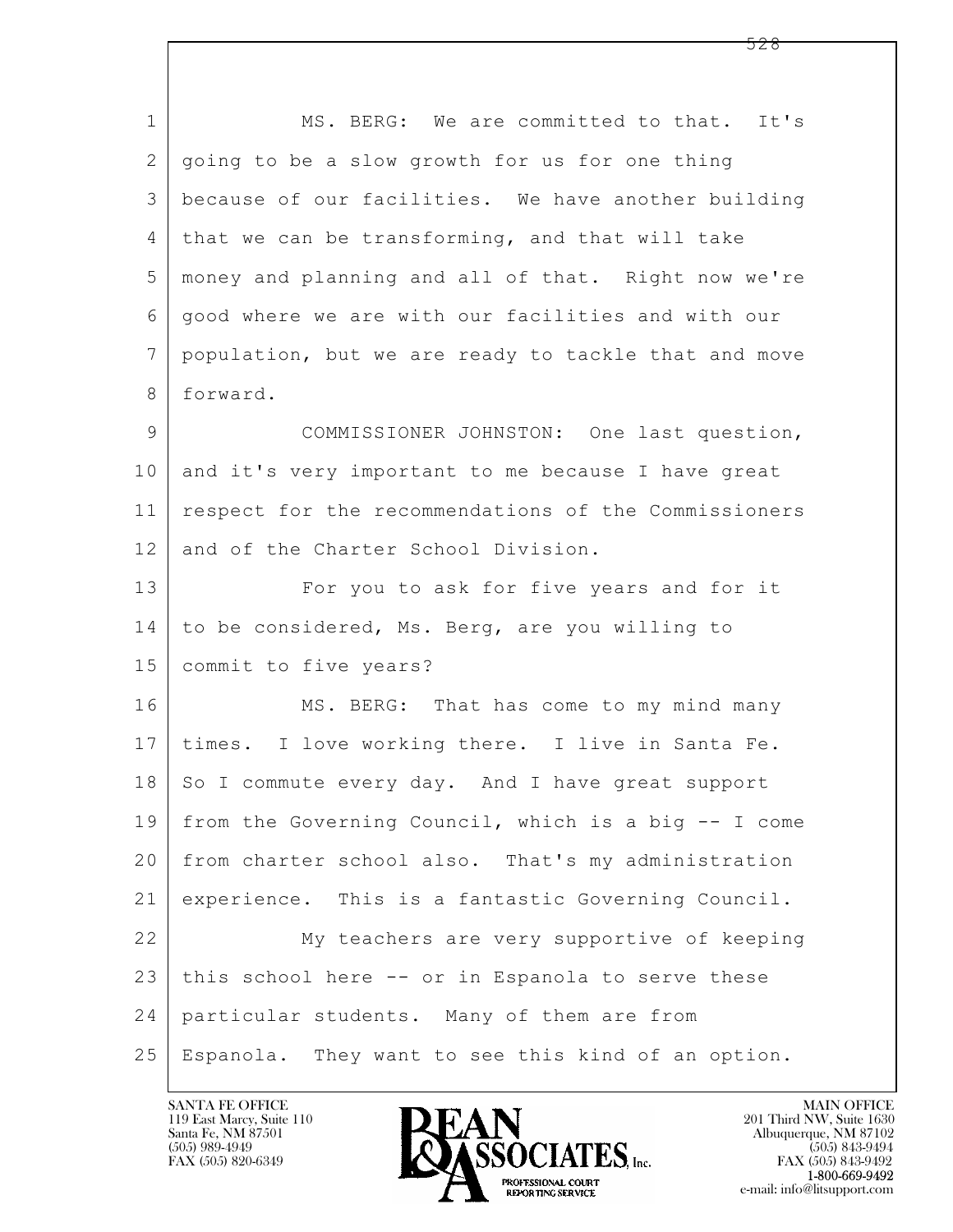$\mathbf{L}$  1 So it's very exciting to work with them. And then 2 the students and the parents are just so grateful 3 | that we are there. 4 I'm very committed to being here. I've 5 bought a house, if that helps. Not renting. 6 Absolutely plan to be here, yes. 7 COMMISSIONER JOHNSTON: Okay. That was my 8 | last one, but then I forgot. 9 Please explain to me your Student 10 Assistance Team. Who guides it, and how is it 11 implemented? Because that's important to know. 12 MS. BERG: Okay. Thank you. So I have 13 contracted with a special education consultant from 14 Santa Fe, who I knew when I was here, to help us 15 with that. So we have changed the name from 16 "Student Assistance Team," SAT, to "Instructional 17 Support Team" because when we are identifying 18 | students as having difficulties academically or 19 otherwise, frequently parents shy away when they 20 hear, "We would like to suggest that you go through 21 the SAT process." That is a negative to them. So 22 just a matter of semantics. I changed it to 23 | "Instructional Support Team." That's helping. 24 So the way that we handle it is I have a 25 packet of questions of what have teachers noticed in

119 East Marcy, Suite 110<br>Santa Fe, NM 87501



FAX (505) 843-9492 e-mail: info@litsupport.com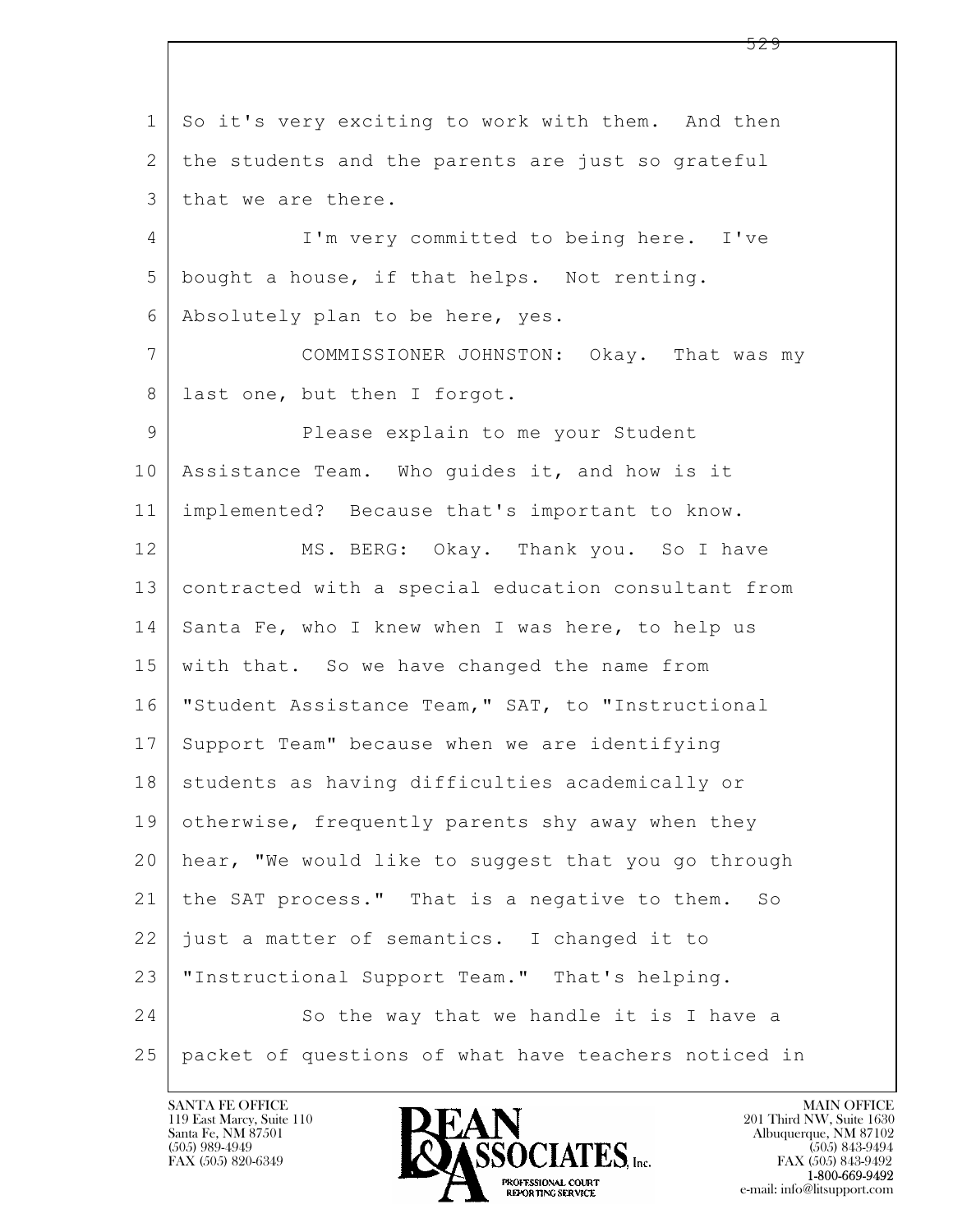$\mathbf{L}$  1 the classrooms, and then what interventions have  $2$  they already tried  $-$ 3 COMMISSIONER JOHNSTON: And then -- 4 MS. BERG: -- and then how has it worked 5 and how hasn't it worked. We convene together. 6 COMMISSIONER JOHNSTON: That's where I'm 7 | going. How often do you convene? 8 | MS. BERG: Absolutely. 9 COMMISSIONER JOHNSTON: Does the process 10 move quickly? Is it strong -- the process? 11 | MS. BERG: It is getting stronger. I will 12 put it that way. When I came to the school, it was 13 kind of loose, but I want it to be a strong 14 structure so that our parents know where we're going 15 and so that our teachers know. 16 So at this point we've still identified --17 | we've identified about three students so far 18 strongly. So I'm going through that, speaking with 19 the teacher -- what are the interventions? Then we 20 have already met with three of the -- not with them 21 but about three of the students to identify where do 22 we go from here and who needs actually diagnostic 23 services, who needs counts, and that kind of thing 24 just as we go. 25 So it's a slow process. We've met

119 East Marcy, Suite 110<br>Santa Fe, NM 87501



FAX (505) 843-9492 e-mail: info@litsupport.com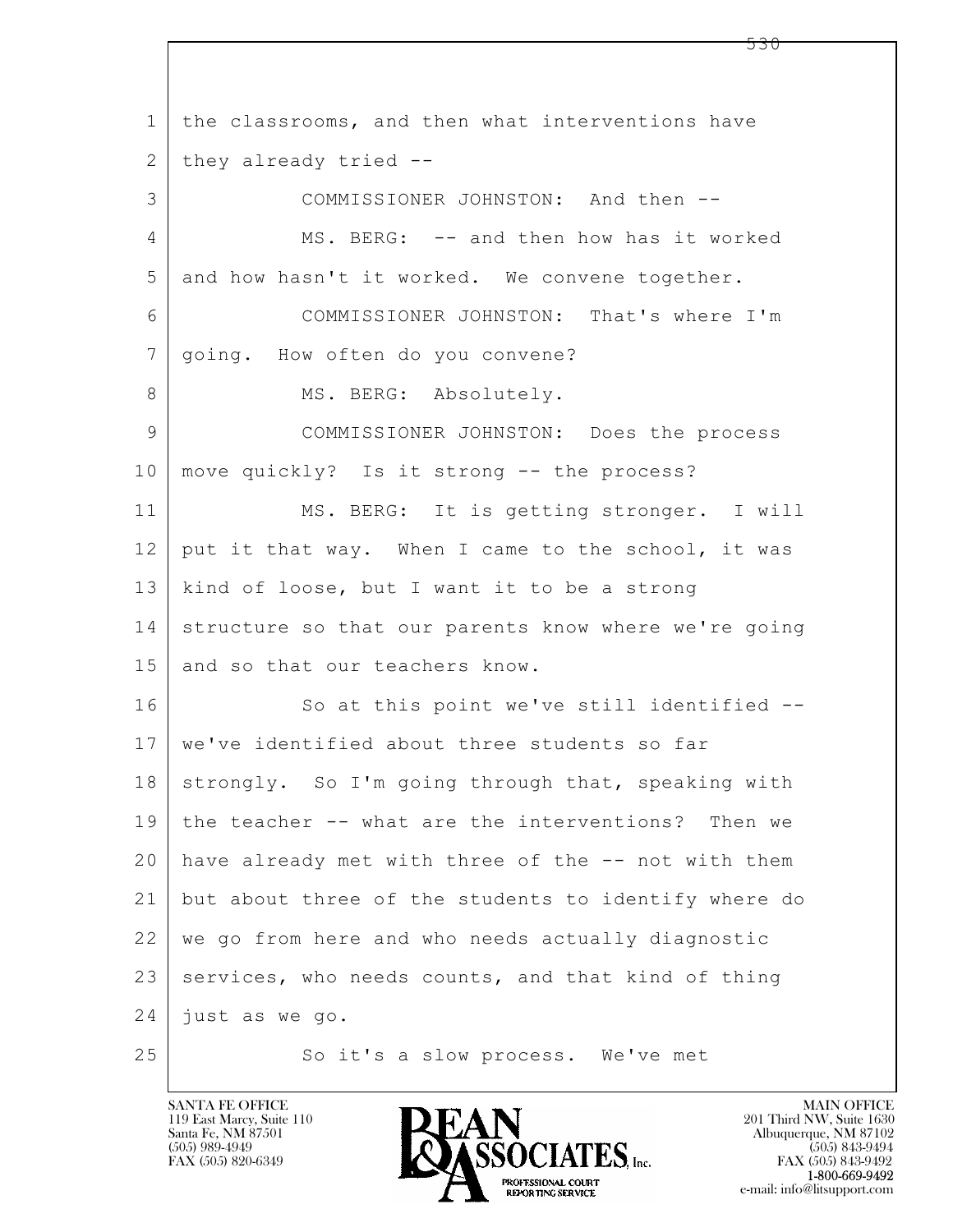$\mathbf{L}$  1 about -- speaking of three of the students, I have 2 about three or four more packets. So we're moving 3 that way. 4 COMMISSIONER JOHNSTON: Thank you very 5 much. 6 MS. BERG: Thank you. 7 COMMISSIONER GIPSON: I just have one 8 quick question. Where do your staff get their 9 Montessori training? 10 MS. HILL-CLAPP: In the -- well, we --11 this is -- for us it's a goldmine because we 12 actually have a Montessori teacher who had her own 13 school, and she sits on our board. So she provides 14 some of the training. She also has contacts around 15 | the state so that our staff are paired with 16 different schools that are Montessori. They've gone 17 and observed. They've received professional 18 development. And so that's really where we're 19 drawing on our Montessori. 20 COMMISSIONER GIPSON: Is she -- I'm sorry. 21 Is that staff person -- is that Governance Council 22 person able to provide training so that they can 23 become Montessori licensed, if that's the correct  $24$  term? 25 MS. BERG: What we're doing now is we have

119 East Marcy, Suite 110<br>Santa Fe, NM 87501



FAX (505) 843-9492 e-mail: info@litsupport.com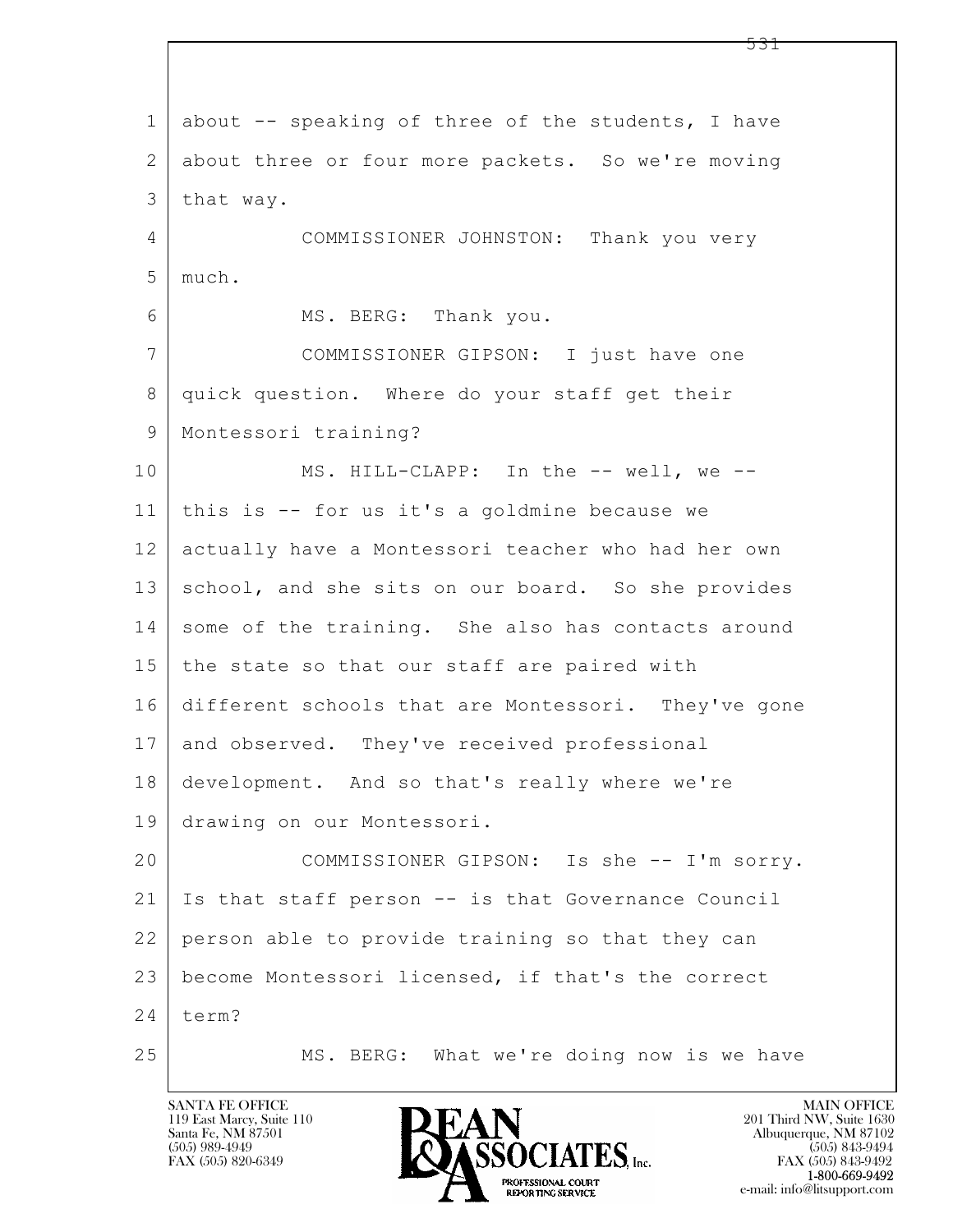$\mathbf{L}$  1 applied for the McCune Grant and received that, and 2 all of the monies are going towards Montessori 3 training. 4 COMMISSIONER GIPSON: Okay. 5 MS. BERG: So part of that grant I'm using 6 for my February administrator training, and I'm 7 bringing in Montessori trainers, again, starting in 8 the spring for professional development for our 9 teachers. And we need to know -- I do need to know 10 who is interested in going further. As I said, our 11 EAs are trained in that, and we do have teachers who  $12$  are  $-$ 13 MS. HILL-CLAPP: "Certified." 14 MS. BERG: -- certified, and we want it to 15 go further. Ideally I would like everyone to be 16 certified in Montessori because, once it gets to the 17 | middle schools, then it changes a bit. 18 COMMISSIONER GIPSON: Okay. Thank you. 19 | MS. BERG: So yes, we are doing 20 professional development and such. 21 COMMISSIONER GIPSON: Thank you. 22 MS. DAVIS: I do have some additional 23 information, if you want that, from my experience. 24 THE REPORTER: I'm sorry. Would you state 25 your name, please.

119 East Marcy, Suite 110<br>Santa Fe, NM 87501

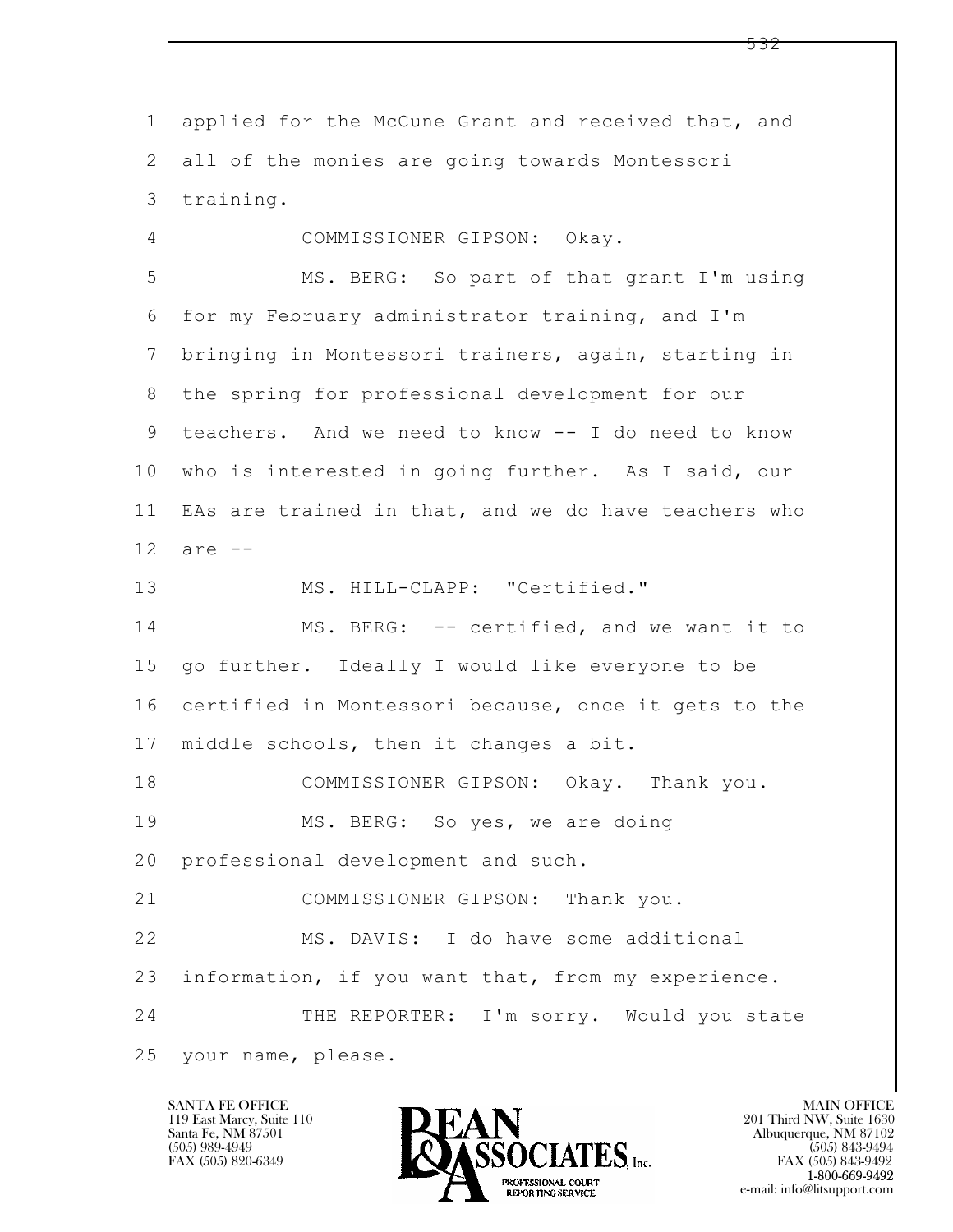$\mathbf{L}$  1 | MS. DAVIS: Sure. Sandy Davis. 2 Over the years we have -- the school has 3 contracted with Montessori trainers from Colorado 4 and then recently a woman from Los Lunas. And then 5 | we have one teacher who went through an entire year 6 online of a Montessori training program. 7 COMMISSIONER GIPSON: Okay. Thank you. 8 Commissioners, any other -- Commissioner 9 Armbruster. 10 COMMISSIONER ARMBRUSTER: Yes. 11 So how long was the former head 12 administrator -- I'm not sure I have the right 13 language, but whatever you are. 14 MS. BERG: Head learner. 15 COMMISSIONER ARMBRUSTER: Yeah, head 16 learner. How long was she there? One year or two? 17 MS. BERG: Two years. 18 | COMMISSIONER ARMBRUSTER: Two years. 19 Okay. So I happen to know her quite well 20 and, in fact, was talking with her last night  $-$ - by 21 accident, not on purpose. So I know that this 22 school had a great deal of difficulty being 23 | successful with their students prior to her arrival. 24 This is Suzanne Lynne. And Suzanne is a pretty 25 amazing teacher in terms of knowledge, not

119 East Marcy, Suite 110<br>Santa Fe, NM 87501



FAX (505) 843-9492 e-mail: info@litsupport.com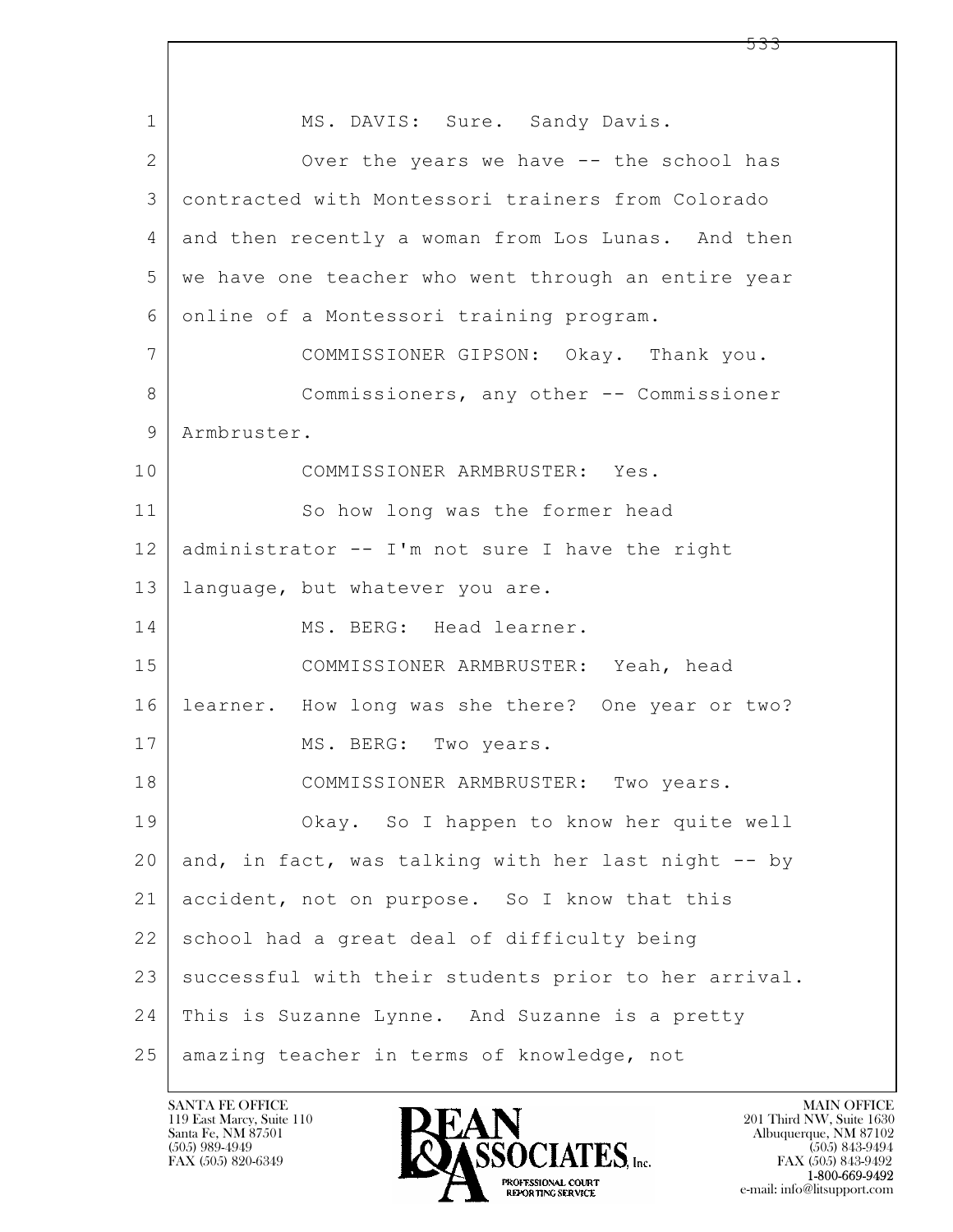| $\mathbf 1$ | necessarily Montessori background but just in        |
|-------------|------------------------------------------------------|
| 2           | general. And so I'm really pleased from things I     |
| 3           | had heard from people who were going to send their   |
| 4           | kids and, in fact, did send their students there     |
| 5           | three or four years ago and said it was a horrible   |
| 6           | school. It was just terrible. They took them right   |
| 7           | out.                                                 |
| 8           | So I know now that their reputation has              |
| 9           | much improved from what it was and deservedly. I     |
| 10          | want to say that. I would personally expect it to    |
| 11          | continue because, Christie, you know what it takes.  |
| 12          | You've done this already. Been there; done that.     |
| 13          | So I'm pretty confident that you will continue doing |
| 14          | that.                                                |
| 15          | In addition, since I just e-mailed my                |
| 16          | daughter, who is 39 -- but we sent her to a          |
| 17          | Montessori school in California -- not a charter     |
| 18          | school -- from the time she was four until she went  |
| 19          | into sixth grade. This particular Montessori went    |
| 20          | through sixth grade, but we also had a great middle  |
| 21          | school. So we just took her out after fifth.         |
| 22          | But I asked her what was different, and,             |
| 23          | of course, I'm only -- so I'm going to read that     |
| 24          | just because I think it's interesting for maybe all  |
| 25          | of us to know. She said, "Montessori is much more    |

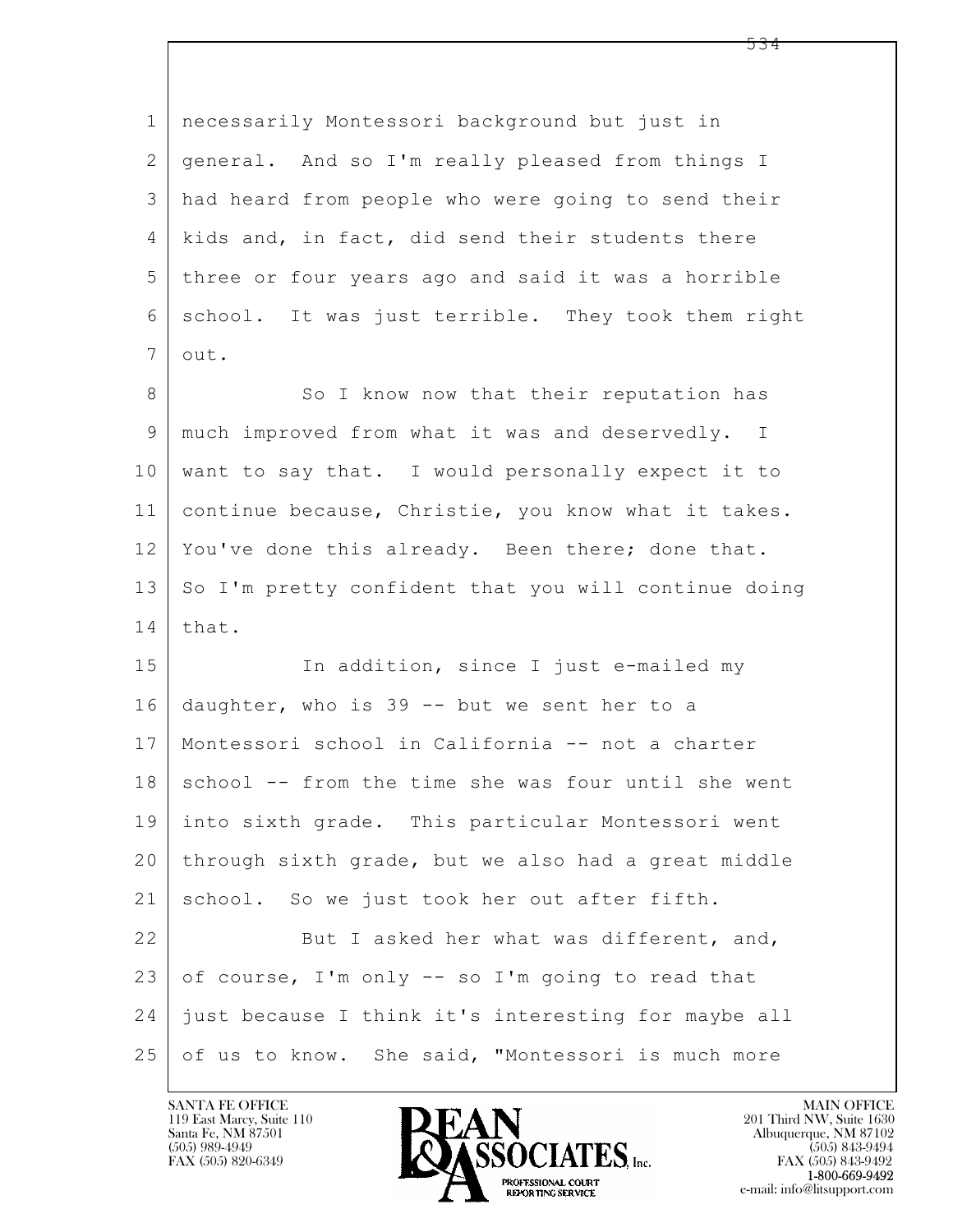1 individualized than public school was." I asked her 2 to compare that to sixth grade at the junior high 3 school. Okay.

4 **We had groups for every subject that were** 5 based on levels, not age. So for example, they had 6 reading groups called 'red,' 'orange,' 'yellow,' and 7 'green,' et cetera, that went up in skill set. You 8 could be in third grade and be in a color group with 9 | second, fourth, or fifth graders, but everyone was 10 on the same level in that group. So you could be 11 above grade level in reading but on or below grade 12 level in math or spelling or whatever. I don't 13 remember spending much time sitting in a room while 14 the teacher lectured to the entire room.

15 | The Text math outside of group instruction, 16 there was a folder full of math work that you went 17 on to and grabbed the next worksheet you had not 18 done and did it on your own. There was a lot of 19 | honor system about going through the sheets.

 $\mathbf{L}$  20 "In regular middle school each class is 21 instructed together without breakout groups for kids 22 of individual learning levels. It's assumed that 23 everyone in either remedial, regular, or GATE is on 24 | the same instructional level for that subject." 25 I will say that school was not difficult



FAX (505) 843-9492 e-mail: info@litsupport.com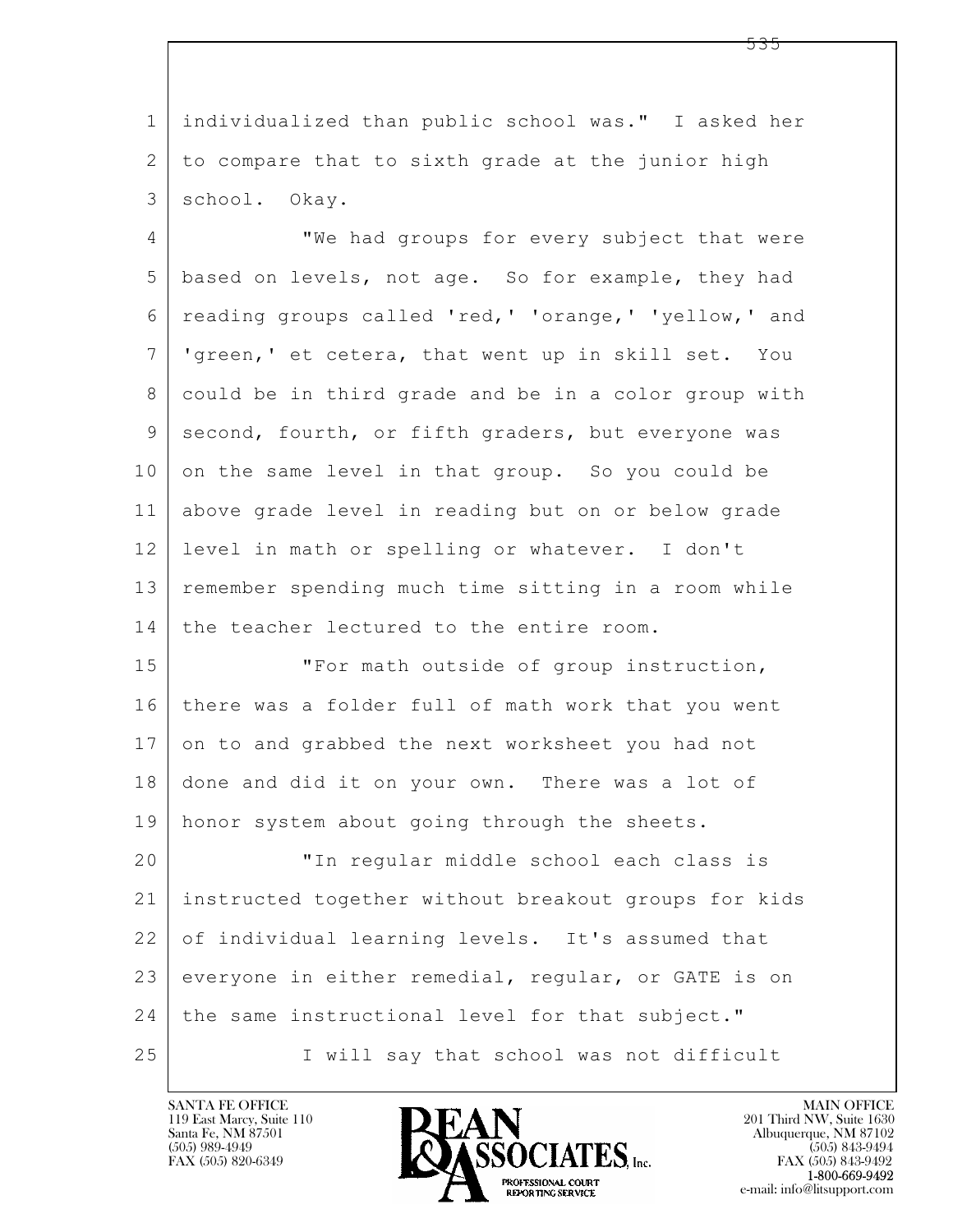1 for my child either, but I think what we're 2 hearing -- and I'm always asking -- so how is this 3 different from regular traditional schools? I think 4 it is that the Montessori kind of thing -- and she  $5$  started at four. I'm going to say, yeah, I totally 6 support that.

 $\mathbf{L}$  7 | The addition -- and I'm glad that you have 8 | not said this, by the way -- some people are saying, 9 "Well, Montessori method can't mesh with taking the 10 PARCC test," and I don't think that's necessarily 11 true to the extent that some people believe because  $12$  even 30 years ago, 35 years ago, according to a 13 | test, which were not that -- PARCC -- I don't know 14 some other letters -- ITBS, CTBS -- I don't know --15 one of those kinds of things. And that was not 16 difficult. And, in fact, the school spent time with 17 each parent explaining the positives and negatives 18 and the growth and the not growth and all that. 19 | And, clearly, that's not an issue for you. 20 So my confidence level is high that you 21 are, in fact, doing that, and I will say in 22 conclusion that not only do I know Suzanne Lynne. I 23 know you too. It's a small world in New Mexico 24 here. I want to concur with my fellow PEC 25 Commissioners who believe that you can continue



FAX (505) 843-9492 e-mail: info@litsupport.com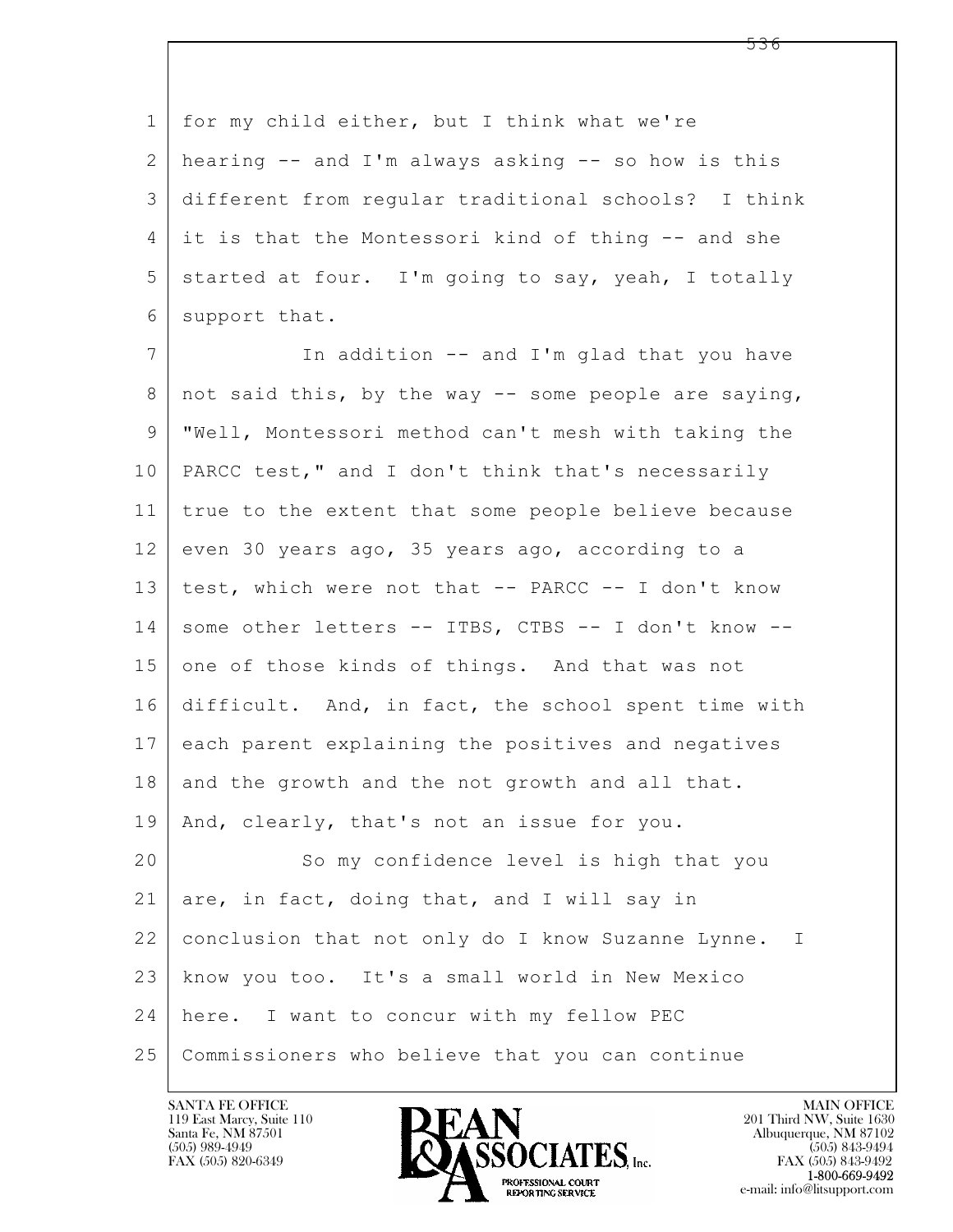$\mathbf{L}$  1 doing that. I think you understand that it's not 2 about you. It's about kind of the law and this 3 C-level business. And I think we just had this 4 issue before on another school because they're in 5 much the same condition that you're in. 6 But we don't generally, as Commissioner 7 Carr just said, take away nonrenewal for doing 8 poorly academically. Clearly, at the end of the 9 year, if we saw you were an F school, there needs to  $10$  be some discussion there and do that. And that may 11 | be the message that you need to give to them. I 12 totally understand. I wouldn't want to do that 13 either. Well, I may only be here two more years. I 14 understand that, but I think knowing why that could 15 be is important for them -- 16 MS. BERG: Thank you. 17 | COMMISSIONER ARMBRUSTER: -- if that makes 18 | sense. 19 Thank you for all you're doing. 20 MS. BERG: Thank you. 21 COMMISSIONER GIPSON: Commissioner 22 Toulouse. 23 COMMISSIONER TOULOUSE: I see no reason 24 not to do five years. In the past we have never 25 shortened renewal periods for schools that have

119 East Marcy, Suite 110<br>Santa Fe, NM 87501



FAX (505) 843-9492 e-mail: info@litsupport.com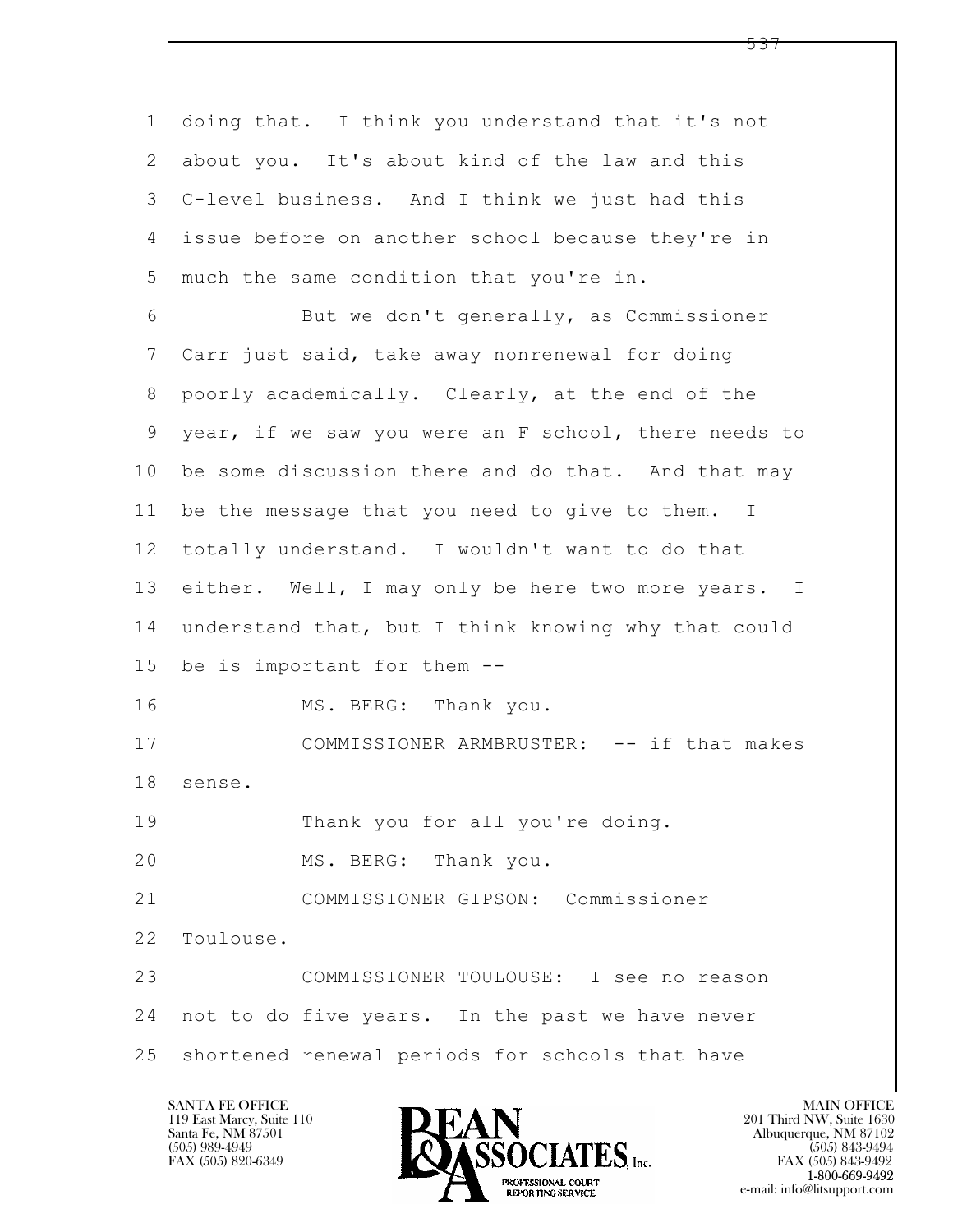$\mathbf{L}$  1 shown this much improvement consistently over a 2 couple of years. I know this is the first year I 3 can remember being given actual time renewal 4 recommendations from the Charter School Division. 5 In the past -- this is my fourth year 6 doing this -- we have been given all of the material 7 we need and some indication whether the school maybe 8 | shouldn't be renewed, but it's been completely up to 9 this Commission to come up with those, you know, 10 three-, four-, five-year renewals, but I think this 11 school needs -- especially in a rural area -- that 12 sense of continuity because I know it's hard. I 13 mean, I worked in state government in rural 14 offices -- not anywhere in education -- but I know 15 how hard it was to get qualified people and then 16 keep them because you have to look outside your 17 community and then you have to make a commitment 18 that either "I will be here" or "This office will be 19 here" because if the words out, "Oh, well, it's a 20 | small office. They're going to close it," well, 21 then you don't get the good people, or they start to 22 leave you. 23 It just seems to me this school has shown 24 enough good faith. They need five years. Finances 25 are fine. Students are doing well. I absolutely



FAX (505) 843-9492 e-mail: info@litsupport.com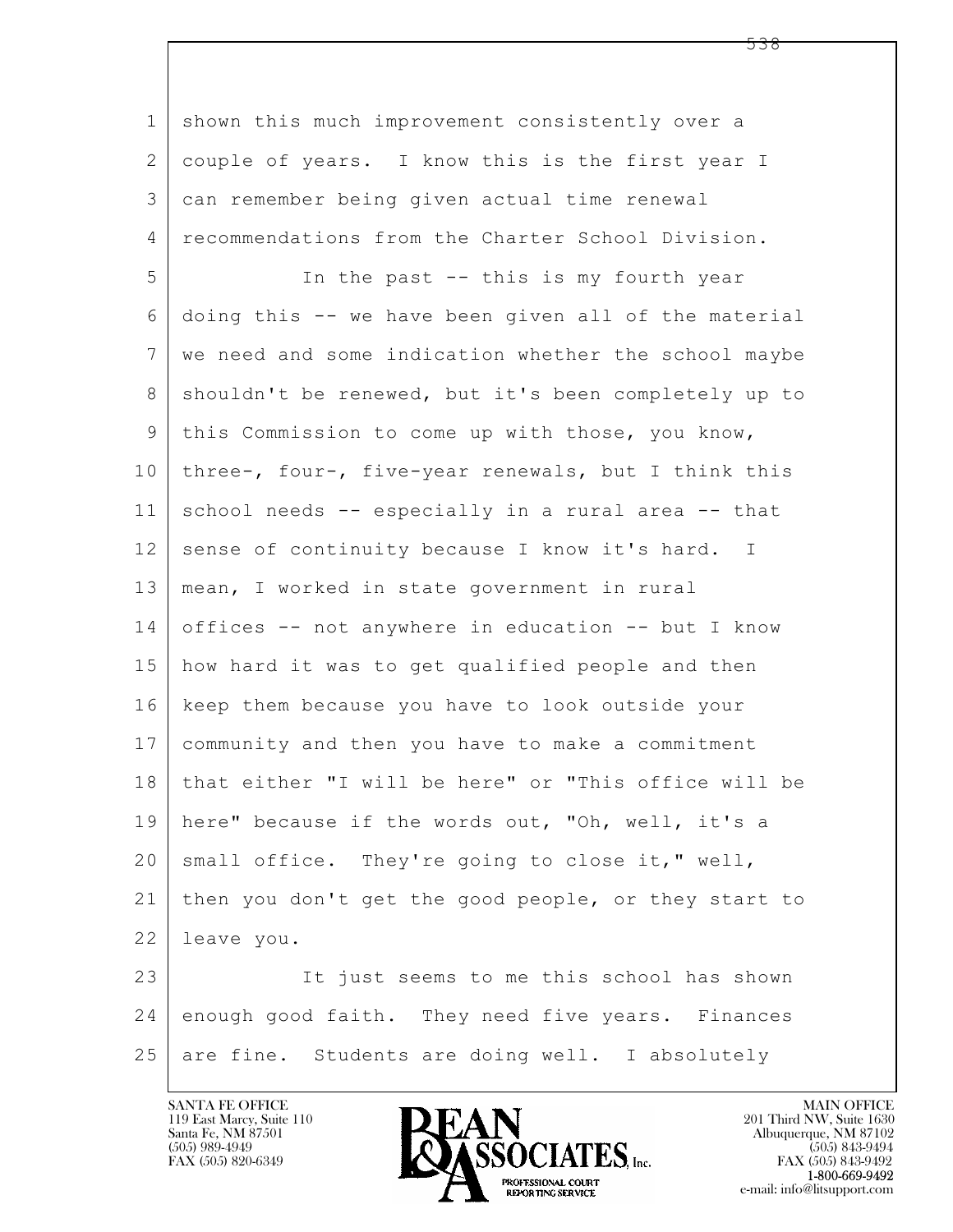| $\mathbf 1$ | trust their head learner. I take her word that her   |
|-------------|------------------------------------------------------|
| 2           | Governance Council is good. We certainly haven't     |
| 3           | heard any problems of turnover, fighting -- any of   |
| 4           | that. In fact, the finances are in good shape is an  |
| 5           | indication of that. I think we all know that when a  |
| 6           | school gets in trouble, it often gets in trouble     |
| 7           | first with the Governance Council and it turning     |
| 8           | over and then financial problems and then fussing    |
| 9           | among the staff and those things. And I see          |
| 10          | absolutely no indication here this has happened or   |
| 11          | is going to happen, and it seems to me that that's a |
| 12          | five-year renewal. Thank you.                        |
| 13          | COMMISSIONER GIPSON: Thank you.                      |
| 14          | Commissioners, are we ready?                         |
| 15          | Commissioner Johnston.                               |
| 16          | COMMISSIONER JOHNSTON: Thank you. A                  |
| 17          | comment.                                             |
| 18          | I thank Commissioner Armbruster for                  |
| 19          | bringing to my attention and reminding me of our     |
| 20          | legal responsibility. And while I fully can support  |
| 21          | the three years, I think that there must be very --  |
| 22          | the conditions that are recommended -- I think it's  |
| 23          | imperative in my mind that, for me to vote for a     |
| 24          | five-year, that the conditions that Public Education |
| 25          | Department has listed here in our summary, that we   |

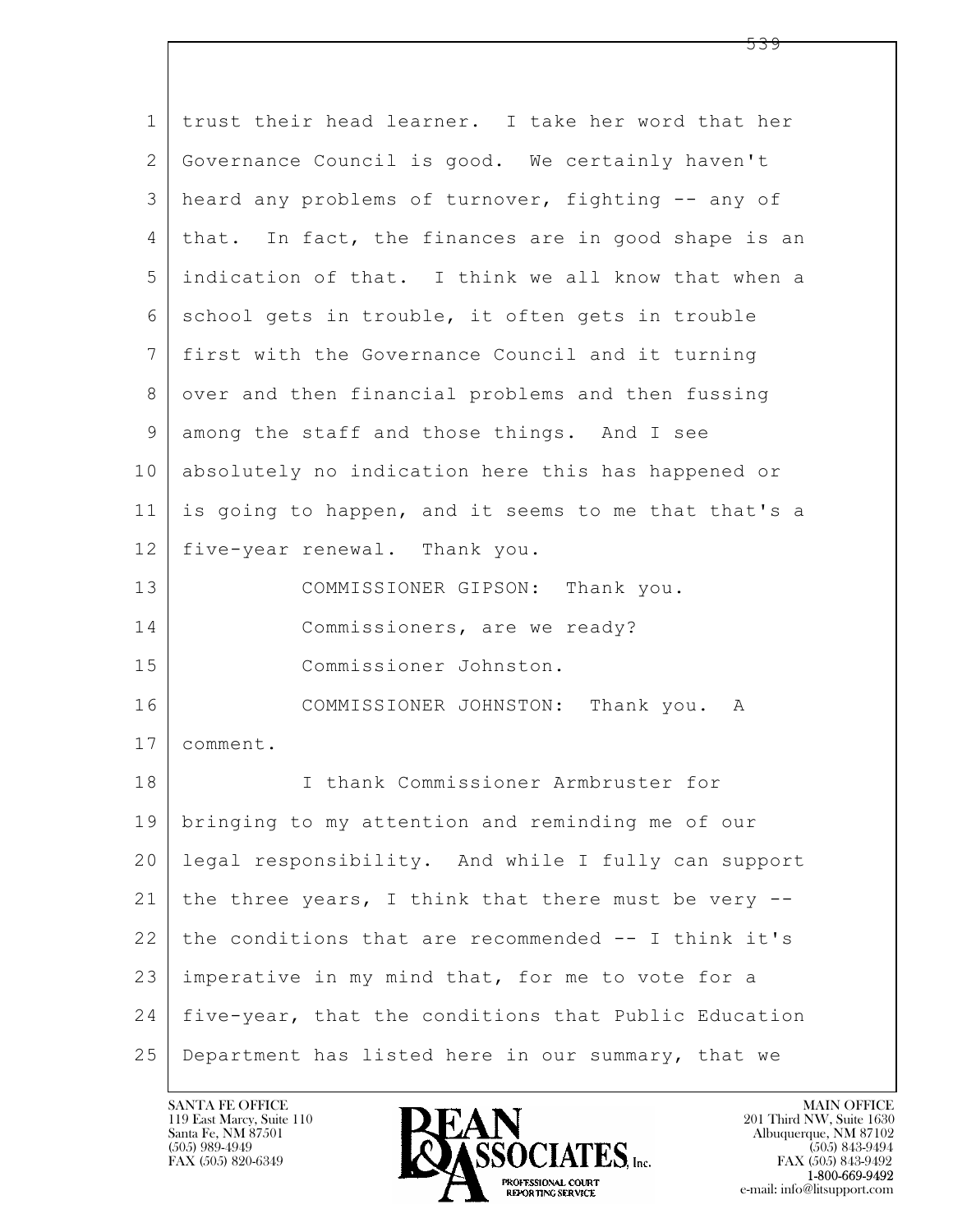$\mathbf{L}$  1 address those in the renewal. And what I would 2 request that you advise your staff is that the 3 conditions -- oh, all right. 4 You have questions with my -- I'm looking 5 at the summary sheet, and I'm looking at the school 6 regularly report, which you will do, but I really 7 think to have them in writing and as a part of the 8 | renewal since we're looking at something we need to 9 justify -- 10 COMMISSIONER GIPSON: There's -- I'm 11 sorry. If we're going to talk about conditions -- 12 because I didn't know that's where we were going at 13 this point in time -- I don't see any specific 14 conditions. Regularly reporting doesn't specify 15 anything. 16 COMMISSIONER JOHNSTON: The corrective 17 actions identified. I guess I would defer to 18 Director Poulos. 19 Do I need to be more specific when I'm 20 looking at conditions? 21 MS. POULOS: Madam Chairwoman, 22 Commissioner, I believe that this Commission 23 yesterday and in the prior day voted on conditions 24 that were written just like this. So ultimately 25 it's going to be up to the Commission on how they

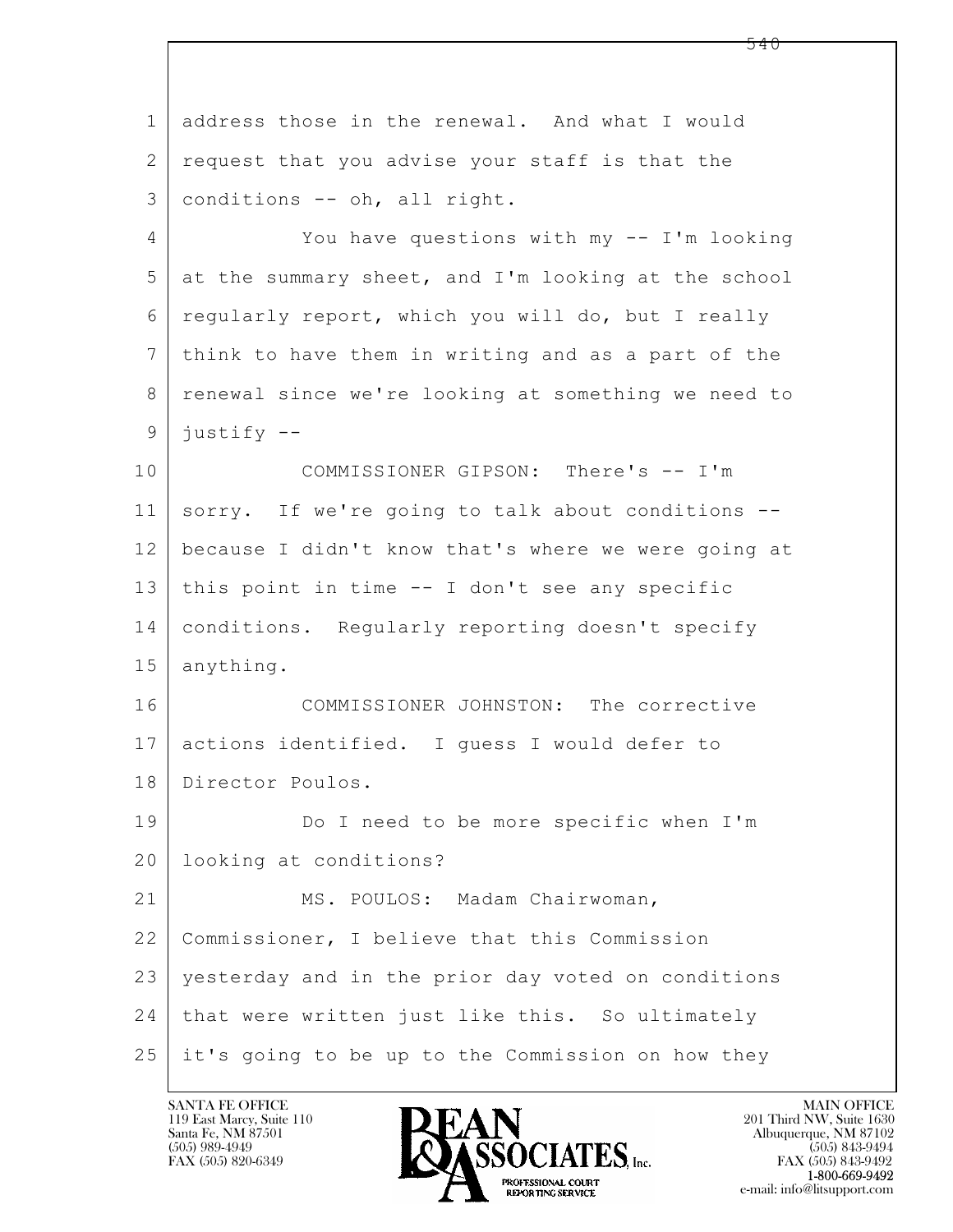$\mathbf{L}$  1 want to decide that. 2 COMMISSIONER GIPSON: Actually, we didn't. 3 The conditions that we voted on with those other 4 schools specified ELL reporting, financial 5 reporting, special ed. reporting. It was not -- we 6 didn't make any conditions that were general to  $7$  this. 8 COMMISSIONER JOHNSTON: Okay. And one 9 | more question, then, Madam Chair. 10 If I look above the line where it says 11 "Recommended Conditions," and CSD's recommendation, 12 "Substantial progress towards school-specific goals 13 and legal and contractual compliance" -- those  $14$  don't -- we don't put any of those in? I'm just 15 asking for clarification. 16 COMMISSIONER GIPSON: Well, for me, just 17 to say "legal and contractual compliance" to me is 18 too general to put that in as a specific condition. 19 But that's my opinion to make a general statement, 20 you know, legal -- because that's such a broad 21 statement. I have difficulty with that. I think 22 that could become a "gotcha" moment at any time 23 without some specificity to it. 24 Commissioner Toulouse. 25 COMMISSIONER TOULOUSE: Madam Chair.

119 East Marcy, Suite 110<br>Santa Fe, NM 87501

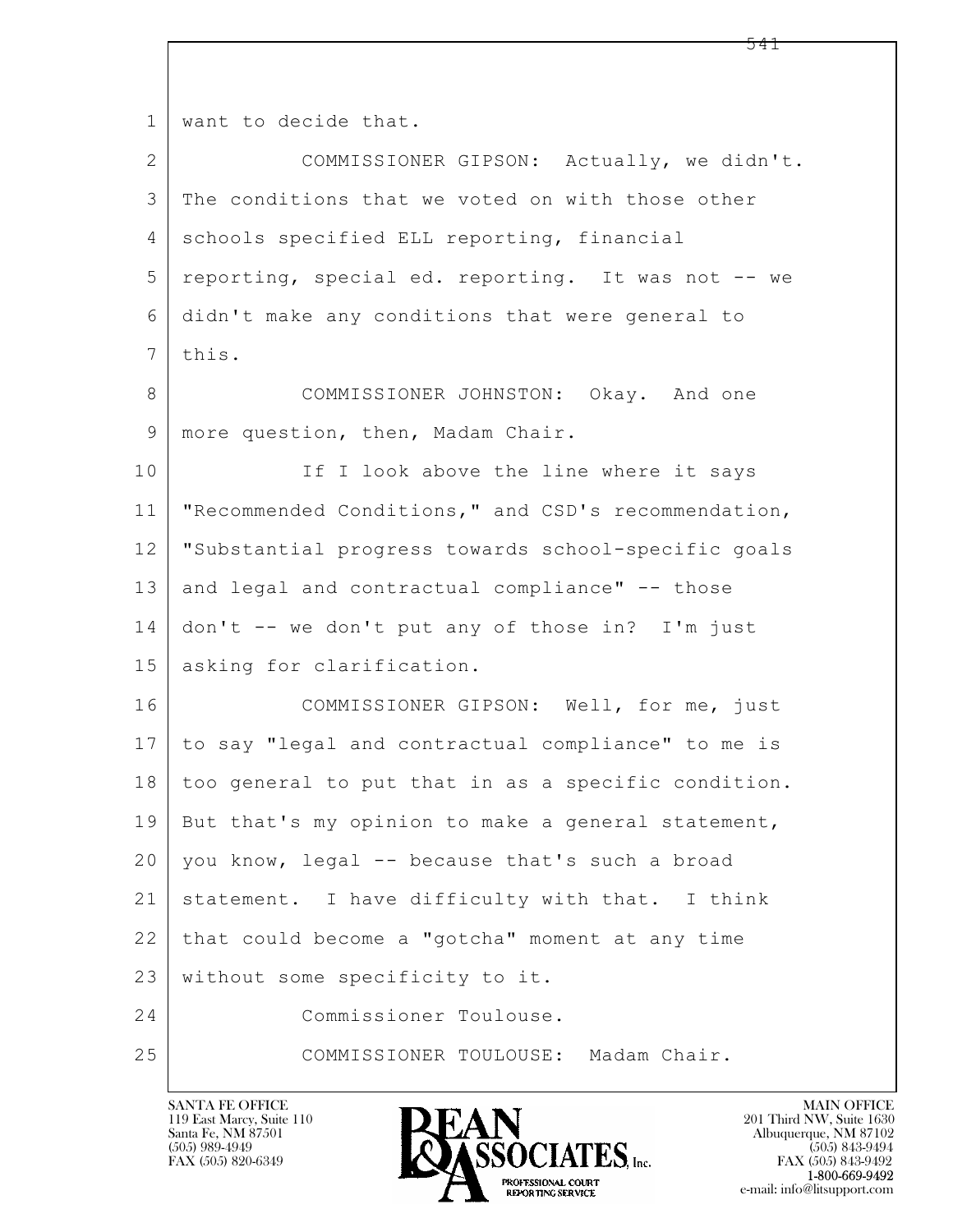$\mathbf{L}$  1 Remember this school is not on a contract 2 | yet. A lot of things change with that contract in 3 | the specific pieces. 4 COMMISSIONER GIPSON: Commissioner 5 Toulouse, actually, they are because they asked for  $6$  early  $-$ 7 COMMISSIONER TOULOUSE: Oh, okay. So  $8$  then  $-$ 9 COMMISSIONER GIPSON: Their last -- 10 | COMMISSIONER TOULOUSE: -- this would 11 still come into the contract of what we do. 12 So I think those kinds of things really do 13 come under the contract they're going to sign, we're 14 | going to sign, and we're going to negotiate. I 15 think also that as far as Corrective Action Plans 16 | go, I thought all schools with an average C have to 17 do a Corrective Action Plan anyway, and that's 18 monitored and -- didn't we say? 19 MS. POULOS: No. It's lower than a C. 20 COMMISSIONER TOULOUSE: I thought we were 21 having C schools do them. 22 COMMISSIONER GIPSON: No. 23 COMMISSIONER TOULOUSE: Okay. 24 COMMISSIONER GIPSON: D and F. 25 COMMISSIONER TOULOUSE: Then there's no

119 East Marcy, Suite 110<br>Santa Fe, NM 87501



FAX (505) 843-9492 e-mail: info@litsupport.com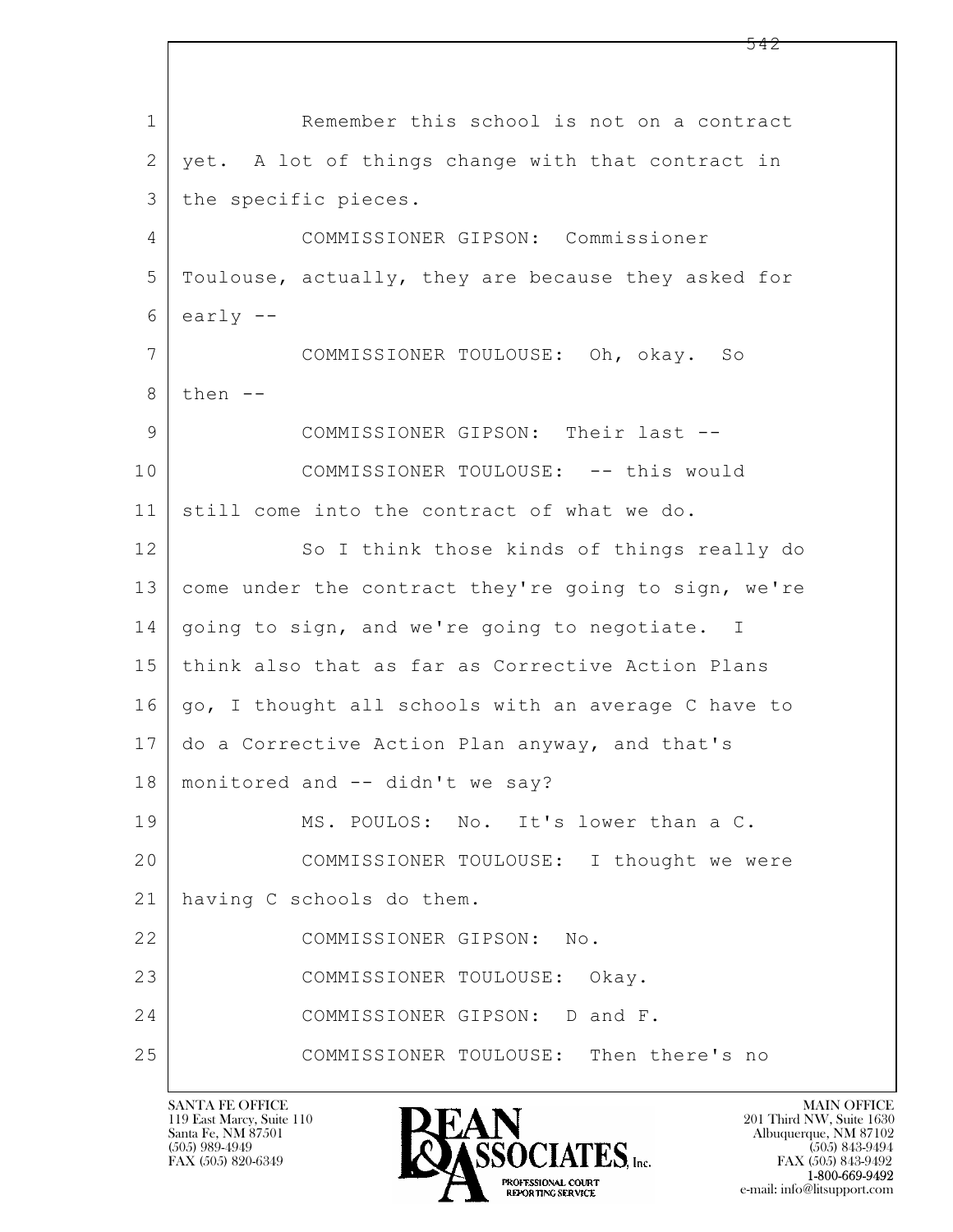$\mathbf{L}$  1 Corrective Action Plan and there's no need for one.  $2 \mid$  So I don't see any indication to  $-$ - see, I get 3 behind the times, too, because at one point -- maybe  $4$  it was a couple years ago  $-$  we were doing C. And 5 it just seems to me that when an -- and we can put 6 Corrective Action Plans in at any time that there is 7 an issue that comes up, whether it's financial or 8 academic, we can do. So... 9 COMMISSIONER GIPSON: Let me just clarify. 10 We did change it in the contracts that it's D and F, 11 but if they do not meet standard on any of their -- 12 COMMISSIONER TOULOUSE: Right. 13 COMMISSIONER GIPSON: -- goals, 14 performance goals, then they do have to provide an 15 improvement plan. So there is that additional 16 safequard that's put into the contract for that. 17 Commissioner Armbruster. 18 COMMISSIONER ARMBRUSTER: This is just a 19 | general comment: As we look at students as 20 individuals and not as a group, in a sense we can 21 legally look at schools also individually. And I 22 believe that Suzanne started you on the upward 23 trajectory, and I believe that you will continue it. 24 I think the teachers know where they're going, and 25 they know how to go there. If you don't have that

119 East Marcy, Suite 110<br>Santa Fe, NM 87501



FAX (505) 843-9492 e-mail: info@litsupport.com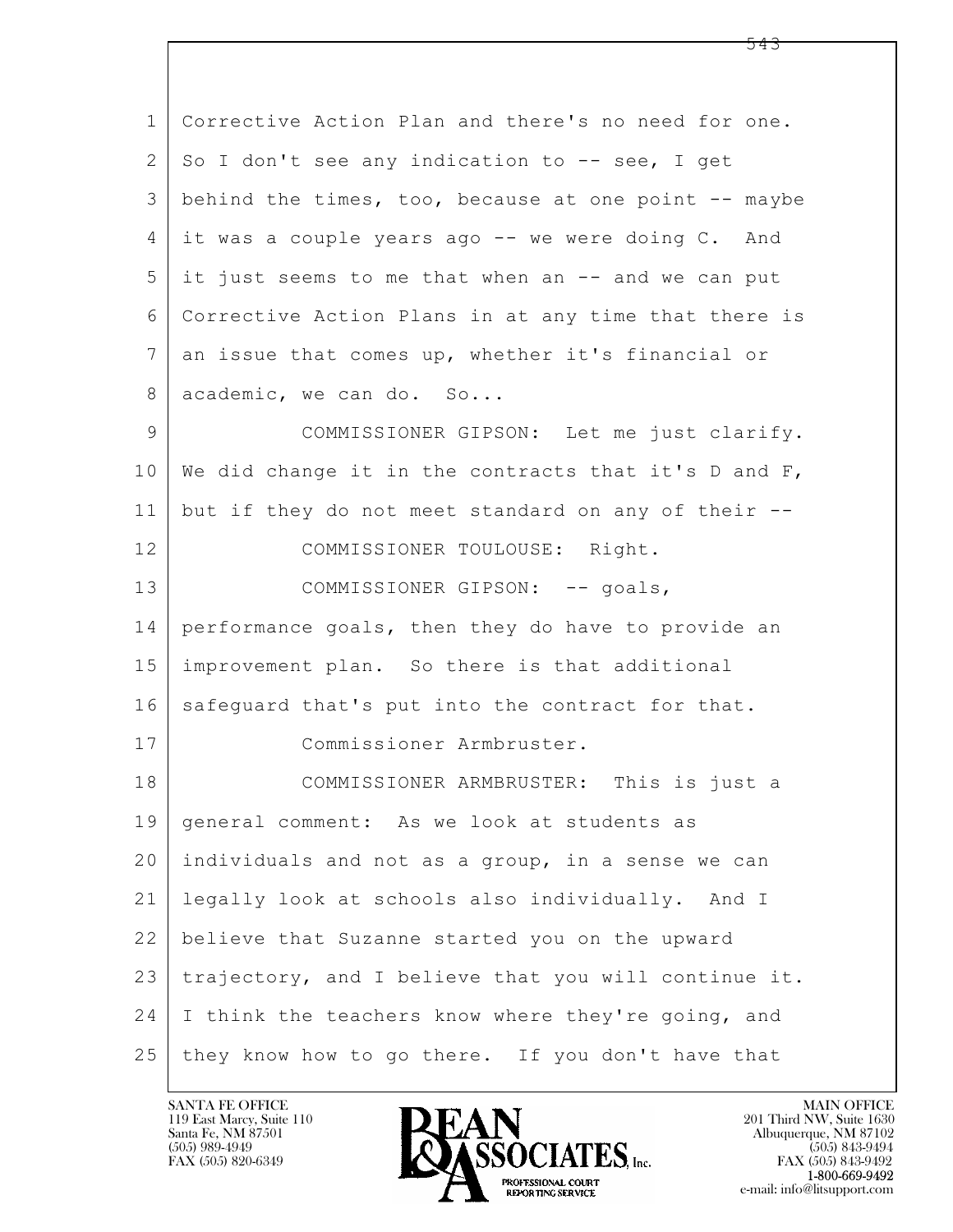$\mathbf{L}$  1 leadership, sometimes you flounder. So I am 2 comfortable with the five years. I have a little 3 hesitation, but I think I can get over it. 4 But I also think it's important to know --5 and I'll just say it to you because you're the  $6$  school here  $-$  that the PEC is looking at a higher 7 bar for charters, and we will call you back in if 8 those grades go to a D and say, "Hey, what's going 9 on?" or what's happening with their lowest 10 performing students. And you do have a performance 11 contract and will get another one. 12 And I think those things and some of the 13 things that you were addressing, Commissioner, will 14 be contained in that because we want charter schools 15 to be the best. They're being attacked, and you can 16 understand why. If you don't have high performing 17 charter schools then they're taking money -- you 18 know, dividing the pie into more pieces. That's why 19 | we want to make sure that you're successful. 20 So having said that, I think, you know, if 21 we give you five years and we see that you're not 22 doing well academically, which in the end is the 23 most important thing in a sense and you're following 24 your mission, we'll call you back in. So that 25 knowledge is always there. But it will be enforced.

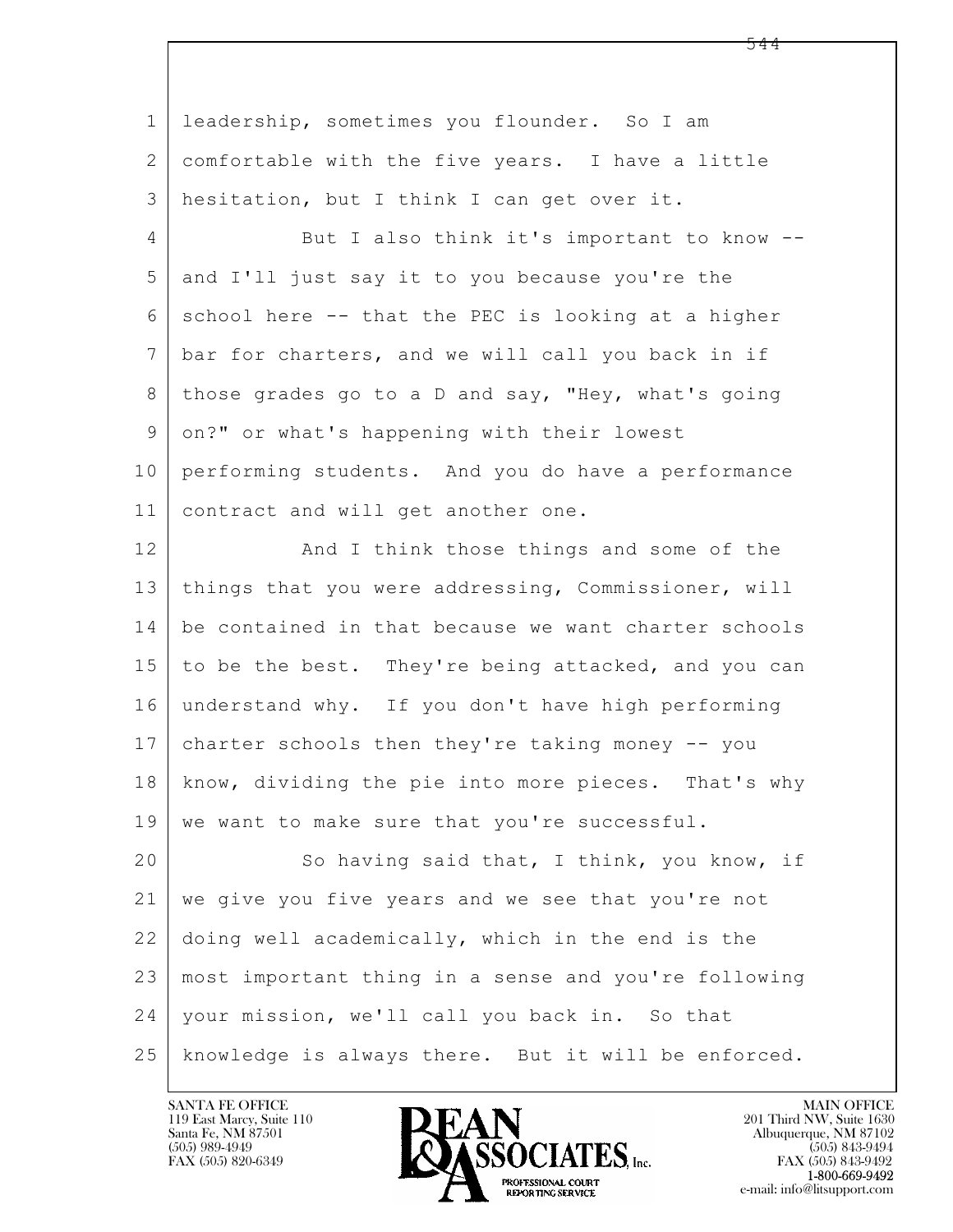$\mathbf{L}$  1 COMMISSIONER TOULOUSE: Madam Chair, I had 2 one more point. 3 COMMISSIONER GIPSON: Commissioner 4 Armbruster -- Commissioner Toulouse. Sorry. 5 COMMISSIONER TOULOUSE: I'm on this side. 6 Yeah, I'm on this side. 7 I had one little concern. Based on where 8 you're located, I'm surprised that your number of 9 native students is as small as it is because it 10 seems to me, from what I know of pueblo culture, 11 that it would -- certainly the Montessori approach 12 would work so well for a child who has trouble 13 culturally with the competition that's forced in the 14 regular public school setting. 15 | So I would hope, going forward, you would 16 also find ways to reach out more to those families 17 to bring those kids in because I can see them 18 thriving. And I just don't see that you have as 19 many of them as I would think with this particular 20 area that you serve right there at Ohkay Owingeh but 21 with, you know, Santa Clara -- you know, all of 22 those so close to you that I would hope that you 23 would be able to draw more students. That's just a 24 recommendation for going forward because I like what 25 you're doing.

119 East Marcy, Suite 110<br>Santa Fe, NM 87501

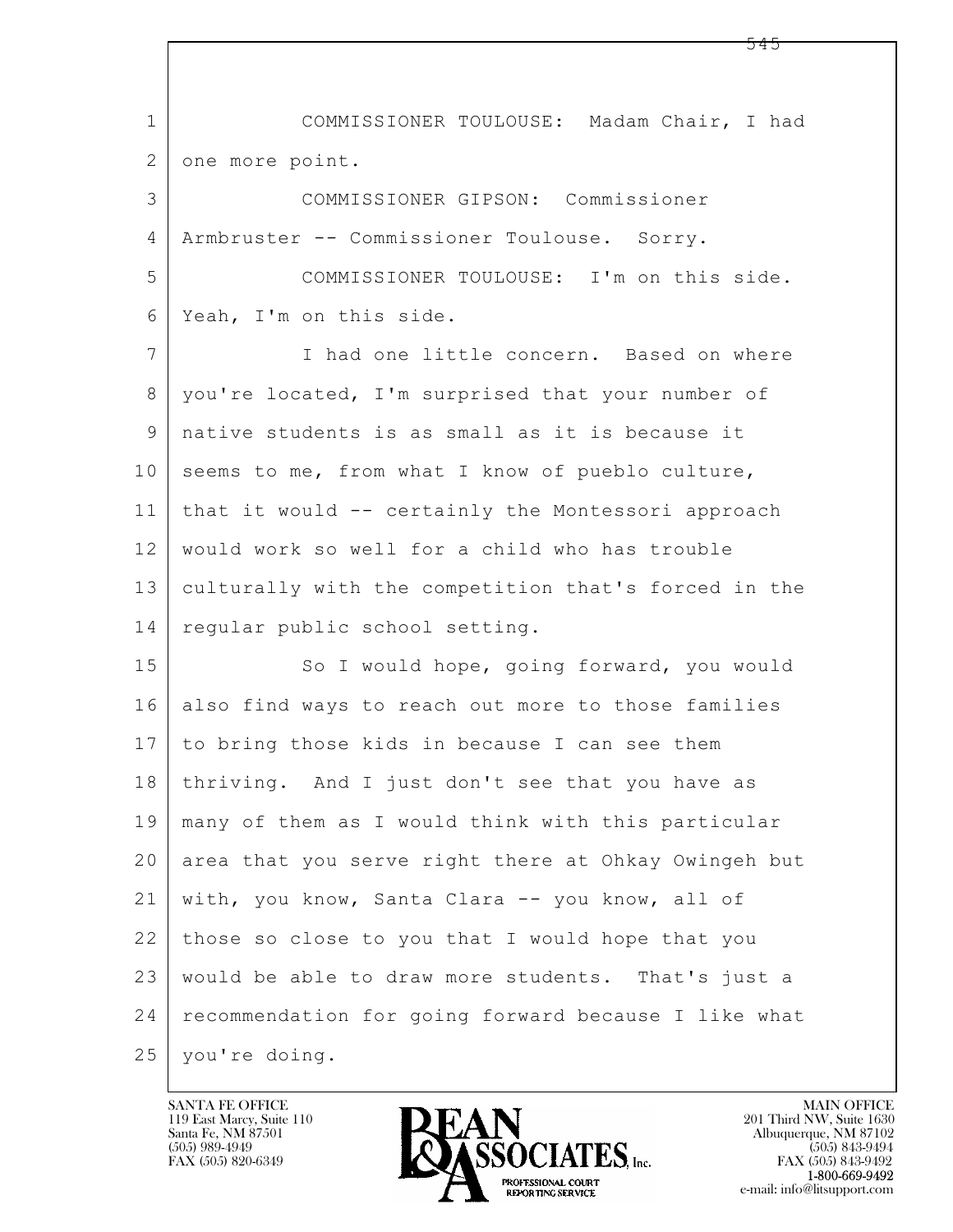$\mathbf{L}$  1 and the fact you are so far above the 2 | standard for the Espanola Valley Schools is a very 3 positive to look forward to because I also will add 4 to what Commissioner Armbruster said. Just reading  $5$  the Albuquerque Journal this morning, you know, 6 they're going to recommend a moratorium on charter 7 schools. Their small school adjustment is probably 8 going to be cut, if not going away, and they're 9 going to be forcing us to work harder. But I think 10 | you're in a good position, if you continue the 11 direction you're going with this current 12 administration, that you won't be cut. So to me 13 that's where I would go for students. Thank you. 14 MS. BERG: Thank you. 15 MS. HILL-CLAPP: Thank you. 16 COMMISSIONER GIPSON: Thank you. 17 Commissioners, are we ready now? 18 Is it me, or does someone else want to do 19 it? 20 COMMISSIONER CARR: I will. 21 COMMISSIONER GIPSON: Okay. 22 COMMISSIONER CARR: Fine. I don't know if  $23$  I need  $-$ 24 COMMISSIONER GIPSON: Just in case. 25 COMMISSIONER CARR: Since you did it...

119 East Marcy, Suite 110<br>Santa Fe, NM 87501



FAX (505) 843-9492 e-mail: info@litsupport.com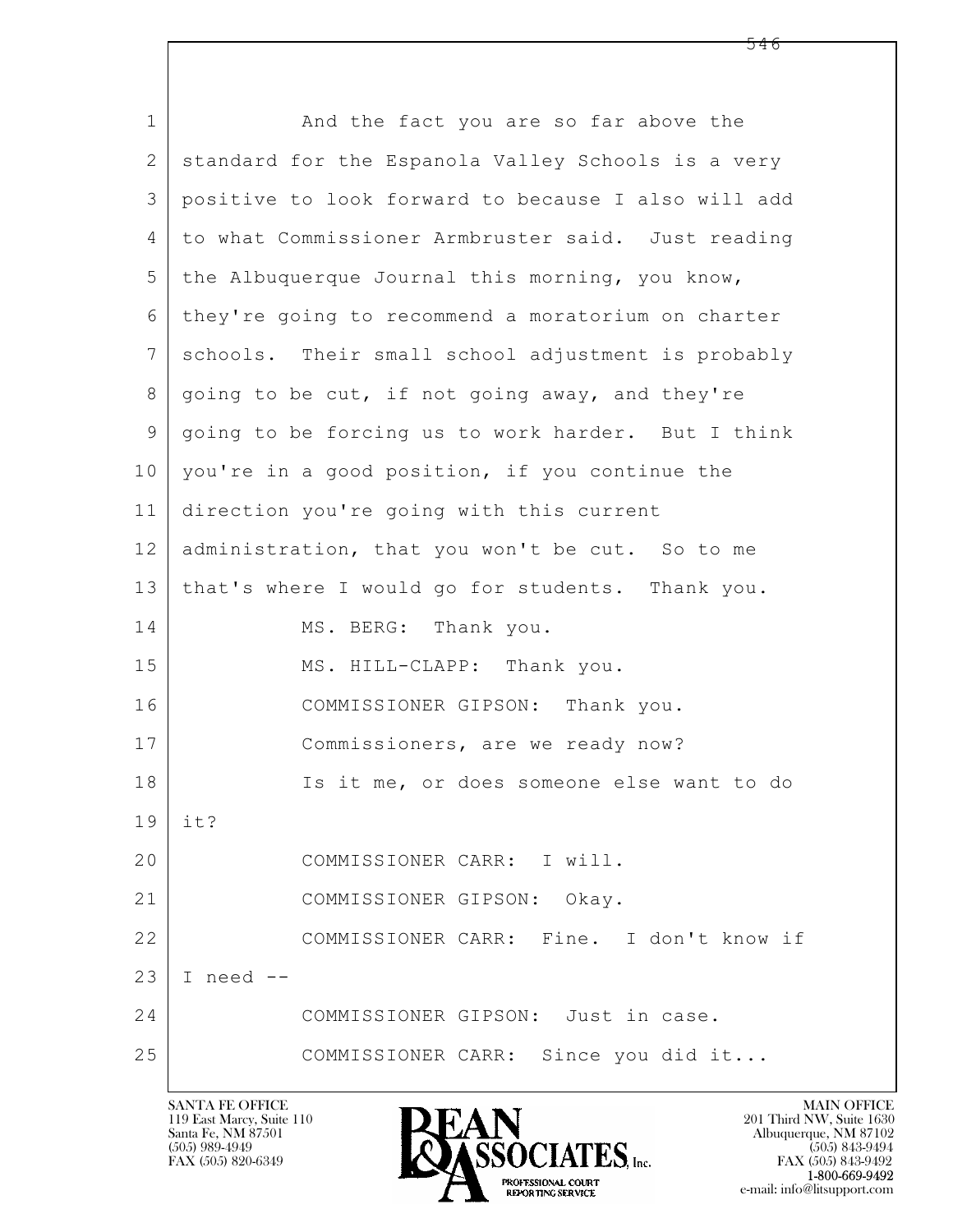$\mathbf{L}$  1 | MS. McKEE: I'll bring it up here, 2 depending on what you want. 3 COMMISSIONER CARR: Okay. Okay. 4 COMMISSIONER GIPSON: Pretty simple. 5 MS. McKEE: Yeah, if that's what you want. 6 COMMISSIONER CARR: Okay. I got it. I 7 | got it. That's fine. 8 | T move to approve the renewal application 9 for La Tierra Montessori Charter School for five 10 | years. 11 I didn't -- do I need to make -- 12 COMMISSIONER GIPSON: I don't know. 13 COMMISSIONER CARR: We never did before. 14 COMMISSIONER TOULOUSE: Madam Chair, I 15 second. 16 MS. McKEE: Yeah. I took that from how it 17 was written on the agenda. 18 COMMISSIONER CARR: Oh, okay. 19 COMMISSIONER GIPSON: The motion is by 20 Commissioner Carr, second by Commissioner Toulouse. 21 Commissioner Armbruster, roll call vote, 22 please. 23 COMMISSIONER ARMBRUSTER: Commissioner 24 Toulouse. 25 COMMISSIONER TOULOUSE: Yes.

119 East Marcy, Suite 110<br>Santa Fe, NM 87501

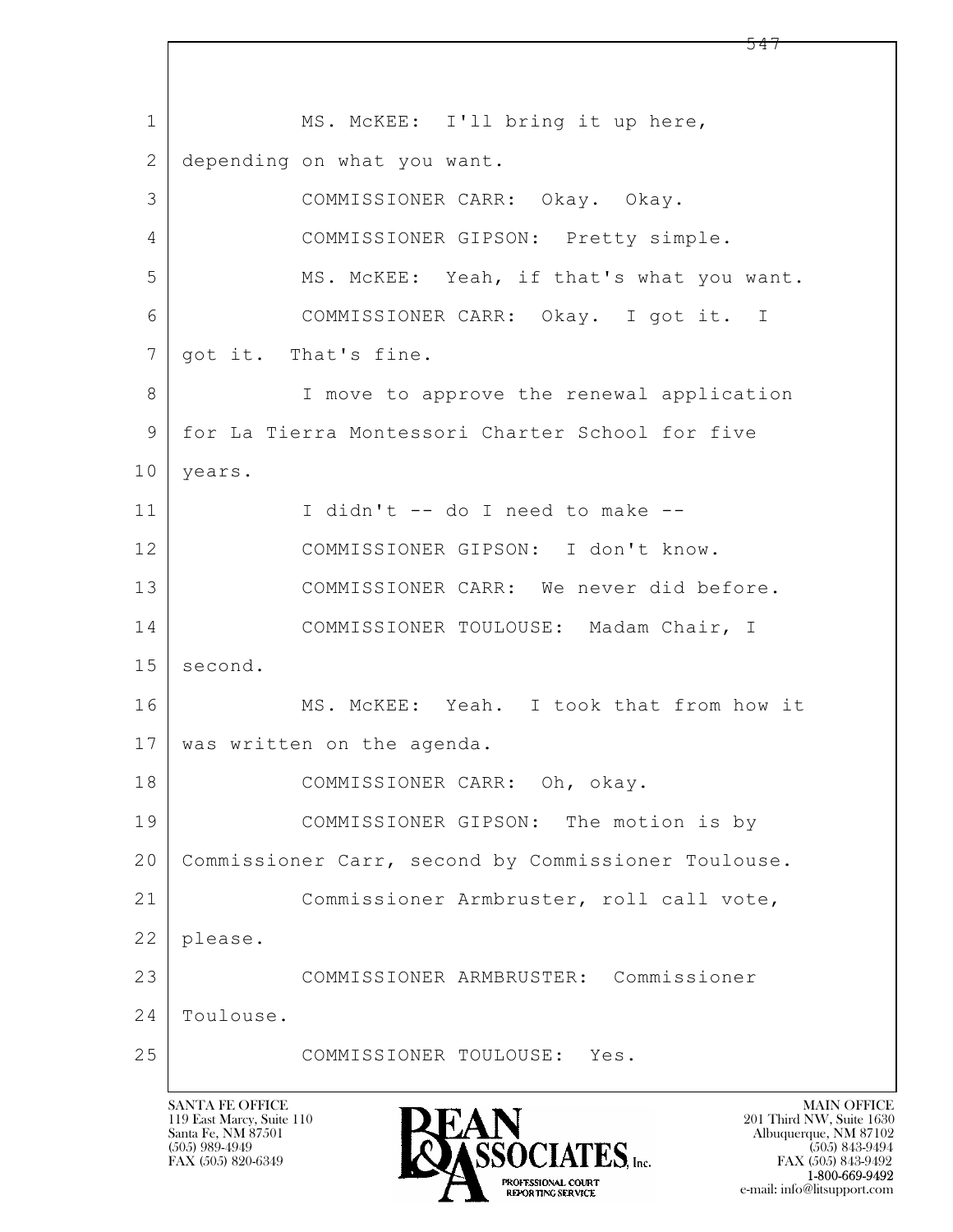$\mathbf{L}$  1 COMMISSIONER ARMBRUSTER: Commissioner 2 Johnston. 3 COMMISSIONER JOHNSTON: Yes. 4 COMMISSIONER ARMBRUSTER: Commissioner 5 Peralta. 6 COMMISSIONER PERALTA: Yes. 7 COMMISSIONER ARMBRUSTER: Commissioner 8 Carr. 9 COMMISSIONER CARR: Yes. 10 COMMISSIONER ARMBRUSTER: Commissioner 11 Armbruster votes yes. 12 Commissioner Pogna. 13 COMMISSIONER POGNA: Yes. 14 COMMISSIONER ARMBRUSTER: Commissioner 15 Gipson. 16 COMMISSIONER GIPSON: Yes. 17 COMMISSIONER ARMBRUSTER: Today we have a 18 quorum of seven, and we have seven votes for a 19 five-year contract. 20 COMMISSIONER GIPSON: That is a seven-zero 21 vote in favor of renewing La Tierra Montessori. 22 Congratulations, once again. Thank you. 23 MS. BERG: Thank you so much. My staff is 24 going to be thrilled. What a great Christmas we'll 25 have. Thank you.

119 East Marcy, Suite 110<br>Santa Fe, NM 87501

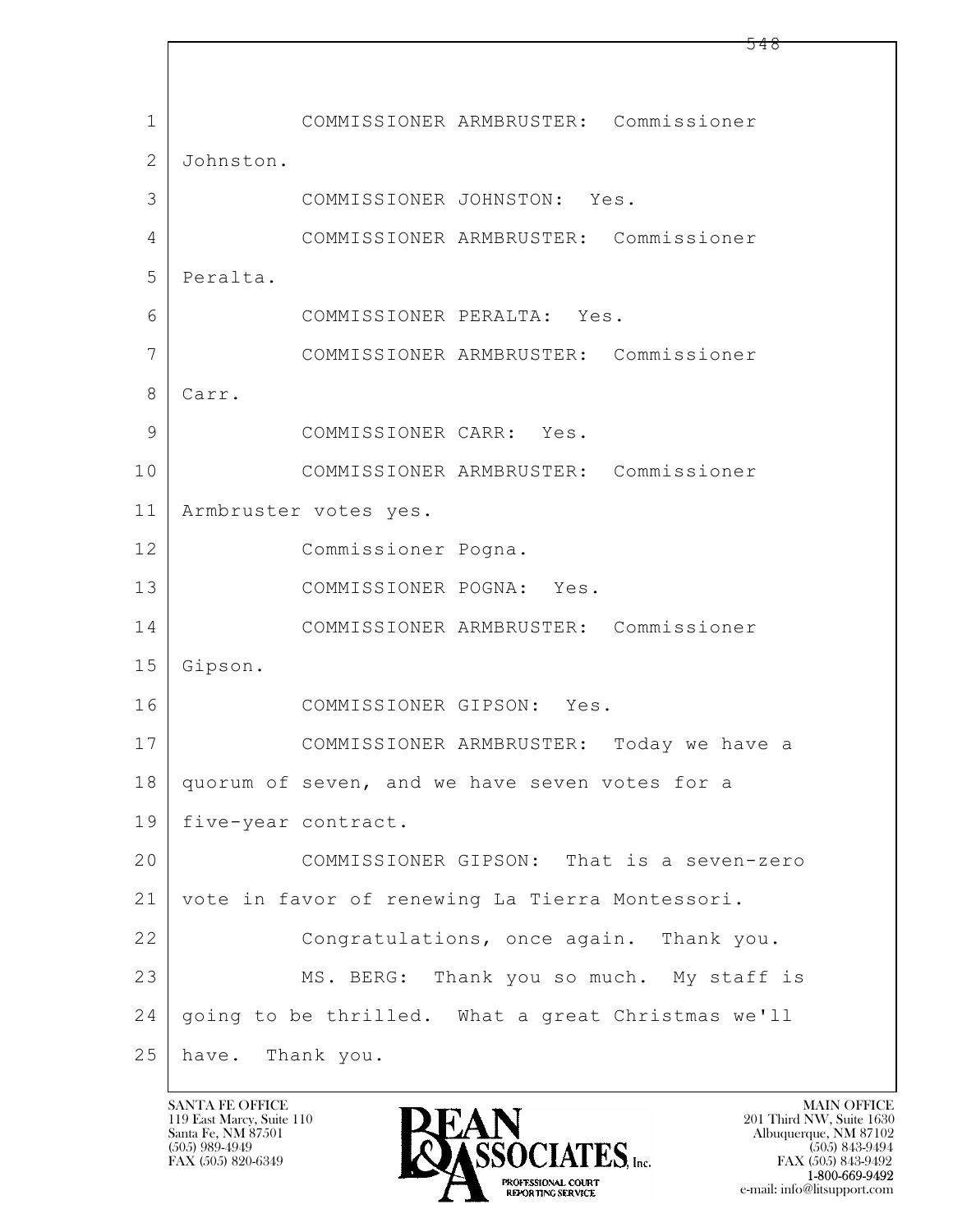$\mathbf{L}$  1 COMMISSIONER GIPSON: Happy holidays. 2 And, Commissioners, if we could take a 3 ten-minute break, I would appreciate it. 4 (Recess, 10:00 a.m. to 10:13 a.m.) 5 COMMISSIONER GIPSON: Stop having so much  $6$  fun. 7 We are now on to letter L, which is Uplift 8 Academy -- is it "Academy" -- 9 | UNIDENTIFIED SPEAKER: "Community School." 10 COMMISSIONER GIPSON: Community School. 11 Sorry. I apologize. I thought I opened it, and I 12 did not. Uplift Community School. 13 So, once again, if there is anyone that 14 wishes to participate in the public input portion, 15 please sign in with Beverly over here, and there is 16 a total of five minutes that is allotted for that. 17 Director. 18 MS. POULOS: Madam Chairwoman, 19 Commissioners, CSD recommends nonrenewal of this 20 charter based on the school's failure to meet the 21 contract material terms, the Department's standard 22 of excellence, the student performance standards in 23 | the charter contract, generally acceptable standards 24 of fiscal management, and all provisions of law from 25 which the school has not been specifically exempted.

119 East Marcy, Suite 110<br>Santa Fe, NM 87501



FAX (505) 843-9492 e-mail: info@litsupport.com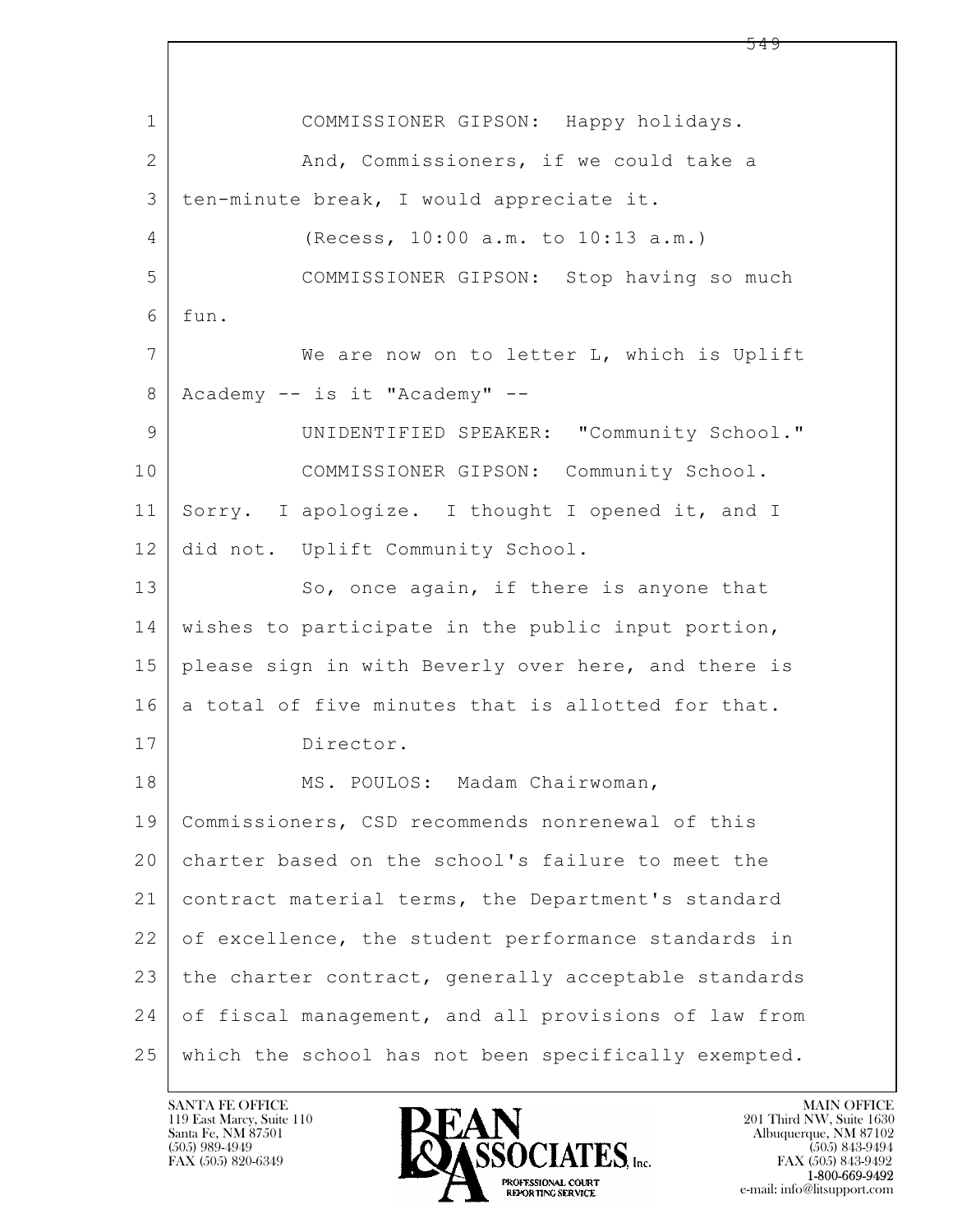| $\mathbf 1$     | The school has, however, met the facility ownership  |
|-----------------|------------------------------------------------------|
| 2               | and leasing requirements established in 22-8B-4.2.   |
| 3               | This school currently maintains a                    |
| 4               | three-year average letter grade of F and has earned  |
| 5               | a D or F letter grade in each of the last three      |
| 6               | years. Additionally, the school failed to meet or    |
| $7\phantom{.0}$ | make progress toward each of the goals listed in the |
| 8               | charter contract. The school was unable to report    |
| 9               | on goals based on Expeditionary Learning standards   |
| 10              | because of the school's break with that              |
| 11              | organization. The school was also unable to provide  |
| 12              | attendance logs to show -- to demonstrate parent     |
| 13              | involvement in school activities.                    |
| 14              | CSD's analysis of the school's short-cycle           |
| 15              | assessment data shows that, both when comparing the  |
| 16              | same grade level over time and the same cohort of    |
| 17              | students over time, proficiencies have continued to  |
| 18              | drop at almost every grade level in almost every     |
| 19              | year. CSD's analysis of that data is available on    |
| 20              | pages 18 and 19 of your report.                      |
| 21              | Additional data from the school appears to           |
| 22              | demonstrate that families that enroll in this school |
| 23              | also have concerns about the school's academic       |
| 24              | performance. Annually, the school experiences a      |
| 25              | substantial amount of student turnover.<br>The       |

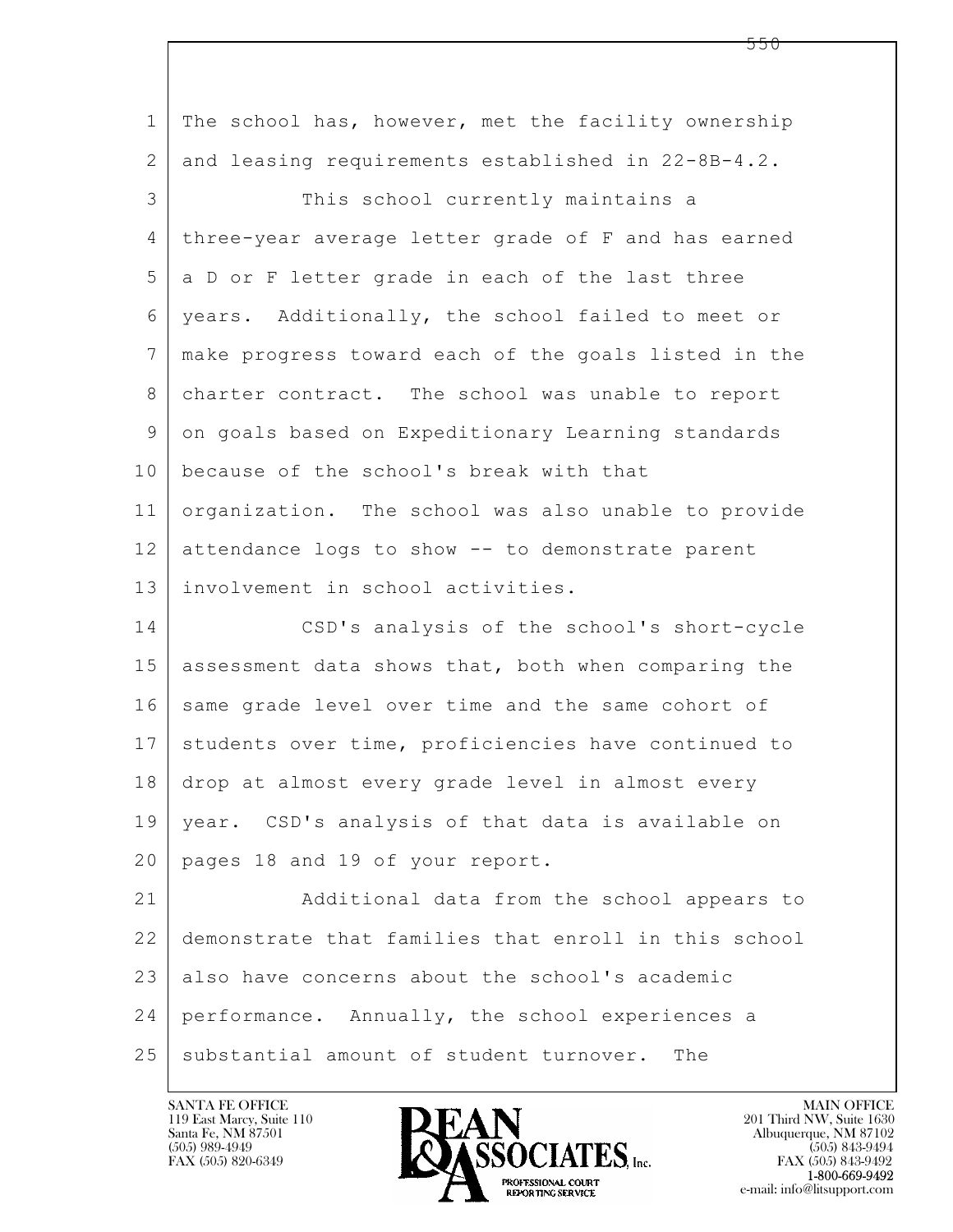$\mathbf{L}$  1 school's student retention rate is much lower than 2 expected and has steadily declined from 91 percent 3 in the first year to approximately 65 percent in the 4 third and fourth years. 5 In addition, teacher turnover has been 6 very high over the entire term of the contract. The 7 school has retained fewer than 50 percent of the 8 teachers in each year except between the second and 9 third years in which the school retained 63 percent 10 of the teachers. 11 In addition, the school has failed to meet 12 nearly all major elements of the material terms. 13 The school has not implemented the Expeditionary 14 Learning program through all years of the charter. 15 In addition, the school states that it is 16 implementing a hands-on experiential project-based 17 learning program. However, CSD's classroom 18 observations did not identify the implementation of 19 such a program. Instead the lower grades appear to 20 be implementing thematic units, a common element of 21 elementary grade education. In the upper grades CSD 22 | was unable to observe either thematic or 23 project-based education. 24 The school is also not implementing the 25 calendar terms identified in the charter contract.

119 East Marcy, Suite 110<br>Santa Fe, NM 87501



FAX (505) 843-9492 e-mail: info@litsupport.com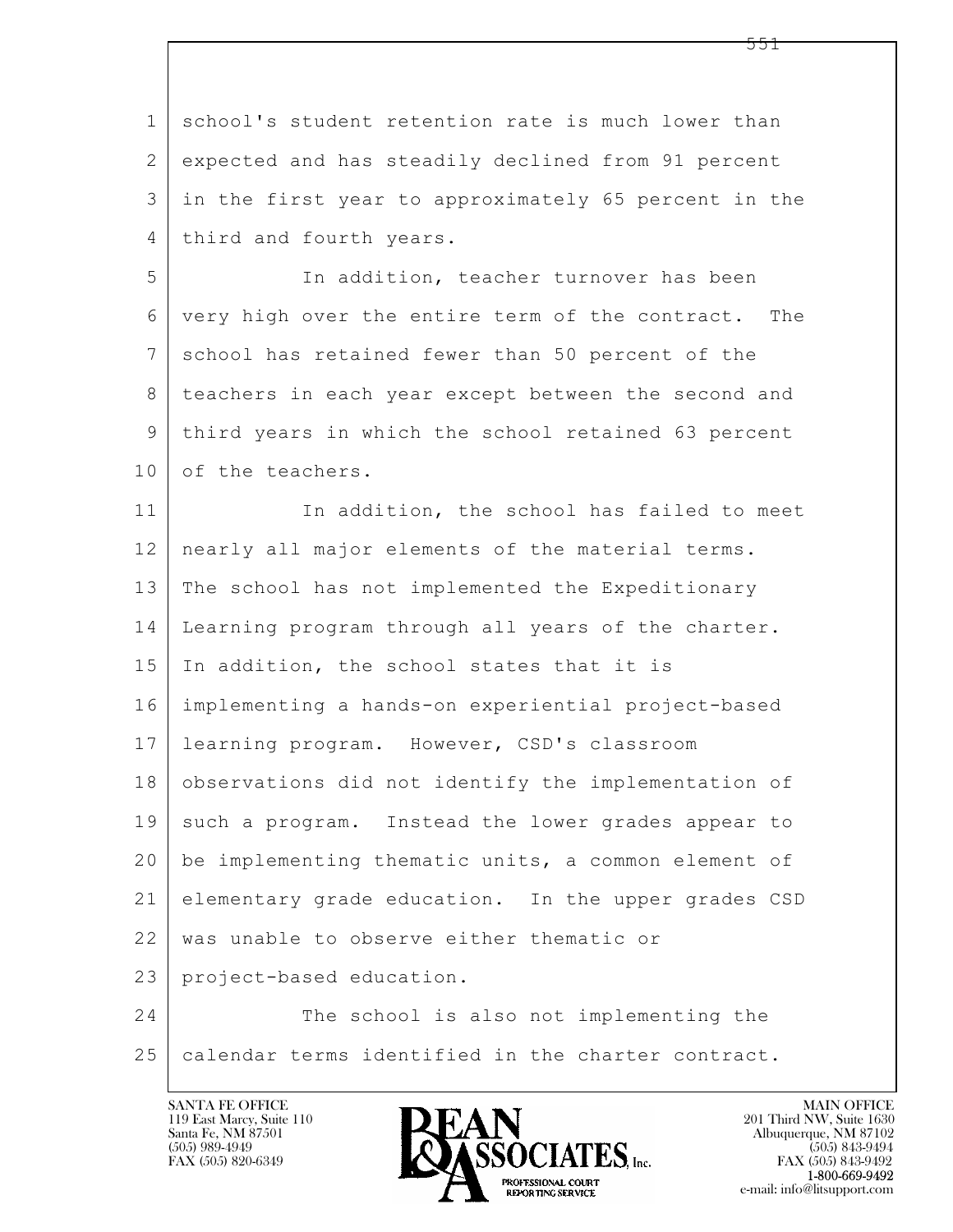$\mathbf{L}$  1 The school's charter indicated students would  $2$  receive 1,245 instructional hours annually. The 3 school's calendar submitted to the Budget Office 4 indicates students are receiving only 1,176 5 instructional hours, 69 hours fewer than the number 6 of hours indicated in the charter. 7 However, CSD's observations during the 8 site visit indicate the school is not implementing 9 the calendar submitted to the PED. Thus, the 10 students are receiving less than 1,176 instructional 11 hours. In fact, CSD's calculations find that 12 kindergarten students received fewer than the 13 required annual hours, receiving only 981.73 hours. 14 | In grades 1 through 5, students are receiving  $15$  | 1,060.5 hours. And in grades 6 through 8, the 16 students are receiving 1,165.92 hours. 17 CSD also has concerns about the school's 18 ability to meet all generally accepted standards of 19 fiscal management. In the school's 2015 audit, the 20 school received one multi-year repeat finding, three 21 repeat findings, and two significant deficiencies. 22 Further, the school has failed to comply 23 with all provisions of law from which the school has 24 not been specifically exempted. Specifically, the 25 school failed to protect student safety by failing

119 East Marcy, Suite 110<br>Santa Fe, NM 87501

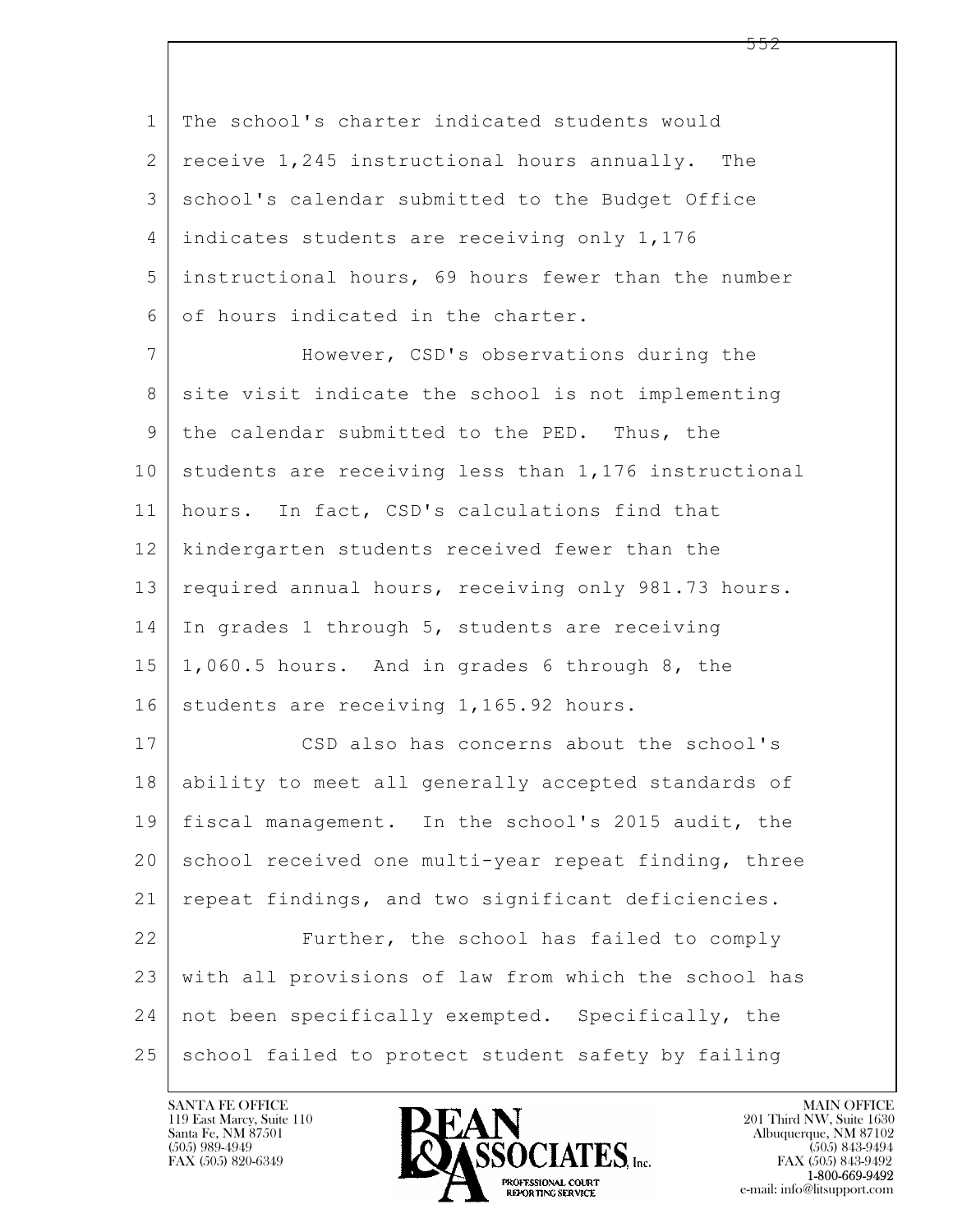| $\mathbf 1$     | to develop and obtain approval on a student wellness |
|-----------------|------------------------------------------------------|
| $\mathbf{2}$    | and safety plan by failing to conduct legally        |
| 3               | required safety drills and by violating              |
| $\overline{4}$  | transportation requirements.                         |
| 5               | Additionally, the school failed to                   |
| 6               | complete summative teacher evaluations as required   |
| $7\phantom{.0}$ | by NM Teach for two years. Finally, the school       |
| 8               | failed to complete and submit statutorily required   |
| 9               | State PARCC assessments in one year.                 |
| 10              | CSD additionally has concerns that the               |
| 11              | school is not fully implementing compulsory          |
| 12              | attendance laws. The school had a habitual truancy   |
| 13              | rate of 15.48 percent last year and was unable to    |
| 14              | demonstrate evidence of the attendance follow-up and |
| 15              | improvement process.                                 |
| 16              | The school's application includes an                 |
| 17              | amendment request to amend the school's mission.     |
| 18              | Again, CSD is recommending nonrenewal of this        |
| 19              | charter.                                             |
| 20              | COMMISSIONER GIPSON: Thank you.                      |
| 21              | Good morning. And if you could please                |
| 22              | introduce yourself for the record. And, once again,  |
| 23              | you have 15 minutes for this portion.                |
| 24              | MS. DOUCETTE: Yes. I'm Ann Doucette,                 |
| 25              | Chair of the GC.                                     |

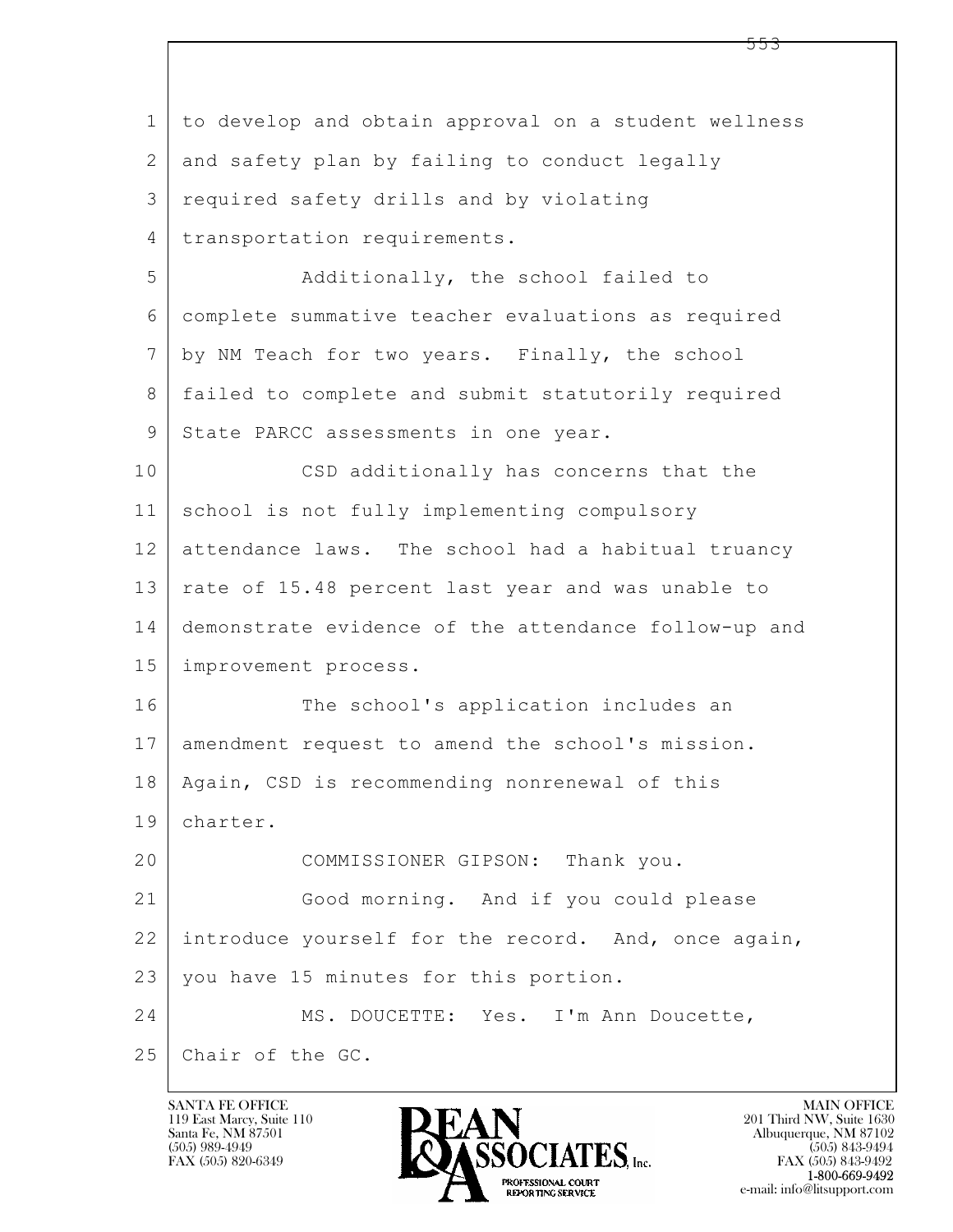$\mathbf{L}$  1 MS. MIKESIC: Cathy Mikesic, member of the 2 GC. 3 MR. FELDMAN: Wally Feldman. I'm interim 4 director at this present time. 5 And I would like to thank you for allowing 6 us to make our presentation. It's time to begin. 7 COMMISSIONER GIPSON: Are you starting 8 this now? 9 MR. FELDMAN: Yes, ma'am. 10 COMMISSIONER GIPSON: Okay. 11 MR. FELDMAN: Sorry. It's my own 12 computer. 13 Public Education Commission, Chairperson, 14 and Charter School Division, I'd like to thank 15 everyone for the time it takes to look at schools 16 and make very difficult decisions. I would like PEC 17 to look carefully at Uplift Community School and the 18 community it serves. We are part of the greater 19 Gallup community. Gallup is a diverse, rural, low 20 economic status community, and Uplift is a valuable 21 | part of the community it serves. 22 As you can see, we do do a hands-on 23 approach in the project-based education. And I feel 24 bad that CSD did not see that because they picked a 25 half day to come and see us and most of the classes

119 East Marcy, Suite 110<br>Santa Fe, NM 87501

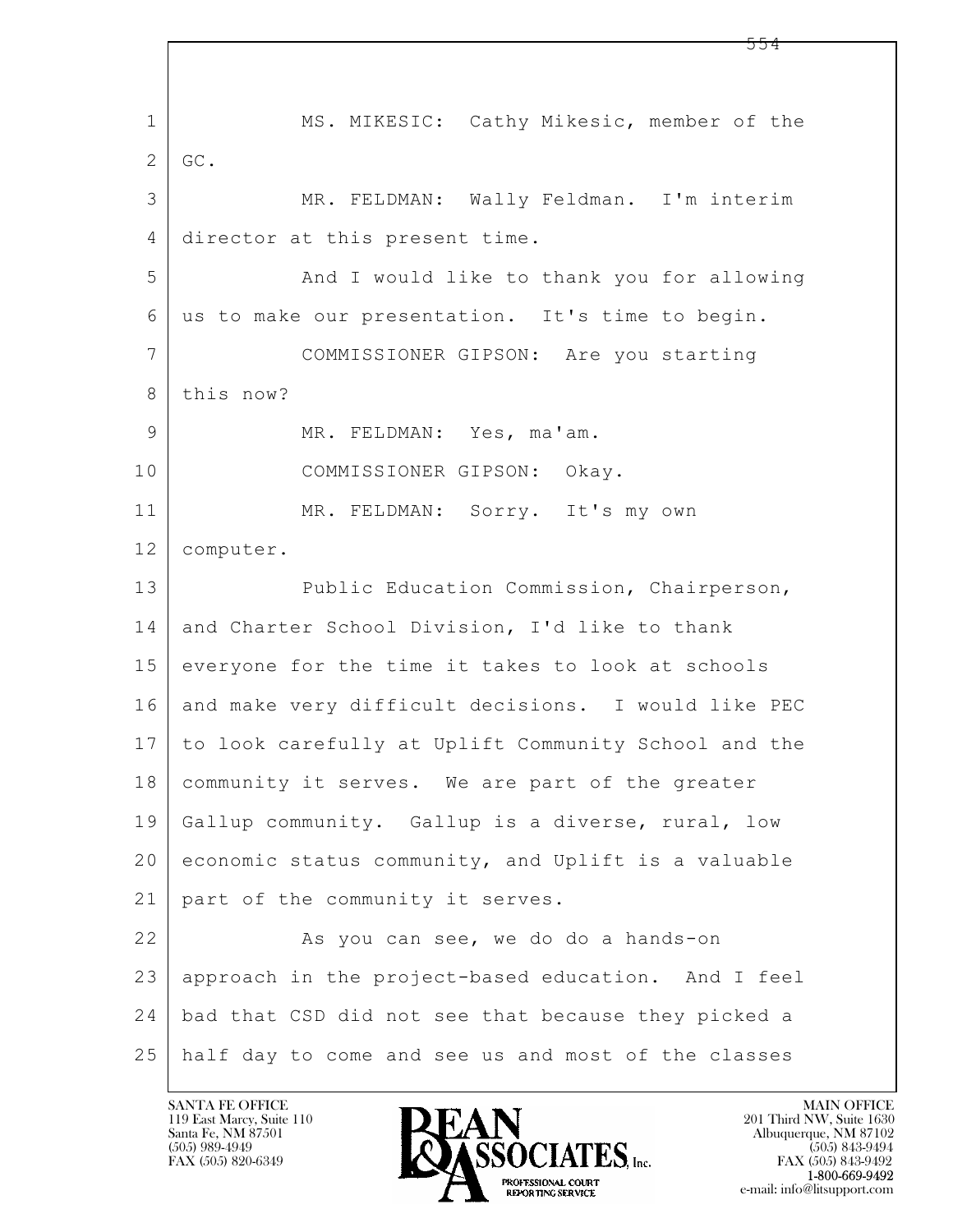$\mathbf{L}$  1 were in their SFA, which is our student Success for 2 All literacy classes. But, again, I apologize for 3 that. 4 We've had technical difficulties a little 5 bit. It worked perfect all day yesterday. 6 Much has been made of our mission 7 statement and the changes that we brought before the 8 Public Education Commission. I apologize for the 9 change that caused all the problems. We are sorry. 10 It should have been approved by the Commission 11 first. And I apologize. The error in the original 12 | mission statement talks about the exploratory, 13 expeditionary, project-based model. And we will 14 continue to do our best to incorporate the mission 15 and not stray from the concept. 16 Just give me a second. I'm going to see 17 if I can back it off. This computer has never 18 locked up in my life, and I'm not sure why it had to 19 do it today. 20 MS. MIKESIC: So -- Cathy Mikesic -- I'm 21 going to go ahead with my small presentation while 22 Wally is trying to get the computer working back  $23$  again. 24 I would just like to say that in McKinley 25 County the only choices for school are the

119 East Marcy, Suite 110<br>Santa Fe, NM 87501

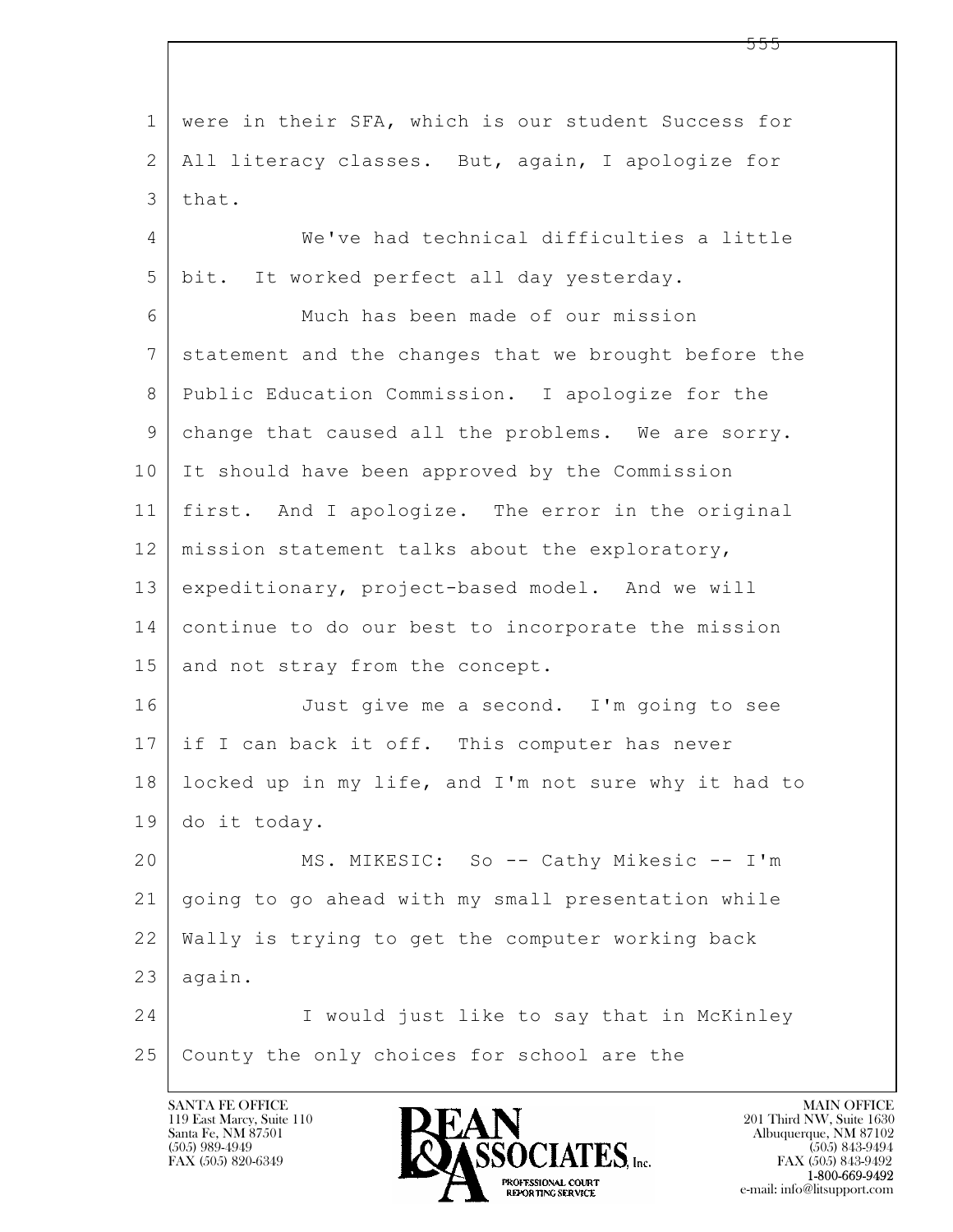1 Gallup-McKinley County School public schools or 2 parochial schools. If Uplift Community School is 3 not rechartered, then the only choice our students 4 have are to go to a lower performing school or go to 5 a parochial school and pay the high tuition rates 6 for the private schools.

7 In a county where the poverty rate is 8 extremely high, this is not a viable option for most 9 of our families. Uplift Community School staff, 10 students, and families are dedicated to the school 11 and even reported to the CSD auditors that they 12 would choose home schooling and other private or 13 other professional options were the school to close. 14 The school has gone out of its way to meet

 $\mathbf{L}$  15 the challenges of our area and exposing our students 16 to unfamiliar tools, materials, and ways of 17 exploring their curriculum. Uplift Community School 18 has a wonderful diversity of students and staff that 19 reflect the diversity of our unique community. No 20 other schools in the area allow students from across 21 the vastness of McKinley County to be educated 22 together. One of the challenges that we've had to 23 do is to provide transportation and lunch for the 24 majority of our students. And if we were not doing  $25$  that, if we didn't provide that, they would be



FAX (505) 843-9492 e-mail: info@litsupport.com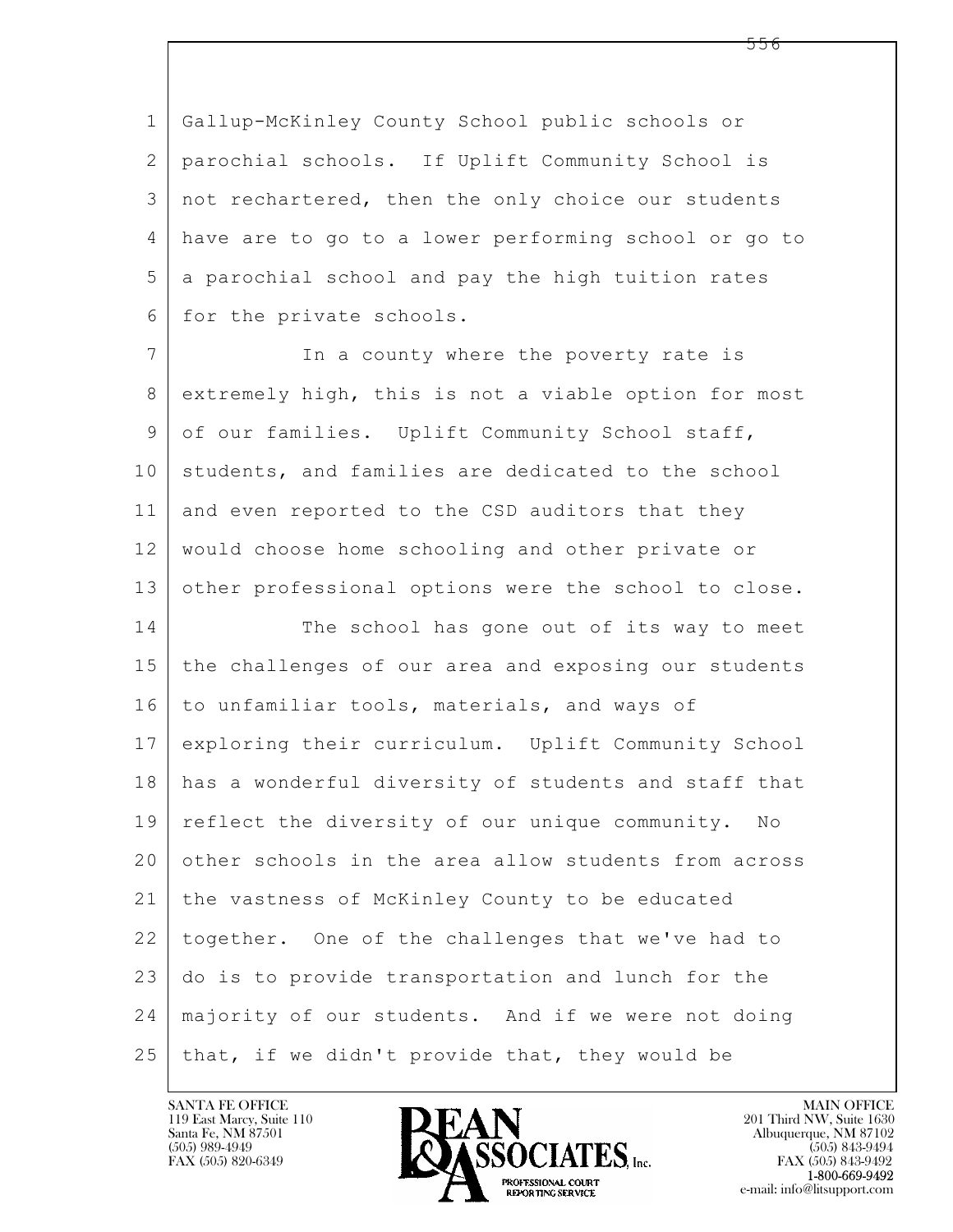1 unable to attend.

| $\overline{2}$ | Please believe that everyone involved in             |
|----------------|------------------------------------------------------|
| 3              | the school is striving to overcome the challenges    |
| 4              | that we have encountered, and realize that this      |
| 5              | school year we feel that we are on a trajectory to   |
| 6              | substantially move the school forward. Please        |
| $\overline{7}$ | consider the full picture carefully before making    |
| 8              | your decision and allow us the opportunity to        |
| $\mathsf 9$    | continue providing a unique and comprehensive        |
| 10             | education for the children of Gallup and McKinley    |
| 11             | County.                                              |
| 12             | MR. FELDMAN: Okay. This is the original              |
| 13             | mission statement for the school, and it does        |
| 14             | provide the EL as a big thing. And, again, I         |
| 15             | apologize that changes were made to the mission      |
| 16             | statement. It should have been approved by the       |
| 17             | Commission first, and the original mission statement |
| 18             | talks about the exploratory, experiential,           |
| 19             | project-based model, and we will continue, to the    |
| 20             | best of our ability, to incorporate the mission.     |
| 21             | As you can see, much of the school is                |
| 22             | involved in project-based education. Students enjoy  |
| 23             | the hands-on approach. The integrity and rigor       |
| 24             | continues to guide our students' education           |
| 25             | intellectually and emotionally.                      |

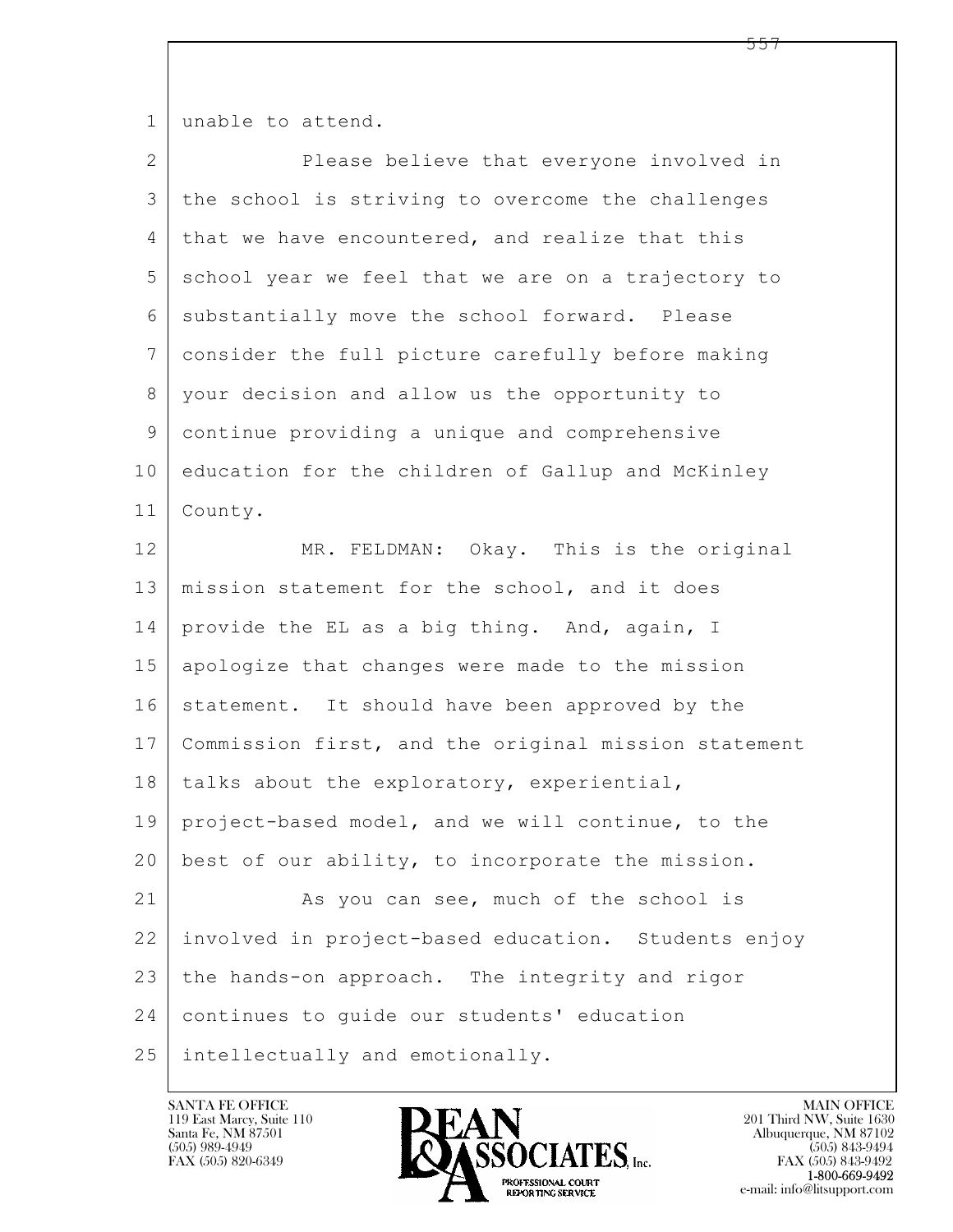$\mathbf{L}$  1 As you can see, when we go to the report 2 card, you'll find out that we did improve up to a D 3 this past year. And that's -- we cannot be sitting 4 on a D, but you'll notice we moved all the way from 5 28.98 points to 40.79 points in one year. 6 For some reason my computer keeps on 7 freezing, but let's just go on, and I'll give my 8 | presentation without the slides. 9 | Th 2014 we were 46 out of 46 schools in 10 our size and how we rated. By 2015 it was 38 of 46 11 in similar schools. And by 2016 we're 25 out of 46. 12 Then we go to new data from Istations, and 13 I wish I could show you the data from Istations 14 because it's just amazing. In the kindergarten 15 station, it showed that 17 percent of our students 16 were in Tier 1 and proficient at the beginning of 17 | the year. And these students are not tested again 18 until January, and they're taken out of the numbers. 19 Of our results, 29 percent of the students 20 that were showed as Tier 2, Tier 3, ended up in 21 Tier 1 by November. We had moved one third of the 22 students from the ones that were not testing again 23 into proficiencies. In first grade 24 percent of 24 the students tested were Tier 1 and not tested until 25 January 2017. 31 percent of the Tier 2 and 3

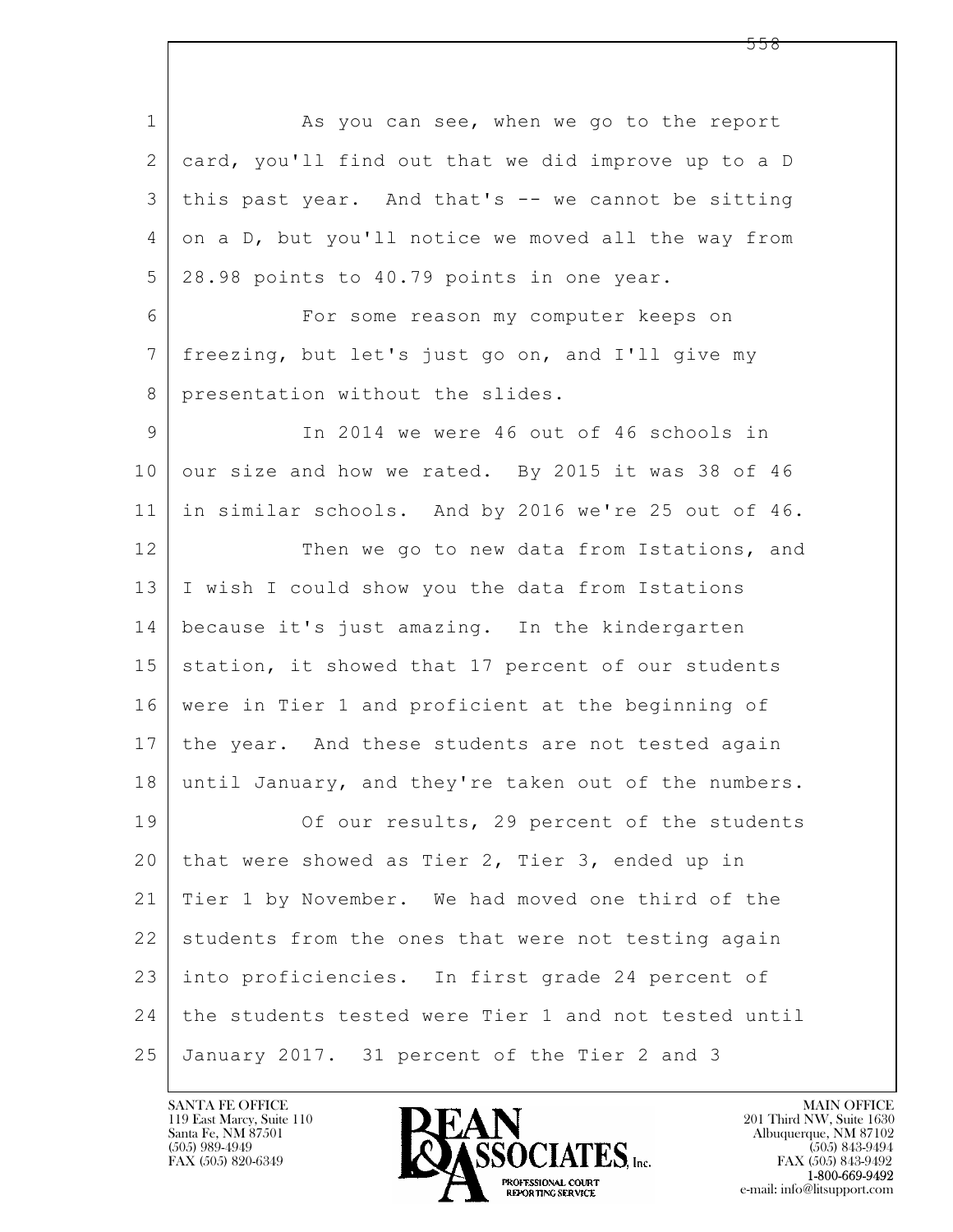| $\mathbf 1$   | students moved to Tier 1. Again, very remarkable in  |
|---------------|------------------------------------------------------|
| 2             | just a short period of time.                         |
| 3             | Second grade showed 26 percent in Tier 1,            |
| 4             | but we increased those rates to 20 and 26 percent in |
| 5             | October and November. We use a program called        |
| 6             | Success for All as a literacy program -- very        |
| 7             | standards based -- and our school had to make some   |
| 8             | adjustments in making those things because, as you   |
| $\mathcal{G}$ | know, we have to have a student be able to read and  |
| 10            | write before they can be successful in school.       |
| 11            | Our school has put a great deal of time              |
| 12            | and effort into that. Teachers did three full days   |
| 13            | of in-service before school even started and         |
| 14            | received half day in-services every month from then  |
| 15            | on. We have an outside contractor that comes in,     |
| 16            | reviews all of our programs on a monthly basis, and  |
| 17            | makes recommendations, and works with the teachers   |
| 18            | in their classrooms to change the literacy program   |
| 19            | as we go.                                            |
| 20            | Current standings of PARCC also give us a            |
| 21            | different viewpoint. We actually are on equal        |
| 22            | standings with the State and, in many of the grades, |
| 23            | are higher than the state average. We are very much  |
| 24            | higher than Gallup-McKinley County Schools. You ask  |
| 25            | how could we get such a poor grade in such a short   |

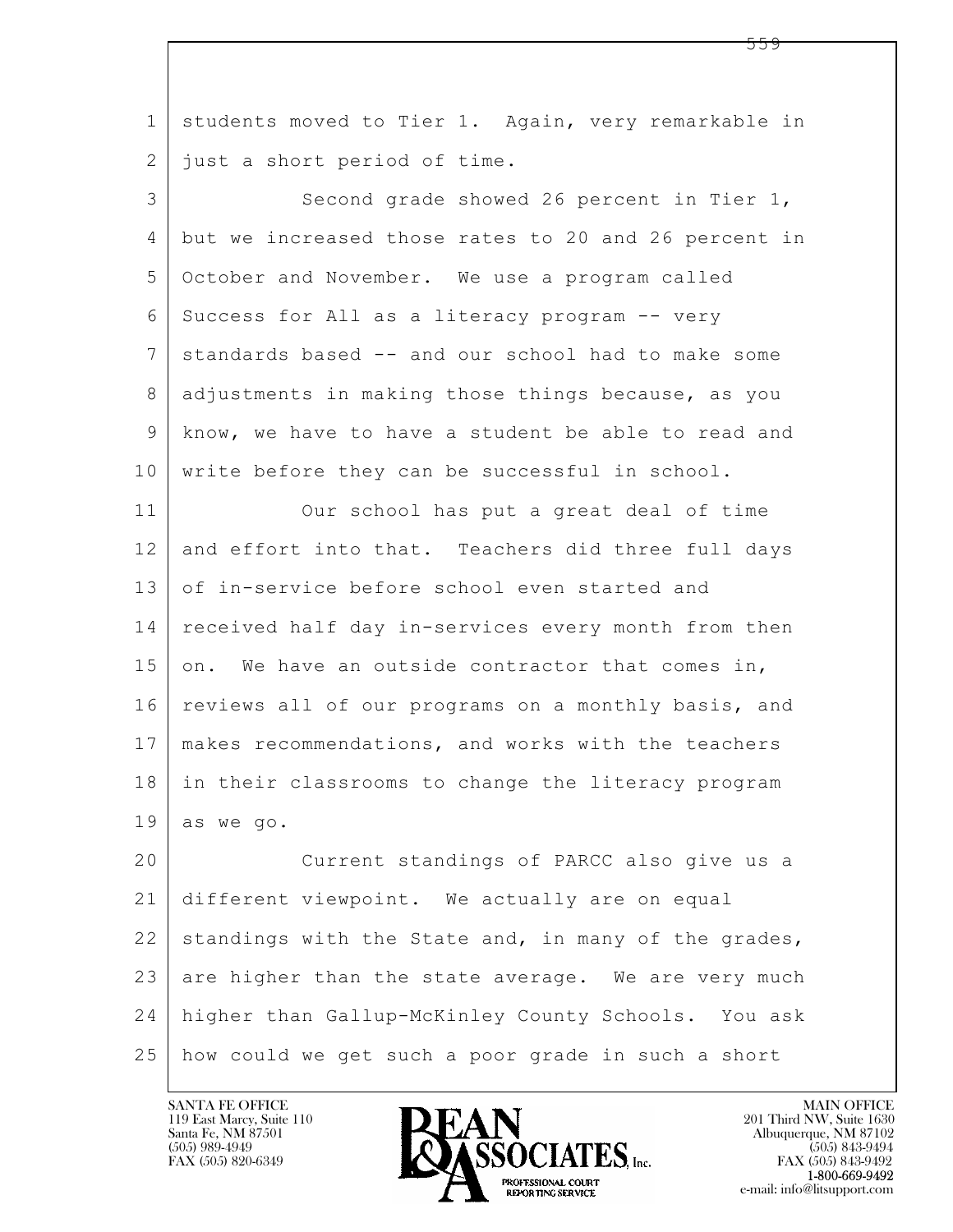| $\mathbf{1}$ | time. When you do not turn in the PARCC scores for     |
|--------------|--------------------------------------------------------|
| 2            | one year, it kind of messes up your school score.      |
| 3            | And the hold harmless thing of the grading system --   |
| 4            | 40 percent, as you know, of the school grade is the    |
| 5            | hold harmless from the past year's scores. So when     |
| 6            | you start off as zero, it's pretty hard to get your    |
| 7            | stuff going. I know that that's an excuse, and it's    |
| 8            | not acceptable for myself or the board. And that's     |
| 9            | why some changes were made in the school.              |
| 10           | I came down in August to help the school.              |
| 11           | We have come so far so quick. It's amazing to me.      |
| 12           | I'm a retired charter school leader. I ran Middle      |
| 13           | College High School there in Gallup for ten years.     |
| 14           | We were an A school, and I can see the school          |
| 15           | becoming an A school if given that opportunity to      |
| 16           | make that change. We've got our work cut out for       |
| 17           | us. And, yes, the experiential learning is a model     |
|              | 18 that is a good model. And if we have to change some |
| 19           | things to, again, go back to EL and find out what      |
| 20           | contracts we have to make, again, we will make         |
| 21           | those.                                                 |
| 22           | As far as all the material things, yes, I              |
| 23           | worked very hard and work diligently. As my wife       |
| 24           | would say, "When you coming home?"                     |
| 25           | And I said, "When we get the school                    |

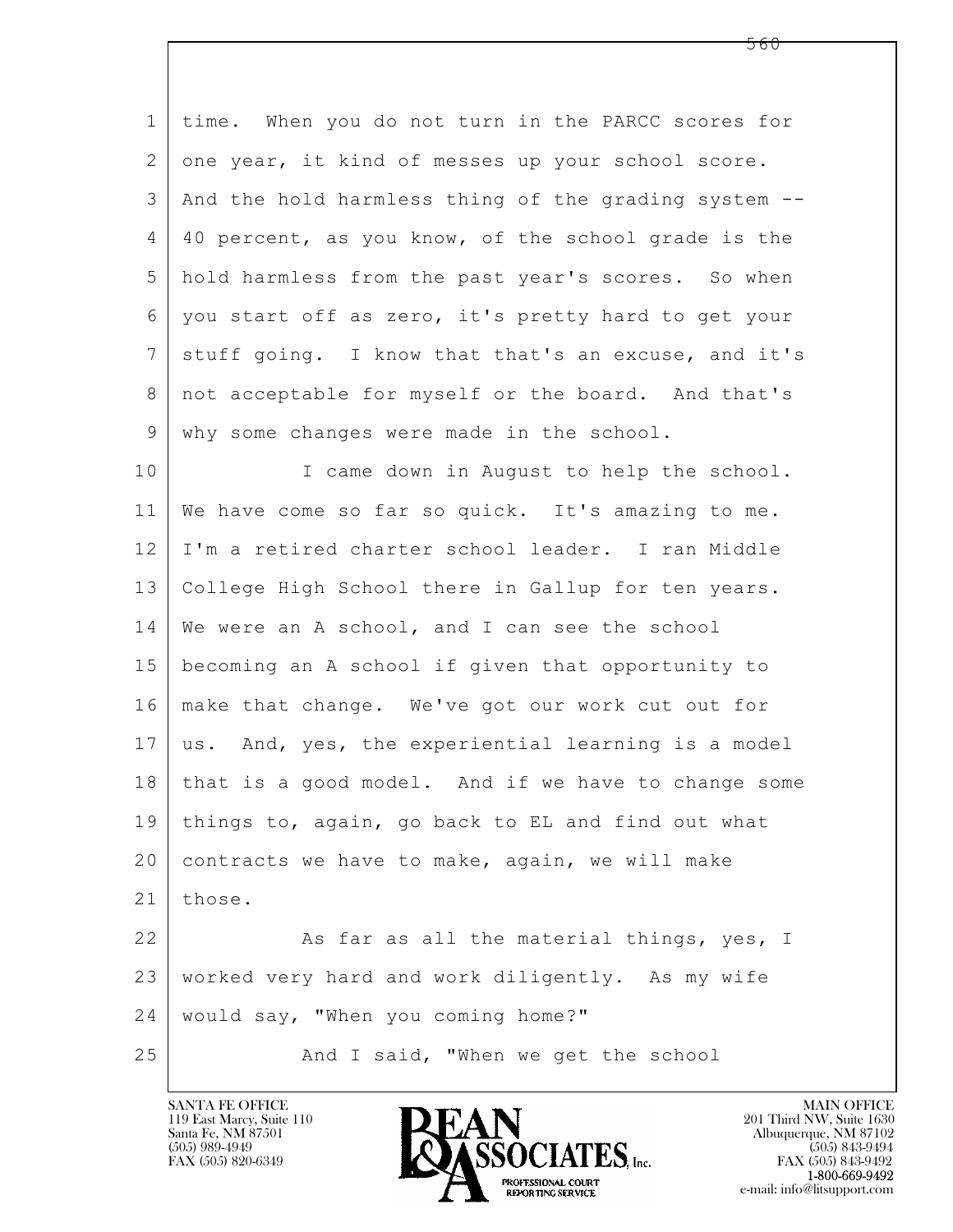$\mathbf{L}$  1 running exactly the way I think and I can find a 2 director." And I will be glad to mentor that 3 director from here on. I gave the board my word 4 that I would do that. 5 As far as the financial things, we have an 6 unqualified audit. The Vigil group is working 7 there. We have very, very few audit findings. I 8 apologize that there was a couple findings. We have 9 fixed those. All of our students -- I mean all of 10 our personnel have background checks. 11 We do struggle keeping teachers. I will 12 not -- there. I've lost two of my best teachers in 13 the past two months. The reason that I've lost them 14 is we had the report come out, and they said, "Well, 15 I've got job offers from different places, and I 16 know I'll have a job next year." They left. One of 17 them doubled their salary going to a different 18 place. 19 | And it is hard in Gallup. We have a very, 20 very high turnover rate for Gallup-McKinley County 21 Schools. They have many positions they have not 22 filled. They have between a 10 and 15 percent 23 turnover rate in Gallup McKinley alone. They 24 provide housing. They provide a lot of things that 25 we cannot do. But for this school, I do feel bad

119 East Marcy, Suite 110<br>Santa Fe, NM 87501

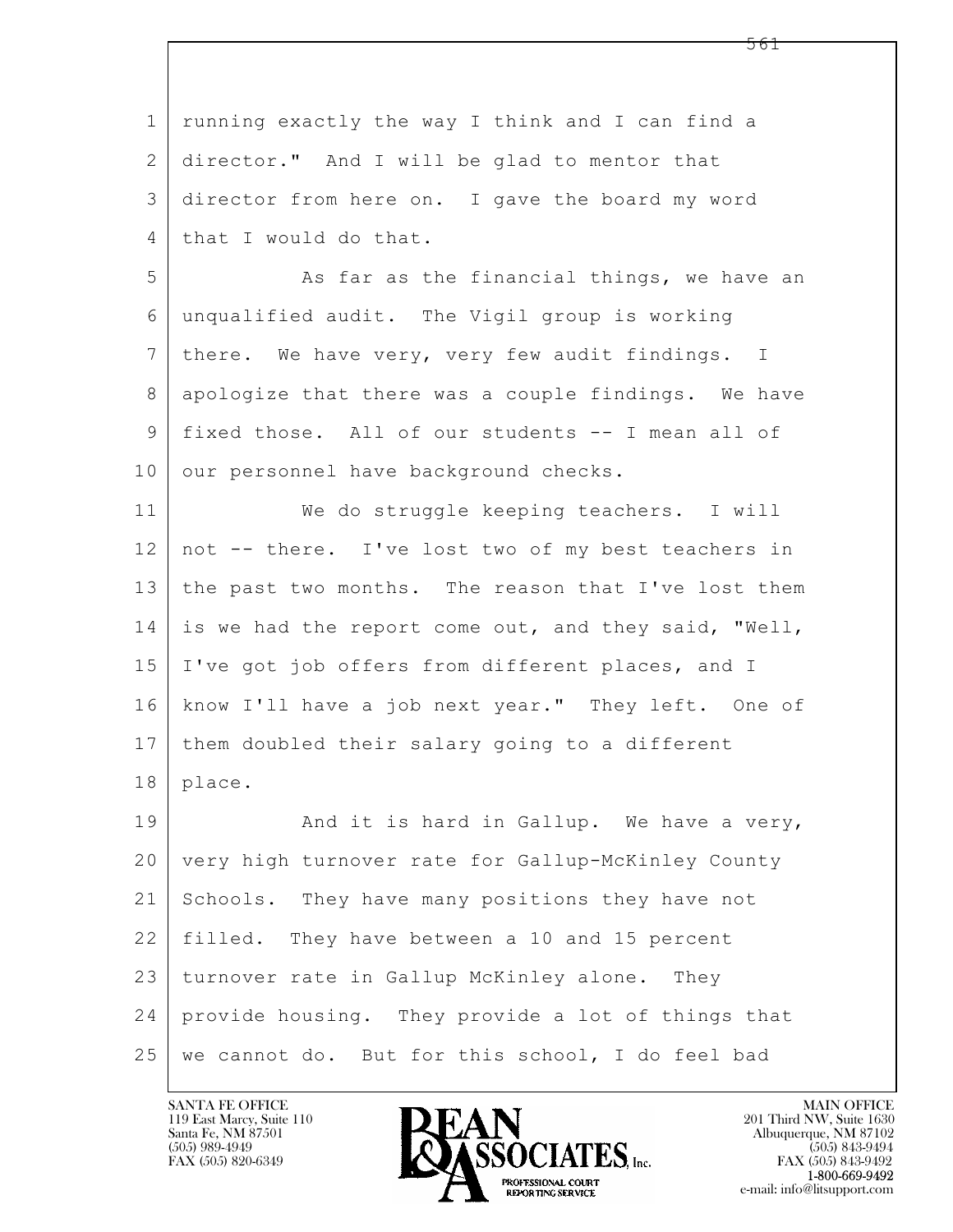$\mathbf{L}$  1 that it has come down to the fact that it was an 2 F school. It did move up, and I can see it moving  $3 | up.$ 4 COMMISSIONER GIPSON: That's the timer. 5 | MR. FELDMAN: Thank you. 6 COMMISSIONER GIPSON: Thank you. 7 | COMMISSIONER CARR: Christmasy. 8 COMMISSIONER GIPSON: I like the sound. 9 It's pleasant. 10 Bev, do you have anyone for public input? 11 MS. FRIEDMAN: Yes, we do. Sorry. 12 COMMISSIONER GIPSON: There are three 13 people that have signed up. I'll remind you that 14 it's a total of five minutes. The first person is 15 Phyllis Grana. 16 MS. GRANA: Thank you. 17 Do you mind if I kind of go like this? Is 18 | that all right? 19 MS. FRIEDMAN: Sure. 20 MS. GRANA: Thank you very much. 21 COMMISSIONER GIPSON: You need to use the 22 microphone. 23 MS. GRANA: Oh, I have such a big voice. 24 Can you hear me? 25 COMMISSIONER GIPSON: I know. But we have

119 East Marcy, Suite 110<br>Santa Fe, NM 87501

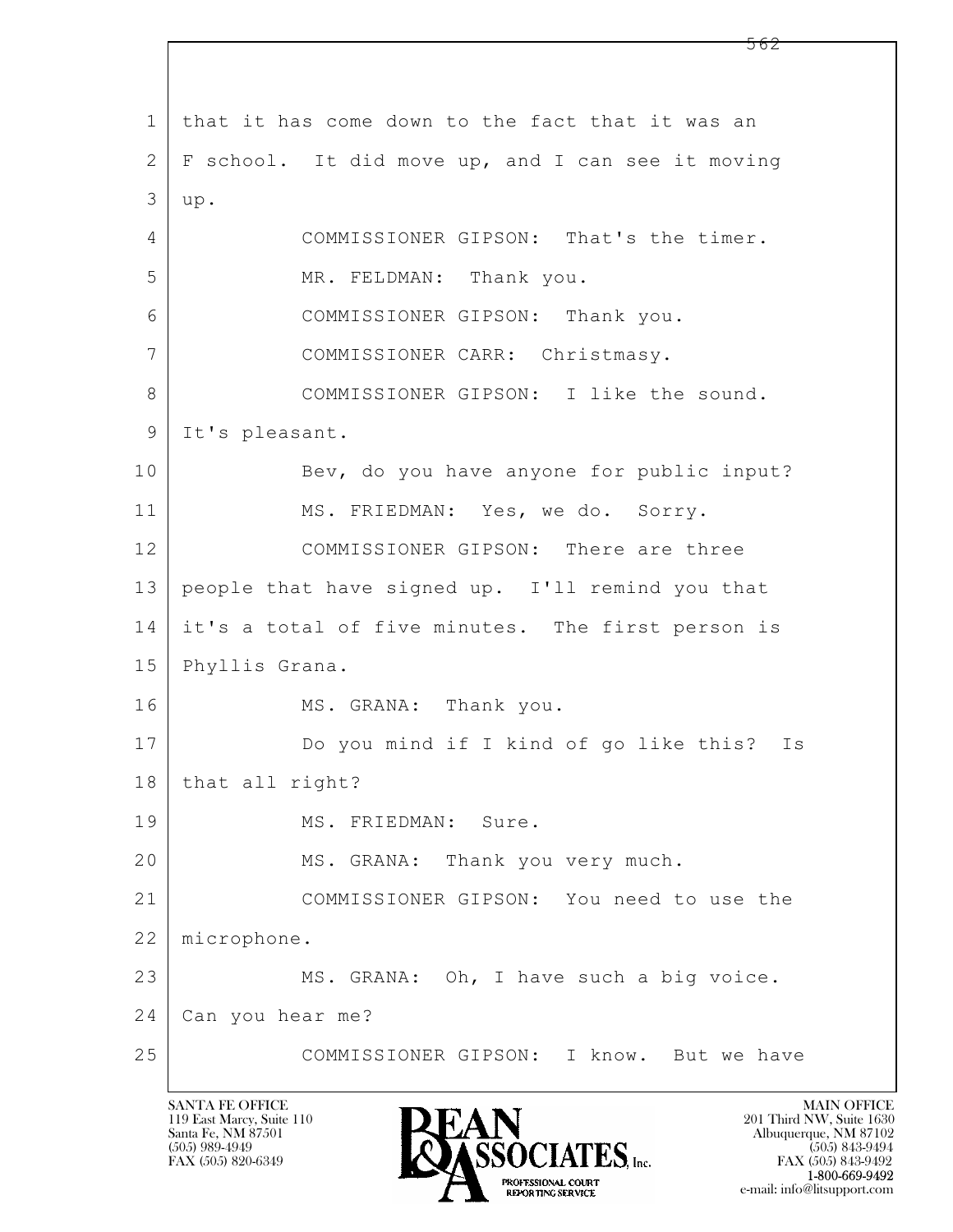1 a court reporter here.

| $\overline{2}$ | MS. GRANA: Oh, I'm sorry. My name is                 |
|----------------|------------------------------------------------------|
| 3              | Phyllis Grana, and I'm with Uplift Community School. |
| 4              | I'm the second grade teacher that he mentioned. And  |
| 5              | I am very proud to say that I am new to Uplift. I    |
| 6              | had no idea the school was in this kind of a mess,   |
| 7              | but I'm committed to it, as many of the teachers     |
| 8              | are. We started out our year with certified          |
| 9              | teachers -- from what I hear, certified teachers for |
| 10             | the first time.                                      |
| 11             | We have three students who have been                 |
| 12             | with -- three teachers who have been with the school |
| 13             | anywhere -- you know, from the beginning, the        |
| 14             | inception, or maybe two or three years. The rest of  |
| 15             | us are all new. I feel like we stepped into a fire   |
| 16             | storm, and it really concerns me because I happen to |
| 17             | know who I am as a teacher, and I know that I'm a    |
| 18             | good teacher.                                        |
| 19             | Last year 71 percent of my Navajo children           |
| 20             | met benchmark. In the years before that on the       |
| 21             | reservation, my students all moved forward. And my   |
| 22             | students this year are moving forward, and I would   |
| 23             | like to continue that at Uplift. I'm not a quitter.  |
| 24             | I stick in. When I say I'm going to do something, I  |
| 25             | don't bail despite an increase in salary.            |

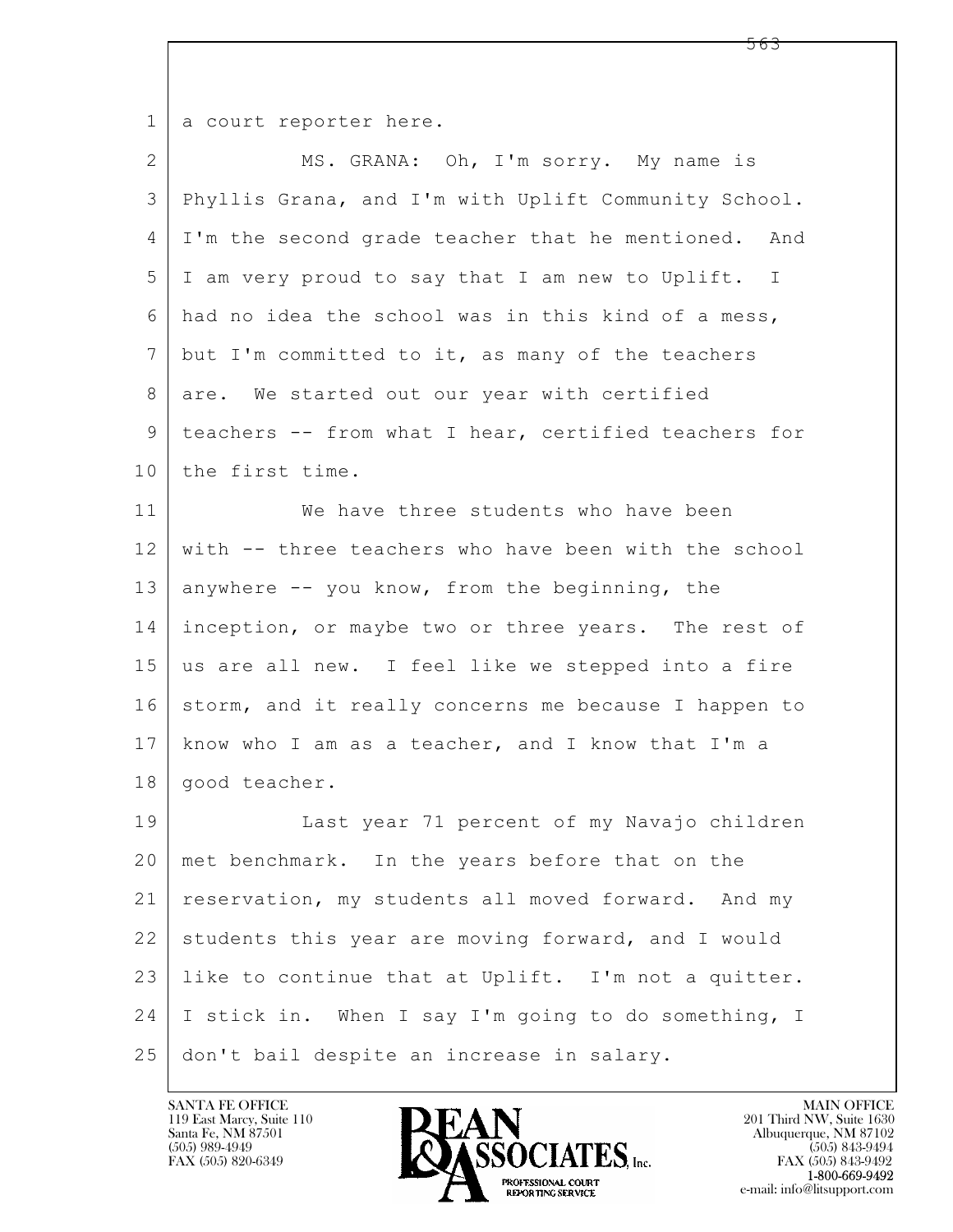$\mathbf{L}$  1 I brought with me today the compilation of 2 the thoughts, passions, and concerns of parents who 3 were not able to come. But, honestly, sitting here 4 and listening to things I was not aware of, I would 5 like to say that, to move down in my -- I have to 6 take this off for just a minute. 7 | Hang on there, Ms. Recorder. 8 To jump to the end, that is that, as I 9 said, most of the teachers are new, and we walked 10 into a problem. And many of us were willing to face 11 that problem and do everything we could to make it 12 work. And we are. We stand here -- I stand here 13 before you and say that we will do whatever it is 14 | you want us to do. And please tell us. We would 15 like you to allow us to show you over the next three 16 | years that we can further improve the grades. 17 Our grades already are going up, and I 18 think that it's a shame that those of us that came 19 in new need to almost be punished, I feel -- I'm 20 sorry to use that word, but I almost feel as though 21 it's a punishment that we cannot continue to show 22 you how qualified we are as new teachers coming in 23 and that whatever has gone wrong, we did not create 24 that monster. And I hope that you would consider 25 giving us a period of time to show that Uplift can

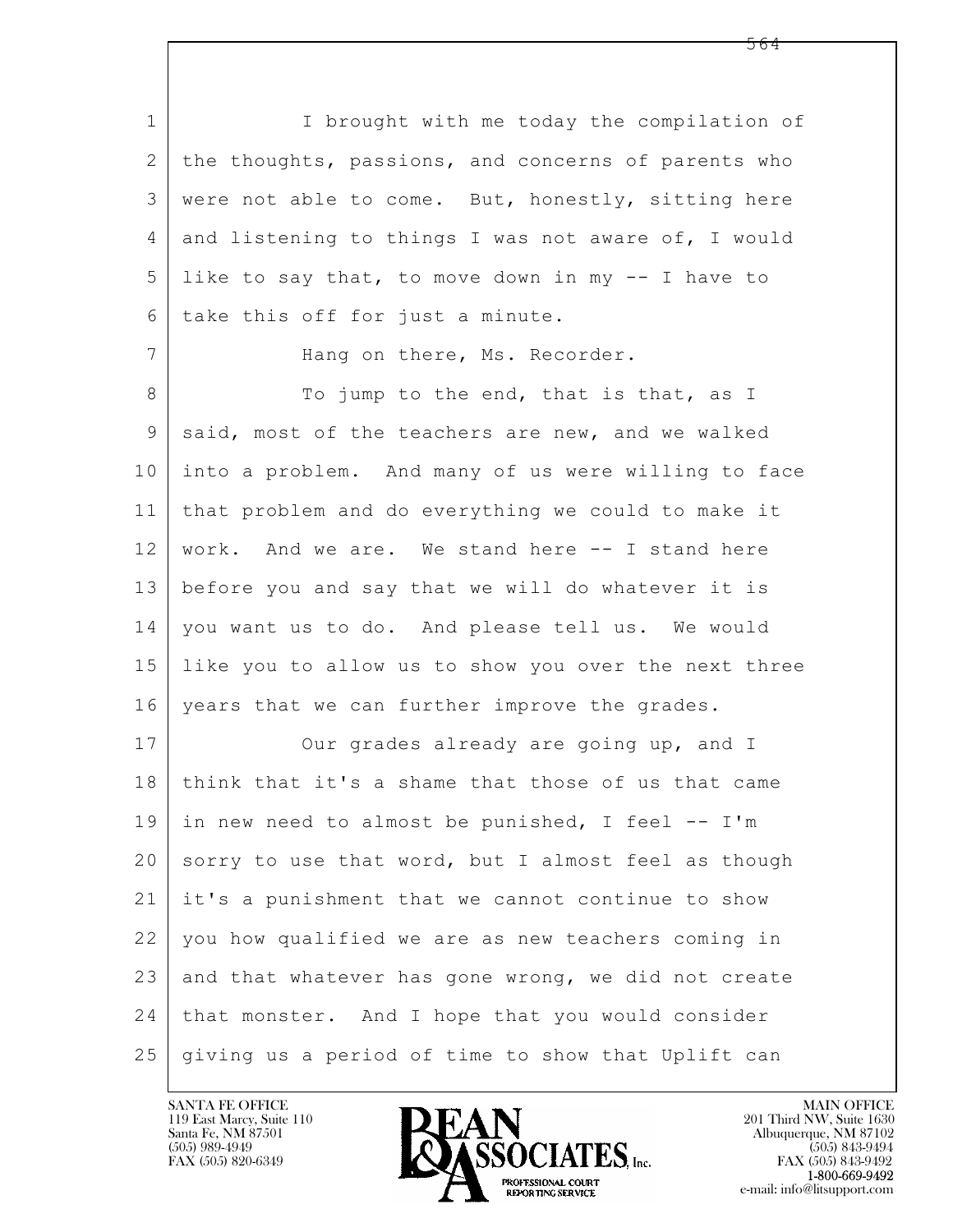| $\mathbf{1}$  | be the quality school that it set out to be when it  |
|---------------|------------------------------------------------------|
| $\mathbf{2}$  | was created.                                         |
| 3             | We do Expeditionary Learning. When we                |
| 4             | were viewed by whoever it was that came down from    |
| 5             | the state, as Mr. Feldman said, we were in the       |
| 6             | middle of other things. I kind of flipped my class   |
| 7             | from our Success for All program and said, "Well, we |
| 8             | are just starting our new Expeditionary Learning     |
| $\mathcal{G}$ | project. We'll just do that." We were really         |
| 10            | caught off guard in a way. And I feel as though I'm  |
| 11            | making an excuse of that, and I'm not an excuse      |
| 12            | maker.                                               |
| 13            | I'm just asking you, with what we have put           |
| 14            | in place, please allow us to continue with Uplift    |
| 15            | and to show you -- to prove you wrong. I would love  |
| 16            | to prove you wrong. Thank you.                       |
| 17            | COMMISSIONER GIPSON: Next on the list is             |
| 18            | Sarah J.B. Jones.                                    |
| 19            | MS. JONES: I'll be quick.                            |
| 20            | I'm a parent of five children. I have                |
| 21            | bright learners. I have kids with learning           |
| 22            | disabilities. I have one son that's currently being  |
| 23            | tested for autism spectrum right now. And I take     |
| 24            | full range of my student choices.                    |
| 25            | I started out with a kindergartener in the           |

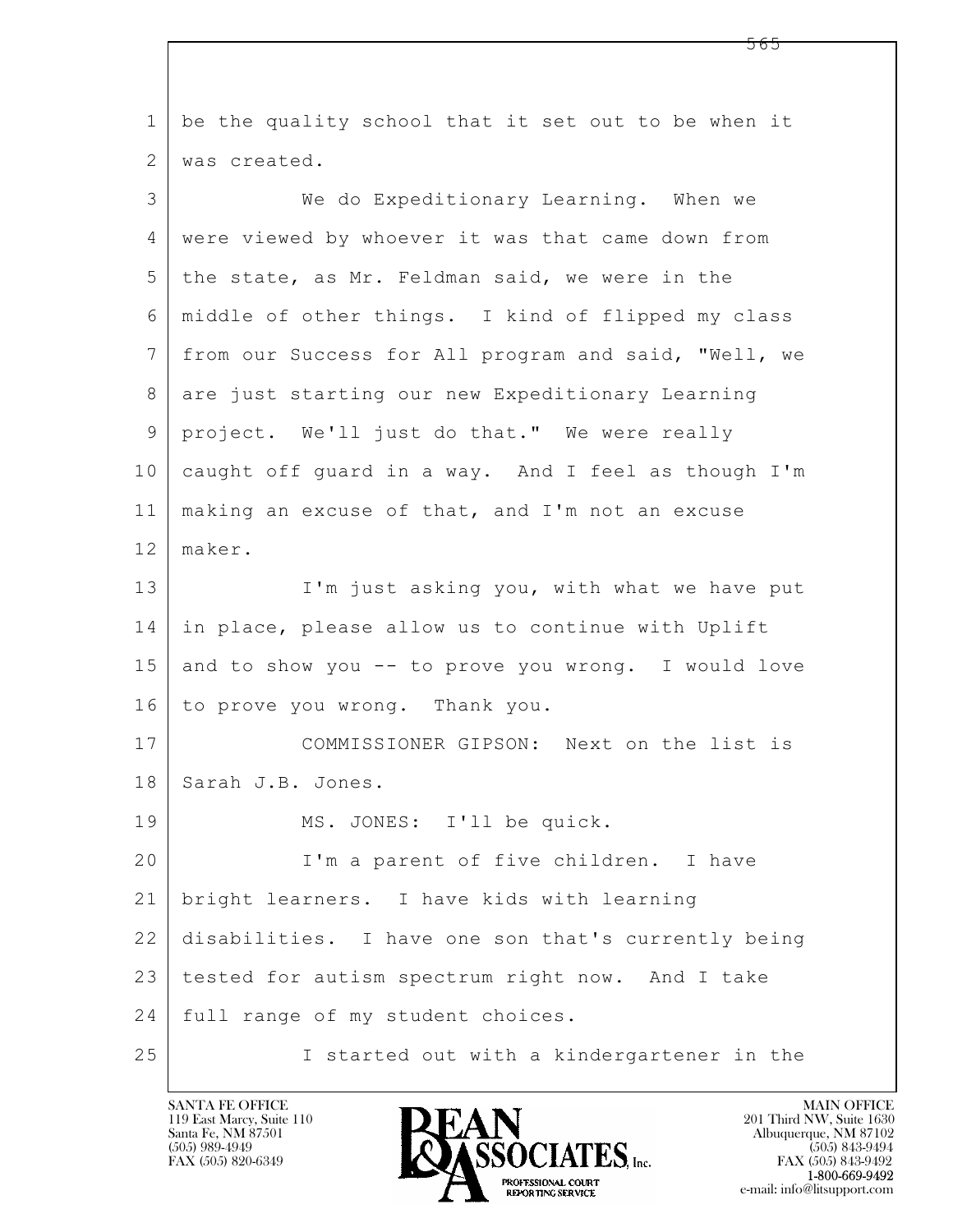| $\mathbf 1$ | public schools who started asking to be              |
|-------------|------------------------------------------------------|
| 2           | homeschooled. And for three years, when that's all   |
| 3           | we had -- once a week at least, he has to be         |
| 4           | homeschooled; and I put him at Uplift, and he        |
| 5           | finally enjoyed his education. This is a little boy  |
| 6           | who loved learning but did not enjoy his education,  |
| 7           | and at Uplift he finally found a passion for         |
| 8           | learning.                                            |
| $\mathsf 9$ | And I would ask you, please, to leave this           |
| 10          | option, which is a very rare thing in Gallup, open   |
| 11          | for the students because we are already doing        |
| 12          | better. The negative findings do not reflect the     |
| 13          | whole of the school and all that we are, either as a |
| 14          | community or as a school. Thank you.                 |
| 15          | COMMISSIONER GIPSON: Thank you. And                  |
| 16          | finally Honey Chavez.                                |
| 17          | MS. CHAVEZ: Good morning. My name is                 |
| 18          | Honey Chavez. The documents show what Uplift is      |
| 19          | going to be looking forward to in the future. If     |
| 20          | you could please look at that, that's our            |
| 21          | project-based experience. Those are some of the      |
| 22          | things that I was going to present. Thank you.       |
| 23          | COMMISSIONER GIPSON: Thank you.                      |
| 24          | MS. JONES: So could I just say that the              |
| 25          | part that didn't work were our parents.              |

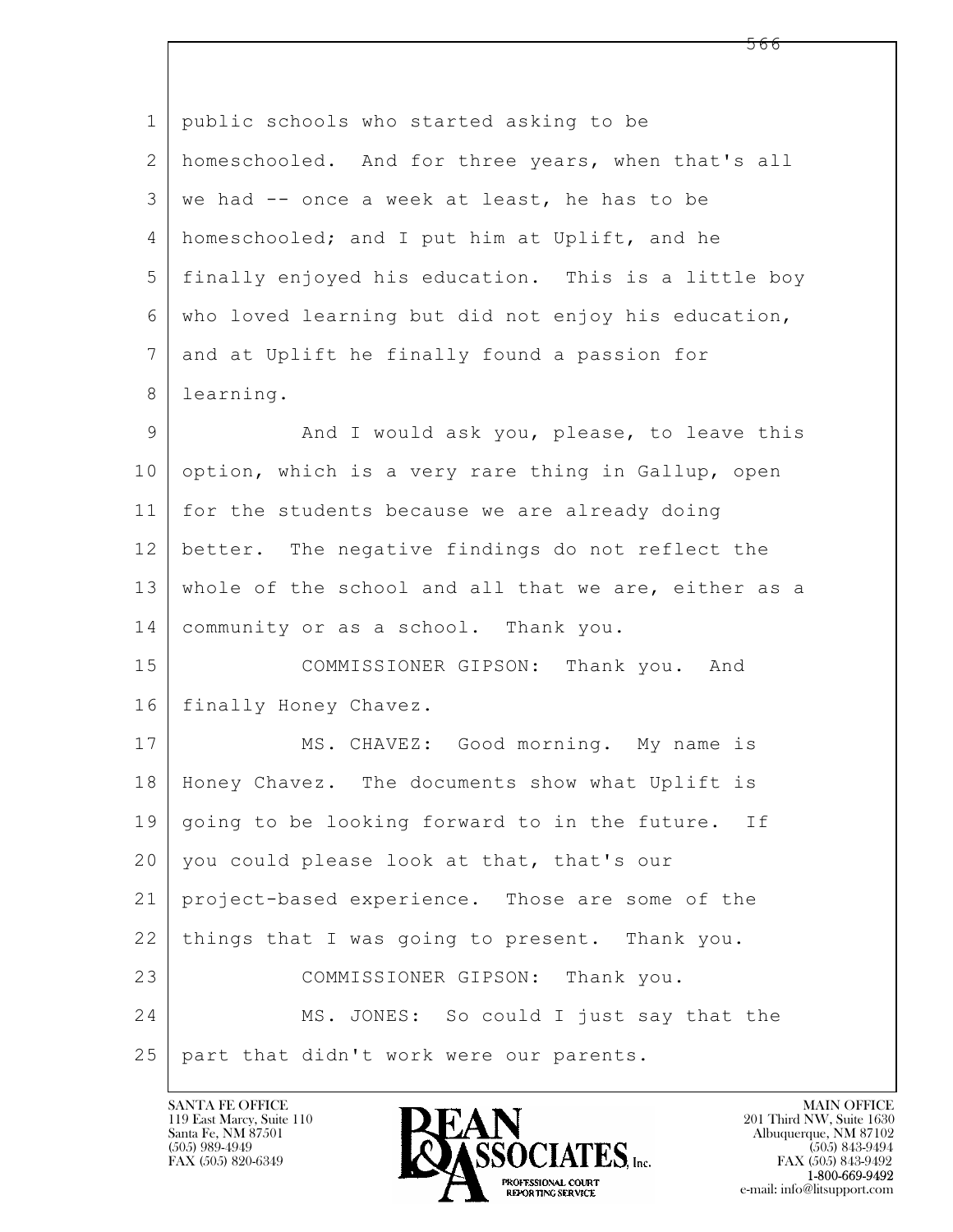$\mathbf{L}$  1 COMMISSIONER GIPSON: I'm sorry, but the 2 | five minutes for public input is completed. 3 MR. FELDMAN: I did tape parents that 4 couldn't attend because we live so far. 5 COMMISSIONER GIPSON: I understand that,  $6$  but there's  $-$ 7 MR. FELDMAN: Fine. 8 COMMISSIONER GIPSON: If that could have 9 been part of that presentation in the 15 minutes, 10 | that would have been fine, but the 5 minutes for 11 public input is complete. 12 Commissioners, any questions? Comments? 13 I'll start. 14 These are always difficult conversations 15 that we have, and I know there have been apologies 16 about the Expeditionary Learning, and I was actually 17 one of the ones quoted in the school response. 18 You had a mission for Expeditionary 19 Learning. You failed, in years prior to your 20 changing your mission, to meet that mission. You 21 determined to change your mission, and I understand 22 the concern that the amendment to change your 23 mission apparently had been lost. The e-mail was 24 misplaced somehow with CSD. 25 But it is also the burden on the school,

119 East Marcy, Suite 110<br>Santa Fe, NM 87501



FAX (505) 843-9492 e-mail: info@litsupport.com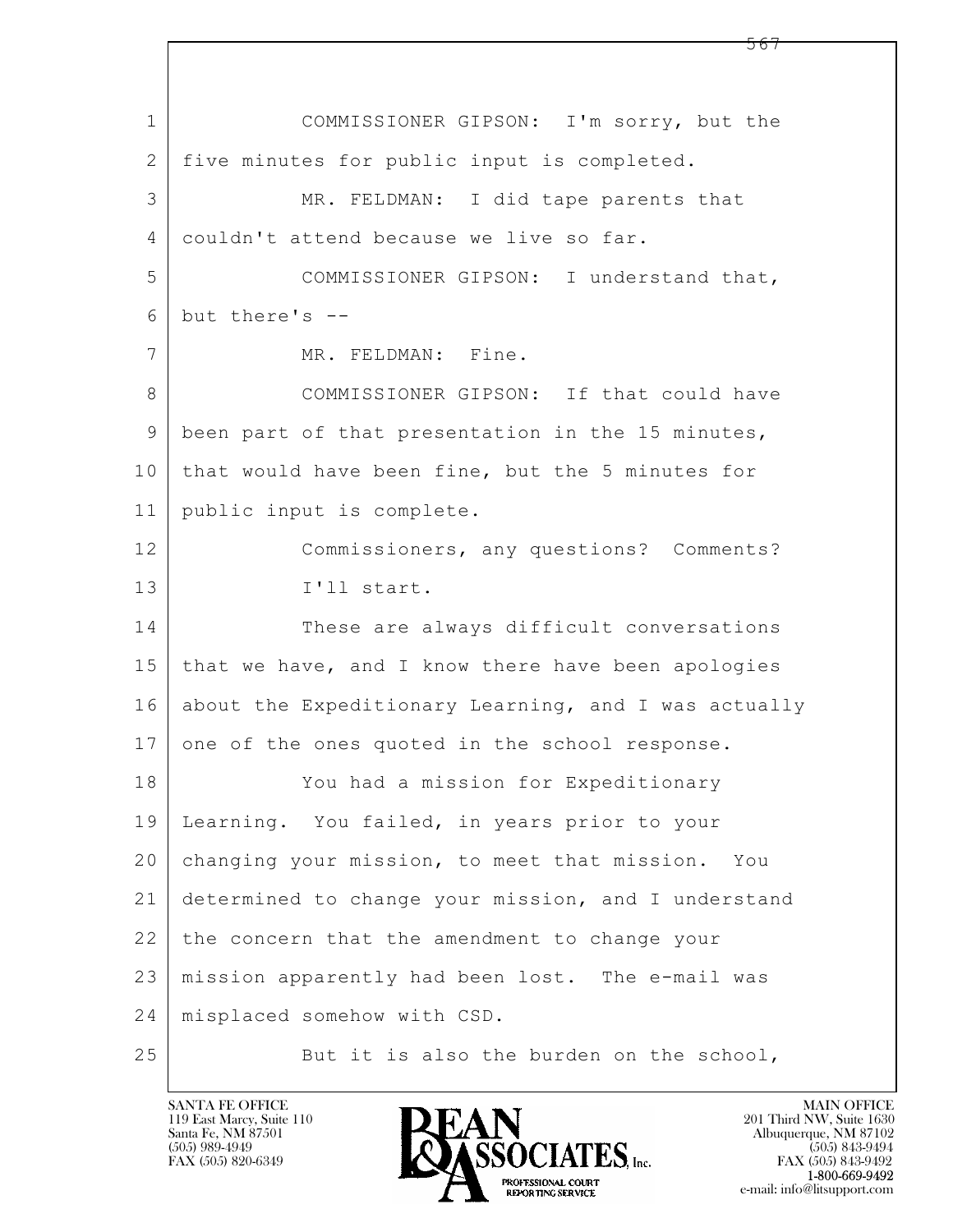1 in that five- to six-month period that you didn't 2 hear back from CSD, to call and say, "We put in an 3 amendment request. What has happened to it?" But 4 you let six to eight months go by before it came to  $5$  us when you had  $-$  and you had already, when you 6 changed -- when you asked for the amendment request, 7 you had already changed through the Governance 8 Council the mission. 9 There was a school response that "Missions" 10 change all the time and that programs change in the

11 public schools; so therefore your mission changes." 12 You're not a traditional public school. You are 13 authorized for Expeditionary Learning, and when the 14 request came before us, that was a change. And in 15 part of your presentation, there is a difference 16 between hands-on learning and project-based 17 | learning. There was a huge difference.

 $\mathbf{L}$  18 I taught project-based learning, Ford 19 Foundation grants to develop project-based learning. 20 There is a big difference between project-based 21 learning and hands-on learning. And I understand. 22 I heard your concern about what was observed on the 23 half day. But CSD also goes through and looks at 24 lesson planning so that that decision to determine 25 that project-based learning was not going on was not



FAX (505) 843-9492 e-mail: info@litsupport.com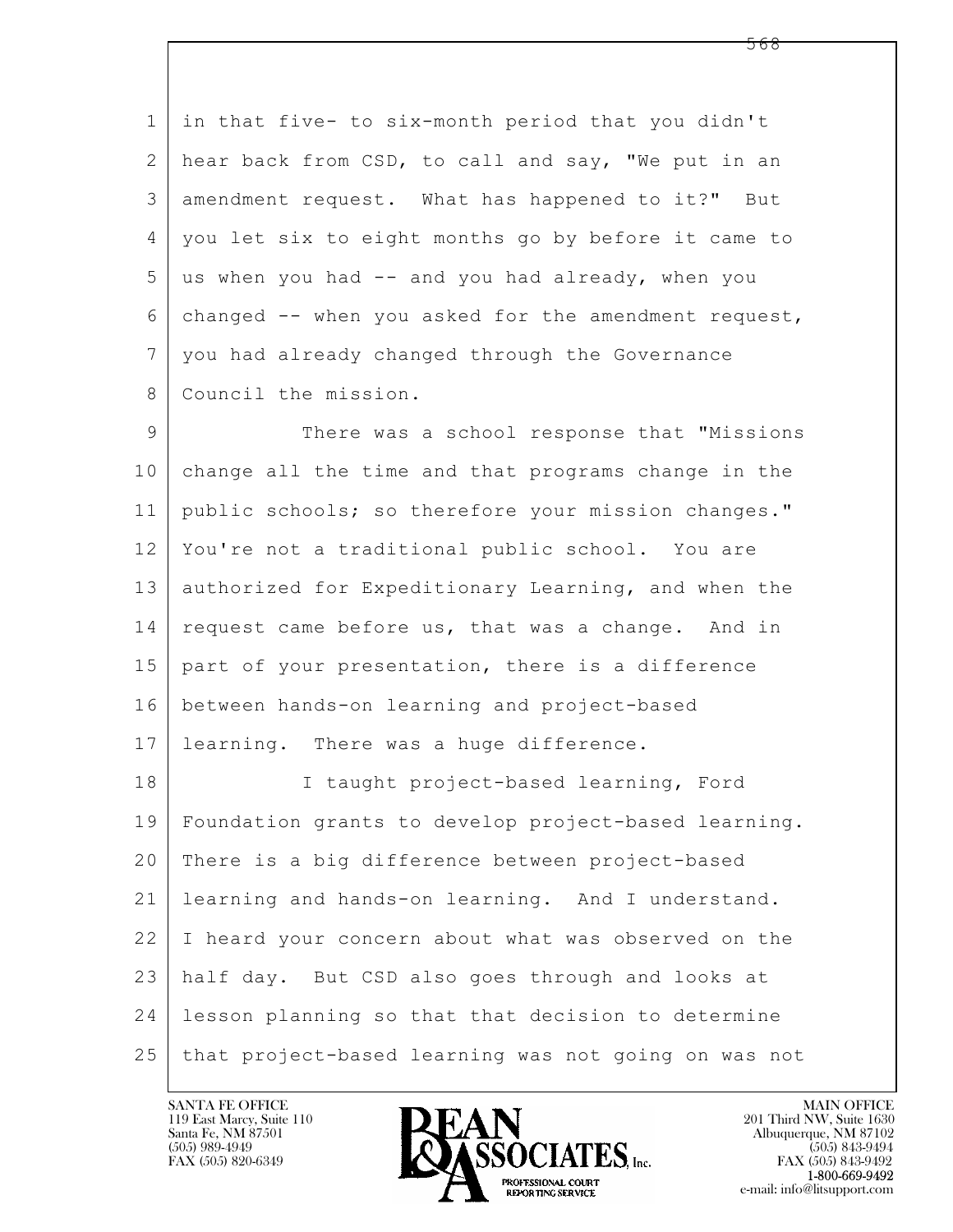1 based solely -- and I'm sure that was a small 2 portion of that decision that you're not doing 3 project-based learning. It was looking at what the 4 school has been doing.

5 These are always difficult decisions and  $6$  discussions that we have when we hear the staff, 7 when we hear from parents; but, first and foremost, 8 our obligation as an authorizer is to make sure that 9 the school is fulfilling the mission of the school 10 because that was what you were given the task to do. 11 And you've had five years to make that best effort 12 to do that -- not even make a best effort. You had 13 five years to complete that mission. That is the 14 promise you made to us and to your community was to 15 do that, and you have not done that over these five 16 years.

17 And I would also like to correct the 18 | record because there is another charter in Gallup. 19 So there is another choice. That's not a decision 20 that's going to factor in, but there is another 21 charter in Gallup.

 $\mathbf{L}$  22 | MS. DOUCETTE: It is not the same age  $23$  group. 24 COMMISSIONER GIPSON: There is another

## 25 charter. The comment was made there was no other

119 East Marcy, Suite 110<br>Santa Fe, NM 87501



FAX (505) 843-9492 e-mail: info@litsupport.com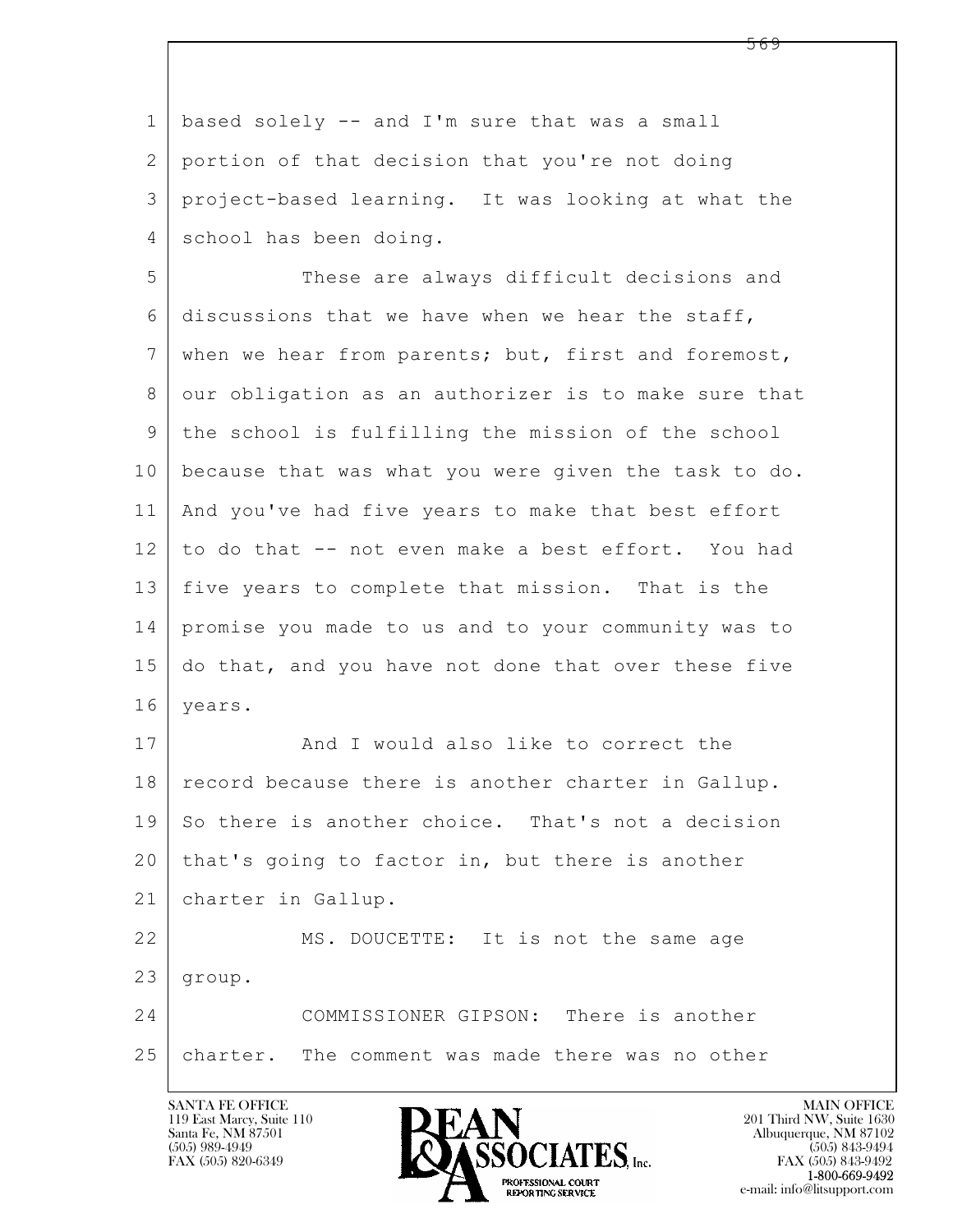$\mathbf{L}$  1 choice. And there is. There is another charter 2 | there. So I just want the record corrected with 3 that fact. 4 Commissioners, I'm going to recommend that 5 the charter not be renewed based on multiple reasons 6 but, first and foremost, because they have not 7 fulfilled the mission of the school that the PEC 8 authorized them for. 9 Do you want to have discussion on this, or 10 would you like a motion? That's to the Commission. 11 | COMMISSIONER TOULOUSE: Madam Chair, I 12 | would like to reluctantly back you up. 13 Going forward with new plans is fine, but 14 when they haven't been executed at any point in the 15 past and we're looking at money problems, we're 16 looking with so many other things, I can't justify 17 | when I honestly don't see everybody -- you know, 18 it's new. We have people who are working hard. I 19 recognize all of your efforts. It's a hard thing to 20 say. I don't like to vote the to not renew. We've 21 done that twice so far these several days, and it is  $22$  a very hard thing for me to have to do. But I also 23 have an elected responsibility, and unfortunately I 24 need to back our Chair on this one. Thank you. 25 COMMISSIONER GIPSON: Are we ready?

119 East Marcy, Suite 110<br>Santa Fe, NM 87501



FAX (505) 843-9492 e-mail: info@litsupport.com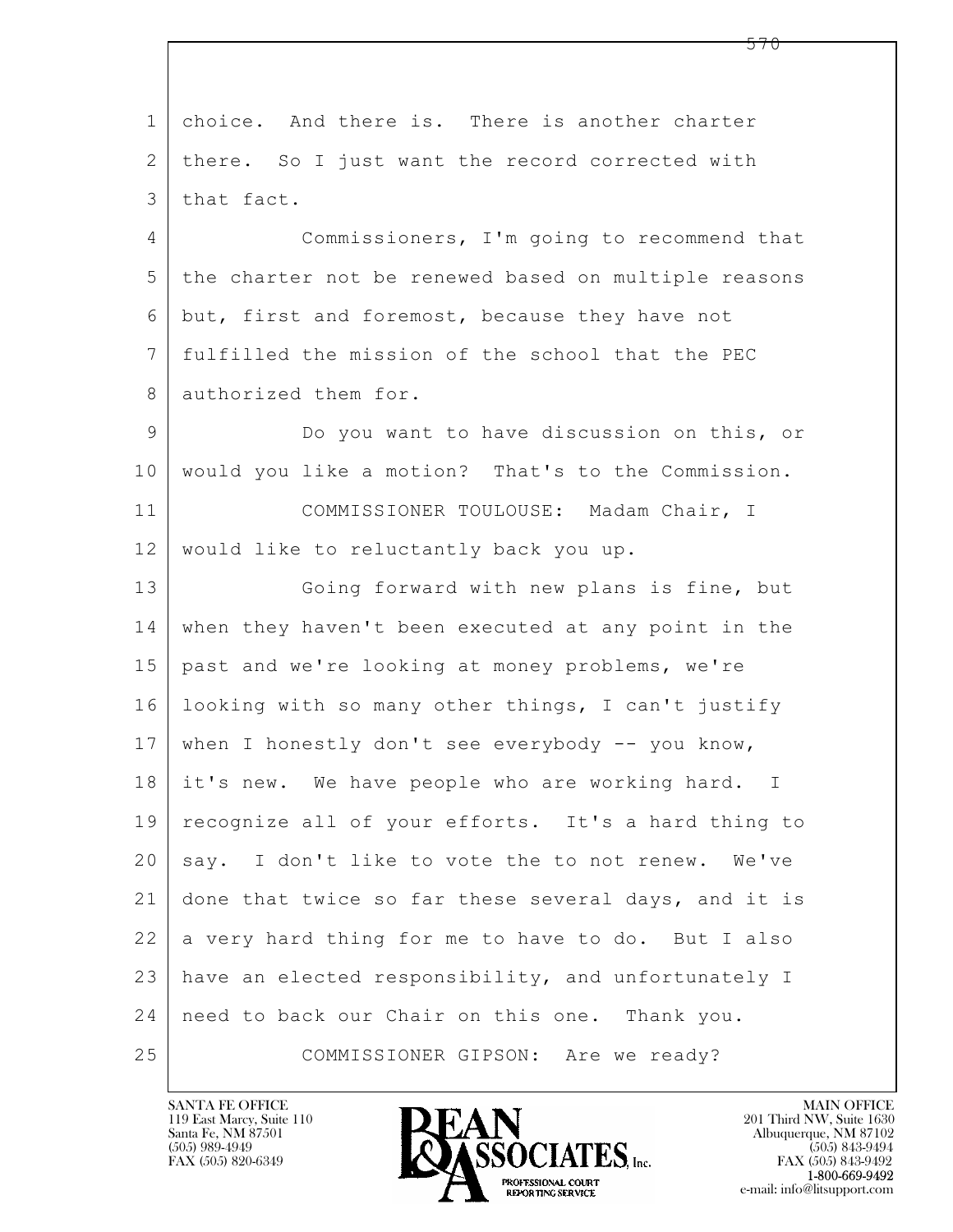$\mathbf{L}$  1 COMMISSIONER PERALTA: Madam Chair. 2 COMMISSIONER GIPSON: Oh, 3 Commissioner Peralta. 4 COMMISSIONER PERALTA: Yes. I would go 5 ahead and make the motion, if that's okay. 6 COMMISSIONER GIPSON: Okay. Here 7 (indicating). 8 | COMMISSIONER PERALTA: Madam Chair, I move 9 to deny to renew the application for Uplift 10 Community School for the following reasons: One, 11 the school committed a material violation of the 12 | conditions, standards, or procedures set forth in 13 the charter contract because they are not fulfilling 14 the mission of the school. It has failed to meet 15 nearly all the major elements of the material terms 16 of the contract. 17 Secondly, the school failed to meet or 18 make substantial progress towards achievement of the 19 Department's standards of excellence or student 20 performance standards identified in the charter 21 contract because the school currently maintains a 22 three-year average letter grade of F and it has 23 earned a D or F letter grade in each of the last 24 three years. The school has failed to meet or make 25 progress toward each of the goals in the charter

119 East Marcy, Suite 110<br>Santa Fe, NM 87501

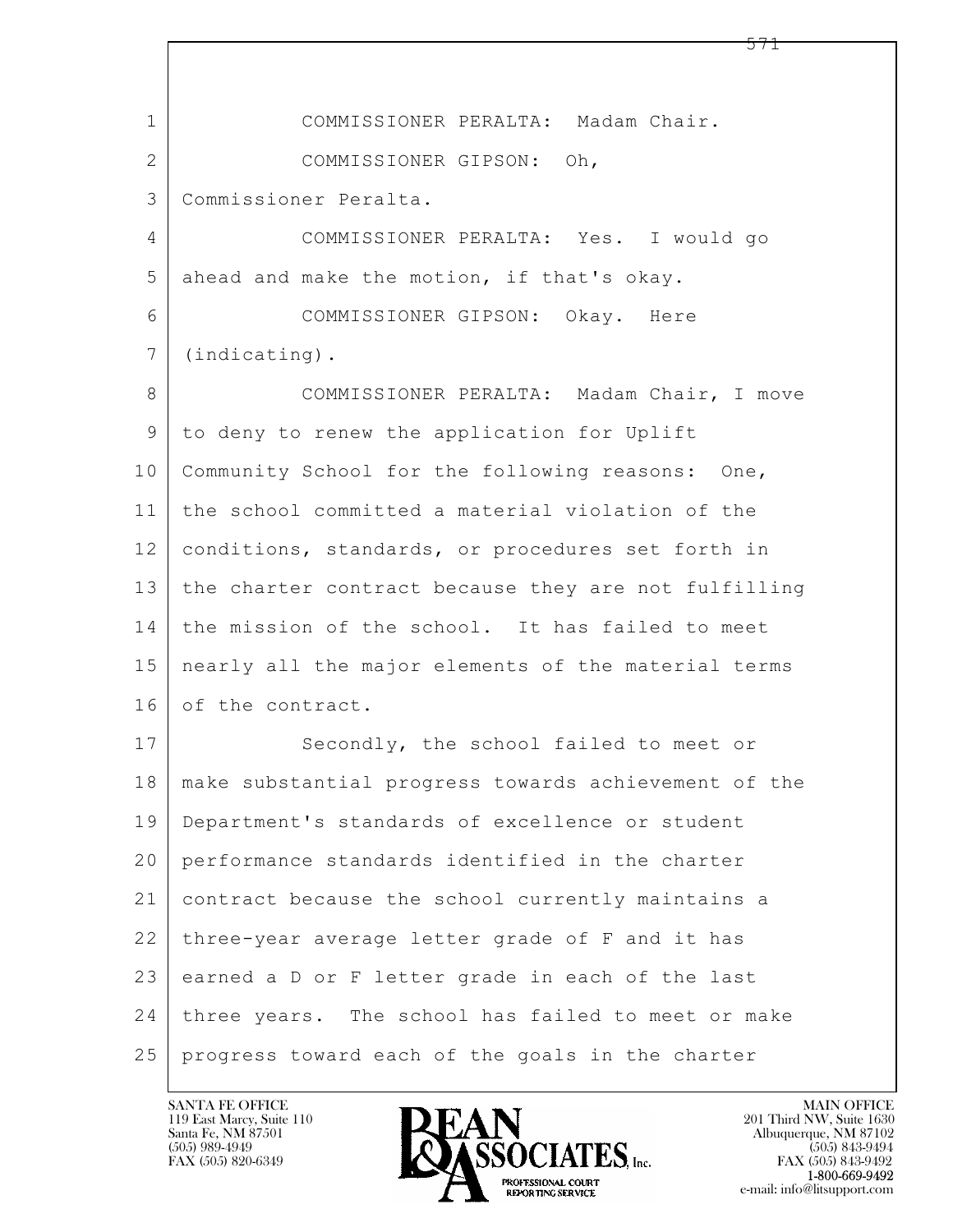$\mathbf{L}$  1 contract, and the school failed to complete and 2 | submit statutorily required state PARCC assessments 3 in one year. The school's short-cycle assessment 4 data demonstrates declining proficiencies at almost 5 every grade level in almost every year. 6 Thirdly, the school failed to meet 7 generally accepted standards of fiscal management 8 | because multi-year report audit findings, 9 single-year report audit findings, and significant 10 deficiencies identified by the audit. 11 | And, finally, the school violated any 12 provision of law from which the charter school was 13 not specifically exempted because the school has 14 failed to comply with provisions of law from which 15 the school has not been specifically exempted and 16 the following: They failed to develop and obtain 17 approval on a student wellness and safety plan. 18 | They failed to conduct legally required safety 19 drills, and violated transportation requirements. 20 Also, the school failed to complete 21 summative teacher evaluations as required by 22 New Mexico Teach for two years. And, finally, the 23 school failed to complete and submit statutorily 24 required state PARCC assessments in one year. 25 COMMISSIONER GIPSON: Thank you.



FAX (505) 843-9492 e-mail: info@litsupport.com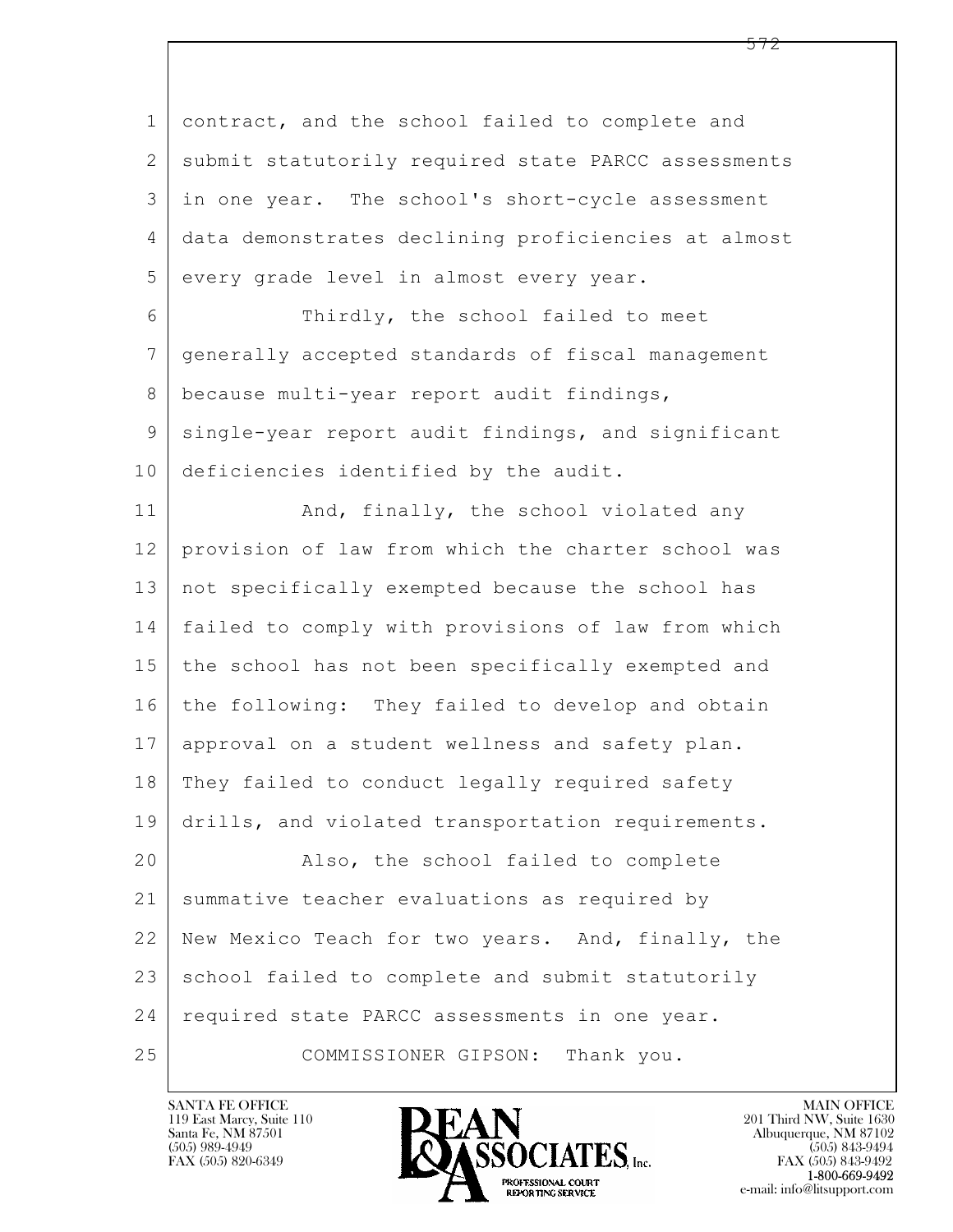$\mathbf{L}$  1 and, once again, these are difficult 2 decisions. And you will be receiving a letter with 3 information regarding any appeals. 4 COMMISSIONER PERALTA: We need a second. 5 COMMISSIONER GIPSON: Oh, I'm sorry. I'm 6 sorry. 7 COMMISSIONER TOULOUSE: Madam Chair, I 8 will second. 9 COMMISSIONER GIPSON: Second by 10 | Commissioner Toulouse. 11 Roll call vote. 12 COMMISSIONER ARMBRUSTER: Commissioner 13 Peralta. 14 COMMISSIONER PERALTA: Yes. 15 COMMISSIONER ARMBRUSTER: Commissioner 16 Gipson. 17 COMMISSIONER GIPSON: Yes. 18 COMMISSIONER ARMBRUSTER: Commissioner 19 Pogna. 20 COMMISSIONER POGNA: Yes. 21 COMMISSIONER ARMBRUSTER: Commissioner 22 | Toulouse. 23 COMMISSIONER TOULOUSE: Yes. 24 COMMISSIONER ARMBRUSTER: Commissioner 25 Carr.

119 East Marcy, Suite 110<br>Santa Fe, NM 87501



 $FAX (505) 843-9492$ <br>1-800-669-9492 e-mail: info@litsupport.com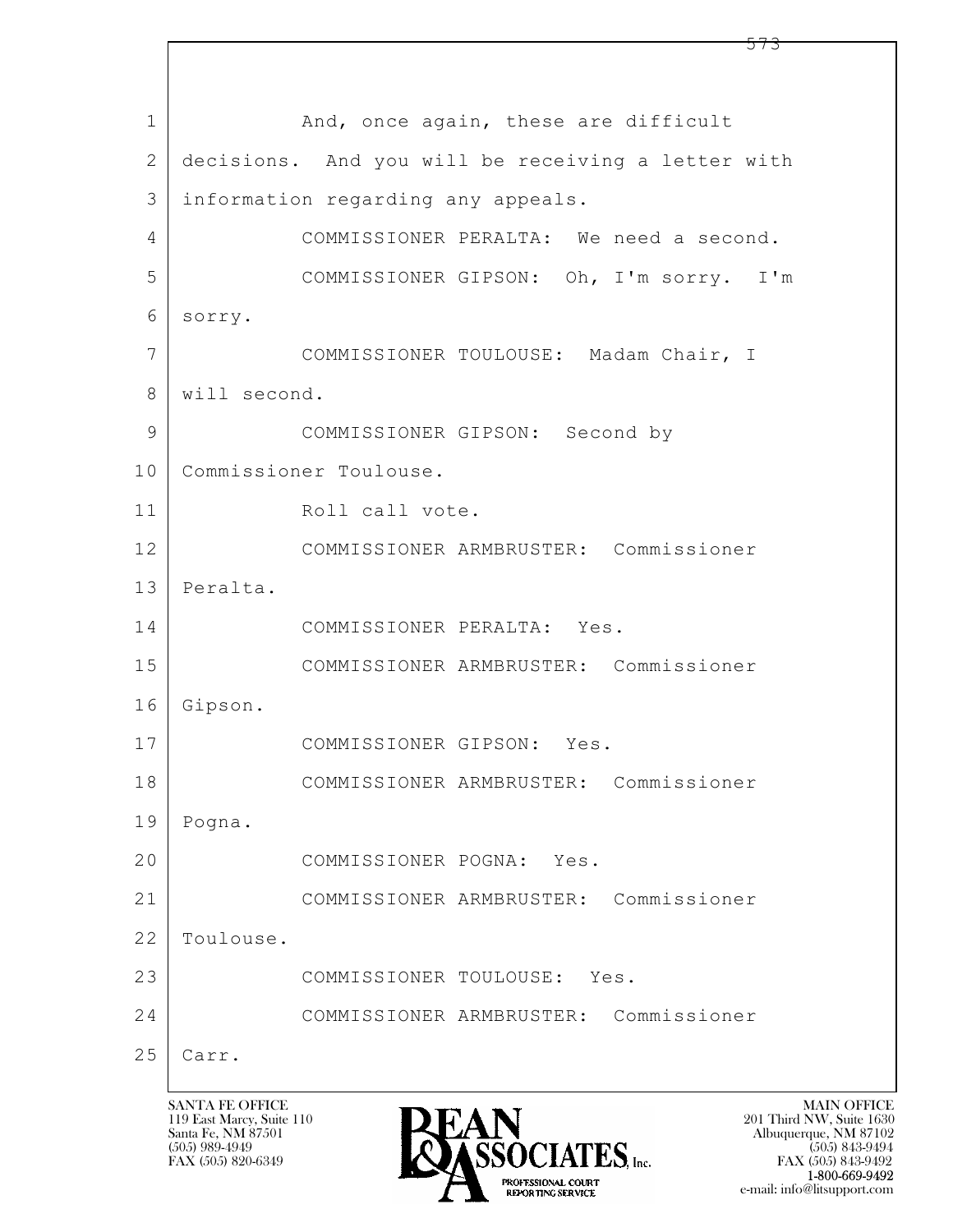$\mathbf{L}$  1 COMMISSIONER CARR: Yes. 2 COMMISSIONER ARMBRUSTER: Commissioner 3 Armbruster votes yes. 4 Commissioner Johnston. 5 COMMISSIONER JOHNSTON: Yes. 6 COMMISSIONER ARMBRUSTER: Madam Chair, we 7 have a quorum of seven, and we have seven votes for 8 the motion and zero votes against. So the motion 9 passes. 10 COMMISSIONER GIPSON: That is a seven-zero 11 vote for denial of the renewal of the application. 12 Thank you, once again, and you will be 13 | receiving a letter. 14 Commissioners, can we take a short break, 15 please. 16 (Recess 10:51 a.m. to 10:57 a.m.) 17 COMMISSIONER GIPSON: Welcome. We are on  $18$  to our final school for the day, and that is 19 Walatowa Charter High School. 20 Good morning. I see that you're ahead of 21 us, and those that wanted to participate in public 22 input have already signed up. So I'll remind you 23 that you have 15 minutes when it is your time. 24 Director, are you ready? 25 MS. POULOS: Madam Chairwoman,

119 East Marcy, Suite 110<br>Santa Fe, NM 87501



FAX (505) 843-9492 e-mail: info@litsupport.com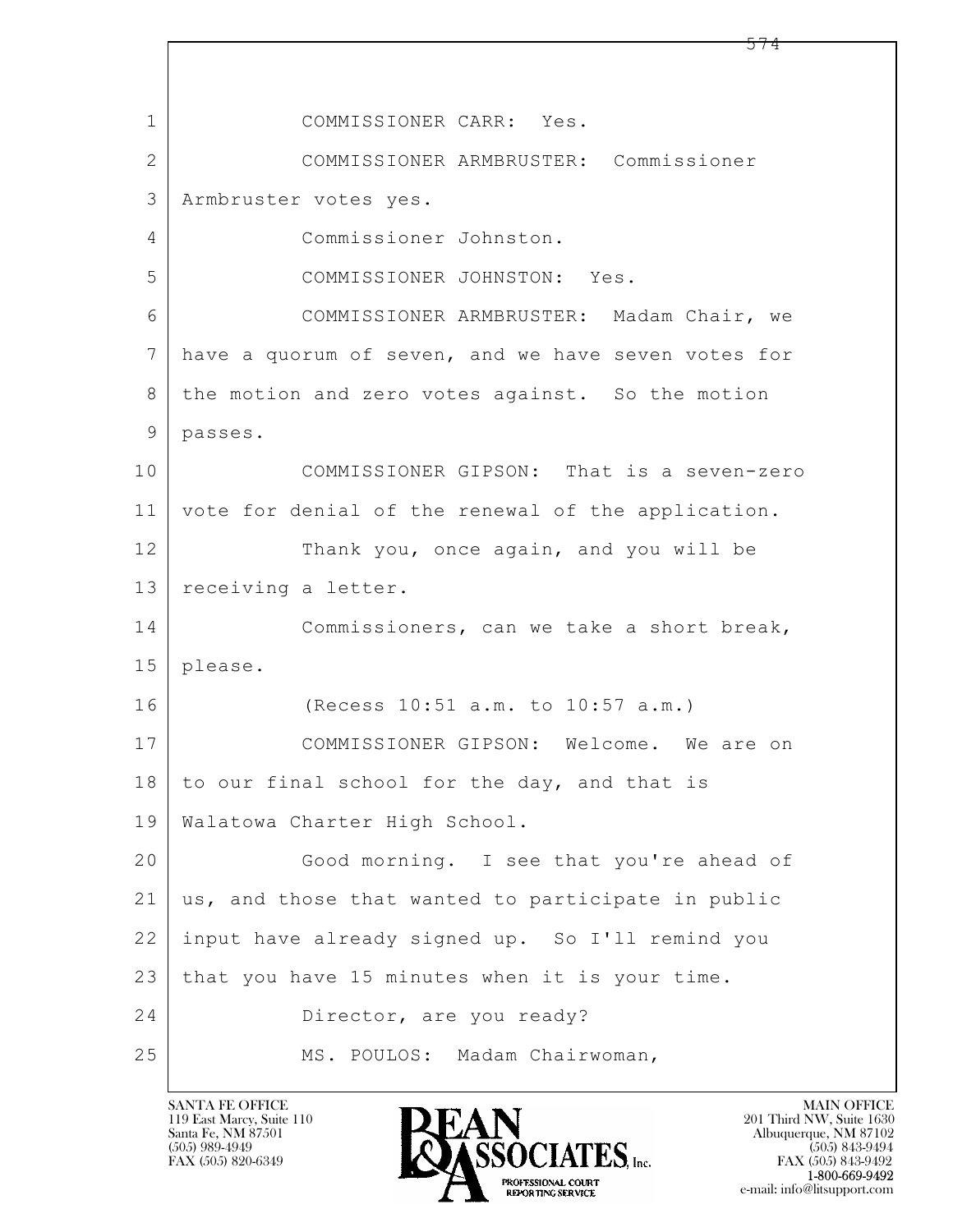$\mathbf{L}$  1 Commissioners, CSD has recommended the renewal of 2 this charter for a five-year term. CSD recommends 3 the renewal of this charter school because the 4 school has met the material terms of the charter and 5 has met the Department's standards of excellence. 6 The school currently maintains a 7 three-year average letter grade of A, and the school 8 has complied with the material terms of the 9 contract. While the school has not met all of the 10 student performance goals in the charter, it has met 11 five of the nine goals. Additionally, as we've 12 noted in other considerations, this school is under 13 one of the old charters, had a multitude of goals 14 including several goals that changed because they 15 were based on the State assessment. 16 I do think it's important to note the 17 school did come forward and ask to amend some of 18 those goals. At the time, the Commission indicated 19 they just wanted to wait until the new contract term 20 to deal with that issue. 21 The school has not met generally accepted  $22$  standards of fiscal management for the reason of 23 having multi-year repeat findings and significant 24 deficiencies in the most recent audit. And so CSD 25 would recommend a renewal condition based upon that

119 East Marcy, Suite 110<br>Santa Fe, NM 87501



FAX (505) 843-9492 e-mail: info@litsupport.com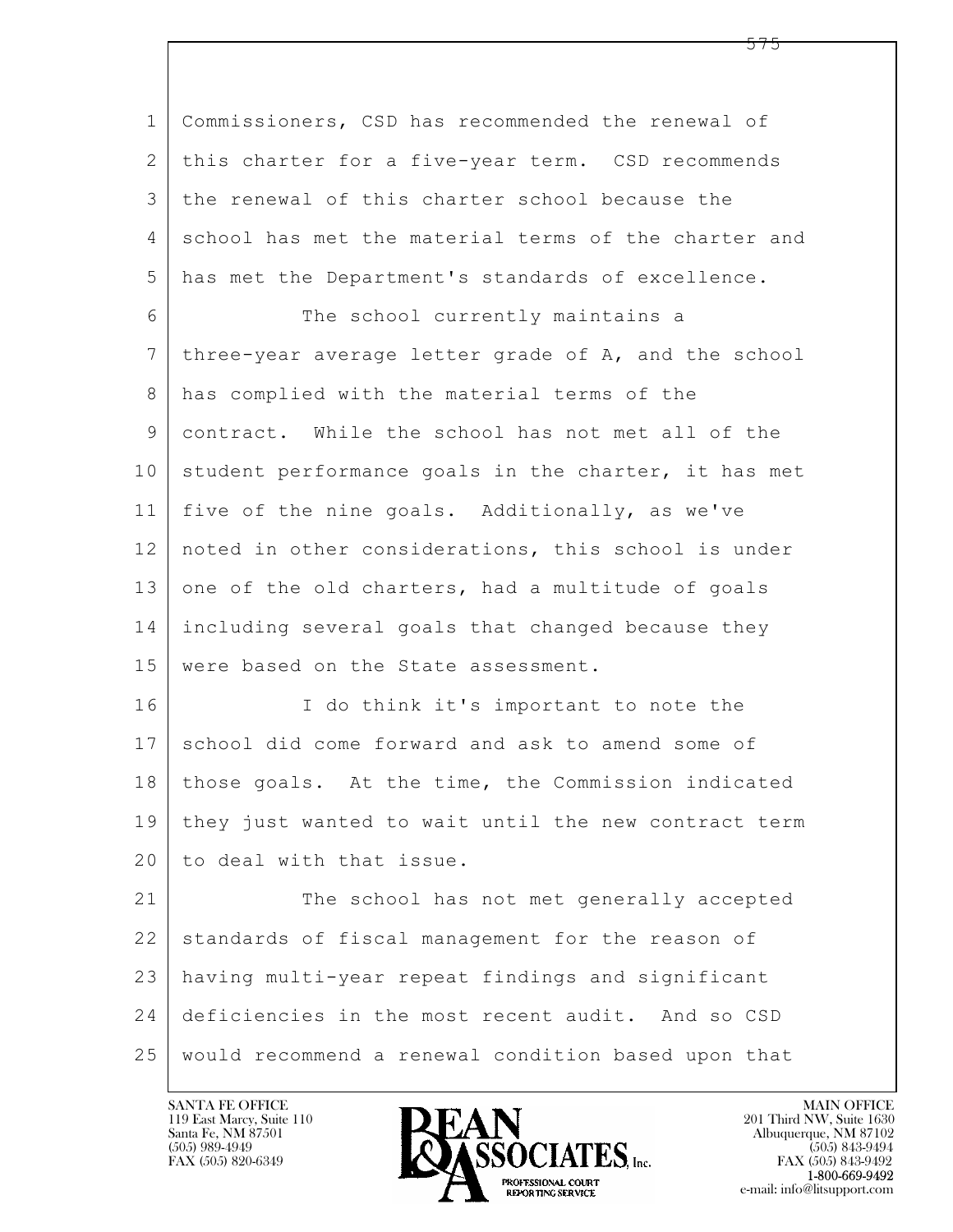$\mathbf{L}$  1 to ensure compliance with the Corrective Action 2 Plan. 3 In addition, the school has not met all 4 provisions of law. This is based on, again, the 5 site visit, and some concerns that CSD had with 6 regards -- and these are minimal concerns, as with  $7$  the other schools that we've indicated -- with 8 | regards to licensure and background checks, special 9 education requirements, English language learner 10 requirements, next-step plans, RTI, governance. 11 Specifically the school did not provide evidence 12 that all governing board members have completed all 13 required training hours. And so CSD would recommend  $14$  a condition to correct that finding. 15 With regards to facilities, one of the 16 things that I think I need to be more clear about 17 that I hadn't been is with regards to renewal, the 18 only provision in  $22-8B-4.2$  that affects renewal is, 19 | I believe, subparagraph D, which states that "A 20 charter school shall not be renewed unless the 21 charter school" -- and then it lists a whole litany 22 of issues with regard to ownership or leasing. 23 So I know there is a concern outstanding 24 about whether the school has demonstrated 25 E-occupancy. I think they probably want to speak to

119 East Marcy, Suite 110<br>Santa Fe, NM 87501



FAX (505) 843-9492 e-mail: info@litsupport.com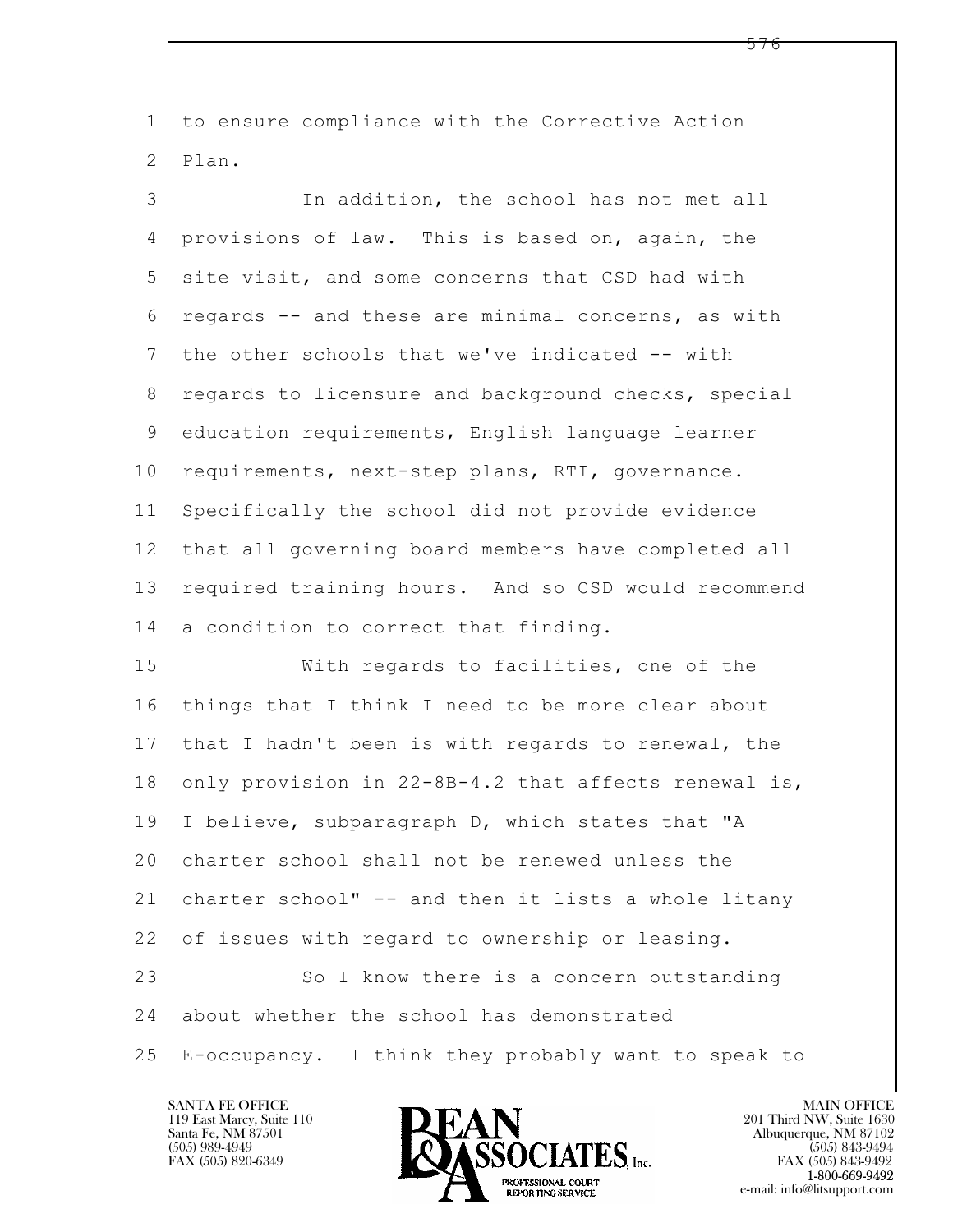$\mathbf{L}$  1 that a little bit. But that would not be one of the 2 terms necessarily that is a specific reason in 3 8B-4.2 for nonrenewal. I know it's certainly a 4 concern for the Commission. 5 COMMISSIONER GIPSON: Can I just -- 6 MS. POULOS: Yep. 7 COMMISSIONER GIPSON: -- add into that 8 because there were documents that went out from PSFA 9 that schools were given, unfortunately, I think, a 10 week to get those documents all in; and there was an 11 indication in that e-mail that, if they weren't in 12 compliance all of that, they wouldn't be renewed. 13 That was the wording in the e-mail. And that was -- 14 | you know, that certainly piqued my interest when I 15 received the e-mail to please forward this to all 16 the schools. 17 | And I did call all the schools prior to 18 when all that material was due in to make sure that 19 they had had it in. And, of course, Walatowa did 20 indicate that they had provided all that 21 information. Every school responded to me except 22 for Estancia Valley. So I just -- there's a 23 confusion there at this point in time as to what 24 needs to be in and what doesn't need to be in. And 25 we need to straighten that out going forward for

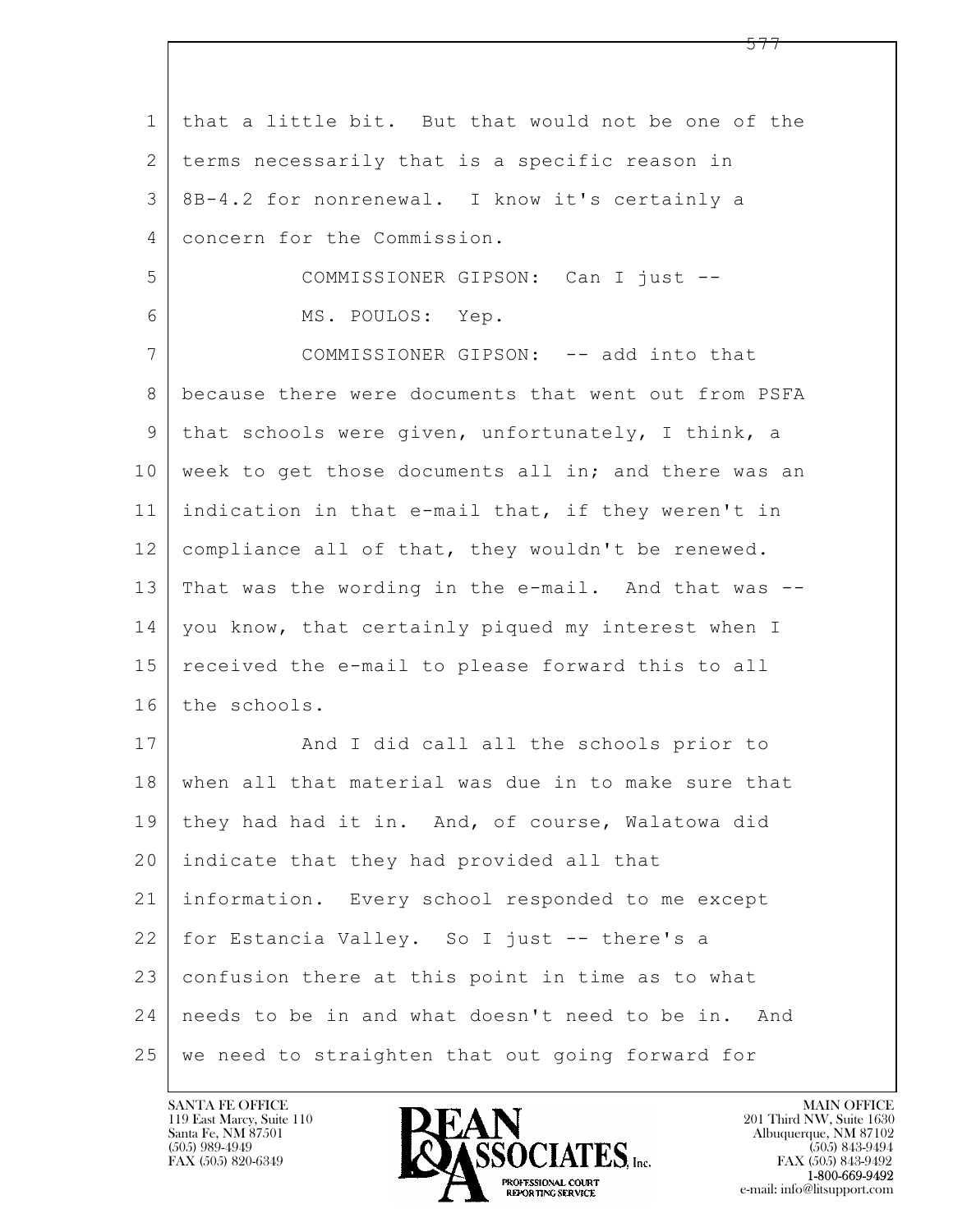$\mathbf{L}$  1 sure. Thanks. 2 | MS. POULOS: Thank you, Madam Chairwoman. 3 So, again, I just want to reiterate CSD is 4 recommending the renewal of this charter school with 5 a five-year term with some conditions requiring 6 corrective action be reported on specifically with 7 regards to all governing board members completing 8 | their required annual training. This is not 9 included here, but I do think it's important, 10 because of the audit findings, that a condition be 11 added, as was with a couple of the schools, that the 12 school specifically report on the implementation of 13 the audit Corrective Action Plan. 14 And we have also added that the school's 15 framework include specific academic goals related to 16 growth of lowest performing students but also to the 17 | submission of STARS data. The school may want to 18 speak to this. But you'll notice that in our 19 | reports the data for 2017, the current year, is 20 missing in several instances, and that was because 21 the data had not been submitted to STARS in time for 22 it to be included in here. And I think I can speak 23 to the fact that that was a misunderstanding and a 24 challenge because the district had previously 25 submitted that school's data. It did not this year

119 East Marcy, Suite 110<br>Santa Fe, NM 87501



FAX (505) 843-9492 e-mail: info@litsupport.com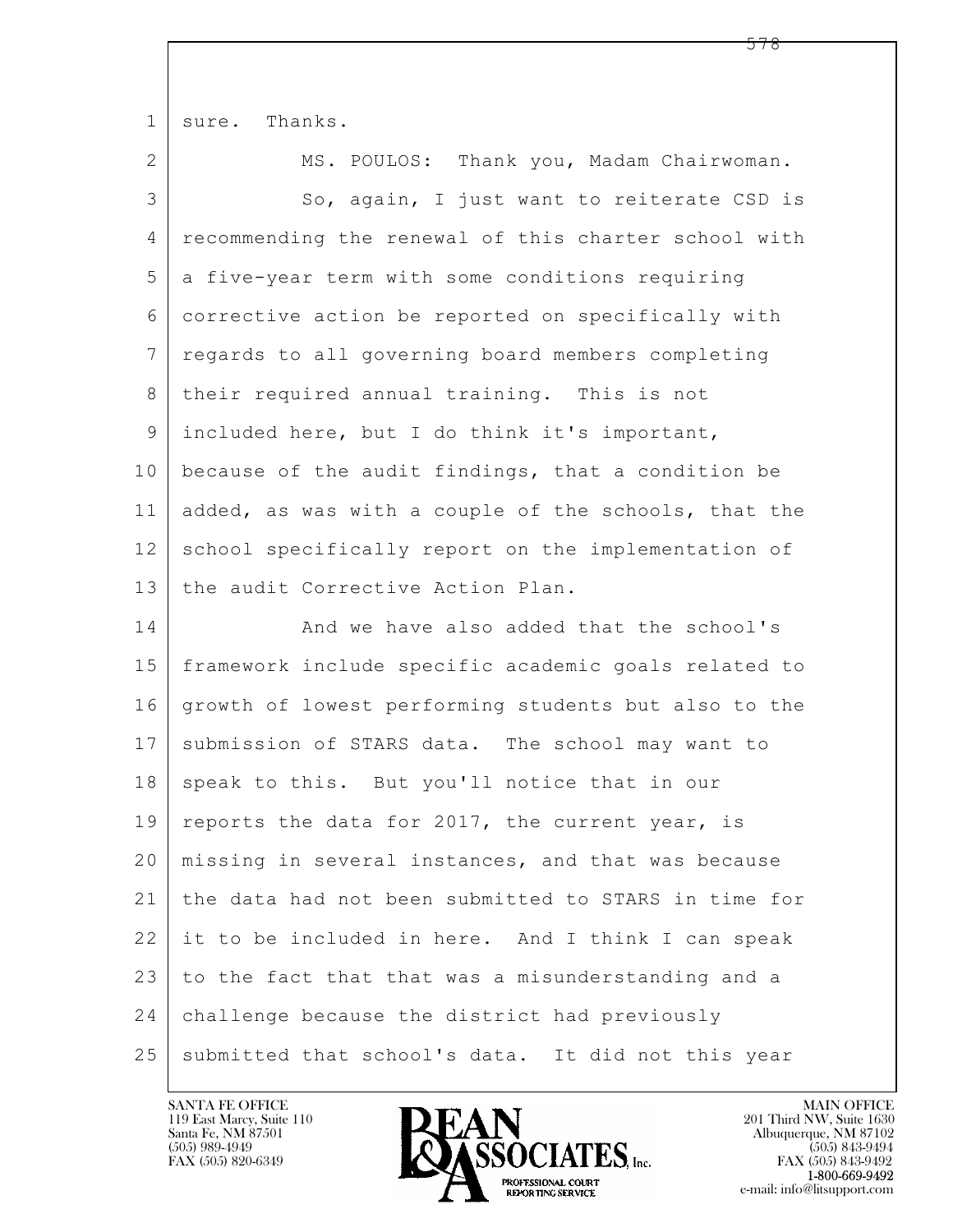$\mathbf{L}$  1 and I don't think there was good communication. The 2 school has gotten that data in, but we certainly 3 really want to emphasize the importance of that 4 data, which is used to actually fund all of our 5 schools. 6 COMMISSIONER GIPSON: Right. 7 MS. POULOS: So, again, I do want to 8 | reiterate we are very supportive of this school. 9 And I think another thing to just mention is they  $10$  are serving a population of  $-$  a very strongly 11 Native American population, and they are doing an 12 excellent job of that. We do not have any other 13 schools that have this demographic makeup and have 14 an A letter grade. And they are growing their 15 | students, they are graduating their students, and we 16 are very, very supportive of the work that this 17 | school is doing. 18 COMMISSIONER GIPSON: Thank you. 19 Welcome, once again. And if you would, 20 please, introduce yourself for the record. 21 DR. TAMEZ: Dr. Jaime Tamez. 22 MR. KRUEGER: Ron Krueger. 23 | MR. WILKINSON: Arrow Wilkinson, Principal 24 of Walatowa. 25 Madam Chair and PEC members, we appreciate



FAX (505) 843-9492 e-mail: info@litsupport.com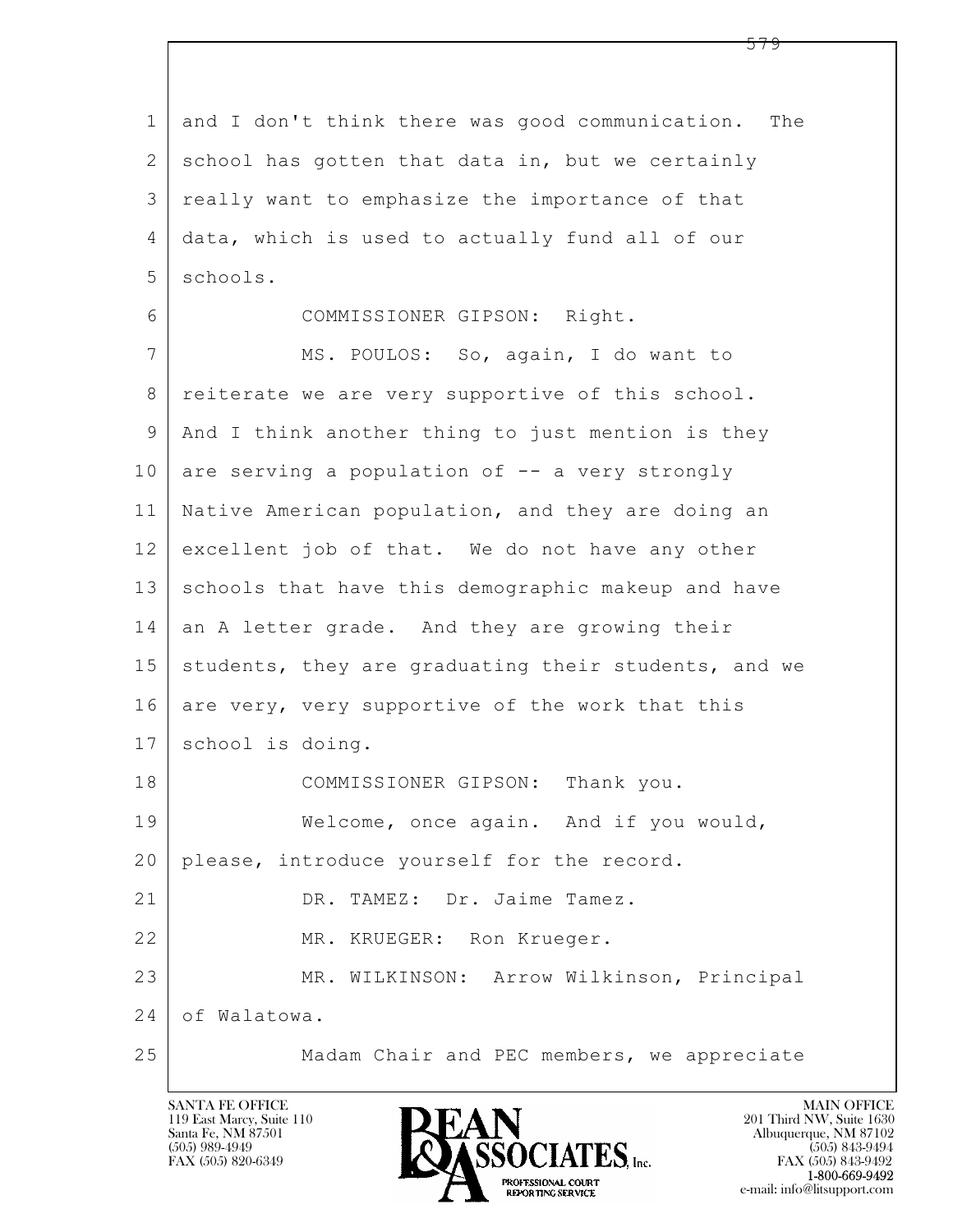$\mathbf{L}$  1 the opportunity to discuss our charter renewal 2 application today. At Walatowa we are committed to 3 providing the best possible education for our 4 students and not only on the Pueblo of Jemez but our 5 surrounding communities. We have students from 6 Pueblo Zia, San Luis, Caqon, Jemez Springs, 7 Bernalillo, and Santo Domingo. 8 But we make great strides in providing a 9 high-quality education service at our school and in 10 progressing toward the Public Education Department's 11 excellence of standards. And we met seven out of 12 the eight subcategories on our school report grade 13 and then one subcategory that we did not meet, and 14 that is the lower performing students, and we'll 15 talk about that. 16 In addition, student, parent, and staff 17 feedback remain extremely positive and supportive of 18 our school. The Pueblo of Jemez Tribal 19 Administration, which represents the majority of our 20 students, are in full support of our renewal, and 21 I'd like to read a letter from the Tribal Governor. 22 "The Pueblo of Jemez Tribal Administration 23 is in full support of the renewal application for 24 Walatowa High Charter School. 25 **WE** Over the past five years, we have been

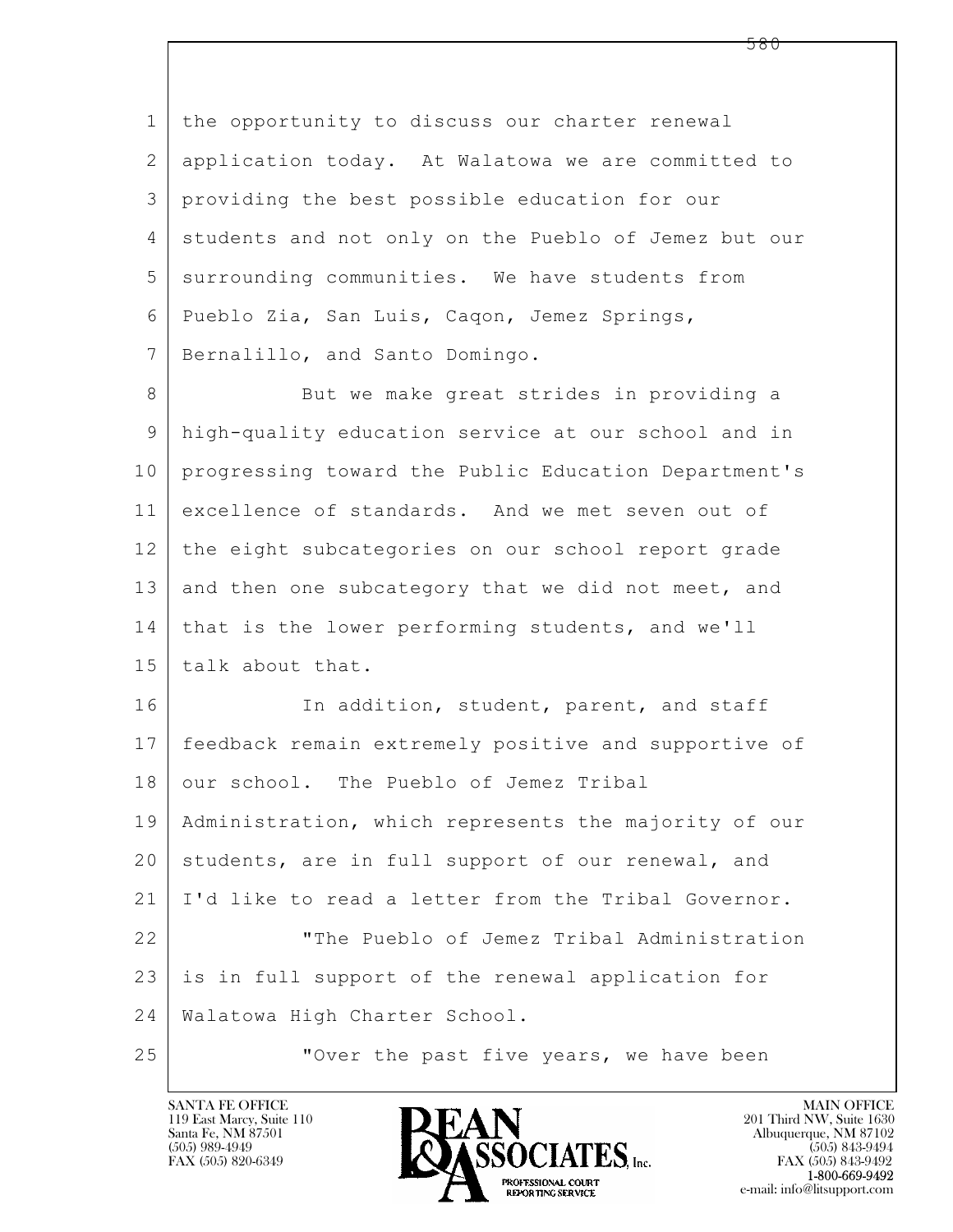$\mathbf{L}$  1 impressed with the continued and sustained growth 2 levels of the students who attend Walatowa High 3 Charter School. The student body represents an 4 inclusive cross-section of diverse tribal and local 5 communities. 6 "Walatowa High Charter School provides 7 invaluable educational opportunities which are 8 unique to the mission statement of the school. 9 "Therefore, we offer our support to the 10 Walatowa High Charter School and look forward to 11 watching its continued growth. Sincerely, David R. 12 Yepa, Governor; and Benny Shendo, Jr., Tribal 13 Administrator." 14 When we look at the report from the 15 Charter School Division we submitted to you -- and 16 it has comments, and if you look further down, 17 there's more in-depth comment. But we have comments 18 from students that says the school feels like a 19 family and they feel safe here. You know, it's 20 important because that reflects the tribal 21 communities, but not only tribal communities but all 22 communities that they want a safe school. They want 23 to feel that they can achieve, and that's what we 24 provide for the community. And it brings the 25 community together because it provides a network of

119 East Marcy, Suite 110<br>Santa Fe, NM 87501



FAX (505) 843-9492 e-mail: info@litsupport.com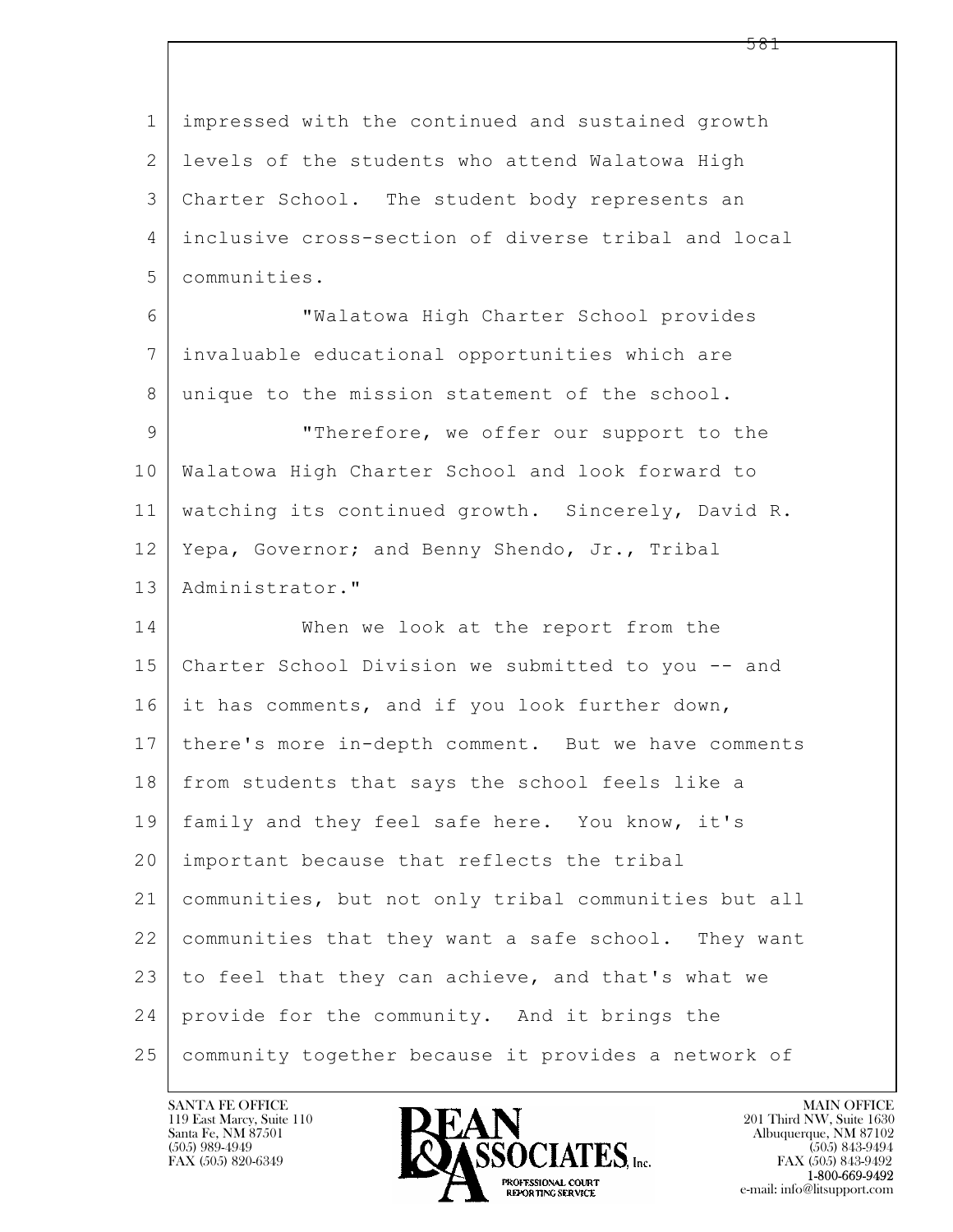| $\mathbf 1$    | support.                                             |
|----------------|------------------------------------------------------|
| $\mathbf{2}$   | We get support from our partnerships that            |
| 3              | are truly a community school model. The Pueblo of    |
| $\overline{4}$ | Jemez Health and Human Services, Five Sandoval,      |
| 5              | provide our counseling services that we are able to  |
| 6              | address the whole child, the mental health aspect of |
| 7              | it. And also we have our ancillary services that do  |
| 8              | a great job and our partnerships with the colleges   |
| $\mathsf 9$    | that help us do our experiential learning and all    |
| 10             | these other activities that are part of our dual     |
| 11             | credit program.                                      |
| 12             | So we're proud of our efforts and our                |
| 13             | growth that we have experienced, but there are areas |
| 14             | that we do need to show improvement as part of the   |
| 15             | review process. There are samplings of our answers.  |
| 16             | But, again, in depth it can be found on 228 through  |
| 17             | 284.                                                 |
| 18             | Our teacher retention rate was listed as             |
| 19             | low, but we provided a chart that shows that we were |
| 20             | able to maintain teachers. We have been able to      |
| 21             | retain a group of teachers in the core area of math, |
| 22             | science, English language arts, social studies,      |
| 23             | special education for seven to ten years. We just    |
| 24             | recently had an art teacher, who retired because of  |
| 25             | illness, for nine years. Teacher turnover has been   |

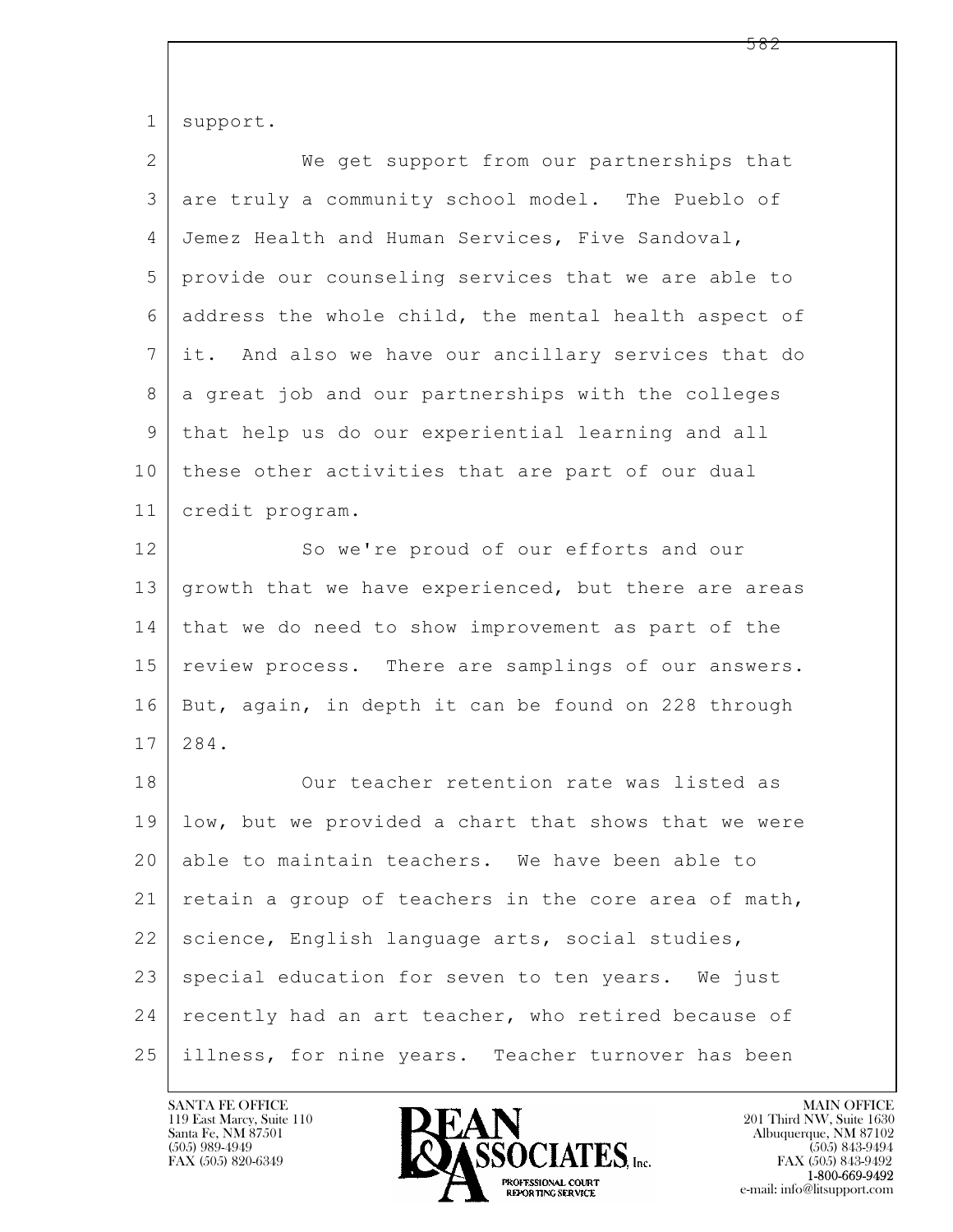| $\mathbf{1}$ | due to retirement, illness, advancement to a better  |
|--------------|------------------------------------------------------|
| 2            | paying job, and a change of careers altogether. But  |
| 3            | you'll be able to see that in the chart over the     |
| 4            | past ten years.                                      |
| 5            | As far as our lower 25 students, we look             |
| 6            | at the comparative student demographic. We have a    |
| 7            | high population of ELL learners and economically     |
| 8            | disadvantaged compared to the district and the       |
| 9            | state. But even though that these are challenges,    |
| 10           | the students did show academic growth, and that's    |
| 11           | great. In our lower 25, even though I appeal it      |
| 12           | every year, we show growth in reading levels --      |
| 13           | especially reading levels -- two grade levels        |
| 14           | annually. You know, it's great, but it's never       |
| 15           | going to meet the PARCC level, but they show         |
| 16           | academic gain. So they do a great job. The kids      |
| 17           | are awesome. The teachers do an excellent job.       |
| 18           | Our fiscal management, in terms of                   |
| 19           | concern, rates by the CSD regarding management --    |
| 20           | each year we have resolved those issues and          |
| 21           | submitted any additional information to the PED, and |
| 22           | we have copies of those e-mails and responses with   |
| 23           | the State-required auditor that comes out. So we do  |
| 24           | make those adjustments insofar as our fiscal         |
| 25           | management.                                          |

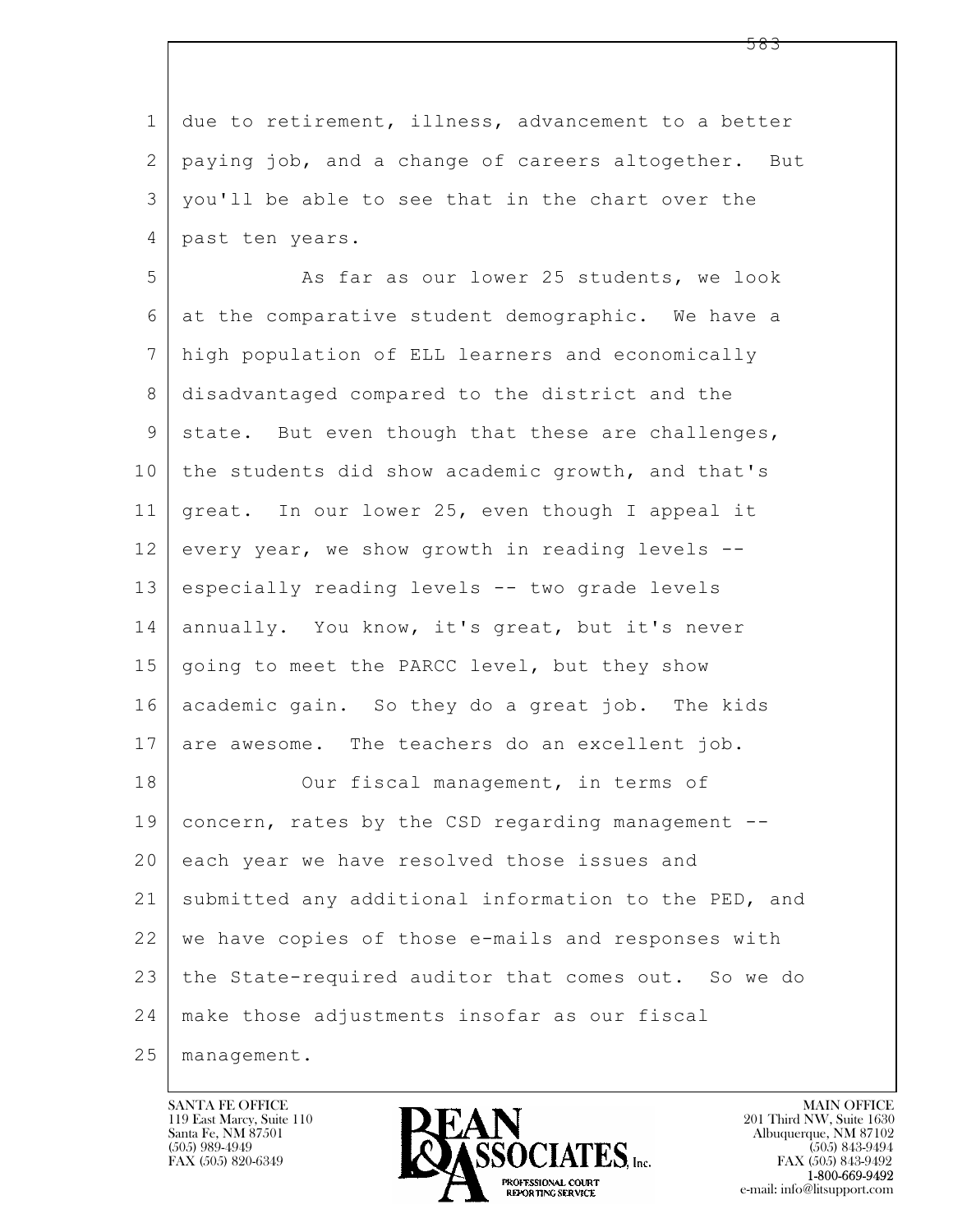$\mathbf{L}$  1 Regarding complying with provisions of the  $2$  law, we had one  $-$  and I'll go down the findings 3 that she discussed -- background checks. Because we 4 are a state charter, it was difficult getting an ORI 5 number, and we finally received one. But to be able 6 to process them, it's just taken time as far as the 7 process with the State. So we do have background 8 checks and just not anybody coming in. 9 We have members of our teaching staff that 10 are here today that are from different countries. 11 So we have an immigration background check. We have 12 BIE. I have myself and a couple other staff members 13 that have a BIE background check. Our 14 universities -- we adjunct. Some of our staff 15 members are adjunct for the state, I mean, through 16 | IAIA or CNM or UNM, and we have those background 17 checks. We just didn't have the cogent background 18 check. But we partnered with Jemez Springs Police 19 Department, who have a cogent designation, and they 20 allowed us to be a third party to submit it through 21 them. So they've been processed. We just have to 22 pick them up, and they'll be ready next week. So we 23 do have cogent background checks. And next year 24 we'll have that ORI number taken care of. So that's 25 addressed.

119 East Marcy, Suite 110<br>Santa Fe, NM 87501

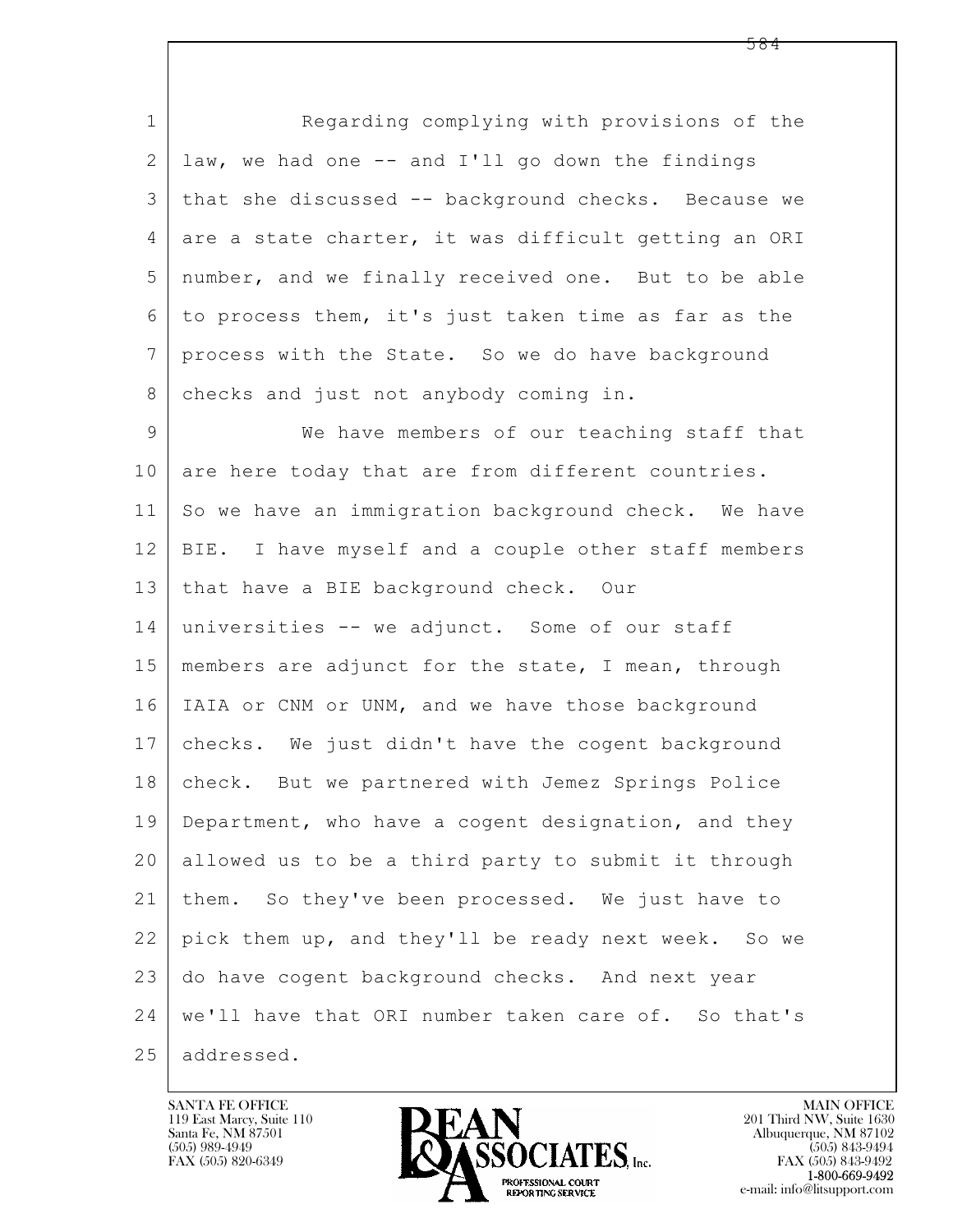| $\mathbf 1$  | As far as our next-step plans, everything            |
|--------------|------------------------------------------------------|
| $\mathbf{2}$ | has been addressed. Response to intervention --      |
| 3            | it's in the lower part of your packet there that     |
| 4            | have been addressed. The governing board training    |
| 5            | requirements -- we do agree. All of our board        |
| 6            | members are employed and employed on the weekends.   |
| 7            | It's just difficult. They are supportive. They do    |
| 8            | a great job. But we assigned Dr. Bruce Heguire to    |
| 9            | provide training on site with our board beginning in |
| 10           | January.                                             |
| 11           | And then when it comes down to the                   |
| 12           | facilities requirement, we didn't respond because it |
| 13           | is something of a misunderstanding because the       |
| 14           | school does reside on tribal land. And as far as     |
| 15           | the State having any jurisdiction, it's a tribal     |
| 16           | land. But we have notified the Tribal Council and    |
| 17           | the Tribal Administrator. We have notified our       |
|              | 18 Regional Director, Mr. David Briggs, and that was |
| 19           | his opinion, you know. But he's going to walk us     |
| 20           | through. We've notified our fire marshal. Mr. Cox    |
| 21           | is going to come out and do his annual inspection in |
| 22           | January and also the Construction Division director. |
| 23           | We're all going to sit down and meet, as far as the  |
| 24           | Tribal Council, and get the E-occupancy. So they're  |
| 25           | in full support as far as our school, and we have a  |

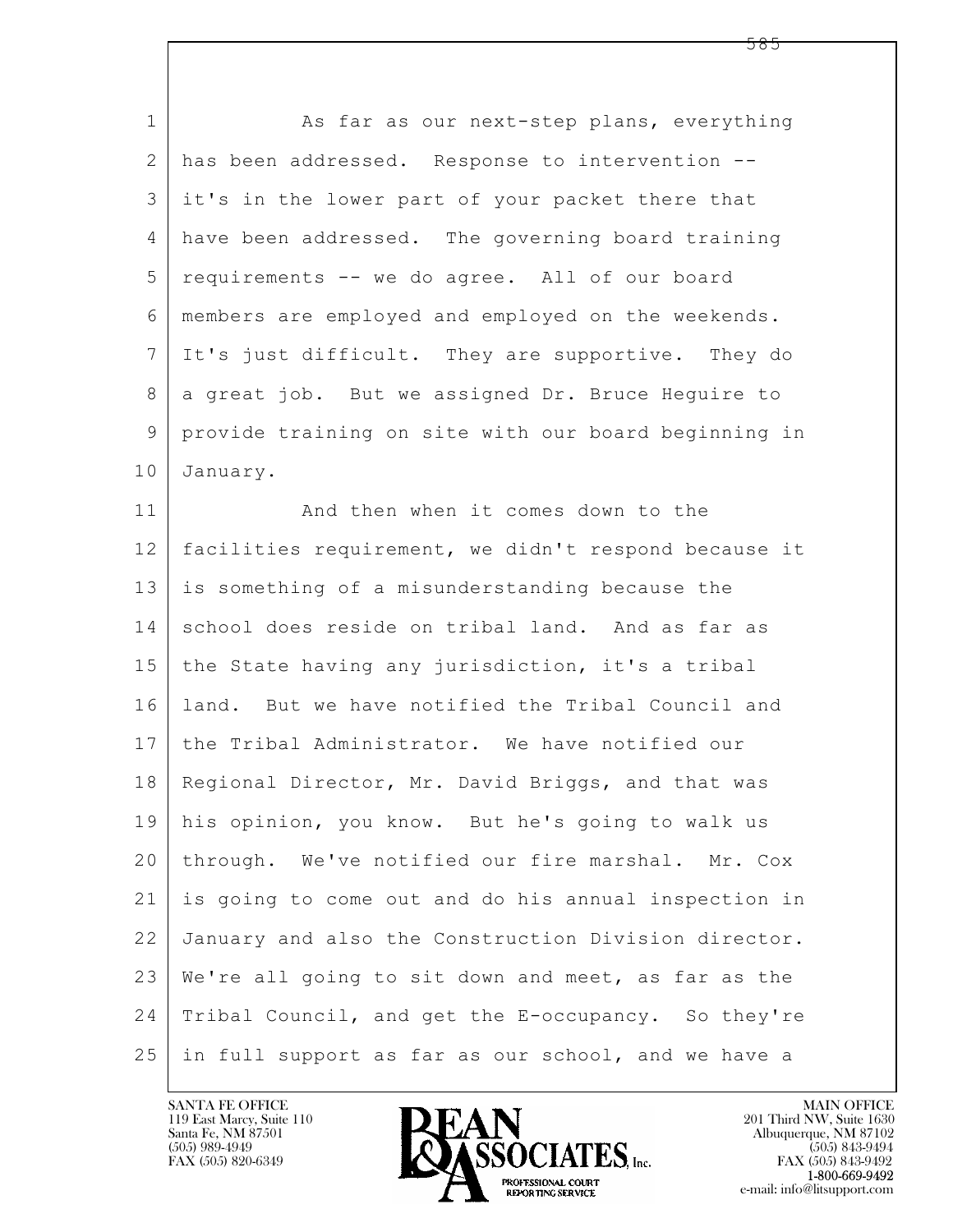$\mathbf{L}$  1 letter from the Tribal Council. 2 | The School's current facility meets 3 adequacy standards and all applicable requirements 4 as follows: 5 "New Mexico Public School Facilities 6 Authority Certificate and the approval of the most 7 | recent PSFA facility assessment, which indicated an 8 NMCI Score of Score 6.48 percent. Approval of 9 facilities can be found on the current PSCOC 10 approved funding allocation regarding WHCS 11 facilities and NMPSFA. 12 "In addition, Walatowa High Charter School 13 is located on the Pueblo of Jemez Indian Reservation 14 and is also evaluated by the Pueblo of Jemez 15 Facilities and Public Works Department. 16 **The WHCS has leased the current facility** 17 from the Pueblo of Jemez Tribal Administration which 18 maintains the facility applicable to state adequacy  $19$  standards at no additional cost to the school. 20 Sincerely, David R. Yepa, Governor; and Benny 21 Shendo, Jr., Tribal Administrator." 22 So all the recommendations we feel that we 23 can work with with our State agencies to fulfill all 24 requirements and, with assistance from the Charter 25 School Division, be able to address any concerns or

119 East Marcy, Suite 110<br>Santa Fe, NM 87501

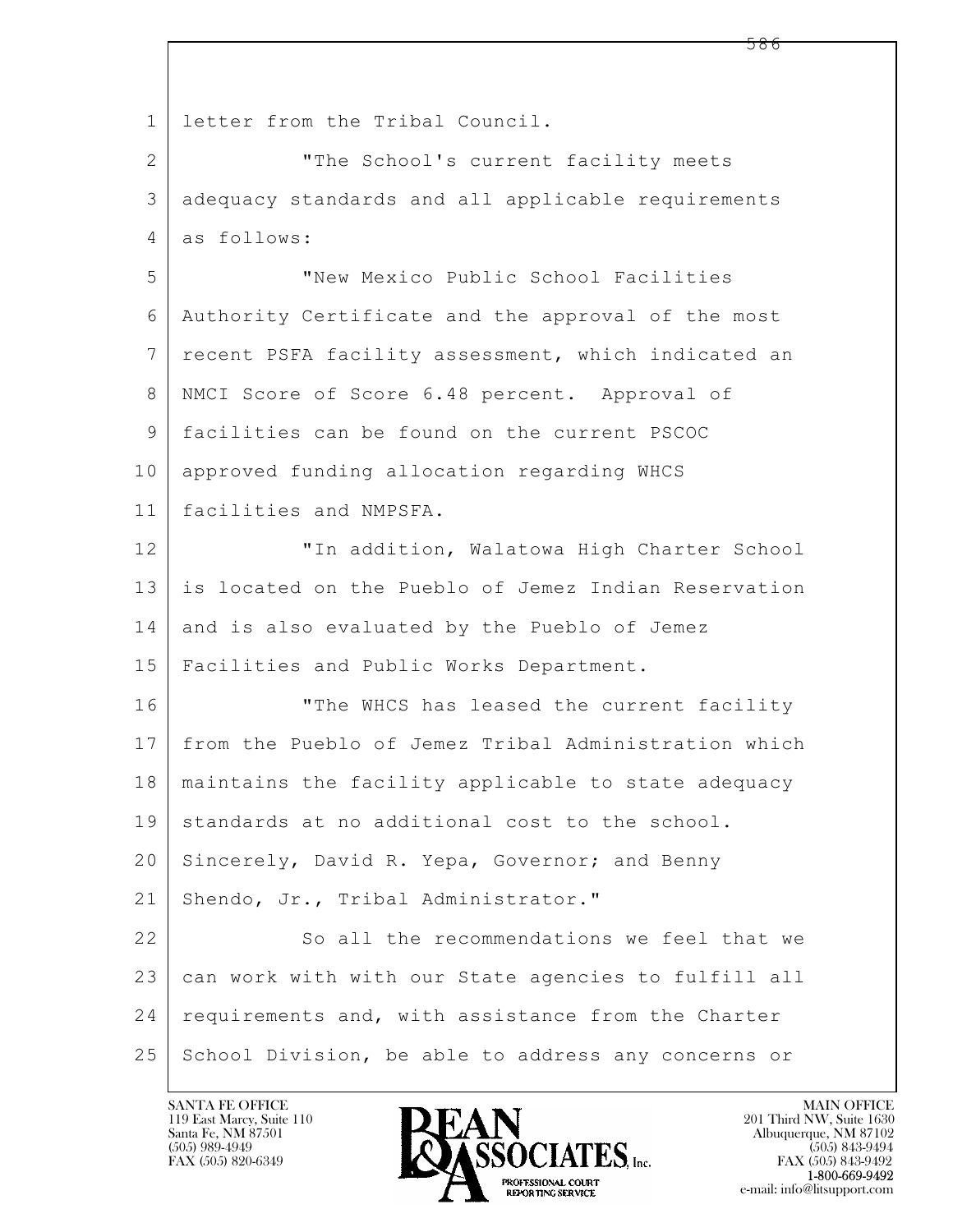$\mathbf{L}$  1 any issues that you may have. 2 COMMISSIONER GIPSON: Are you done? 3 MR. WILKINSON: Yes. Yes. 4 COMMISSIONER GIPSON: Okay. I'm going to 5 digress a little bit because we have someone here 6 from PED Indian Education that would -- is she still 7 here? Where did she go? Oh, there she is. Okay. 8 Thank you. And if you could introduce 9 | yourself for the record. Thank you. 10 MS. CALABAZA: Thank you. Good morning, 11 Chairman, Members of the Committee. Thank you very 12 | much for having us present this morning. 13 My name is DeAlva Calabaza. I am the 14 general manager of Indian Education Division here 15 within Public Education Department. And we would 16 like to express that we are in support of Walatowa 17 Charter School. And with the support of them having 18 | shown improvement and growth in the math and reading 19 proficiencies as well as expressing that they have 20 outperformed our American Indian students and 21 statewide average with the growth in math and 22 reading as well, as well as they are a role model in 23 providing tribal consultation and public education 24 endeavors, we do support their charter. Thank you. 25 COMMISSIONER GIPSON: Thank you so much.

119 East Marcy, Suite 110<br>Santa Fe, NM 87501

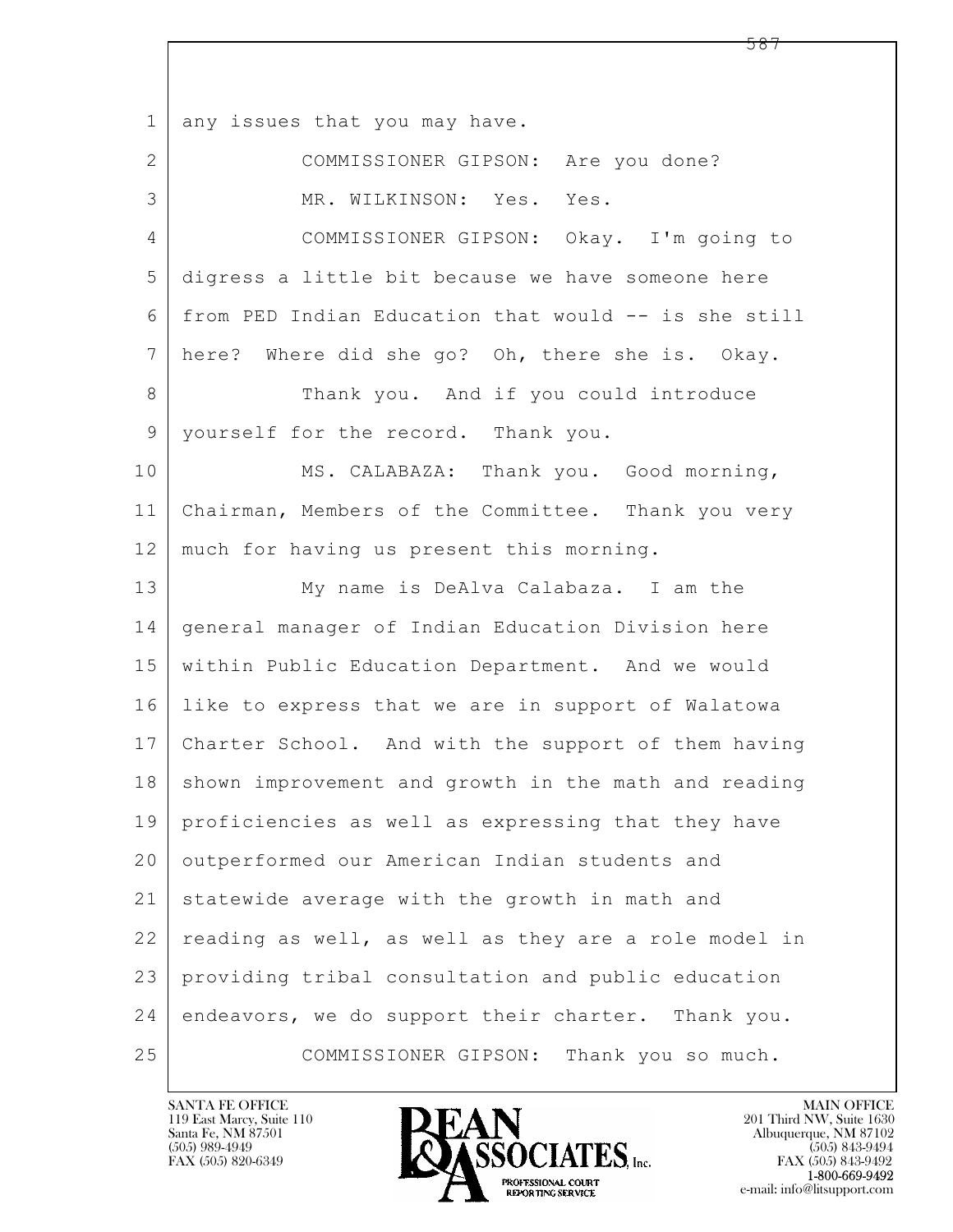$\mathbf{L}$  1 We will now move on to the public input 2 portion, and I have four people who have signed up. 3 And the first one is Frances Strain. And just a 4 | reminder that you have a total of five minutes. 5 MS. STRAIN: Among us? 6 COMMISSIONER GIPSON: Yes, correct. 7 | MS. STRAIN: I have back problems. Here. 8 There we go. Press the button? 9 MS. FRIEDMAN: Yes. 10 MS. STRAIN: And hold it. 11 COMMISSIONER ARMBRUSTER: She could sit 12 down. 13 MS. STRAIN: My name is Frances Strain, 14 and I've been with Walatowa High Charter School 15 since the second semester of the first year. I'm 16 their special ed. teacher and also testing 17 coordinator and wear many hats, as we all do in a 18 | small school. 19 | For the first five years, I feel that we 20 were like a revolving door, the students coming and 21 going as well as teachers. And I think that we  $22$  started seeing  $-$  I know that we started seeing some 23 stability in our students, which correlated with a 24 stability in teachers. Like I said, I've been there 25 since 2004. And Mr. Krueger is here. He's been

119 East Marcy, Suite 110<br>Santa Fe, NM 87501



FAX (505) 843-9492 e-mail: info@litsupport.com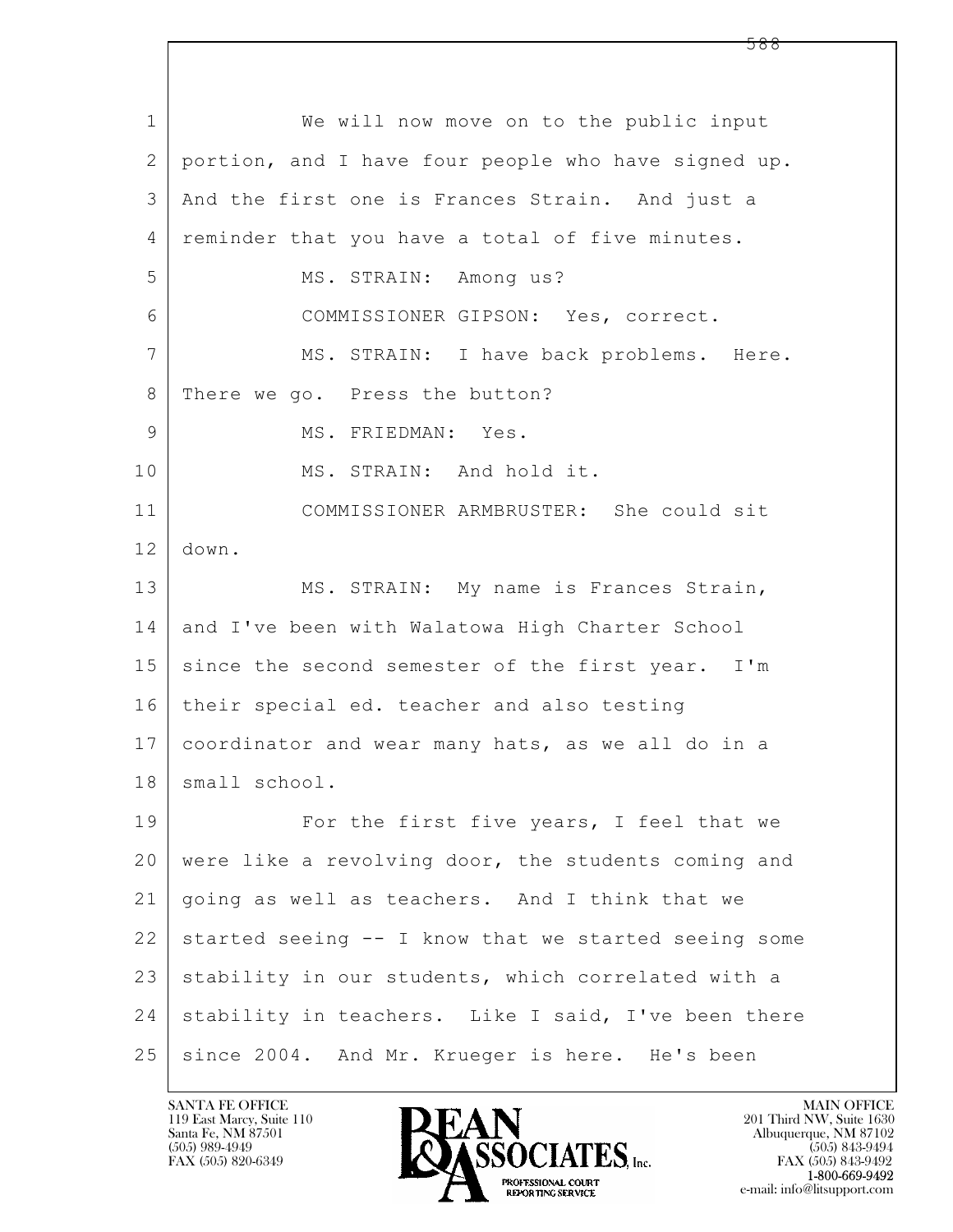$\mathbf{L}$   $1$  here  $-$ 2 MR. KRUEGER: '07. 3 MS. STRAIN: -- also seven years. 4 MR. KRUEGER: '07. 5 MS. STRAIN: And as Arrow told you, we had 6 a teacher that retired after nine years, our art 7 | teacher. And as special ed. teacher, our students 8 with disabilities like to come to our school from 9 other high schools because we have full inclusion. 10 Our staff bends over backwards. They're excellent 11 at meeting the needs of our children with 12 disabilities. Let's see. What else? 13 What else? 14 MR. WILKINSON: Gear Up. 15 | MS. STRAIN: Oh, yes. We have a 16 Schoolwide RTI program, Response to Intervention. 17 | And the way that works is any student who falls 18 below 70 percent, which is a C-minus, is referred to  $19 \mid$  me or to the principal -- to both of us -- and we 20 provide tutoring services through Gear Up. And our 21 Gear Up coordinator is here too. 22 That's all I have. I think I've taken up 23 almost the five minutes. 24 COMMISSIONER GIPSON: Thank you. 25 Next on the list is Ron Krueger.

119 East Marcy, Suite 110<br>Santa Fe, NM 87501



FAX (505) 843-9492 e-mail: info@litsupport.com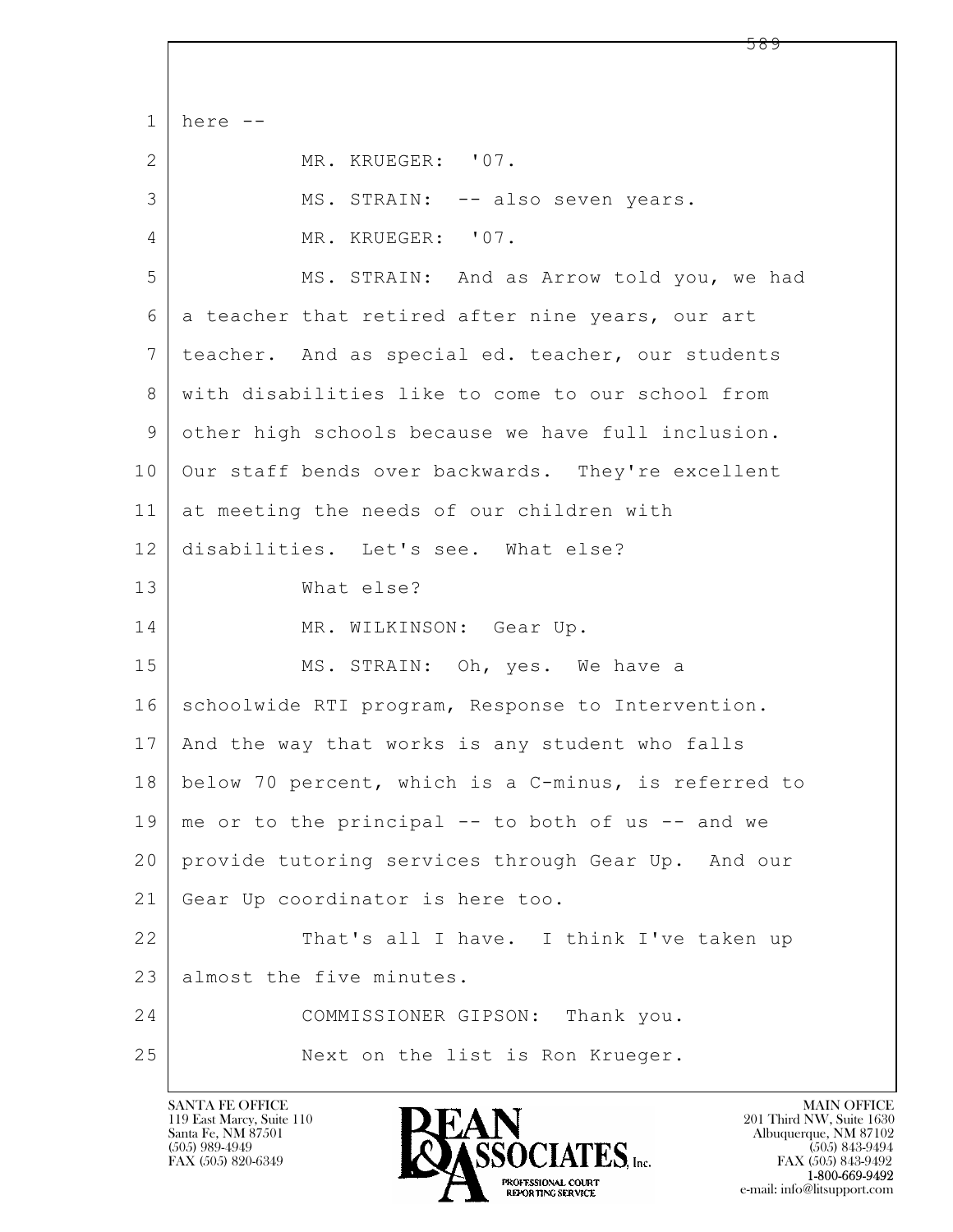$\mathbf{L}$  1 MR. KRUEGER: Madam Chairwoman, I would 2 like to relinquish my time to the other public 3 speakers. 4 COMMISSIONER GIPSON: Okay. Next on my 5 list, then, is Mary Warren-Olson. 6 MS. WAREN-OLSON: My name is Mary 7 Warren-Olson, Madam Chairwoman and Members of the 8 Board. I'm an educator at the charter school. And 9 I would like to address the intangibles and the 10 undocumented successes that we have. 11 | Amongst other things, I teach a 12 comprehensive health program, and we receive funding 13 from PED through the health curriculum. And we've 14 also been awarded a very special grant by Native 15 Stand, which has an Oregon Health and Sciences 16 University IRB. And we are offering the health 17 program, which includes sexuality and behavioral 18 health specifically for Native adolescence, and this 19 is the first program in the U.S. to address the 20 needs of underserved Native students. 21 It's my view, in four years of teaching at 22 Walatowa, that the students have a passionate sense 23 of belonging and safety and that the staff believes 24 in them; that we are not only educators but we are 25 staunch child advocates. And teachers and staff

119 East Marcy, Suite 110<br>Santa Fe, NM 87501

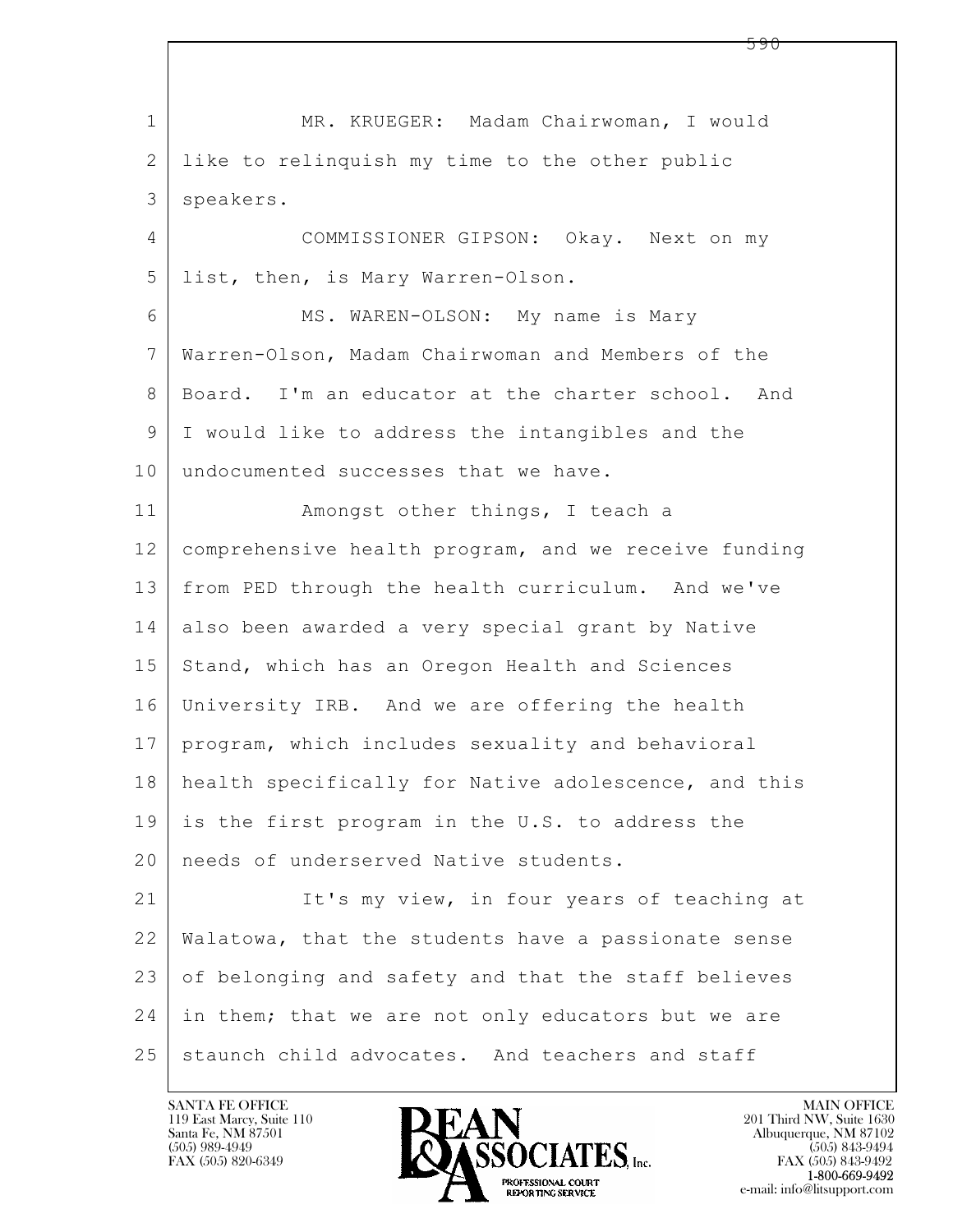| $\mathbf 1$     | have a strong sense of commitment to serve our       |
|-----------------|------------------------------------------------------|
| 2               | students and the broader community. Thank you.       |
| 3               | DR. KOMMANDER-SALAZAR: Good morning,                 |
| 4               | Madam Chair and Commissioners. My name is            |
| 5               | Dr. Kommander-Salazar. I have been with Walatowa     |
| 6               | High Charter School for the last four years. When I  |
| $7\overline{ }$ | began teaching at Walatowa High Charter School,      |
| 8               | there was no consistent science curriculum in place  |
| 9               | due to the fact that we are a rural area, and there  |
| 10              | were no middle school science teachers and no        |
| 11              | consistent high school science teachers in place.    |
| 12              | Meanwhile, in the past four years -- the             |
| 13              | first two years I worked upon bridging the gap of    |
| 14              | the lacking middle school instruction. In the last   |
| 15              | two years we have bridged that gap. My students      |
| 16              | are -- the majority of my students are proficient in |
| 17              | the SBA science testing. In the last two years we    |
| 18              | have strongly implemented the dual credit program.   |
| 19              | Our students have successfully passed these dual     |
| 20              | credit programs both at IAIA, offering the           |
| 21              | indigenous classes such as indigenous agriculture    |
| 22              | and indigenous leadership. We also offer             |
| 23              | nonindigenous programs offered through CNM.          |
| 24              | Our students graduated, for example, with            |
| 25              | 32 credits. We have one of our mothers, one of our   |

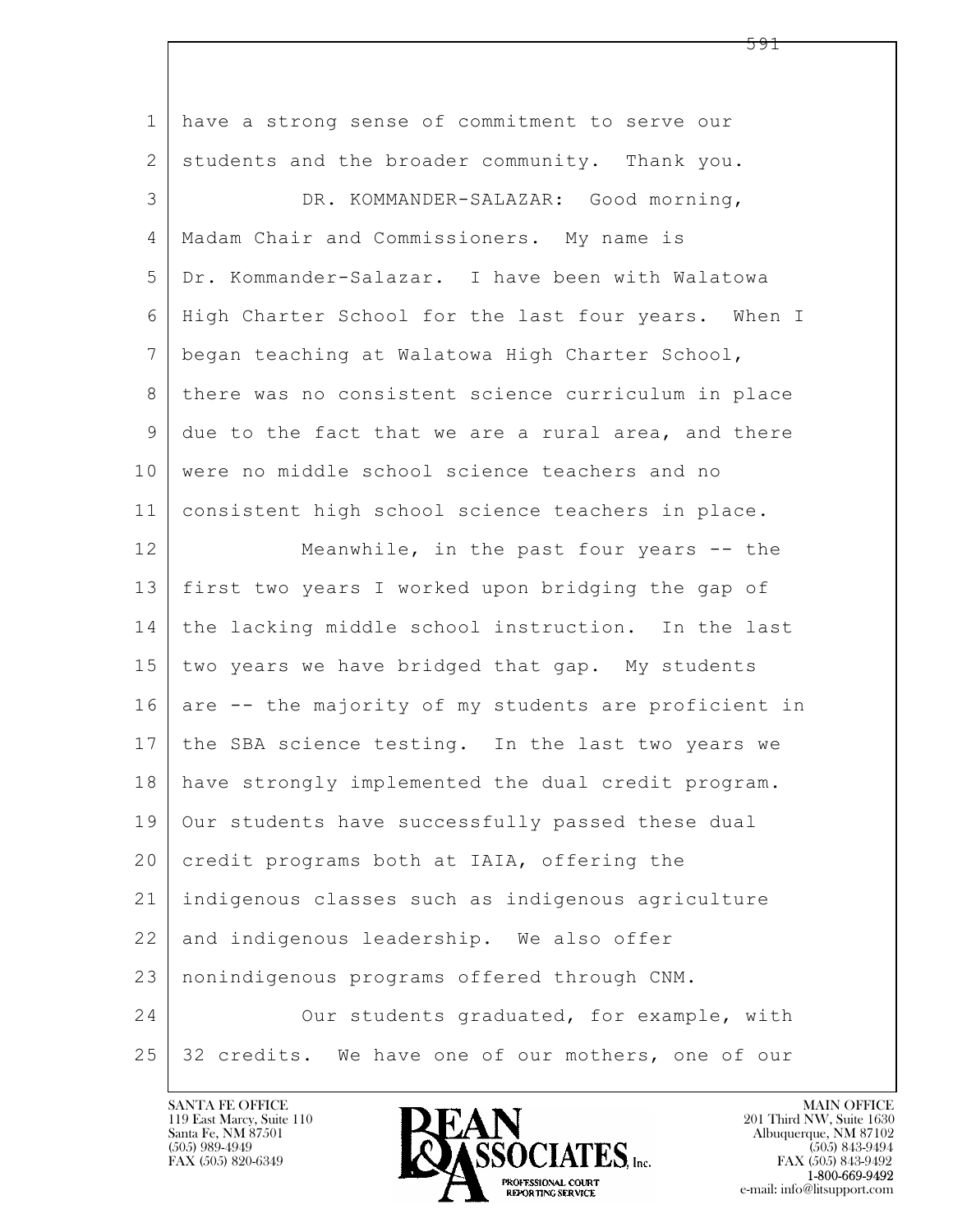$\mathbf{L}$  1 parents here whose daughter graduated with 2 32 college credits from CNM with a Certified Nursing 3 Associate program. The benefits of the dual credit 4 is not just obtaining the dual credit but also that 5 our students have not dropped out of the 6 post-secondary education. Thank you. 7 COMMISSIONER GIPSON: Thank you so much. 8 Commissioners, questions? Comments? 9 Mr. Peralta, I don't know if you want to 10 speak to the PSFA issue. 11 COMMISSIONER PERALTA: Thank you, 12 Madam Chair. 13 So we're coming to the topic of -- the 14 subject of facilities. And as you all know, PSFA 15 has brought to my attention that your E-occupancy 16 certificate is not a state-issued certificate. It 17 is a certificate of occupancy that is granted by 18 your local agency. Am I correct? 19 MR. WILKINSON: Since I've been the 20 principal there, that's always been the explanation 21 we've put on our funding application. And that's -- 22 it's just always been because it sat on tribal land. 23 And then when I talked to Mr. Dave Briggs, he said 24 | that was the reason. But, you know, in contact with 25 him and trying to get us E-occupancy, it's been in

119 East Marcy, Suite 110<br>Santa Fe, NM 87501

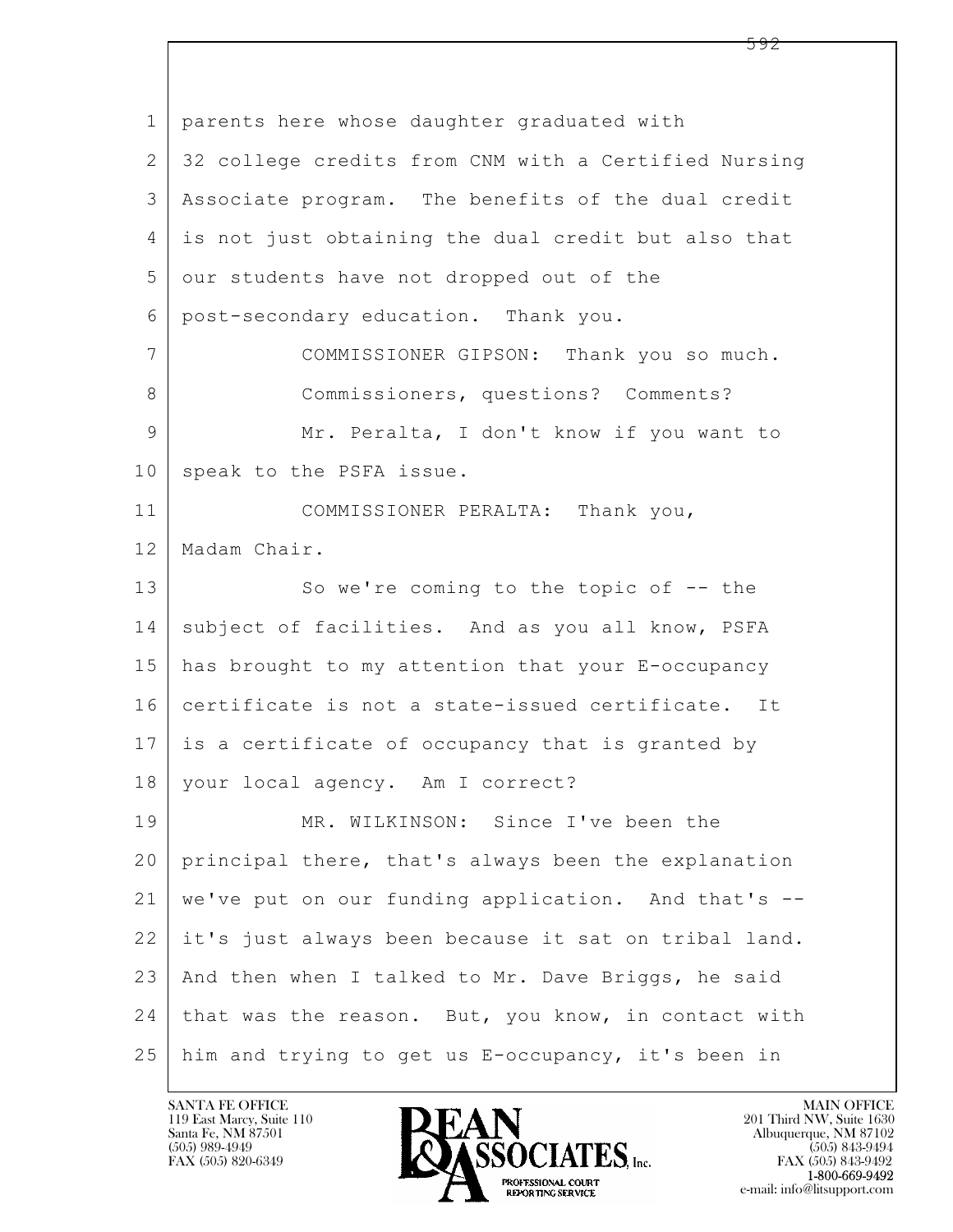$\mathbf{L}$  1 contact with the Construction Division and fire 2 | marshal and things like that. 3 So if you can provide quidance as far as 4 how do we get that and how do we move through the  $5$  sovereignty as far as, you know, a certificate, then 6 we're amenable to anything -- you know, whatever you 7 want us to do. 8 | COMMISSIONER PERALTA: And I appreciate 9 that. So I think -- it's my understanding that it's 10 important that the E-occupancy comes from PSFA so 11 | that way we make sure we have everything. 12 Everything about your school is great. I would hate 13 to see that facility hang up such as an easy 14 occupancy certificate would hold you back a bit. So 15 the process would be to contact Bob Gorrell at PSFA, 16 and from what I understand, if there aren't any 17 issues with facilities, then a certificate can 18 immediately be presented -- 19 MR. WILKINSON: Okay. 20 COMMISSIONER PERALTA: -- to the school; 21 but if there are, a temporary certificate can be 22 offered to the school until CID has determined a  $23$  timeline for you guys to be able to get  $-$ 24 MR. WILKINSON: Okay. 25 COMMISSIONER PERALTA: -- the issues

119 East Marcy, Suite 110<br>Santa Fe, NM 87501

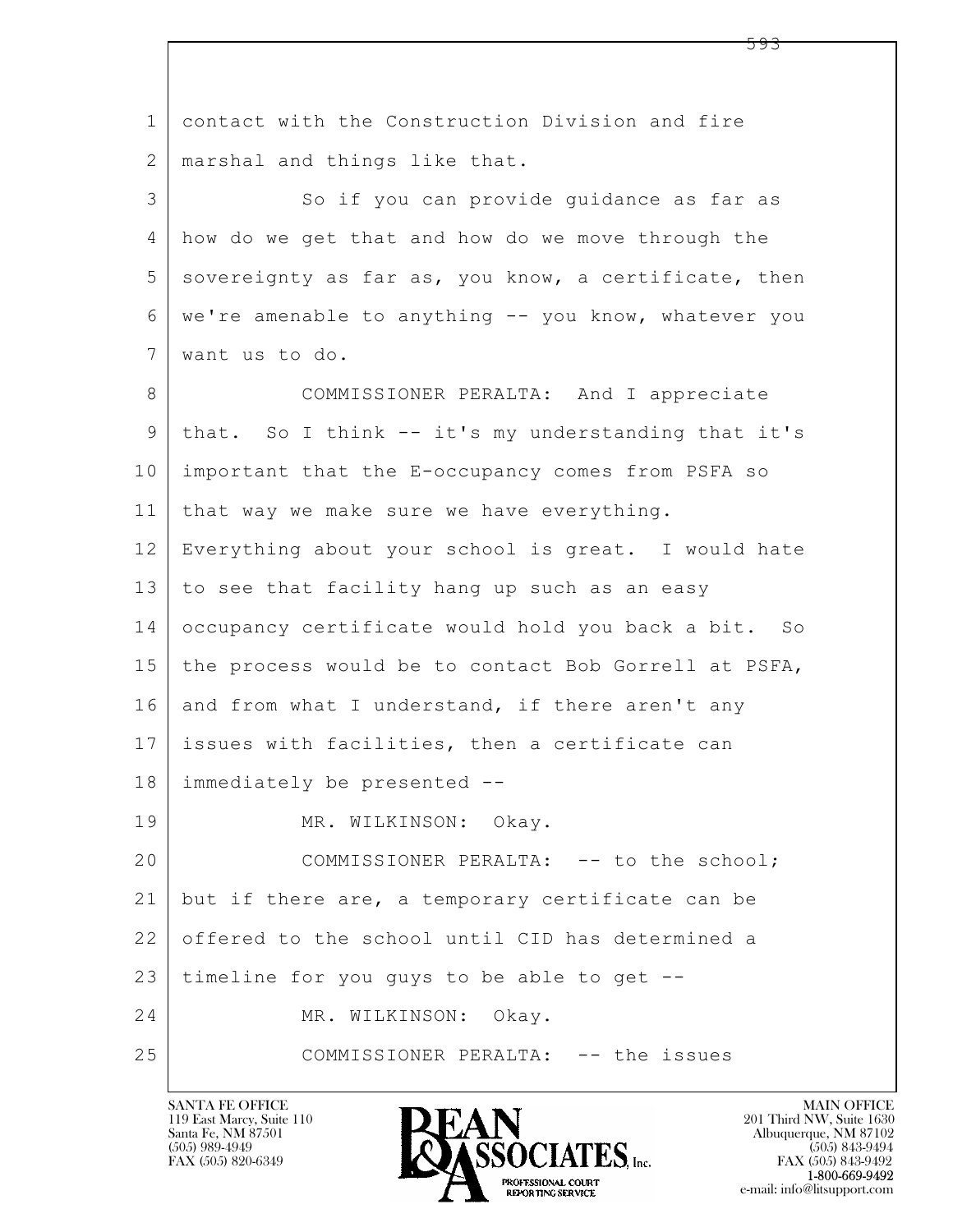$\mathbf{L}$  1 resolved. But I think I can speak on behalf of the 2 Commission that this is of importance and we'd like 3 to see the school follow through with the 4 | state-issued certificate, please. 5 Thank you, Chair. 6 COMMISSIONER GIPSON: Thank you. 7 Commissioners, questions? Comments? 8 Commissioner Armbruster. 9 COMMISSIONER ARMBRUSTER: I'm just -- and, 10 Katie, maybe you can help me with this. 11 | I'm fine with your school. It's great, 12 and I'm your Commissioner. But I just wanted to 13 understand this E-occupancy because what I'm 14 remembering the last time you were here to possibly 15 combine with San Diego Riverside, that your facility 16 was okay and theirs wasn't. And so now I'm just 17 confused about why Walatowa is not okay. 18 Does that make -- 19 COMMISSIONER GIPSON: It's not that their 20 facility is not okay because they indicated that 21 they've got a 16 rating, is it? It's just the 22 certificate. 23 COMMISSIONER ARMBRUSTER: Oh, okay. 24 COMMISSIONER GIPSON: So there's not a 25 question with the quality of the facility. It's a

119 East Marcy, Suite 110<br>Santa Fe, NM 87501

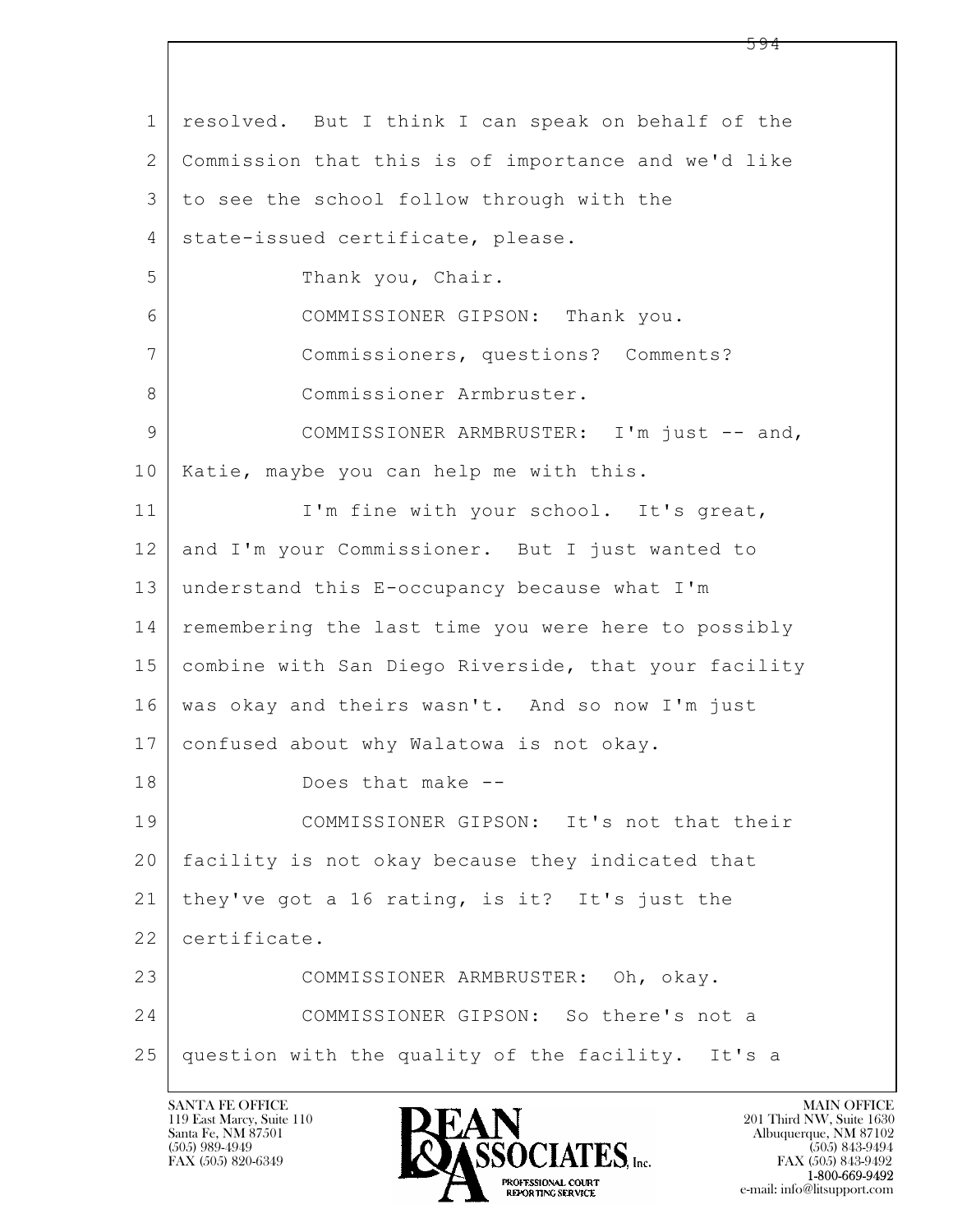$\mathbf{L}$  1 matter of who's issuing. They have a tribal 2 occupancy certificate, which evidently has been  $3$  accepted  $-$ 4 MR. WILKINSON: Every year. 5 COMMISSIONER GIPSON: -- every other year. 6 This year PSFA is requiring apparently an 7 E-occupancy certificate issued from the State. 8 COMMISSIONER ARMBRUSTER: So the answer to 9 | that is bureaucracy? 10 COMMISSIONER GIPSON: Correct. 11 COMMISSIONER ARMBRUSTER: Okay. That's 12 | fine. I just was concerned. 13 COMMISSIONER TOULOUSE: Madam Chair, this 14 isn't our only school that has had those issues -- 15 COMMISSIONER GIPSON: Correct. 16 COMMISSIONER TOULOUSE: -- because of the 17 sovereignty of Indian lands. And I honestly think 18 to fix that we probably need a legislative 19 clarification in -- something. And you may want to 20 get with the two Navajo schools that we have and see 21 if you can get a legislator who would do some 22 clarification on that, that as long as the tribal 23 | meets the same standards as the State does, that 24 | then it's acceptable because I understand very 25 clearly the tribal sovereignty issue that's here and

119 East Marcy, Suite 110<br>Santa Fe, NM 87501



FAX (505) 843-9492 e-mail: info@litsupport.com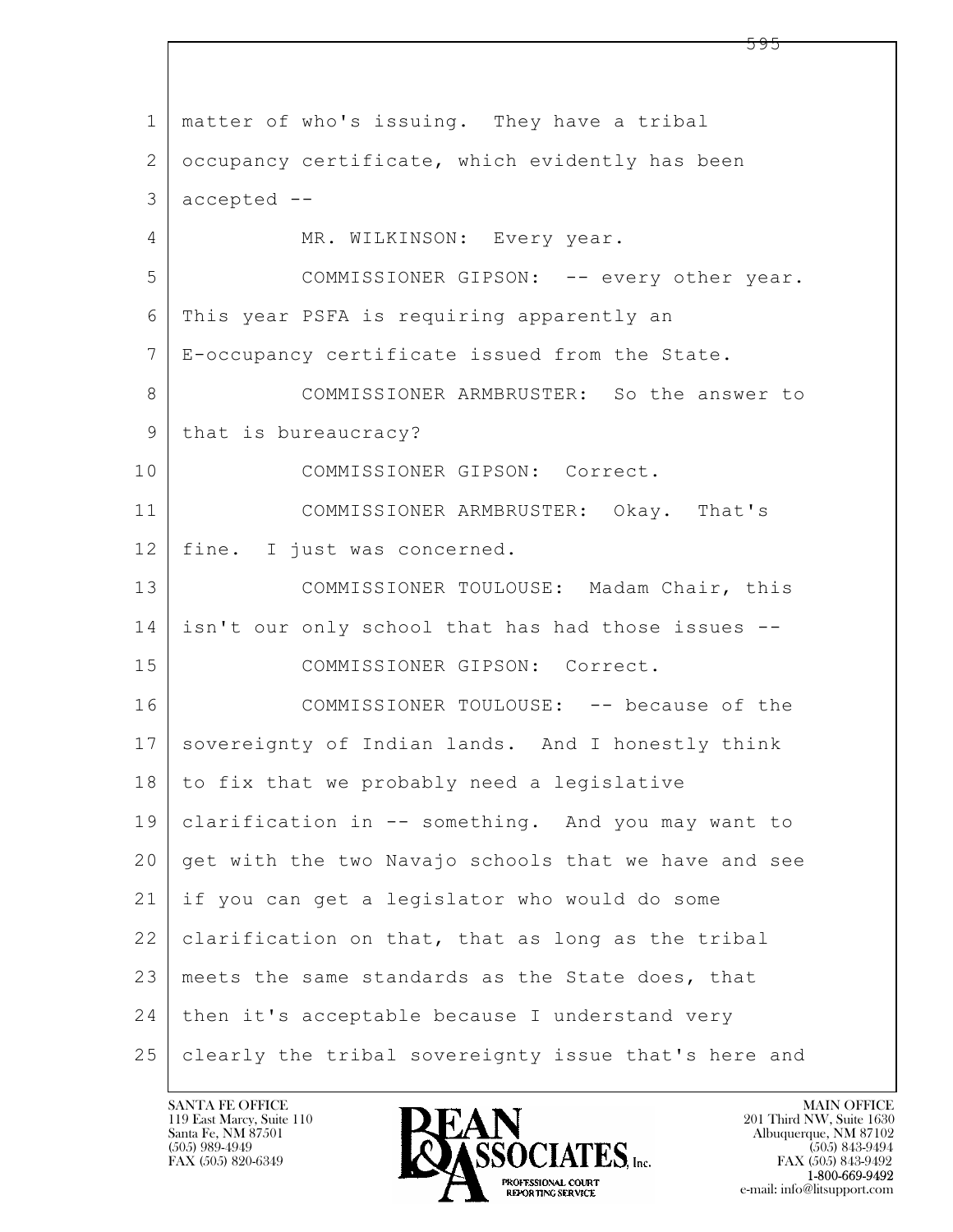$\mathbf{L}$  1 why the tribe isn't going to want to give in to it.  $2$  But I do think it  $-$ 3 MR. WILKINSON: It's important, yeah. 4 COMMISSIONER TOULOUSE: Yeah. It would 5 require the legislative -- 6 COMMISSIONER GIPSON: You are correct. 7 And thanks for that suggestion because it has become 8 an issue and it's not something that we want to make 9 an impediment to a successful school, and we want to 10 be able to be thoughtful to the Sovereign Nation. 11 So it is something that we need to be able to 12 | navigate through much more graciously. 13 MR. WILKINSON: Yes. 14 COMMISSIONER GIPSON: Thank you. 15 Commissioner Johnston. 16 COMMISSIONER JOHNSTON: Thank you, 17 | Madam Chair. 18 Two commendations. I got so excited 19 looking at your dual credit that everything left my 20 head. You've done a really good job with that. 21 One, compliments on the dual credit 22 program that you have, offering your students; two, 23 I'm amazed at the international faculty. It's 24 something that every school strives for because what 25 you're doing is you're presenting international role

119 East Marcy, Suite 110<br>Santa Fe, NM 87501

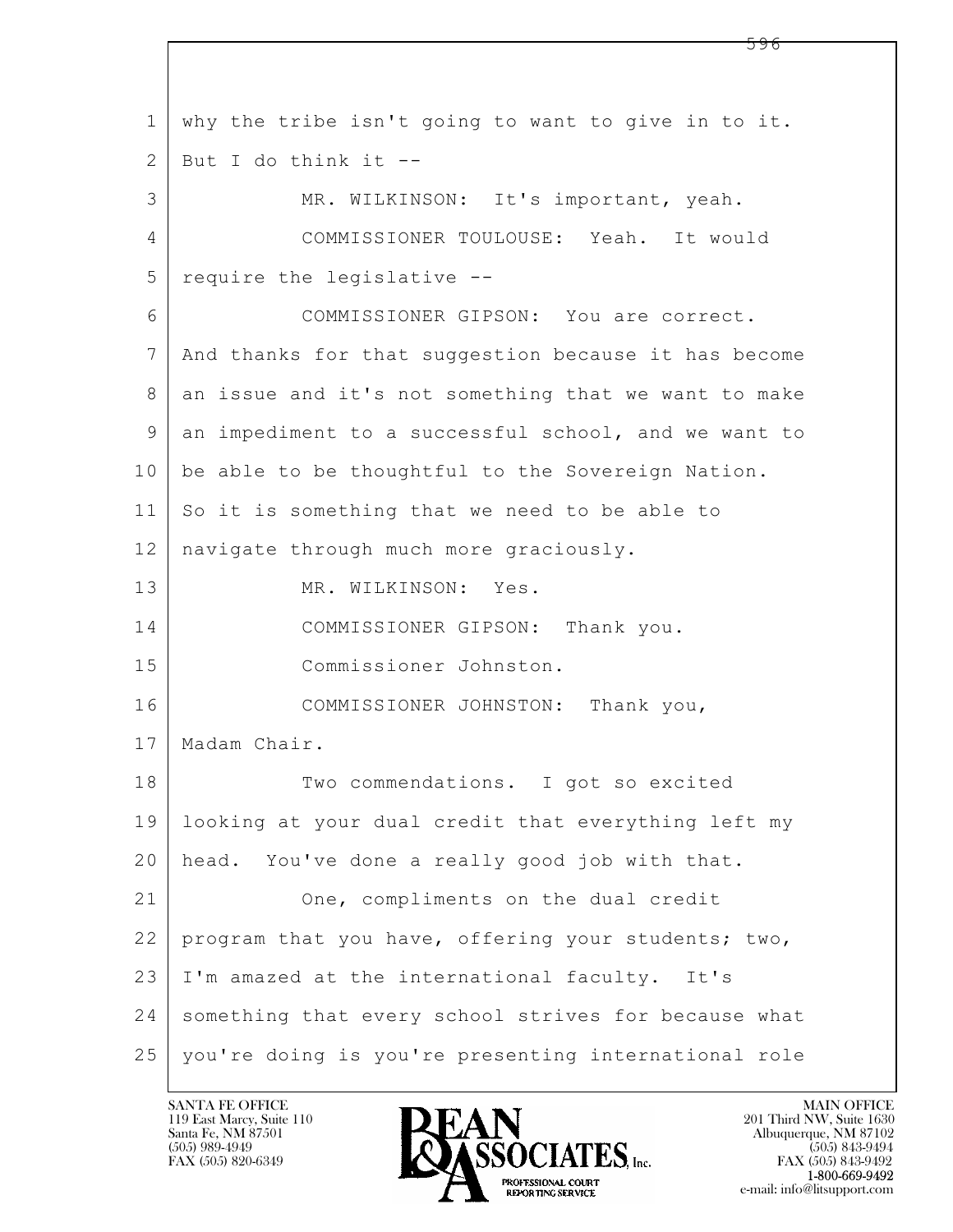| $\mathbf{1}$    | models for students who really don't have a lot of   |
|-----------------|------------------------------------------------------|
| 2               | worldly travel. No student does. And so we're        |
| 3               | always looking at that. And it's overwhelming what   |
| 4               | you've been able to do. It is something.             |
| 5               | Back to my concern -- and I'm sure you               |
| 6               | know because you're a very small school. And when I  |
| $7\phantom{.0}$ | look at your 40-day membership, that's declined by 9 |
| 8               | students. What -- can you give me a reason for       |
| $\mathsf 9$     | that? Is it a concern to you?                        |
| 10              | MR. WILKINSON: This 40th day --                      |
| 11              | COMMISSIONER JOHNSTON: Well, I'm looking             |
| 12              | at $--$ in 2013 you had 59 total. 2016, you had 50.  |
| 13              | And that's significant to me with the opportunities  |
| 14              | that you're offering at Walatowa.                    |
| 15              | What is the struggle?                                |
| 16              | MR. WILKINSON: When they were submitting             |
| 17              | the data, the reason why the school was late is that |
| 18              | we contract Jemez Valley as far as Skyward to        |
| 19              | provide that data. The individual that does that     |
| 20              | was in a terrible car accident that lost her         |
| 21              | husband, and that's the reason why. And the          |
| 22              | students that we have --                             |
| 23              | What's our student count? 59?                        |
| 24              | MS. STRAIN: Yeah.                                    |
| 25              | MR. WILKINSON: Yeah, we're at 59 now.                |

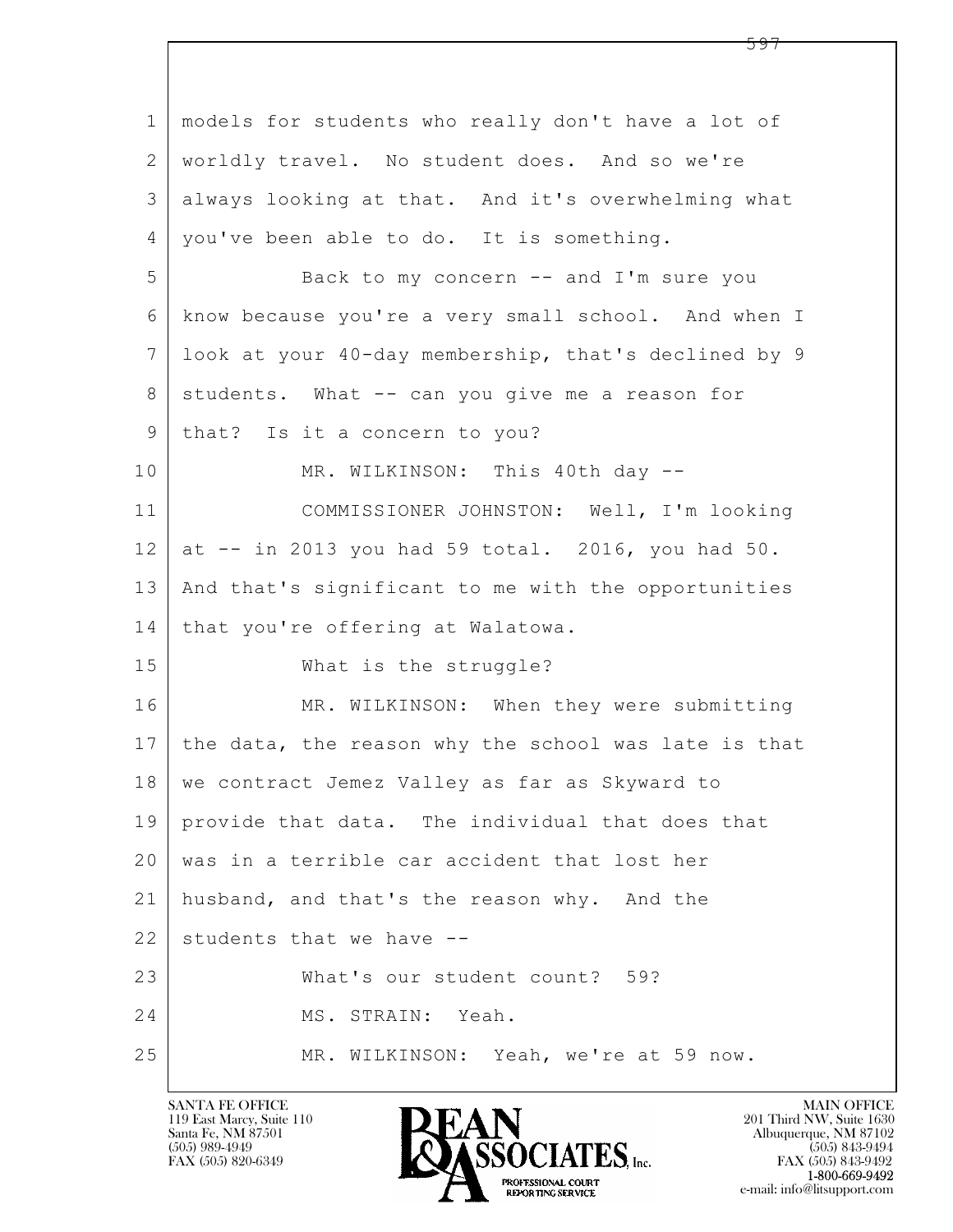| $\mathbf 1$  | COMMISSIONER JOHNSTON: So you're good?               |
|--------------|------------------------------------------------------|
| $\mathbf{2}$ | MR. WILKINSON: Yeah, we're good. The                 |
| 3            | students were counted when that data went in. On     |
| 4            | the 80th day, it should reflect the correct          |
| 5            | enrollment.                                          |
| 6            | COMMISSIONER JOHNSTON: That was a concern            |
| 7            | for me, for you, if there was any assistance or if   |
| 8            | you had a trend that you were -- because             |
| 9            | represent -- and I was trying to count, and you were |
| 10           | citing the names of the pueblos very quickly. I      |
| 11           | counted six. How many pueblos do you --              |
| 12           | MR. WILKINSON: We have kids that get on              |
| 13           | the bus from Santo Domingo -- the train -- in the    |
| 14           | morning, get out there; Zia; Jemez. We have a girl   |
| 15           | that the parent moved in from Michigan. We have      |
| 16           | students from San Luis, Bernalillo, California that  |
| 17           | just moved in that chose the charter school. Also,   |
| 18           | that's not talking about Caqon and Jemez Springs.    |
| 19           | So we do a real good reflection of the communities   |
| 20           | that surround us.                                    |
| 21           | And it's just not Jemez Pueblo. When we              |
| 22           | first started, it was just Jemez. But when we        |
| 23           | started getting the Spanish kids and different kids  |
| 24           | of different ethnicities, it really forced the kids  |
| 25           | to really reach out and try to understand different  |

 $\sqrt{ }$ 

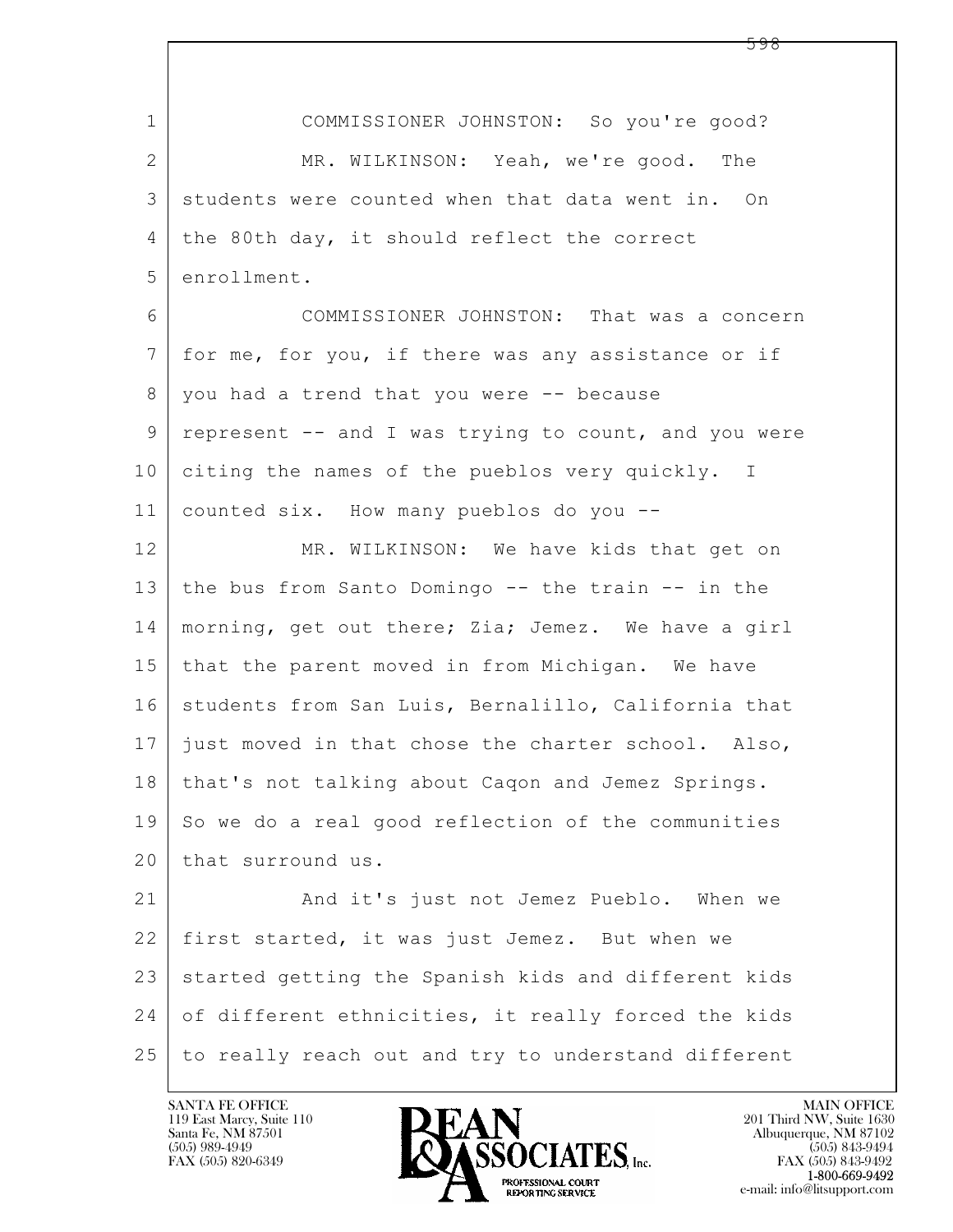| $\mathbf 1$    | cultures and different families. And It's all the    |
|----------------|------------------------------------------------------|
| 2              | same. We all want the same thing. So it was really   |
| 3              | positive that we started reflecting the communities  |
| 4              | that we serve.                                       |
| 5              | COMMISSIONER JOHNSTON: It's a wonderful              |
| 6              | thing. And I was looking at -- so you do dual        |
| $\overline{7}$ | enrollment with CNM and with IAIA.                   |
| 8              | Do you use any of the other                          |
| 9              | post-secondary?                                      |
| 10             | MR. WILKINSON: Yes. Once they can                    |
| 11             | qualify, which we have students that do, we push     |
| 12             | UNM. As far as price and everything, CNM is great.   |
| 13             | IAIA. SIPI -- we're trying to get into an agreement  |
| 14             | with SIPI. It's more of a high school                |
| 15             | science-robotic program. And we want dual credit     |
| 16             | but -- you know, that's going to help too. So we're  |
| 17             | in conversations with SIPI.                          |
| 18             | Also, in the past it was Los Alamos UNM              |
| 19             | campus and Eastern New Mexico as far as our nursing, |
| 20             | introduction to nursing program, because we looked   |
| 21             | at the CNM workforce of what jobs are going to be    |
| 22             | available out in that area. So we're trying to       |
| 23             | partner with them again and bring that fire          |
| 24             | management, the first responders, back into our      |
| 25             | curriculum just because we didn't have an instructor |

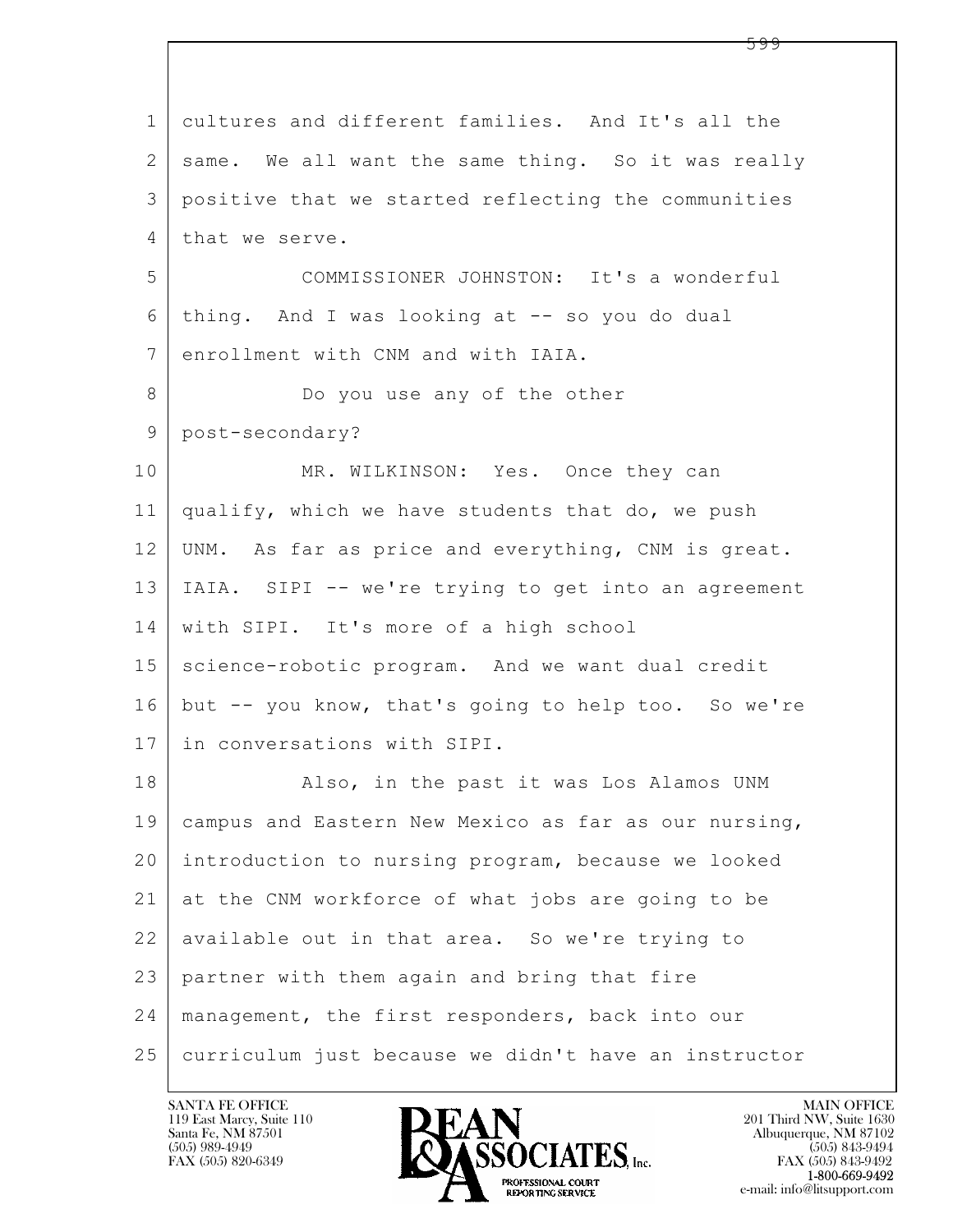$\mathbf{L}$  SANTA FE OFFICE MAIN OFFICE MAIN OFFICE MAIN OFFICE MAIN OFFICE 1 out there this past semester. So hopefully that 2 will come back up during the fall or the summertime. 3 COMMISSIONER JOHNSTON: Then also your  $4$  success with the ACT  $-$ -5 MR. WILKINSON: Yes. 6 COMMISSIONER JOHNSTON: -- and the 7 post-secondary enroll. I've looked at all of this. 8 | This is wonderful data. There are advantages to 9 being small because you can look at every student. 10 MR. WILKINSON: Yes. Yes. 11 COMMISSIONER JOHNSTON: So I just -- I 12 applaud you for what you are doing. And I applaud 13 your ability to have an international staff to work 14 with those students. It's just very exciting. 15 MR. WILKINSON: They're going to get the 16 big head here in a second. 17 COMMISSIONER JOHNSTON: Well, you bring 18 | them, I'm sure, back to earth very quickly. 19 MR. WILKINSON: I'm going to have to 20 provide more snacks. That's about the only thing we 21 can do. 22 COMMISSIONER JOHNSTON: Snacks. Thank you 23 very much. 24 COMMISSIONER GIPSON: Commissioner 25 | Toulouse.

119 East Marcy, Suite 110<br>Santa Fe, NM 87501

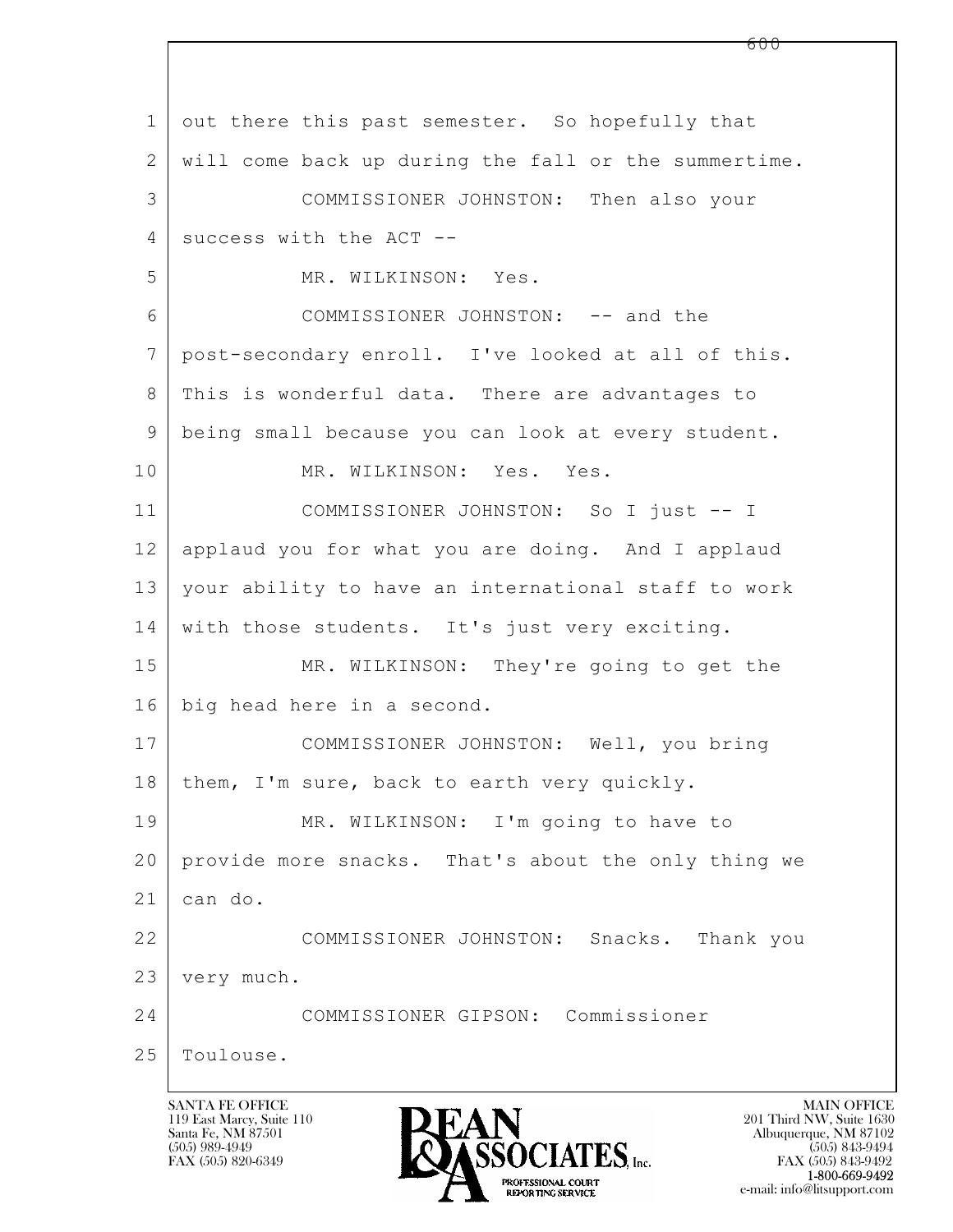| $\mathbf 1$  | COMMISSIONER TOULOUSE: Madam Chair, I                |
|--------------|------------------------------------------------------|
| $\mathbf{2}$ | think I had a question before all of this.           |
| 3            | On your students who go on to college, how           |
| 4            | many of them have graduated, and where do they go?   |
| 5            | MR. WILKINSON: We have a student now                 |
| 6            | that's going to graduate from New Mexico State in    |
| 7            | spring that was part of our dual credit. We have     |
| 8            | one that's entering her junior year at University of |
| 9            | Hawaii. We have a whole slew of them at CNM right    |
| 10           | now. A lot of them -- we have an individual that     |
| 11           | graduated last year from University of -- I mean the |
| 12           | Marine Corps. Should have went to school; but, hey,  |
| 13           | he went to the Marine Corps. So that was awesome.    |
| 14           | Environmental science -- University of North Dakota  |
| 15           | in environmental science.                            |
| 16           | So they're spread out. We had a bunch                |
| 17           | that enrolled at CNM and at SIPI. A lot of them are  |
| 18           | employed. So they're just kind of chipping away.     |
| 19           | And it's not that they can't do it. It just comes    |
| 20           | down to finances and coming all the way from Zia or  |
| 21           | Jemez, trying to get to that class. But just like    |
| 22           | any kid in the state, it comes down to finances. We  |
| 23           | have a bunch at Fort Lewis. So they're all there,    |
| 24           | whether they're juniors or sophomores. We just       |
| 25           | can't wait until our alumni start graduating from    |

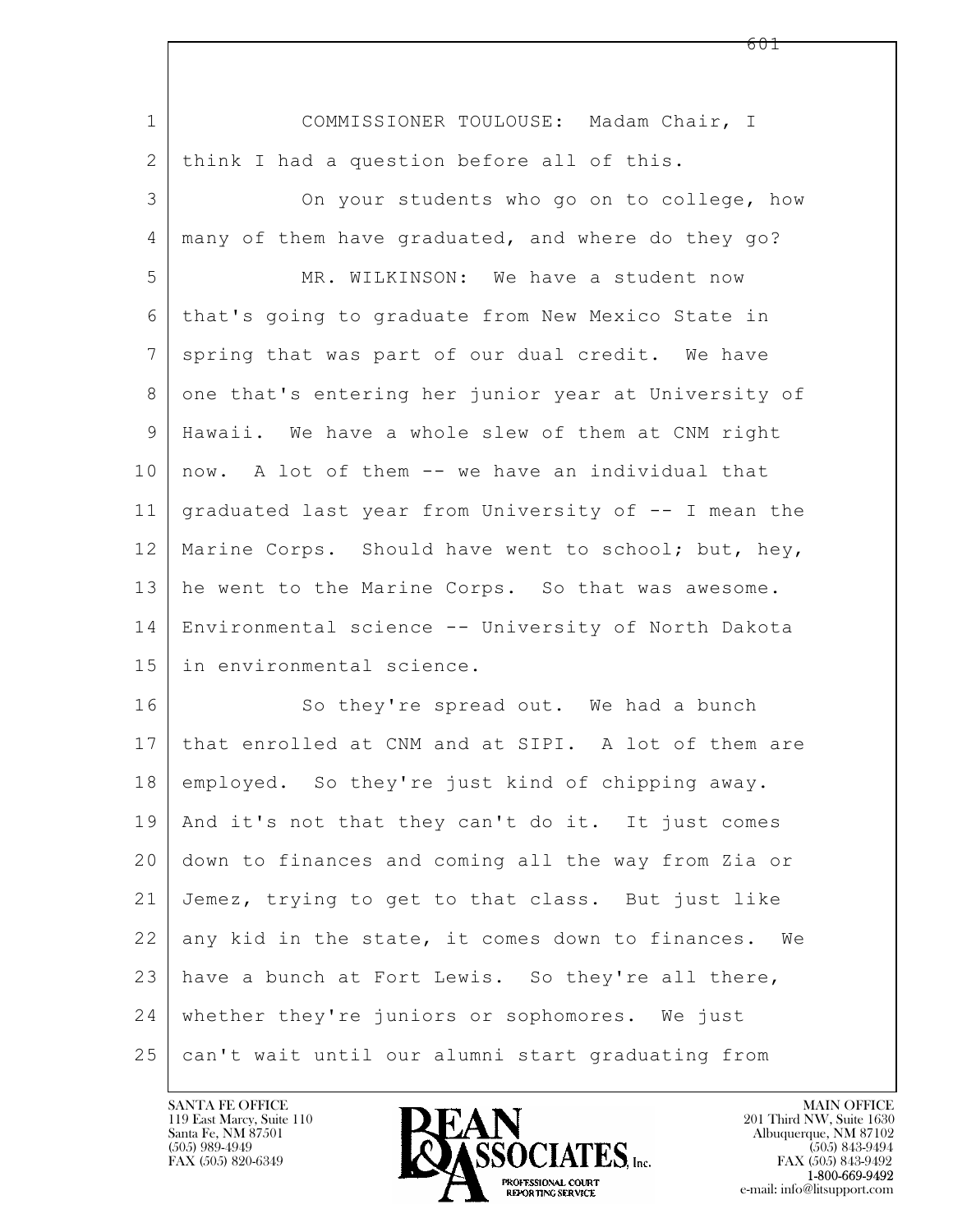$\mathbf{L}$  1 the four-year schools that we send them to. In 2 University of Arizona we have a student that just 3 went back to school, and he's down there now. 4 COMMISSIONER TOULOUSE: Madam Chair. 5 I am a big proponent of CNM, of course, 6 partly because I'm well aware of it because I was on 7 the board for 12 years because I know how they reach 8 out and work with students. And, also, money is not 9 a problem there. The Foundation will find ways to 10 buy textbooks. As far as I know, the dual 11 enrollment -- they are not charging tuition, are 12 they? 13 MR. WILKINSON: No. No. And also --14 COMMISSIONER TOULOUSE: And the foundation 15 will provide the textbooks and -- 16 MR. WILKINSON: Everything. They do a 17 wonderful job. 18 COMMISSIONER TOULOUSE: They work very, 19 very hard. I wondered -- do you ever do anything 20 with NACA in Albuquerque because I know they've been 21 bringing in recruiters from the big-name schools. 22 MR. WILKINSON: Yeah. We -- most of it is 23 | more collaboration, you know, as far as 24 administration and things like that. And, also, you  $25$  know, we look at every school, what they're doing,

119 East Marcy, Suite 110<br>Santa Fe, NM 87501



FAX (505) 843-9492 e-mail: info@litsupport.com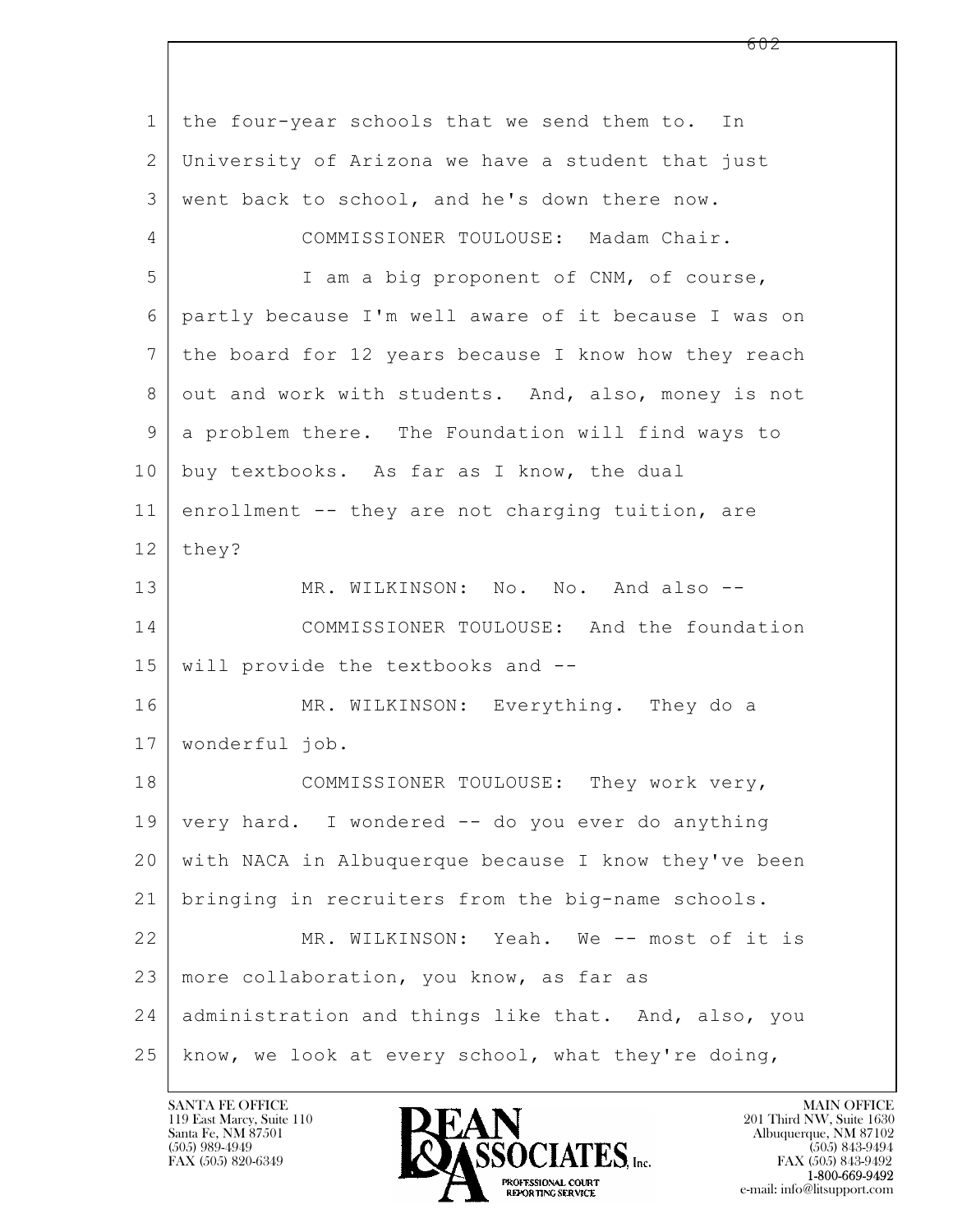$\mathbf{L}$  1 are they doing something different. I'll do a site 2 visit just to see what they're doing because we can 3 always change it up and we can always show 4 improvement and can't get stuck. So we do talk to 5 them, but we also talk to Cottonwood Classic and 6 say, "What are you doing? How did you get kids up". 7 And just really any type of information is good. 8 | COMMISSIONER TOULOUSE: I know I was just 9 amazed when I went to NACA's Fall Feast. I've known 10 | Kara for many, many years, and I was invited -- and 11 her grandchildren. They had recruiters there from 12 Yale, from Harvard -- 13 MR. WILKINSON: Yes. 14 COMMISSIONER TOULOUSE: -- from Columbia, 15 from Princeton, and from Denver University. Nobody 16 | from UNM was there, which kind of bothered me. They 17 were invited. They didn't show. I know they have a 18 | student who is a junior at Brown this year. I know 19 they have one. And I just think they've worked on 20 this over time and have made connections with 21 | recruiters. 22 | I'm not personally sure I want to send all 23 of our kids to the East Coast, but I would like to 24 give them a chance to talk to those recruiters too. 25 So I was just wondering if you've reached out to



FAX (505) 843-9492 e-mail: info@litsupport.com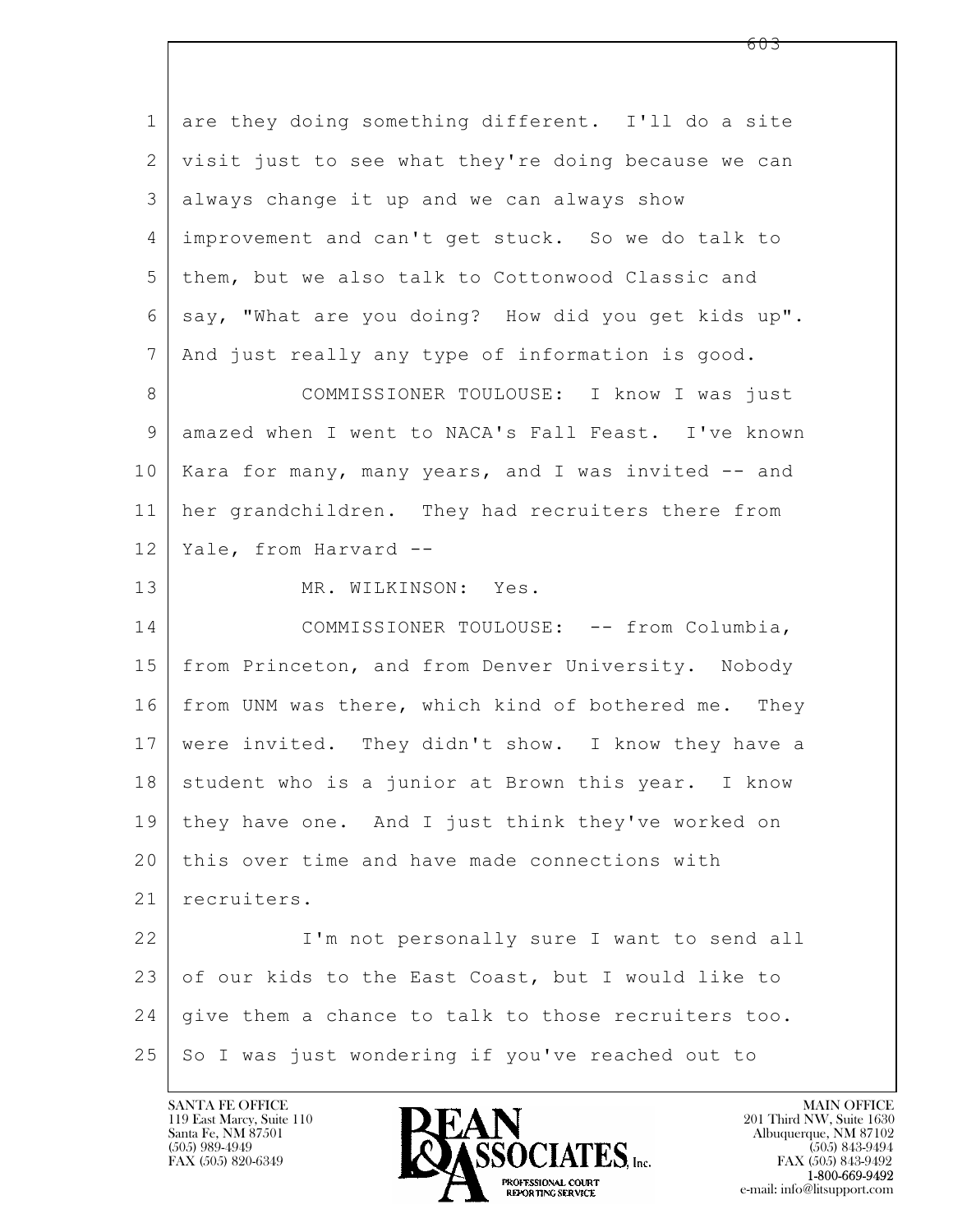1 some of those.

| $\overline{2}$ | MR. WILKINSON: Yeah. Through Gear Up,                |
|----------------|------------------------------------------------------|
| $\mathfrak{Z}$ | through the Gear Up program, we have all a slew of   |
| 4              | universities that come out. We really do push the    |
| 5              | New Mexico State Schools because of finances. But    |
| 6              | we have schools from Oregon, OU, Oklahoma State,     |
| 7              | Haskell -- just because Haskell is free tuition --   |
| 8              | Fort Lewis -- tuition-free. University of Oklahoma   |
| 9              | Arts and Sciences also have a Native program.        |
| 10             | University of Arizona.                               |
| 11             | We pick the schools that our kids are at             |
| 12             | so they can speak and kind of do the tour and stuff  |
| 13             | like that. So we do have colleges that come from     |
| 14             | all over. We had a student that got into the Fly-By  |
| 15             | Program at Darmouth and really has a good shot. You  |
| 16             | know, I told him that he needs to take his ACT again |
| 17             | and get that up, but he did a really good job.       |
| 18             | Taking the dual credit program was really what --    |
| 19             | his application really shined. So that was great.    |
| 20             | So I hope he goes to Darmouth, but looking at his    |
| 21             | finances, that's -- his brother's down at New Mexico |
| 22             | State. So he might go down there.                    |
| 23             | COMMISSIONER TOULOUSE: I know the young              |
| 24             | woman at Yale who is their recruiter for Native      |
| 25             | American students is a New Mexico Native. So she is  |

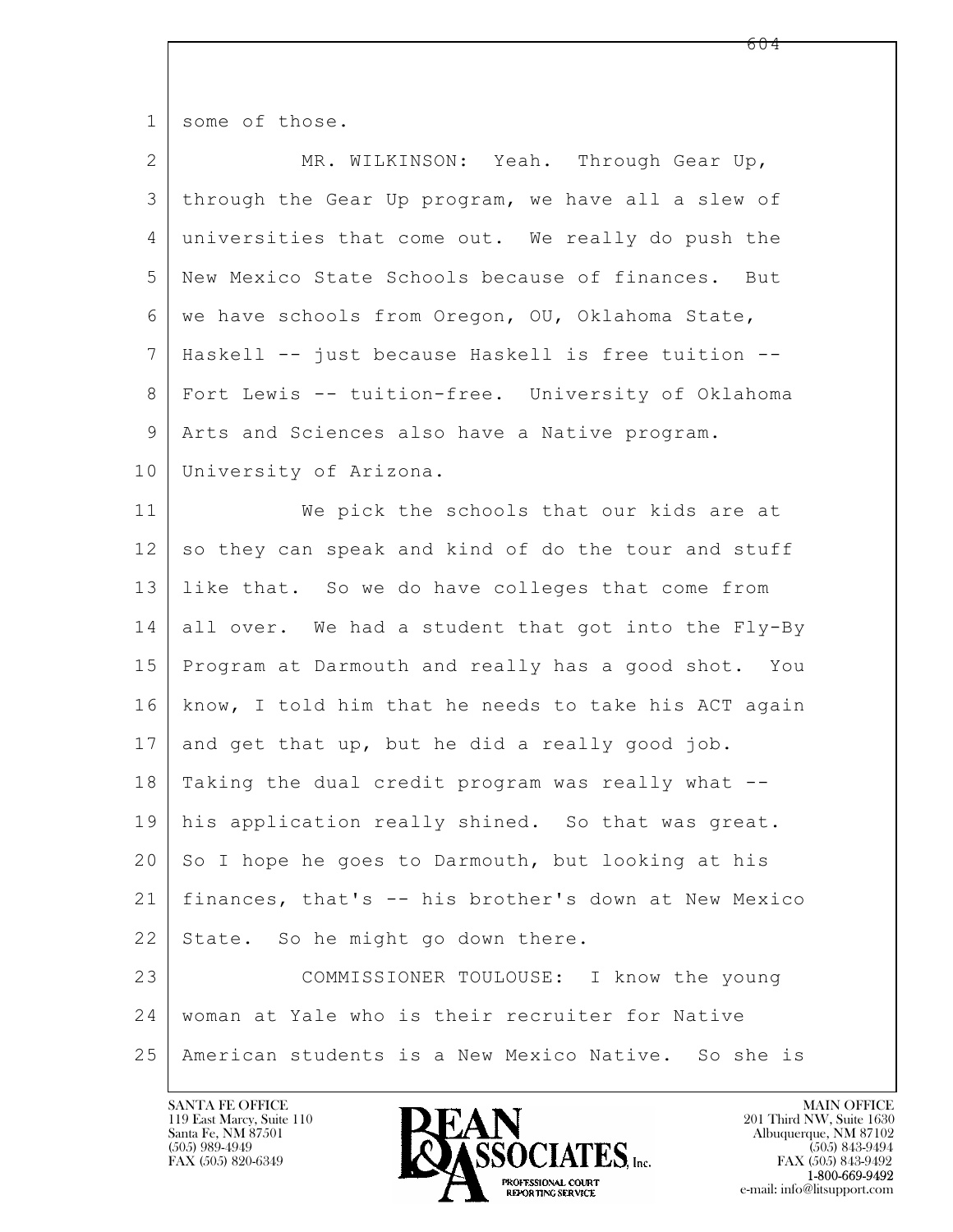$\mathbf{L}$  1 reaching out to New Mexico students, and I think 2 that's good for our top students because she will 3 also help them with their financial assistance -- 4 MR. WILKINSON: Yes. Okay. 5 COMMISSIONER TOULOUSE: -- for those 6 students. And I was able to meet her at NACA. 7 That's why -- and she was there specifically 8 presenting herself as "I'm a Native New Mexican. I 9 | grew up on a reservation. I've gone to school, and 10 I'm back here because I know the brains we have 11 here." But she's head of the entire country for 12 their Native recruitment. 13 And I think we have more of our students 14 | who have the brains and the education and hopefully 15 the maturity because I have a grandson who is a 16 freshman this year here in the state, and I'm not 17 sure about his maturity. But I know we have ones 18 who can do that, and I want our minority populations 19 and our majority minority populations to reach out 20 to the world and then bring it back here. I'm tired 21 of the brain drain going from here and other people 22 coming into here to get our jobs because our kids go  $23$  away. And I just  $-$  I want to send them away and 24 bring them back.

25 And I think a more traditional community

119 East Marcy, Suite 110<br>Santa Fe, NM 87501



FAX (505) 843-9492 e-mail: info@litsupport.com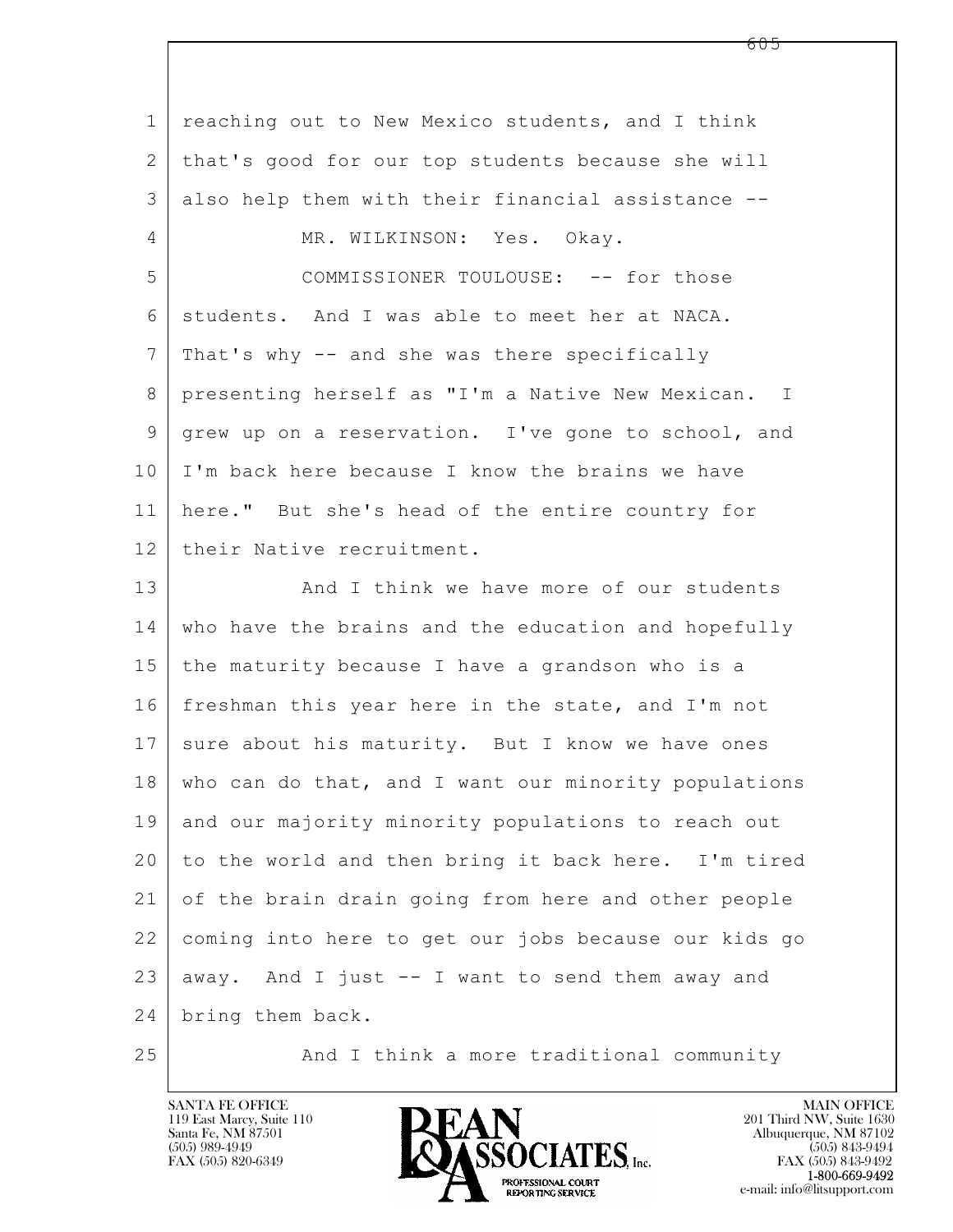$\mathbf{L}$  1 has the roots here that will bring people back. I 2 came back. I went to Georgetown. I came back. My 3 dad went to Georgetown. He came back. My sister 4 went to Notre Dame for law school. She came back. 5 You know, I want to perpetuate this. You know, we 6 get our New Mexico education -- and I've gone to UNM 7 too -- but then we encourage our people to come back 8 and give back and increase our state that is really 9 | not as bad as our bottom rating. 10 MR. WILKINSON: No. 11 COMMISSIONER TOULOUSE: It's just in every 12 list there has to be a bottom as well as a top when 13 you make a list, and I really am not sure I like 14 lists. 15 | Anyway, thank you for your indulgence 16 everybody. I had to do my little -- because the 17 school is doing so well, I thought I could do a 18 little extra time. 19 | I'm very proud of your school. Thank you. 20 MR. WILKINSON: Thanks. 21 COMMISSIONER GIPSON: Commissioner 22 Armbruster. 23 COMMISSIONER ARMBRUSTER: Yes. I have two 24 | very, very, very quick comments, contrary to  $25$  everything I've said, I believe, in the last few

119 East Marcy, Suite 110<br>Santa Fe, NM 87501

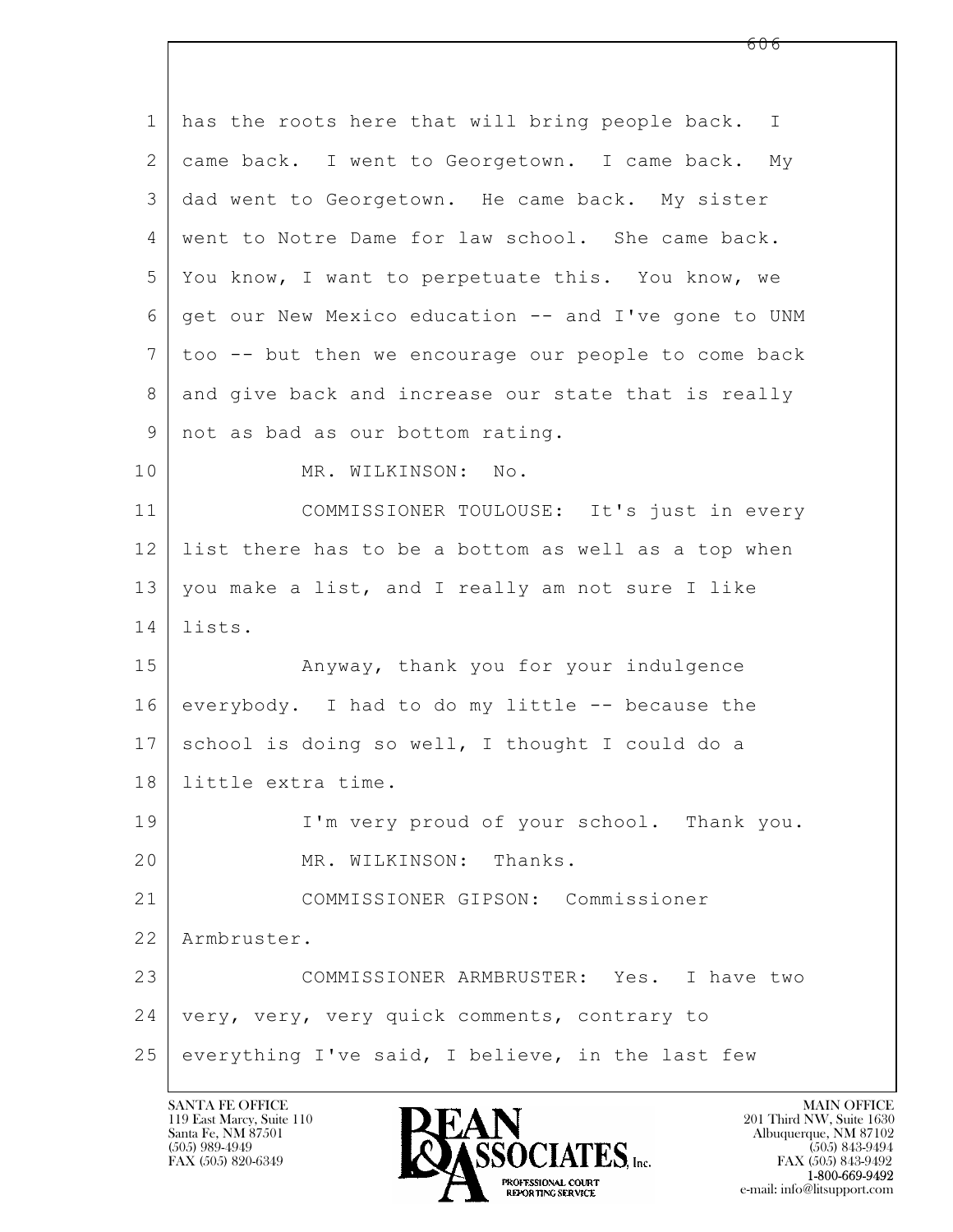$\mathbf{L}$  1 days. 2 Thank you for reaching out to special ed. 3 students and including them. And also thank you for 4 looking at all students who are 70 -- you know, 5 getting the lowest C and reaching out immediately to 6 help them be more successful. That's all. 7 COMMISSIONER GIPSON: Commissioner 8 Johnston. 9 COMMISSIONER JOHNSTON: Thank you. 10 | And I know -- I have one question. How do 11 you support students on the ACT at increasing their 12 scores? Do you have after-school tutoring? Is it a 13 part of the curriculum? You have significant 14 increases here. So what are you doing? 15 MR. WILKINSON: We have it built into the 16 schedule where they have ACT tutoring. The juniors 17 have no choice, and the seniors -- they really don't 18 have a choice either. So that's part of your class. 19 But Mr. Krueger provides the math portion of ACT 20 prep, and the English instructor, and even I go in 21 there. And we do nothing but assessment prep built 22 into that time. 23 That's not counting what the teachers do 24 during the day. We provide a lot of ACT prep. But 25 they pull everything from Khan Academy, ACT Prep.

119 East Marcy, Suite 110<br>Santa Fe, NM 87501

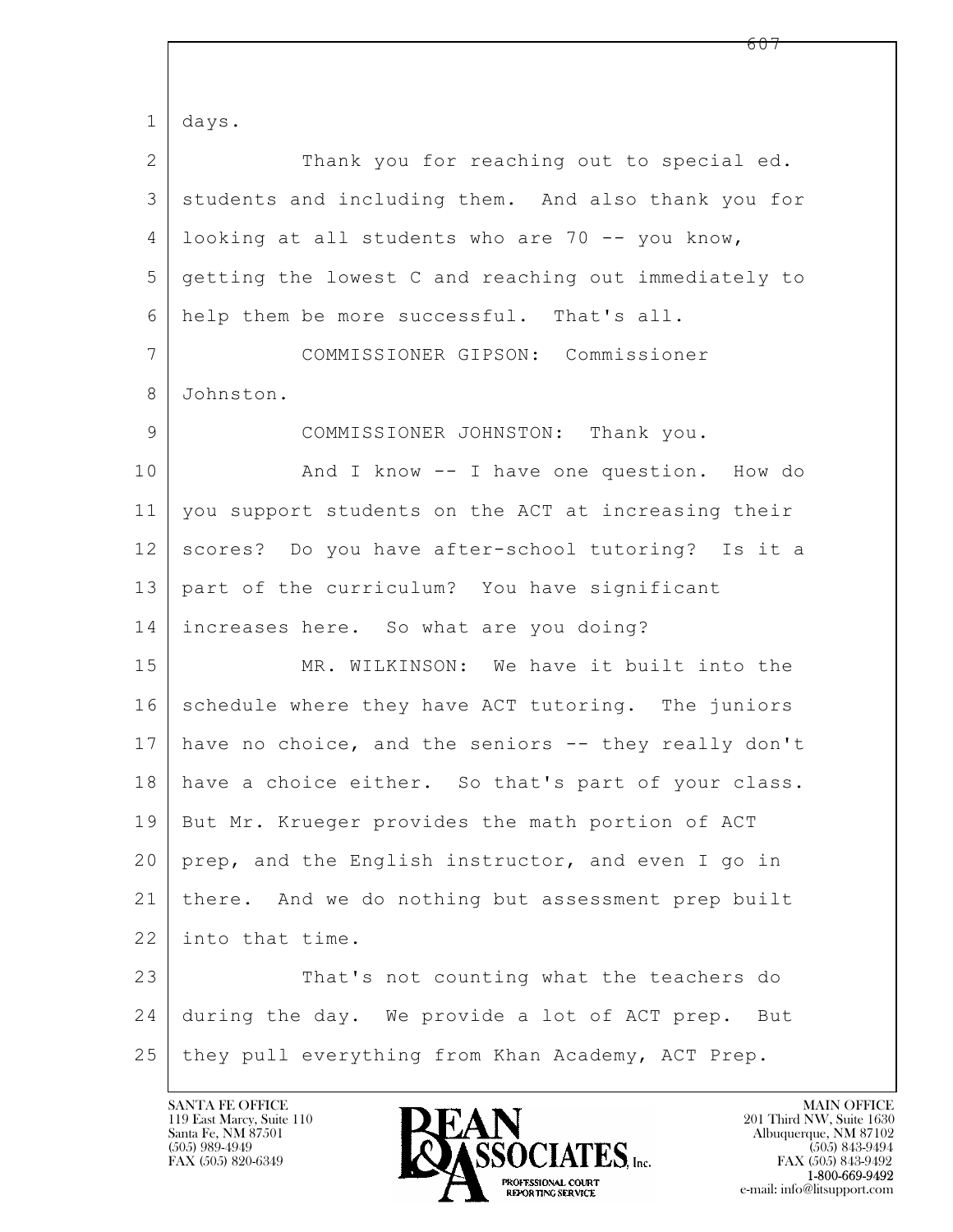$\mathbf{L}$  1 They're good at their research, and they're good at 2 their job. So the teachers are prepared every day. 3 | So they pull to prepare them for these assessments, 4 but it comes down to just good teaching. I'm 5 blessed to have good teachers. 6 COMMISSIONER JOHNSTON: Chosen scores. 7 And I don't want to leave out four-year college 8 education is not for everyone. And in looking at 9 your chart, you have students who are working. You 10 have students who are -- you have a student who went 11 to welding school through Job Corps. So thank you 12 for looking at the future for every student -- 13 MR. WILKINSON: Yes. 14 COMMISSIONER JOHNSTON: -- whether it be 15 trade school, whether it be the military, whether it  $16$  be a two-year school, whether it be a four-year 17 school, and making that equally important for each 18 one. So thank you. 19 | MR. WILKINSON: And if you come towards 20 Sandoval County and around that area and you see 21 some young person employed there, they're our 22 alumni. So we're kind of proud about that. But  $23$  | they always hear -- they hate seeing me, whether 24 | they're working at McDonald's. You know, you can 25 get a degree in finance. And they hate seeing me

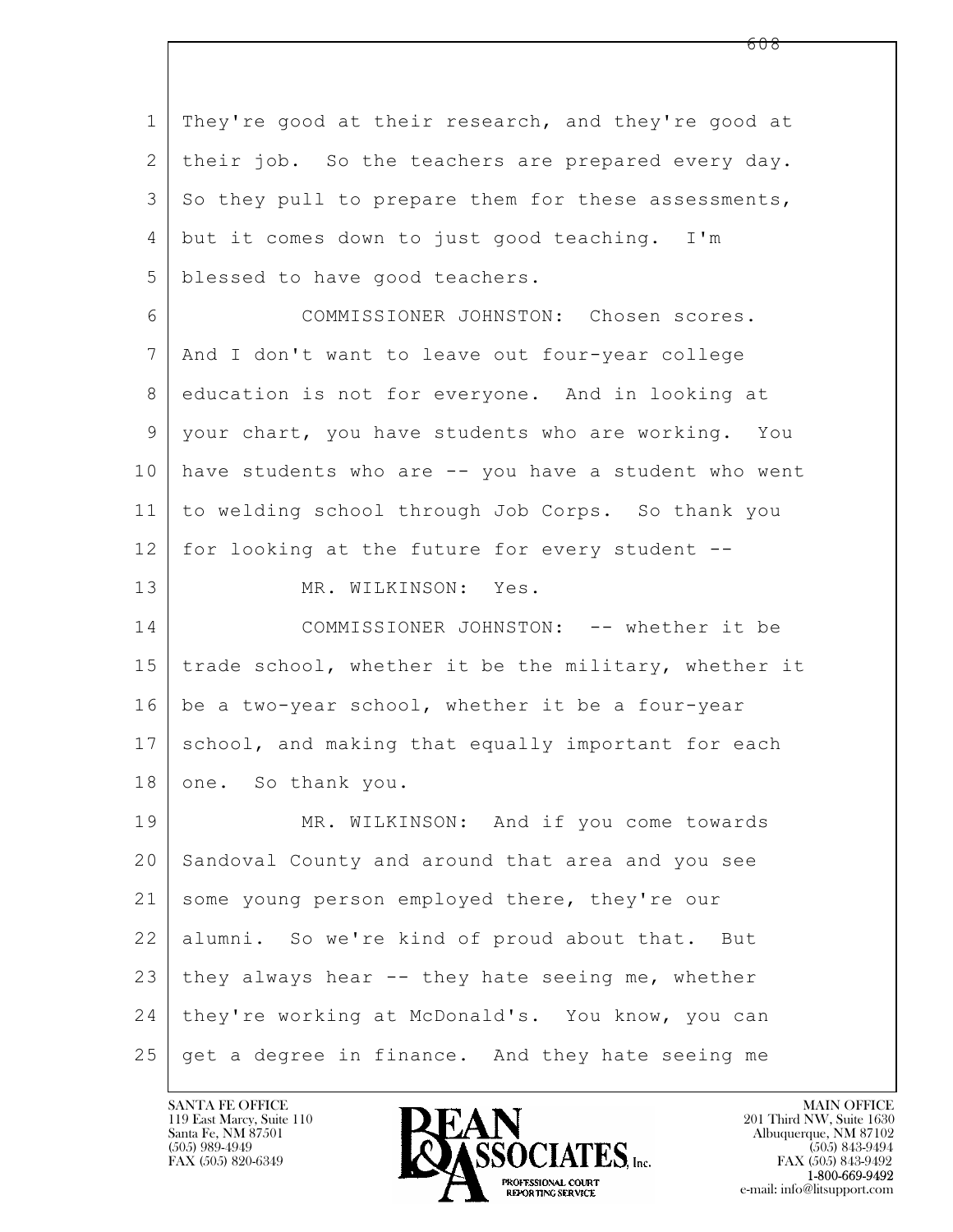$\mathbf{L}$  1 | because I'm going to ask, "Why aren't you in 2 | school?" But the majority of them are alumni. So 3 I'm very proud just seeing them employed because 4 they're still giving back. They're not just sitting 5 around. So I'm very proud of them that are working. 6 COMMISSIONER GIPSON: Commissioners, are 7 we ready for a motion? 8 | All right. I move that the Public 9 Education Commission approve the renewal application 10 for Walatowa Charter School Jemez Pueblo for a 11 period of five years with the following conditions: 12 Report on implementation of Corrective Action Plan 13 for audits and develop a Corrective Action Plan to 14 ensure timely STARS data reporting. 15 Director Poulos, I'm just going to ask, 16 are we comfortable with leaving off the Governance 17 Council one? 18 | MS. POULOS: Obviously, Madam Chairwoman, 19 that is up to this Commission. I do think we all 20 know governance reporting and governance training is 21 very important. So I would not necessarily be 22 opposed to doing that. 23 COMMISSIONER GIPSON: Is it still an 24 issue? Because you indicated that you thought it 25 was not an issue. I'm sorry I've digressed out of

119 East Marcy, Suite 110<br>Santa Fe, NM 87501



FAX (505) 843-9492 e-mail: info@litsupport.com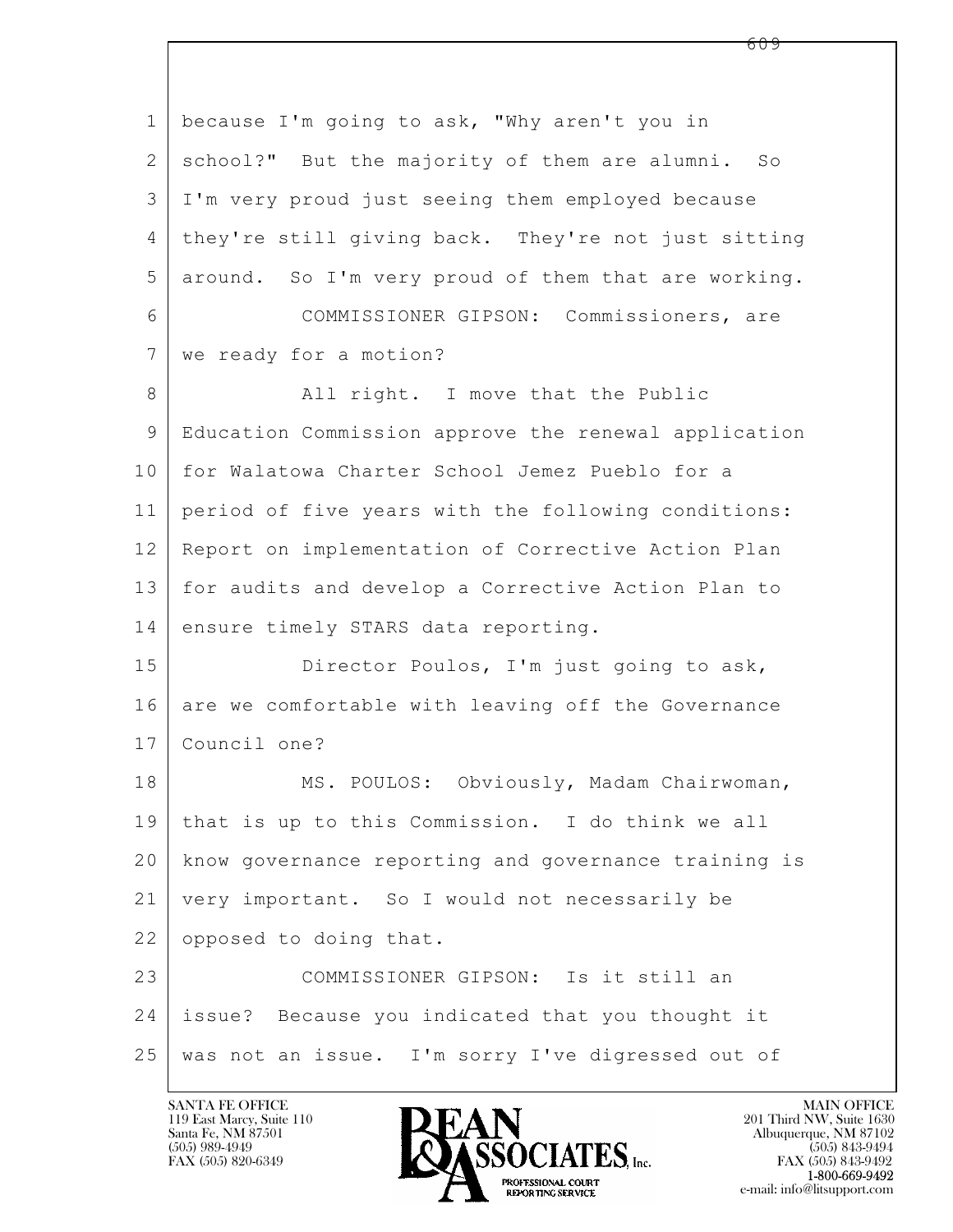| $\mathbf{1}$ | this motion.                                         |  |  |  |  |
|--------------|------------------------------------------------------|--|--|--|--|
| 2            | MS. POULOS: Madam Chairwoman, based on               |  |  |  |  |
| 3            | the data reporting that my staff got, we did not     |  |  |  |  |
| 4            | receive the reporting on training for this school,   |  |  |  |  |
| 5            | and so that is where -- it may be a reporting issue; |  |  |  |  |
| 6            | it may be a training issue. And I apologize if I     |  |  |  |  |
| 7            | missed the school speak to that. But we certainly    |  |  |  |  |
| 8            | do believe governance training is very important.    |  |  |  |  |
| 9            | COMMISSIONER TOULOUSE: Madam Chair, they             |  |  |  |  |
| 10           | reported that they had training contracted for --    |  |  |  |  |
| 11           | MR. WILKINSON: Yeah, for January.                    |  |  |  |  |
| 12           | COMMISSIONER TOULOUSE: -- in January.                |  |  |  |  |
| 13           | MR. WILKINSON: So just leave it on --                |  |  |  |  |
| 14           | COMMISSIONER GIPSON: Okay.                           |  |  |  |  |
| 15           | MR. WILKINSON: -- because we're going to             |  |  |  |  |
| 16           | need it. We're going to do it. It's another thing    |  |  |  |  |
| 17           | to check on.                                         |  |  |  |  |
| 18           | COMMISSIONER GIPSON: Third condition:                |  |  |  |  |
| 19           | The school will work directly with CSD to create a   |  |  |  |  |
| 20           | Corrective Action Plan to ensure all governing board |  |  |  |  |
| 21           | members complete the required annual training.       |  |  |  |  |
| 22           | Do I have a second?                                  |  |  |  |  |
| 23           | COMMISSIONER TOULOUSE: Madam Chair, I                |  |  |  |  |
| 24           | will second.                                         |  |  |  |  |
| 25           | COMMISSIONER GIPSON: Second by                       |  |  |  |  |

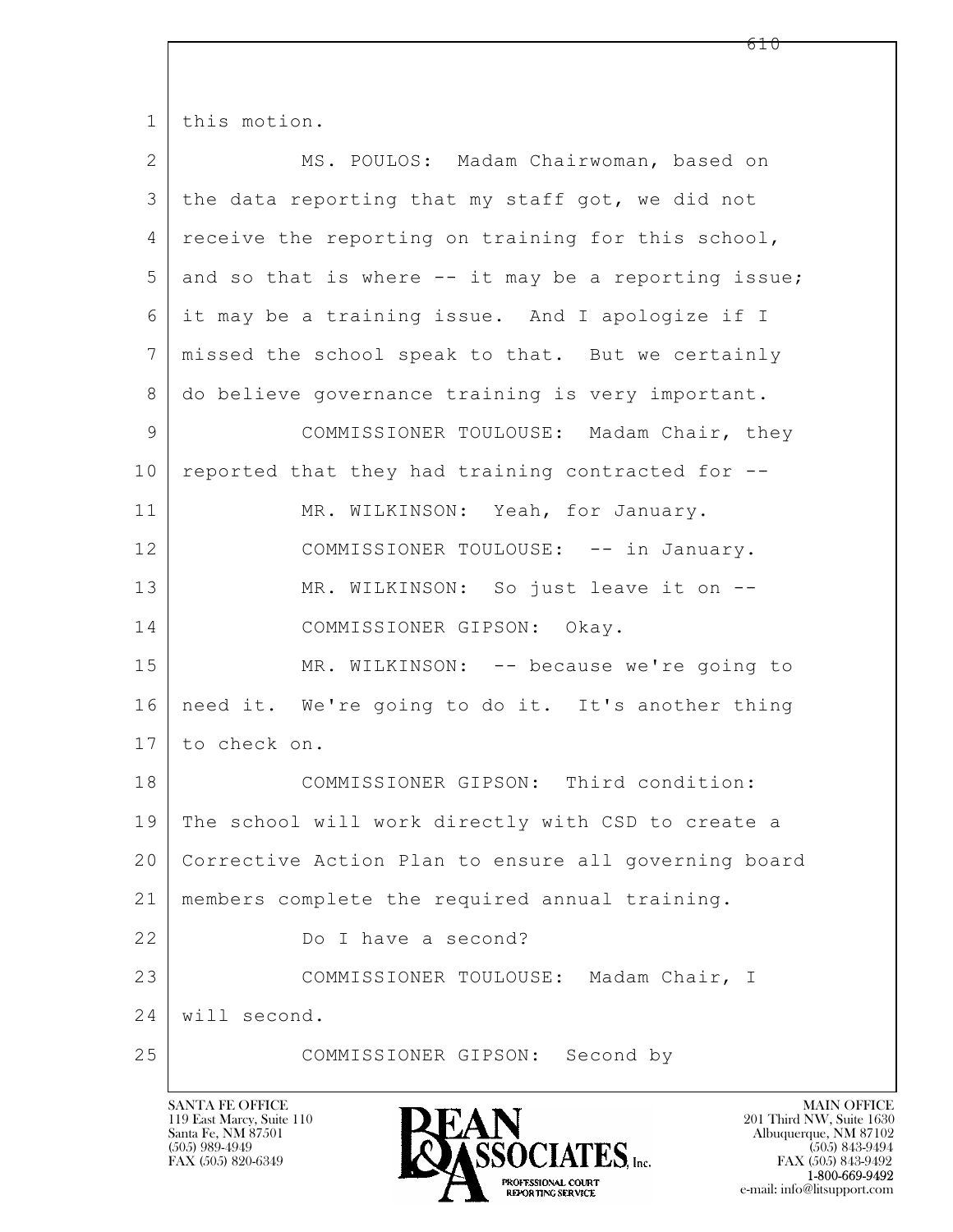$\mathbf{L}$  1 | Commissioner Toulouse. 2 Commissioner Armbruster, roll call vote, 3 please. 4 COMMISSIONER ARMBRUSTER: Commissioner 5 Carr. 6 COMMISSIONER CARR: Yes. 7 COMMISSIONER ARMBRUSTER: Commissioner 8 Johnston. 9 COMMISSIONER JOHNSTON: Yes. 10 COMMISSIONER ARMBRUSTER: Commissioner 11 Pogna. 12 COMMISSIONER POGNA: Yes. 13 COMMISSIONER ARMBRUSTER: Commissioner 14 Toulouse. 15 COMMISSIONER TOULOUSE: Yes. 16 COMMISSIONER ARMBRUSTER: Commissioner 17 | Armbruster votes yes. 18 Commissioner Gipson. 19 COMMISSIONER GIPSON: Yes. 20 COMMISSIONER ARMBRUSTER: Commissioner 21 Peralta. 22 COMMISSIONER PERALTA: Yes. 23 COMMISSIONER ARMBRUSTER: Today we have a 24 quorum of seven, and we have seven votes for the 25 motion and zero votes against. So the motion

119 East Marcy, Suite 110<br>Santa Fe, NM 87501



 $FAX (505) 843-9492$ <br>1-800-669-9492 e-mail: info@litsupport.com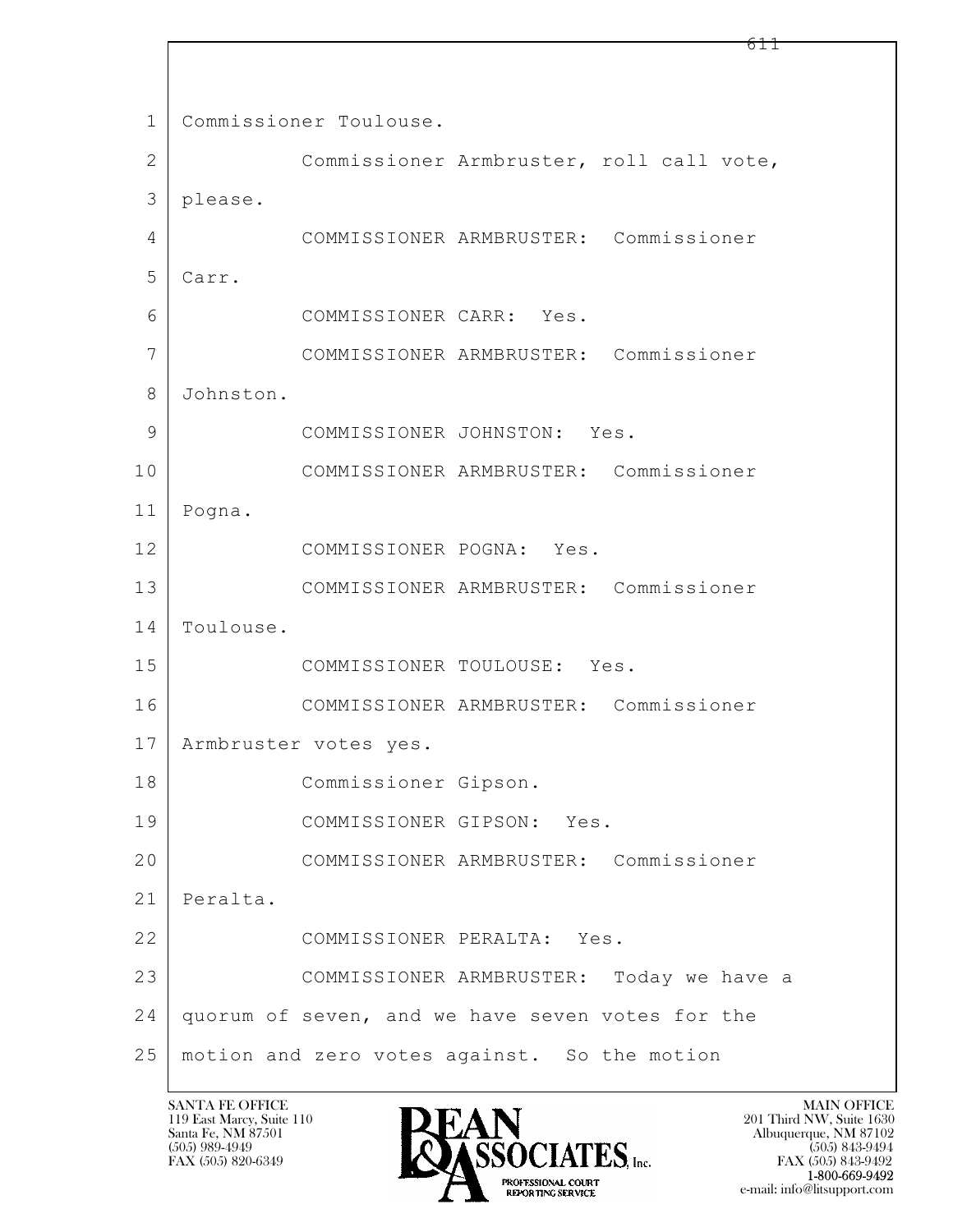$\mathbf{L}$  1 passes. 2 COMMISSIONER GIPSON: That is a vote of 3 seven-zero in favor of renewing the charter. 4 Congratulations. 5 MR. WILKINSON: Thank you so much. 6 COMMISSIONER GIPSON: Great job. Thank 7 you. Thank you for letting us end on this note. 8 MR. WILKINSON: Yes. 9 COMMISSIONER GIPSON: Thank you. 10 Commissioners, I do need to speak to the 11 Executive Committee. So I would like to take a 12 short break so that I can speak with them. We don't 13 have a lot left. So I'm assuming that we don't want 14 to take a lunch break. 15 COMMISSIONER TOULOUSE: Well, I'm staying 16 around. 17 | COMMISSIONER GIPSON: Well, I know you're 18 | staying, yeah. 19 What's the pleasure of those sitting here? 20 COMMISSIONER JOHNSTON: I agree with you 21 | that we take a short break. 22 COMMISSIONER GIPSON: Okay. So we'll take  $23$  a 15-minute break. 24 (Recess, 11:45 a.m. to 12:05 p.m.) 25 COMMISSIONER GIPSON: I guess we need a

119 East Marcy, Suite 110<br>Santa Fe, NM 87501

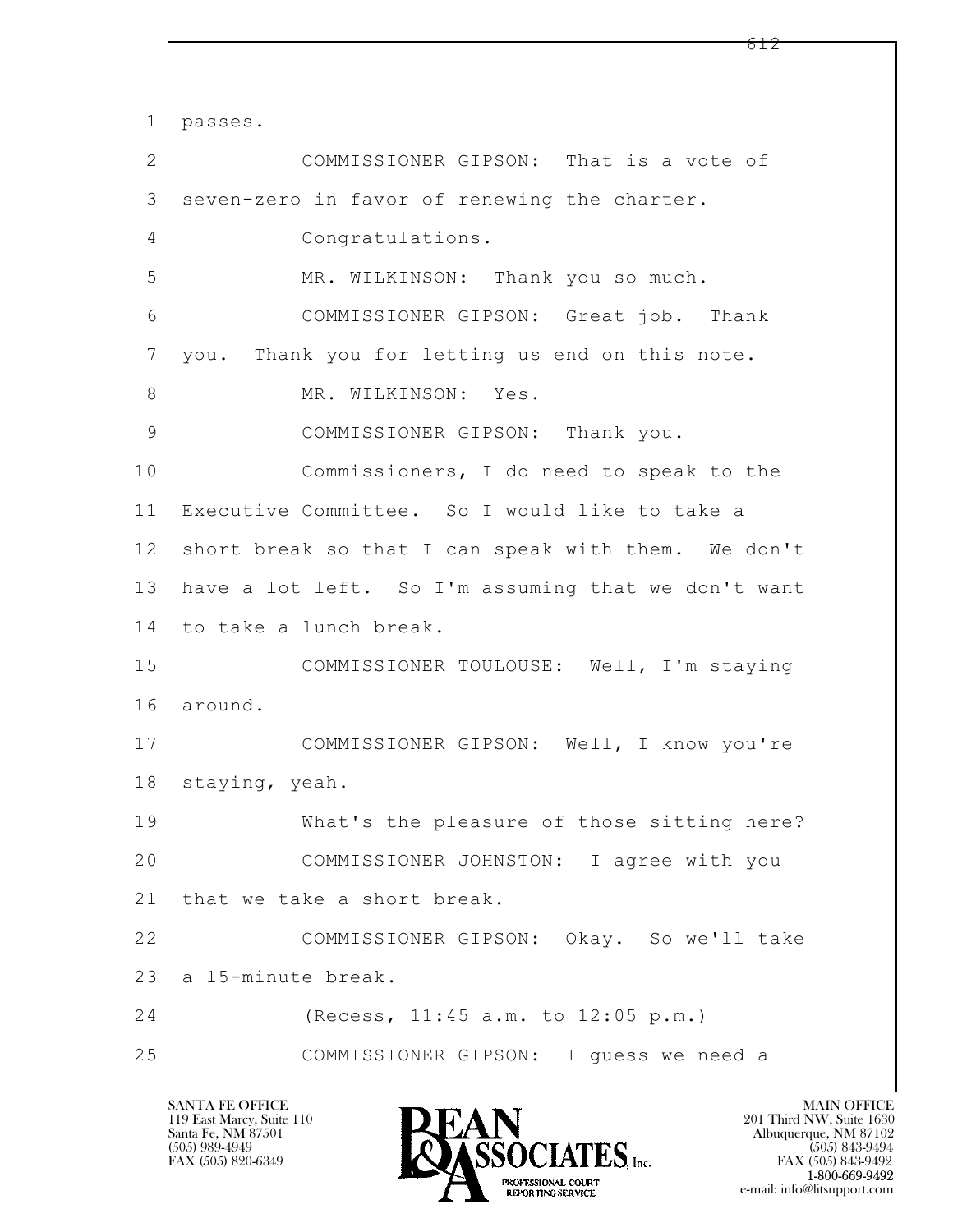$\mathbf{L}$  1 little order. We've gotten too into the spirit 2 here. I want to see if Millie has that all eaten by 3 the end of the meeting. 4 COMMISSIONER CARR: If I help her, she 5 might. 6 COMMISSIONER JOHNSTON: She's sharing. 7 COMMISSIONER ARMBRUSTER: I don't have an 8 | agenda. I gave it to someone. 9 COMMISSIONER GIPSON: I know, and I had it 10 here. I've got it. Got it back. 11 | Okay. We are now on to item No. 7, Report 12 from Options for Parents and the Charter School 13 Division, Discussion and Possible Actions. 14 Director Poulos. 15 | MS. POULOS: Madam Chairwoman, 16 Commissioners, normally I give you an update on what 17 we've been doing. I think you know what we've been 18 | doing. I did have a staff member, my new staff 19 member, Laurel, who was here in attendance on the 20 first day. And I just want to share that we have 21 hired additional administrative support. 22 She is focused entirely on the 23 administrative support we need in relation to 24 charters as compared to the other things that are 25 under our umbrella, and we're very excited for that.

119 East Marcy, Suite 110<br>Santa Fe, NM 87501



FAX (505) 843-9492 e-mail: info@litsupport.com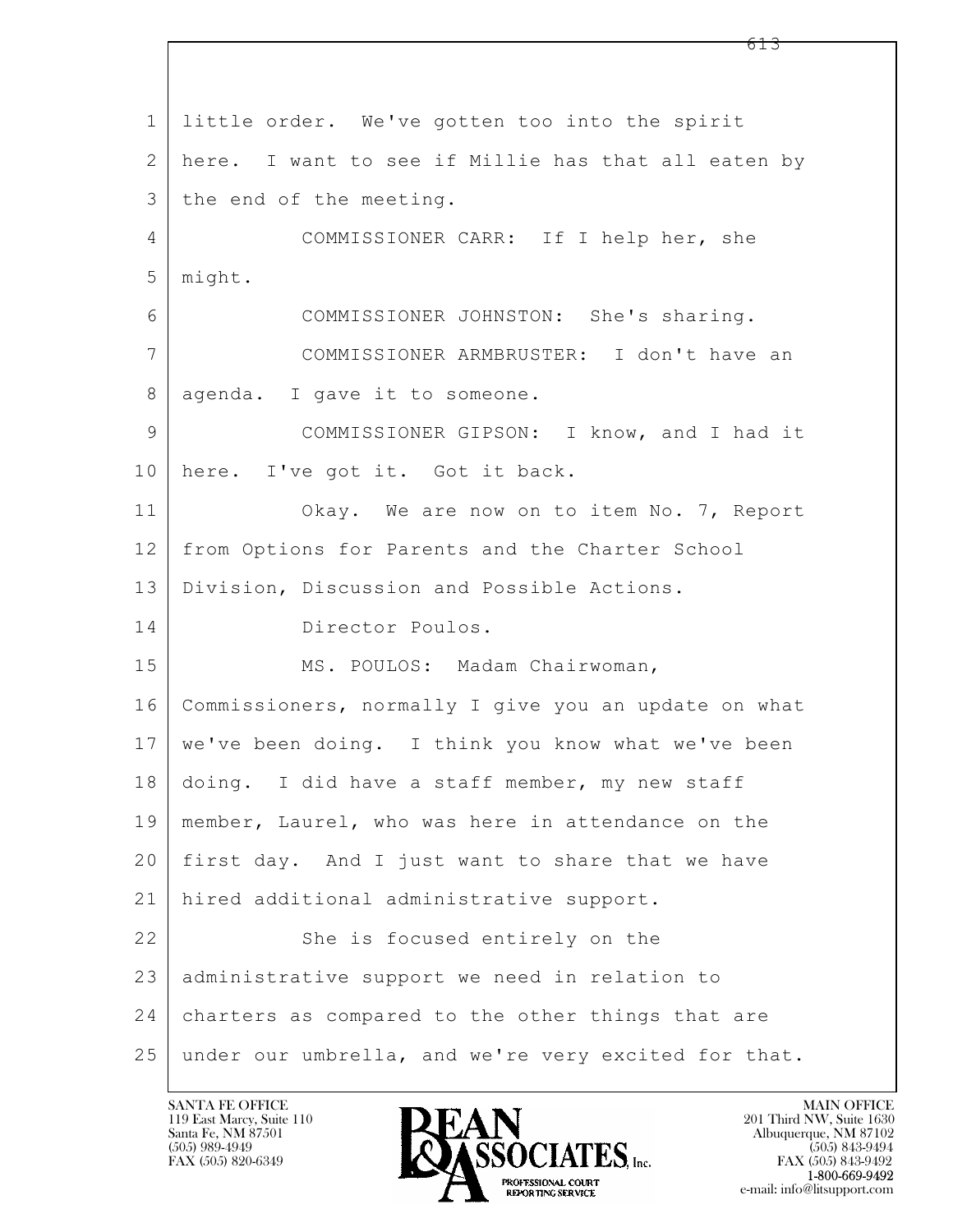$\mathbf{L}$  1 She's going to be very helpful to us in making sure 2 | that no amendment requests disappear, you know, 3 everything gets mailed out and filed. And so we're 4 | really excited to have her. 5 COMMISSIONER GIPSON: Let me just -- is 6 that who sent us all the zip files, or no? 7 MS. POULOS: No. 8 COMMISSIONER GIPSON: Okay. 9 MS. POULOS: Again, all of this work has 10 been an incredible lift throughout PED, and I am so 11 grateful to everyone on the team here from all of 12 October or all of November -- October when they were 13 out on site visits and we had members from every 14 bureau helping out and being there to -- that was 15 Tomas Aguirre, who at midnight was transferring 16 files to you because he was kind enough to come in 17 when I finished at 10:00 editing the last version. 18 We have had an incredible amount of support, and we 19 are very appreciative for that. 20 We would like your feedback on the 21 information we provided. That was -- Becky did ask 22 if we got any feedback on the content, on additional 23 information you would like, on the organization, the  $24$  order, the style, the colors  $-$  anything like 25 that -- because we are very proud of the reports.

119 East Marcy, Suite 110<br>Santa Fe, NM 87501

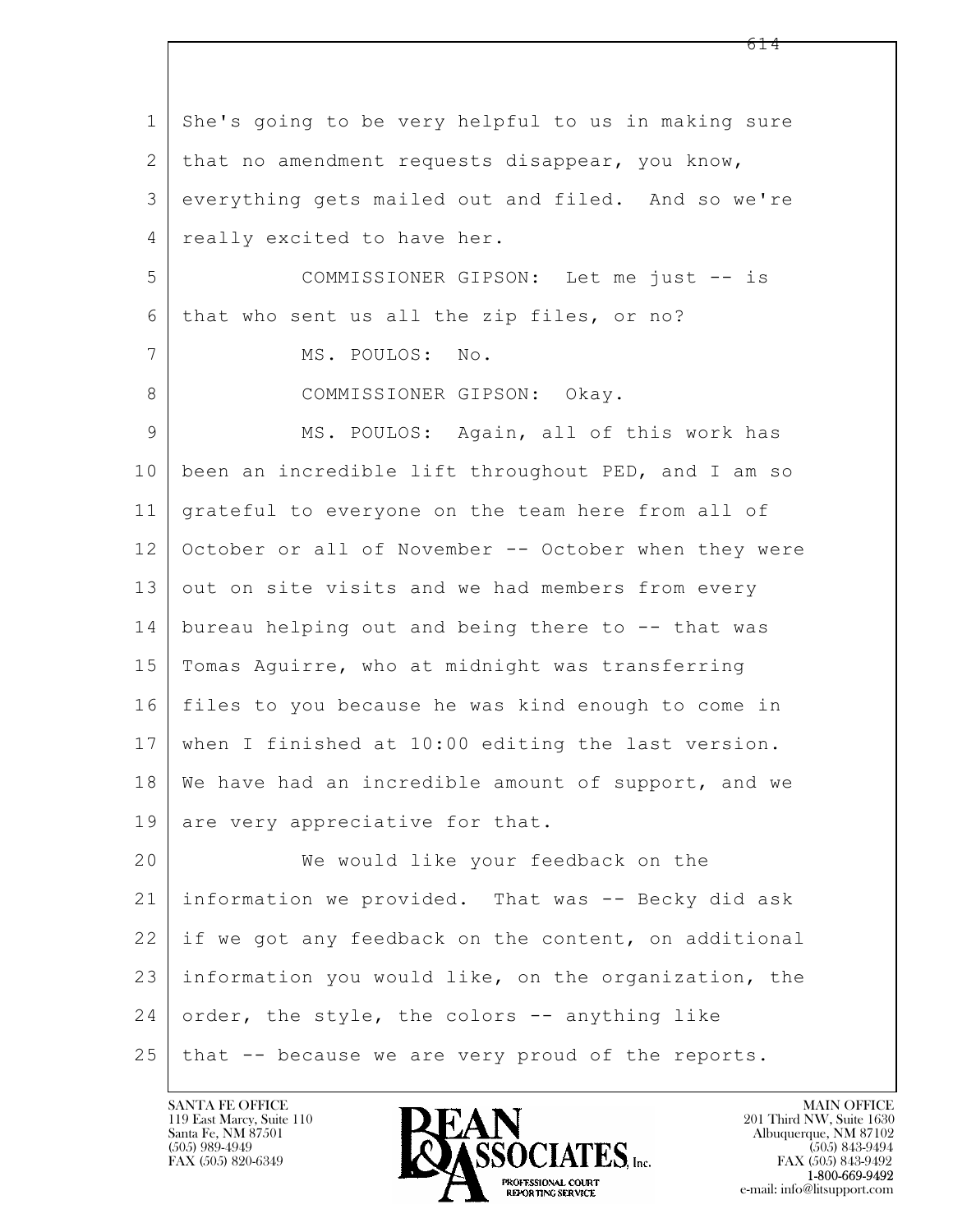$\mathbf{L}$  1 We feel that they were very comprehensive and 2 provided good information that you have not had in 3 the past. But we would like to ensure that they 4 continue to improve. Just as we expect our schools 5 to continue to improve, we expect ourselves to 6 continue to improve. 7 So that's what we've been working on. We 8 are immediately going to be jumping into site 9 visits. I believe the first one is scheduled for 10 January 13, which means that we have to get 11 notification out to the schools in the next four 12 days, and those are scheduled every single day  $13$  except  $-$ 14 MS. KAPPUS: Presidents' Day. 15 | DIRECTOR POULOS: -- Presidents' Day 16 until -- 17 | MS. KAPPUS: April 10. 18 DIRECTOR POULOS: -- April 10. So we will 19 be very busy until then getting the information to 20 you and making sure that things are going well at 21 each of our schools. And we will also be doing site 22 visits to -- or visits to governing board meetings  $23$  during that time to, again, observe and give them 24 | feedback on those meetings. 25 So what I did also want to do is make sure

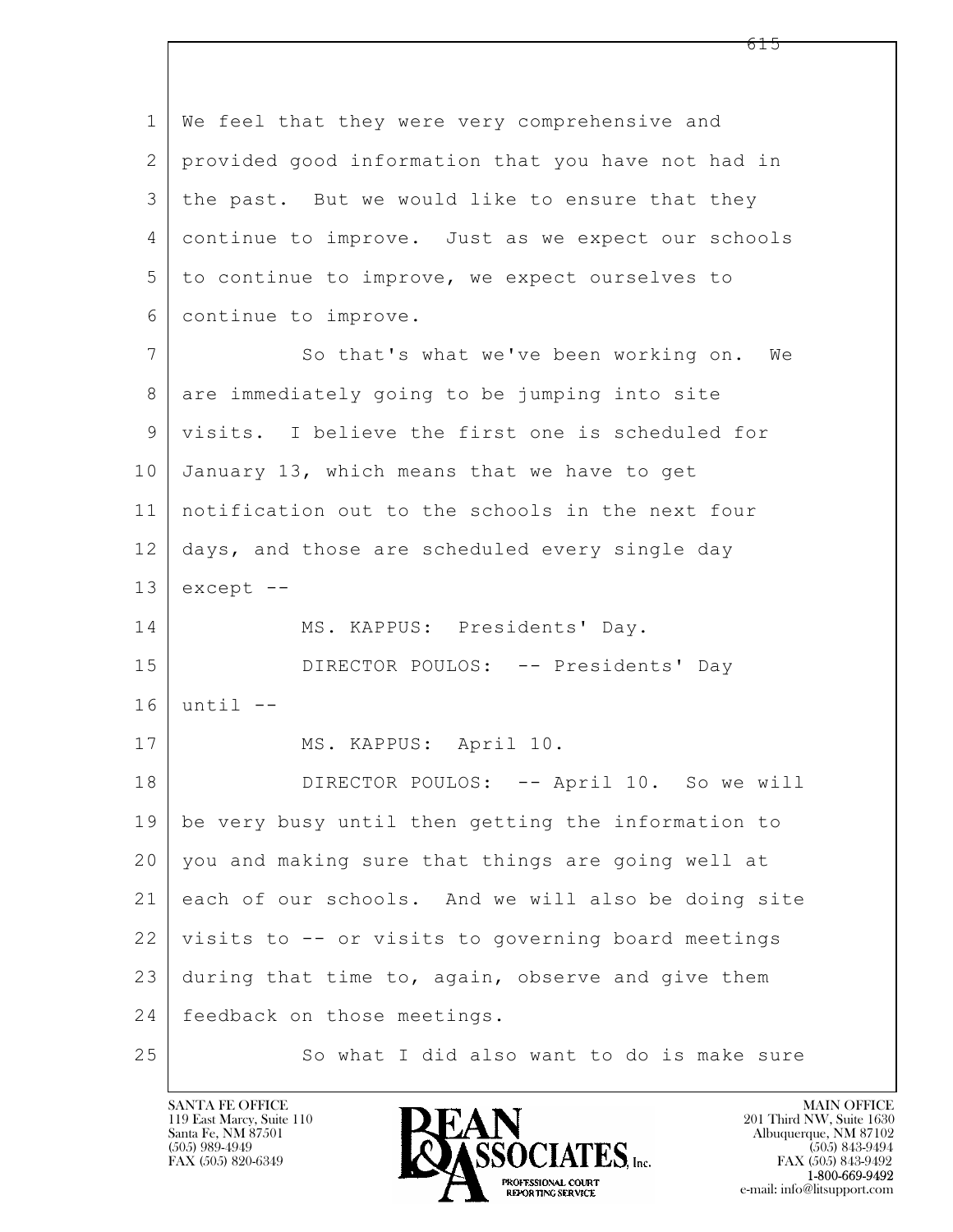| $\mathbf 1$    | that you had seen the ongoing monitoring that I did  |
|----------------|------------------------------------------------------|
| 2              | hand out. As I said, this is something that's        |
| 3              | included in this item every month; and it does, just |
| 4              | to reiterate, include the schools that have          |
| 5              | identified that they are looking for a facility. It  |
| 6              | was my error. Estancia had notified us in September  |
| $7\phantom{.}$ | that they were looking for a new facility, or        |
| 8              | seeking the opportunity for a new facility. So that  |
| 9              | has been added to this sheet. And this is just an    |
| 10             | ongoing list of the schools.                         |
| 11             | We have also received information from               |
| 12             | Tierra Encantada that they are actually in the       |
| 13             | process of being ready to change facilities. And so  |
| 14             | that's another addition to the list there. So        |
| 15             | that's the information.                              |
| 16             | And there were two other items for this              |
| 17             | agenda. We have removed those at the beginning of    |
| 18             | the meeting, but we will seek to add that back to    |
| 19             | next month.                                          |
| 20             | COMMISSIONER GIPSON: Next month. Okay.               |
| 21             | Thank you very much.                                 |
| 22             | COMMISSIONER ARMBRUSTER: So that's this?             |
| 23             | I'm sorry.                                           |
| 24             | COMMISSIONER GIPSON: No. It's B and --               |
| 25             | I'm sorry. No. It's B and C from the Director's      |
|                |                                                      |

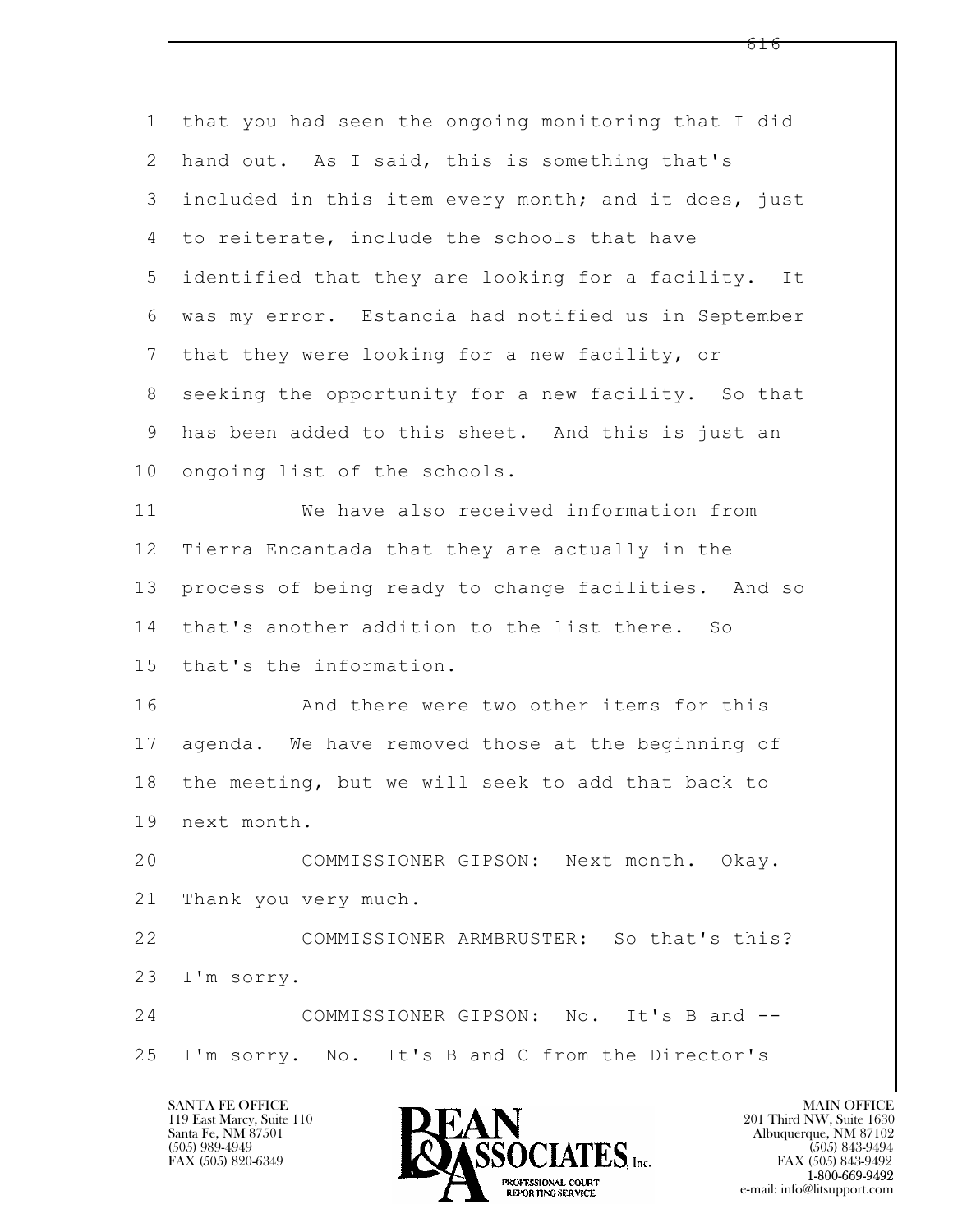$\mathbf{L}$  1 report. 2 COMMISSIONER ARMBRUSTER: Oh. 3 COMMISSIONER GIPSON: There were two 4 schools for discussion. 5 COMMISSIONER ARMBRUSTER: I gave you my 6 agenda. So I can't read -- 7 COMMISSIONER GIPSON: No. We're still on 8 No. 7. So we're good. 9 COMMISSIONER ARMBRUSTER: Oh, okay. 10 | That's fine. Sorry. 11 COMMISSIONER GIPSON: And before we 12 continue, I would like to thank, I think, Deanna for 13 all the goodies. 14 COMMISSIONER JOHNSTON: Yes. There was a 15 fight going on. 16 COMMISSIONER GIPSON: It was like kids in 17 a candy shop there for a little while. So we 18 appreciate it, and thank you. 19 DEANNA: Thank you for all you do for us. 20 COMMISSIONER GIPSON: We are now on to 21 item No. 8, Discussion and Possible Action on New 22 Application Review. And I'm just going to ask for 23 some clarification on this in terms of what review  $24$  are we looking at to do today with the new 25 application? I'm not sure.

119 East Marcy, Suite 110<br>Santa Fe, NM 87501

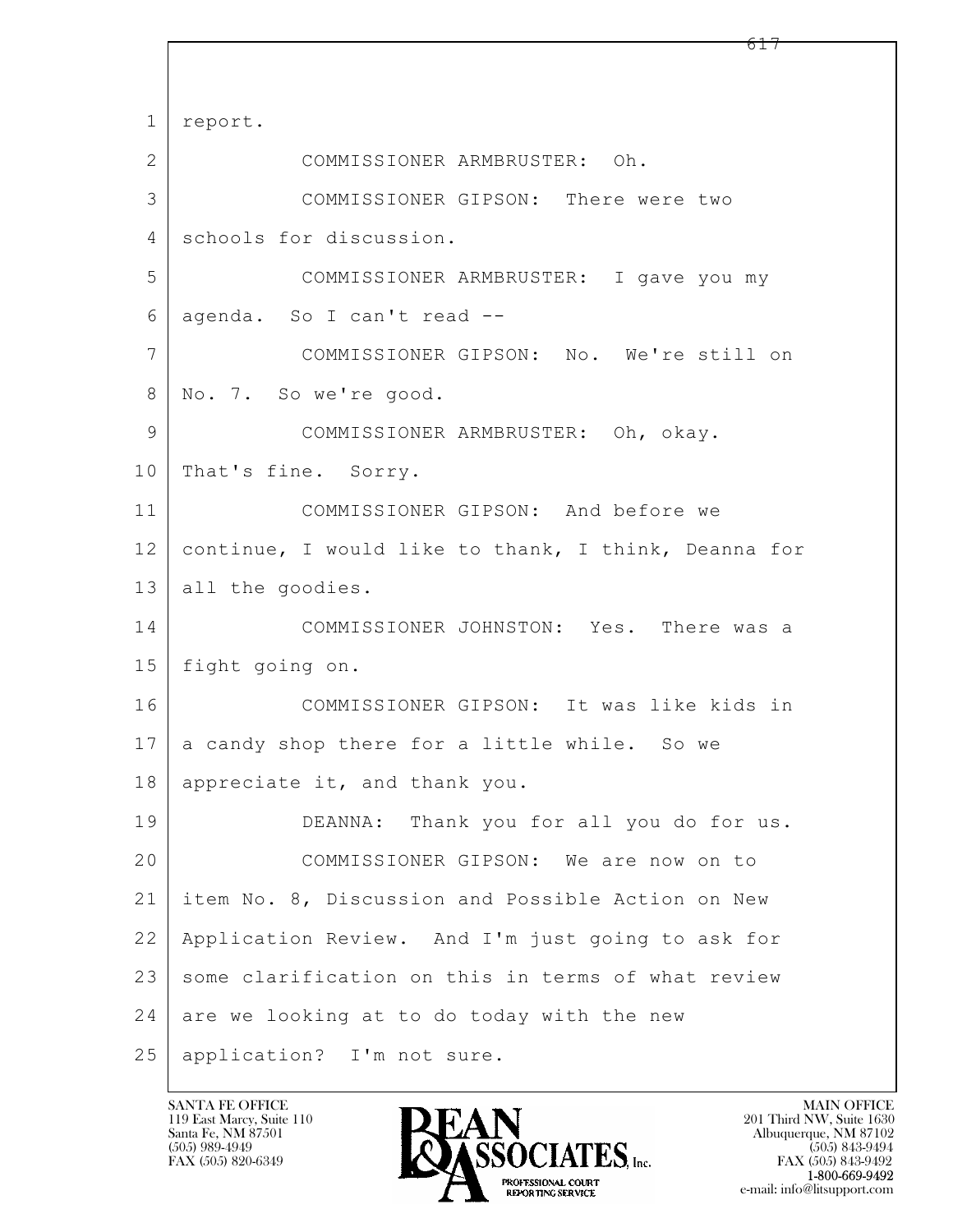| $\mathbf 1$    | MS. POULOS: Madam Chairwoman,                        |
|----------------|------------------------------------------------------|
| $\overline{2}$ | Commissioners, I believe this item was kind of a     |
| 3              | continuation of something that we've been trying to  |
| 4              | work on for some time now. That is revisions to the  |
| 5              | rubric. In the NACSA report it was indicated that    |
| 6              | the rubric was not, in their opinion -- and I share  |
| 7              | the opinion -- sufficiently rigorous or clear. And   |
| 8              | I think we have received that same feedback not only |
| 9              | from me, NACSA, my team, as well as the external     |
| 10             | contracted reviewers who helped review the           |
| 11             | applications. Those are charter school operators     |
| 12             | and business managers.                               |
| 13             | And so we have prepared kind of $a - I$              |
| 14             | want to support you, and I need guidance on how you  |
| 15             | would like me to support you. So what I did was      |
| 16             | work with individuals throughout PED, again, to at   |
| 17             | least come to a starting point on what we may do or  |
| 18             | may not do in providing you a starting point for     |
| 19             | discussion. And so I wanted to put that in front of  |
| 20             | you and get your eyes and get your feedback and your |
| 21             | quidance on what you would like us to do for this    |
| 22             | discussion and to provide to you, as a starting      |
| 23             | point for the discussion on revising the rubrics --  |
| 24             | only the rubrics -- for evaluating the new           |
| 25             | application.                                         |

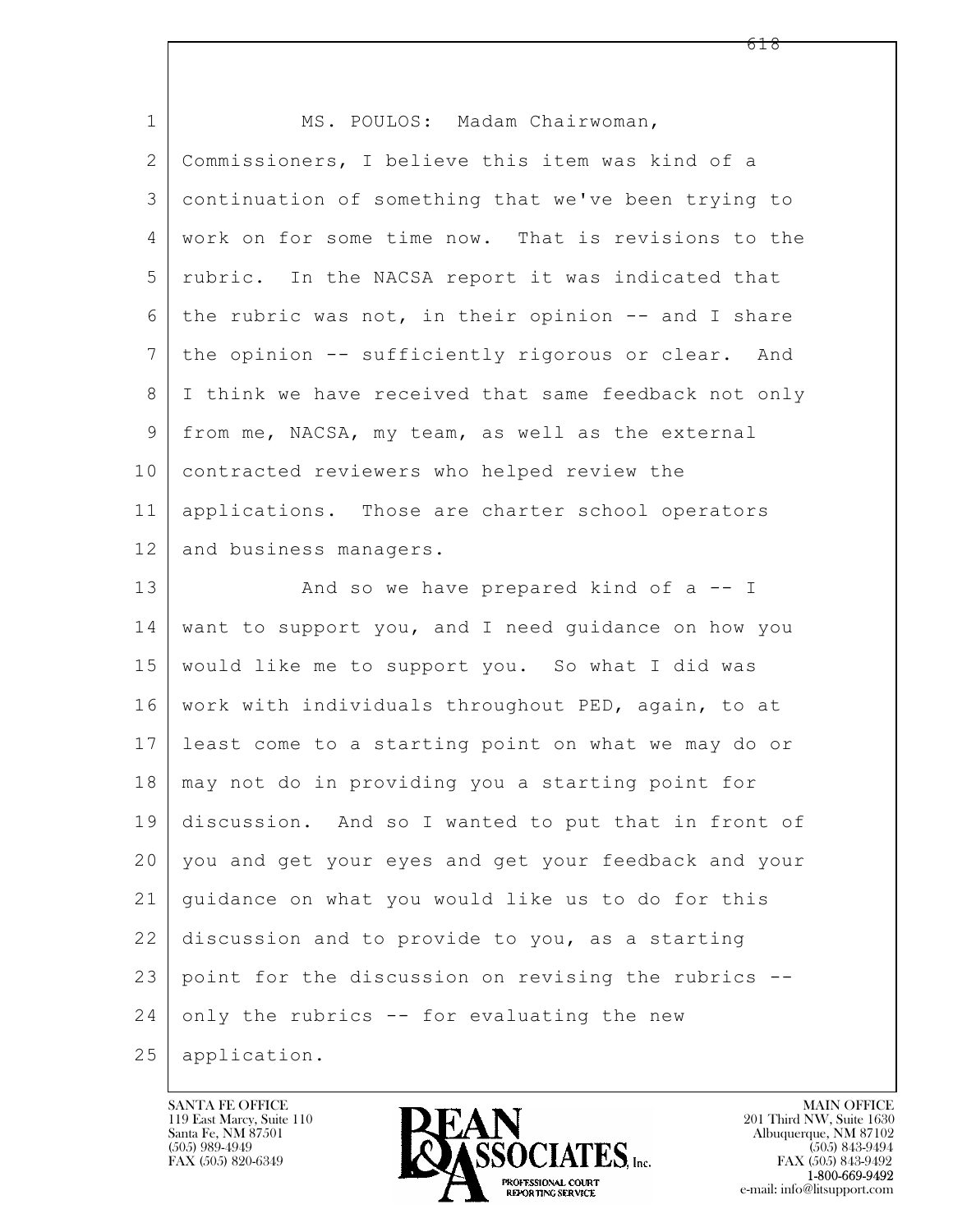$\mathbf{L}$  1 COMMISSIONER GIPSON: Okay. Can I just -- 2 I absolutely appreciate this because I know this 3 work has to be done, but I have maybe a couple of 4 | suggestions. 5 This is a lot of information to digest, 6 and I think we want to make thoughtful decisions 7 about this. I think this is a great topic for an 8 early work session so that people have an 9 opportunity to read through this and gather their 10 thoughts about this. And, in addition, we're going 11 to have two new people who will be part of the  $12$  ultimate  $-$ 13 MS. FRIEDMAN: Three. Three. 14 COMMISSIONER GIPSON: -- coming on board. 15 COMMISSIONER TOULOUSE: Three new ones. 16 COMMISSIONER GIPSON: Who am I missing? 17 Oh, yes. Three. I'm sorry. We'll have three new 18 Commissioners -- 19 COMMISSIONER ARMBRUSTER: Hard numbers. 20 It's math. 21 COMMISSIONER GIPSON: I know. 22 | And I think it will be really important 23 for them to be part of that discussion because I 24 think it would be educational for them to be part of 25 that discussion. So I would like to have it during

119 East Marcy, Suite 110<br>Santa Fe, NM 87501



FAX (505) 843-9492 e-mail: info@litsupport.com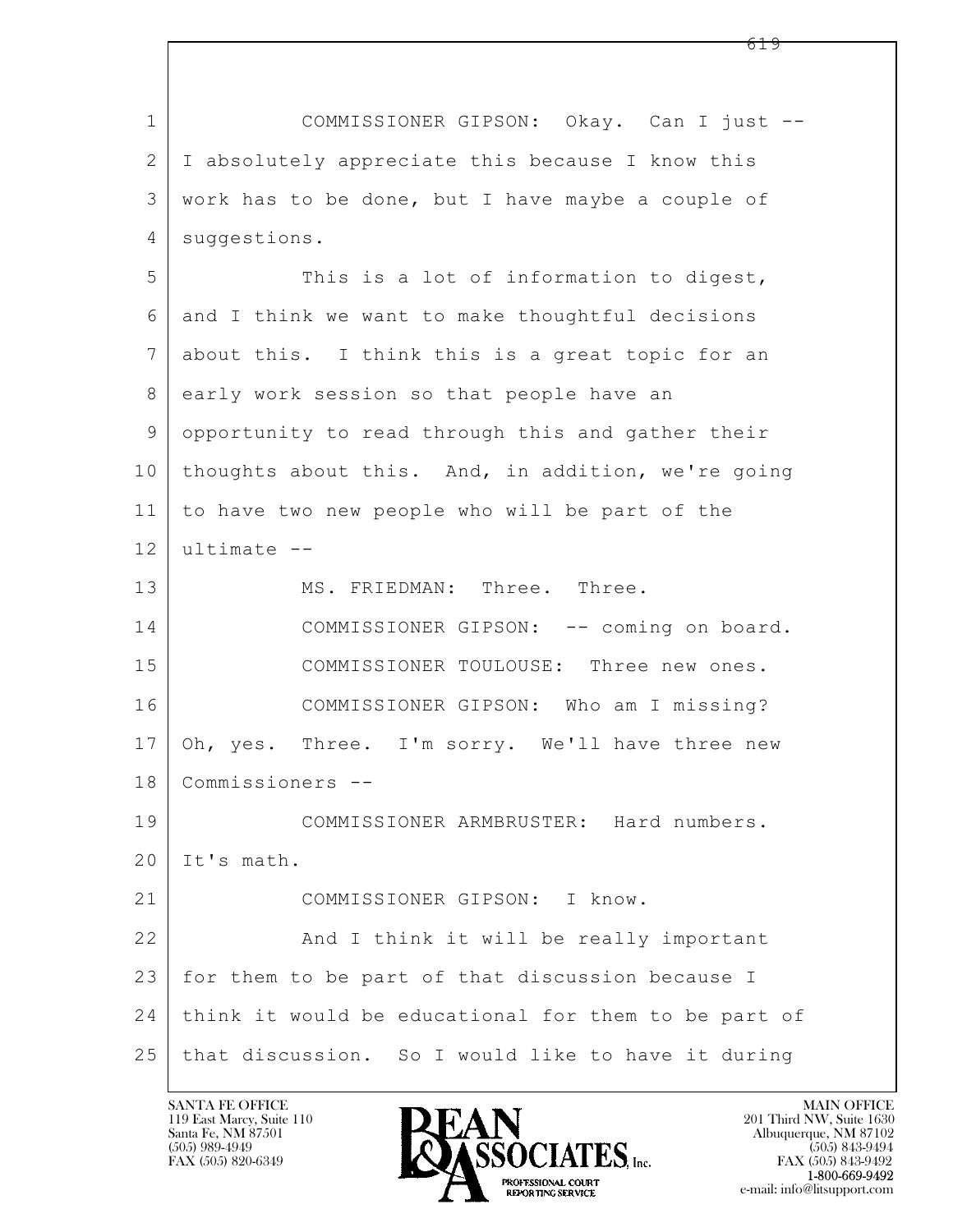$\mathbf{L}$  1 a time when they are here as well because those are 2 big decisions that we jump into and we fly into this 3 job with, you know, standing up. 4 So that's the only input I'm going to have 5 on this because I would really like to read through 6 it and be able to have a real good discussion about 7 it. So my recommendation is for us to be able to 8 take a look at it and do it at a work session when 9 | we've had time to really look at it. 10 Commissioner Armbruster. 11 COMMISSIONER ARMBRUSTER: I clearly need 12 some time to read something, since I've been reading 13 | renewals, but this is, I guess, just a question. So 14 people who may want to open a new charter school are 15 going to get the application, but that's no 16 different. But what would potentially be different 17 is how they're graded; but when they get this in 18 January, they're not going to be looking at the 19 grade, how we're evaluating it. 20 So I personally -- but I don't know about 21 the law -- that's why I'm saying this -- would feel 22 comfortable, you know, doing it in the work session 23 in January. Don't we have one on the 9th or 24 something like that? 25 COMMISSIONER GIPSON: No. The 12th.

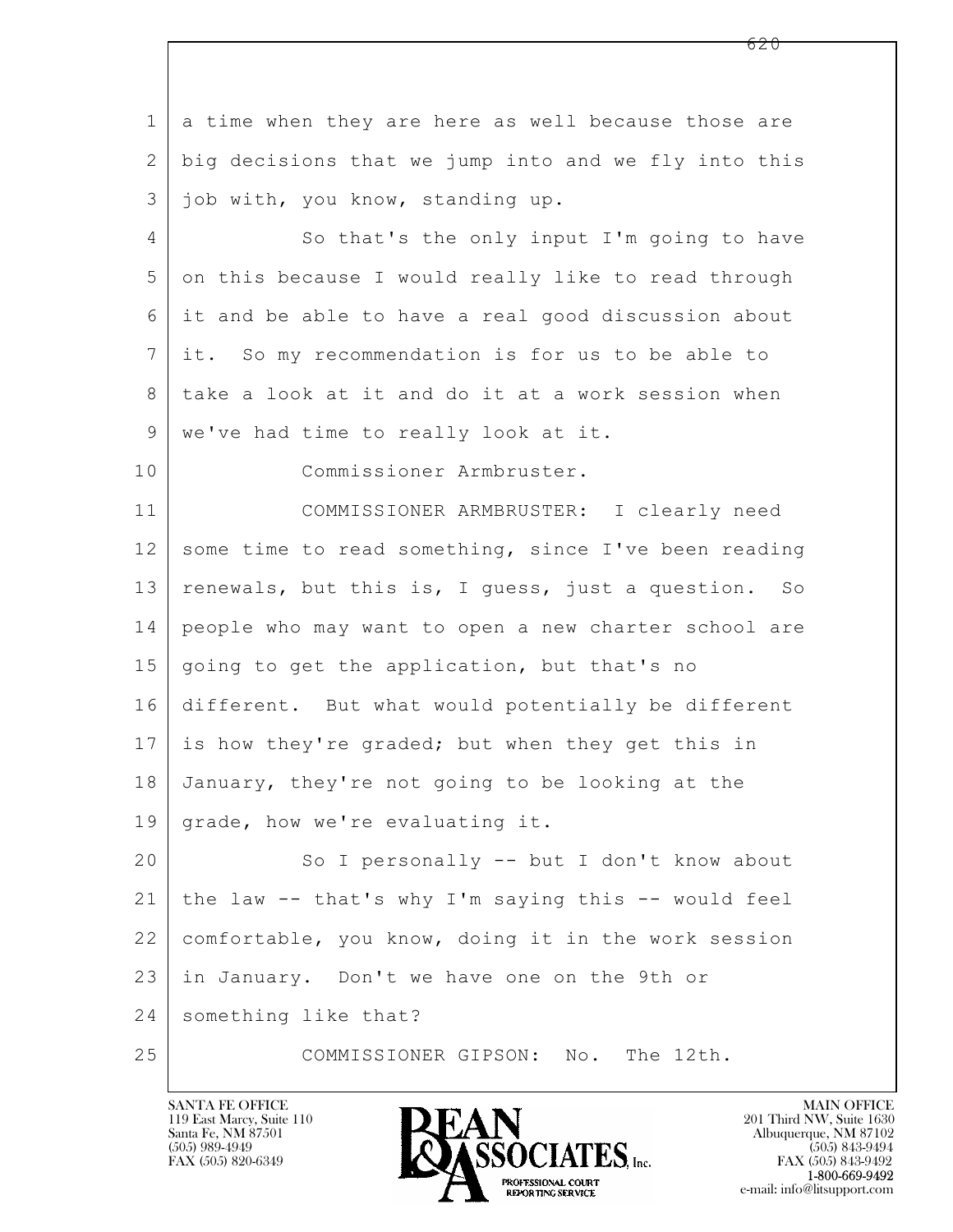| $\mathbf 1$     | COMMISSIONER ARMBRUSTER: 12th. Okay.                |  |  |  |  |  |
|-----------------|-----------------------------------------------------|--|--|--|--|--|
| $\mathbf{2}$    | Because I definitely want to get it in because it's |  |  |  |  |  |
| 3               | just easier in the end if we have the bar where we  |  |  |  |  |  |
| 4               | want it to be, but I don't think that that should   |  |  |  |  |  |
| 5               | prevent new people who want to open up new charters |  |  |  |  |  |
| 6               | from going ahead.                                   |  |  |  |  |  |
| $7\phantom{.0}$ | And so my question, I guess, really is --           |  |  |  |  |  |
| 8               | legally, Audrey -- do we have to have this          |  |  |  |  |  |
| $\mathsf 9$     | (indicating) in the new application?                |  |  |  |  |  |
| 10              | COMMISSIONER GIPSON: Well, we've had the            |  |  |  |  |  |
| 11              | discussion that the new application would be        |  |  |  |  |  |
| 12              | available with a caveat on it that there's          |  |  |  |  |  |
| 13              | ongoing -- we talked about this last --             |  |  |  |  |  |
| 14              | MS. POULOS: Madam Chairwoman,                       |  |  |  |  |  |
| 15              | Commissioners, so the rubric is embedded in the     |  |  |  |  |  |
| 16              | application.                                        |  |  |  |  |  |
| 17              | COMMISSIONER GIPSON: Right.                         |  |  |  |  |  |
| 18              | MS. POULOS: What happened last year --              |  |  |  |  |  |
| 19              | and, again, what I would like eventually for this   |  |  |  |  |  |
| 20              | Commission to get away from -- is that the old      |  |  |  |  |  |
| 21              | application remained available.                     |  |  |  |  |  |
| 22              | Applicants submit their notice of intent            |  |  |  |  |  |
| 23              | in early January, the second Tuesday, and then they |  |  |  |  |  |
| 24              | begin. And, quite honestly, they've already begun.  |  |  |  |  |  |
| 25              | I've already been getting e-mails saying, "Is this  |  |  |  |  |  |

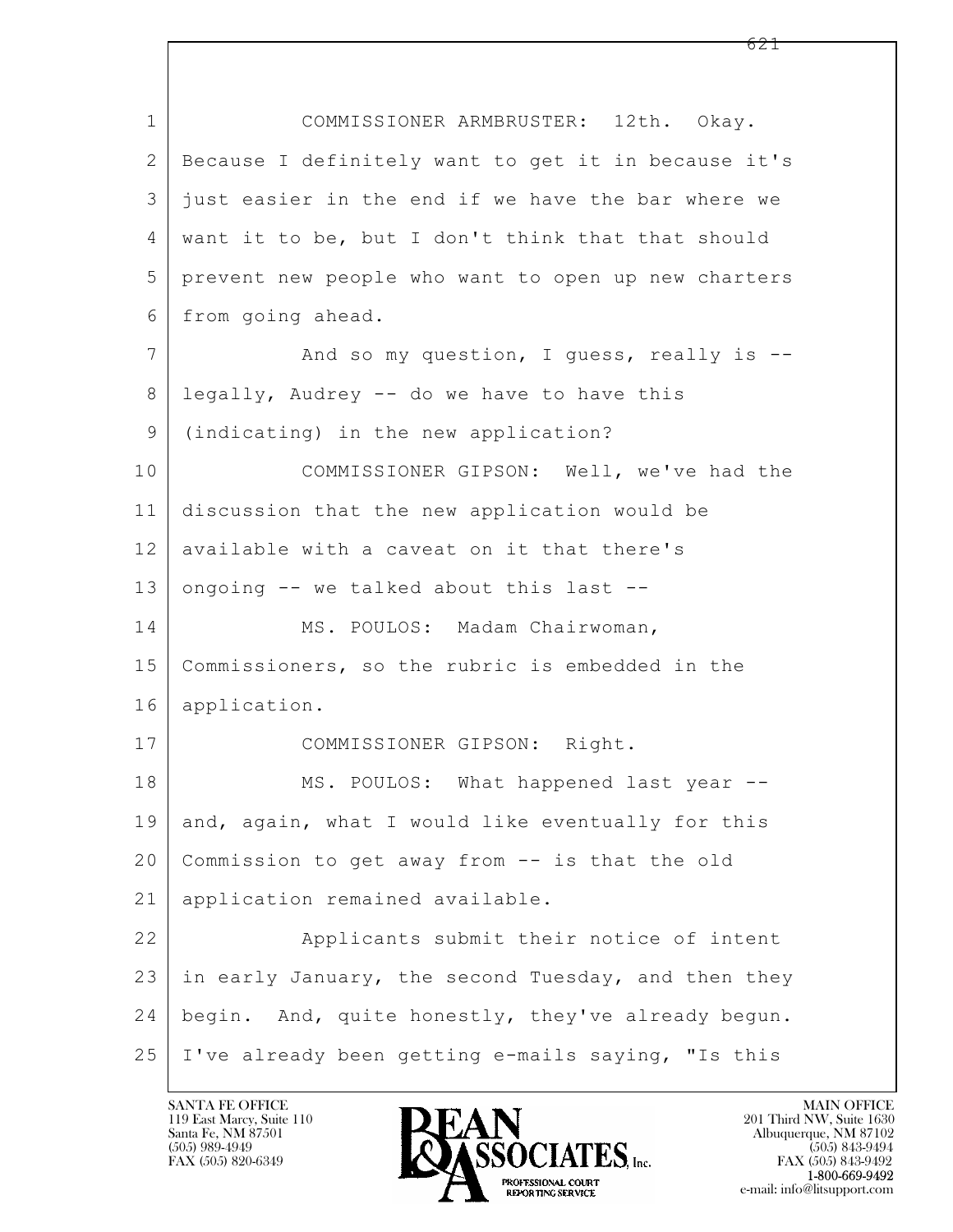1 the right application package? When is the notice 2 of intent due?" But last year, as soon as we met 3 with those schools in early January for the first 4 training, we said, "This is likely changing." And 5 it did.

6 Again, I think we've got to think long 7 term. We don't want to continue that. We should 8 have an application package out in December annually 9 whenever we can, but I certainly understand where we 10 are -- and why we are -- now. What I would like to 11 say is this is only an excerpt, and what I was kind 12 of looking for is "Yeah, that looks along the right 13 lines -- no guarantees -- as a good starting point. 14 Continue on and bring us a full rubric with a  $15$  starting point"  $-$  right?  $-$  "revised as a starting 16 point," because I think it's hard to not have a 17 starting point.

 $\mathbf{L}$  18 So if you would like me to continue with 19 this work with track changes and our recommendations 20 of, again, that starting point for discussion with 21 more clarity, we can do that and continue to work 22 throughout the PED to get the right folks in the 23 | room doing the right sections. I just didn't want 24 to do work that you didn't want.

25 COMMISSIONER GIPSON: I think that's fine.

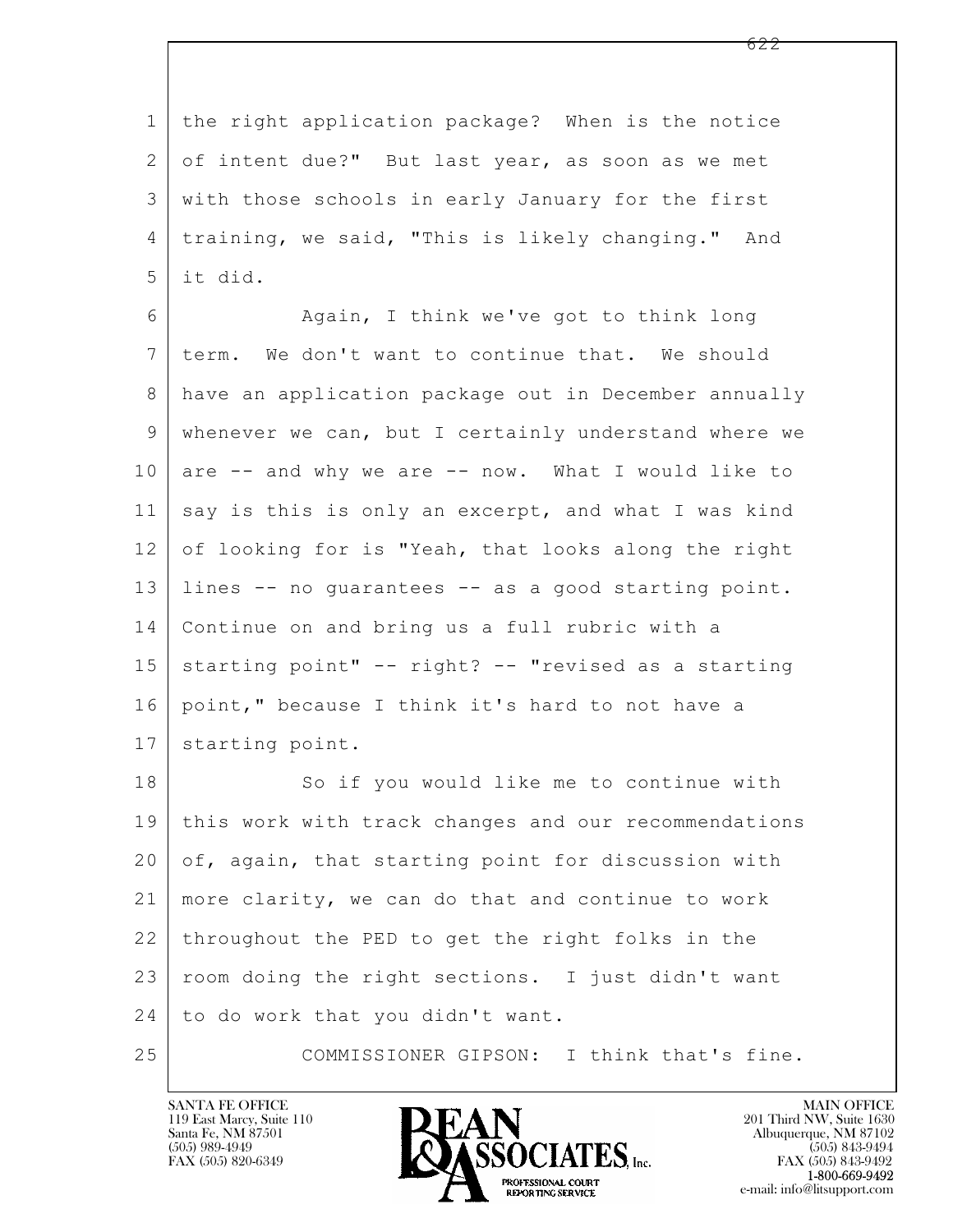$\mathbf{L}$  1 That's fine. Yeah. Yeah, I'm certainly comfortable 2 with that. So sure. 3 So are we good with holding this for -- of 4 course, Commissioner Carr is sitting there saying, 5 "Sure. Have at it" -- but for this being on the 6 agenda for the January 12 work session? 7 Okay. Thank you. 8 COMMISSIONER ARMBRUSTER: And then you're 9 | saying you want -- is this the whole thing? No? 10 COMMISSIONER GIPSON: She just said --11 COMMISSIONER ARMBRUSTER: It's part of it.  $12$  So are we saying, just to clarify, that we want 13 Katie and CSD -- 14 COMMISSIONER GIPSON: Correct. We just 15 | said yes. Correct. 16 COMMISSIONER ARMBRUSTER: We're going to 17 have more coming? 18 COMMISSIONER GIPSON: Correct. 19 Commissioner Johnston. 20 COMMISSIONER JOHNSTON: Thank you, Madam 21 Chair. 22 | I don't have to do that, or do I? All 23 right. I'll keep doing it. 24 I have three pieces of paper here; is that 25 correct.

119 East Marcy, Suite 110<br>Santa Fe, NM 87501

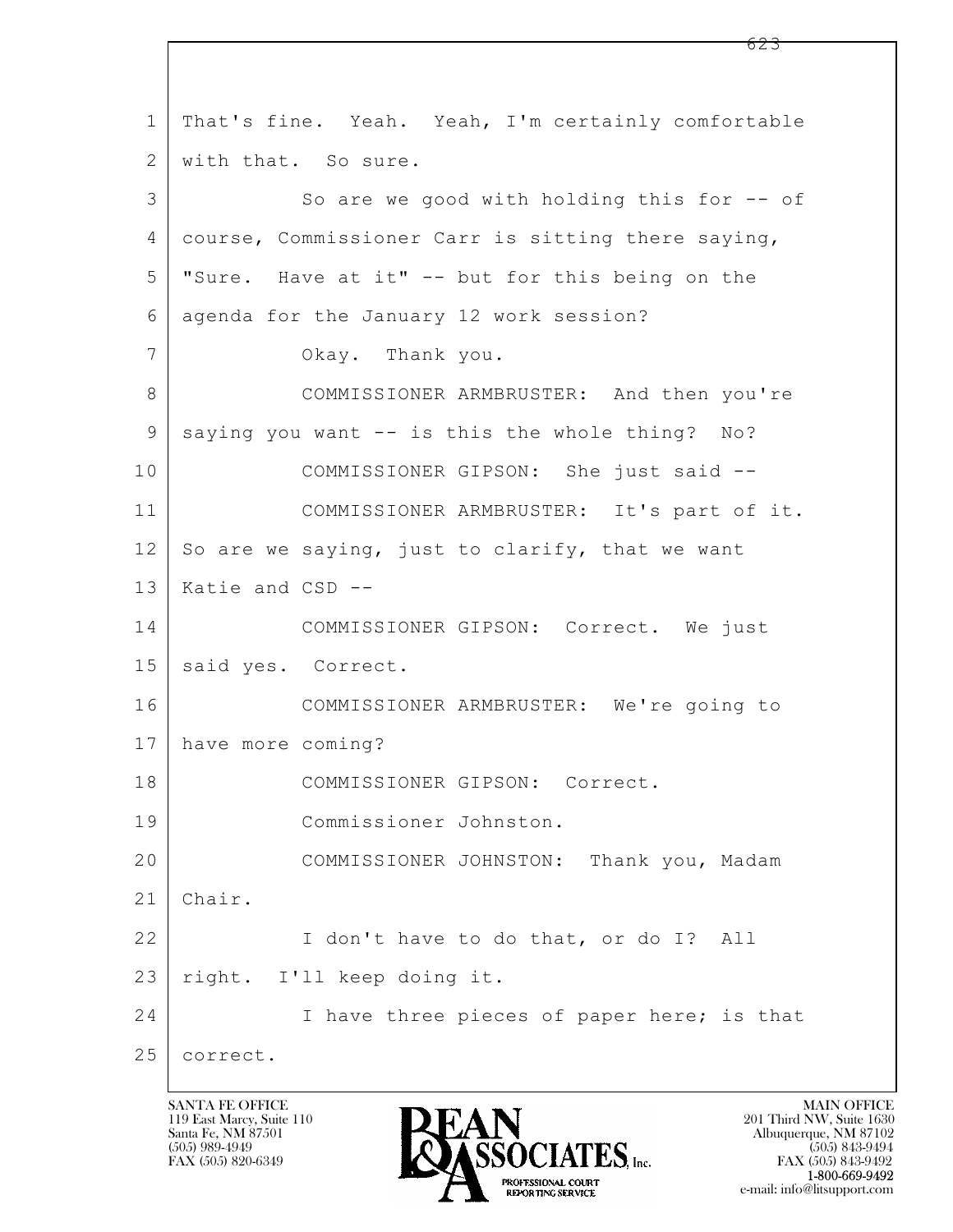$\mathbf{L}$  1 COMMISSIONER GIPSON: Correct. 2 COMMISSIONER JOHNSTON: I have one with 3 red markings on it, and I understand that. But then 4 I confused myself because I thought I only had two. 5 Do I have two models? 6 MS. POULOS: One is the original. 7 COMMISSIONER JOHNSTON: Okay. 8 MS. POULOS: One is the -- and I probably 9 should have marked those better. 10 COMMISSIONER JOHNSTON: That's all right. 11 I can figure it out. It's where my head is right 12 now. So one is the original. 13 MS. POULOS: One is the final with our 14 recommendations, and then the one with the red is 15 obviously the track changes to help you track 16 changes. 17 COMMISSIONER JOHNSTON: I can figure it 18 out when I've rested a little. Thank you very much. 19 COMMISSIONER ARMBRUSTER: Hold on. 20 COMMISSIONER GIPSON: So just so everyone 21 is clear, this third one is the final -- 22 | MS. POULOS: Our starting point of 23 conversation, our recommended starting point. 24 COMMISSIONER GIPSON: Yes. 25 MS. POULOS: And that's the one that

119 East Marcy, Suite 110<br>Santa Fe, NM 87501

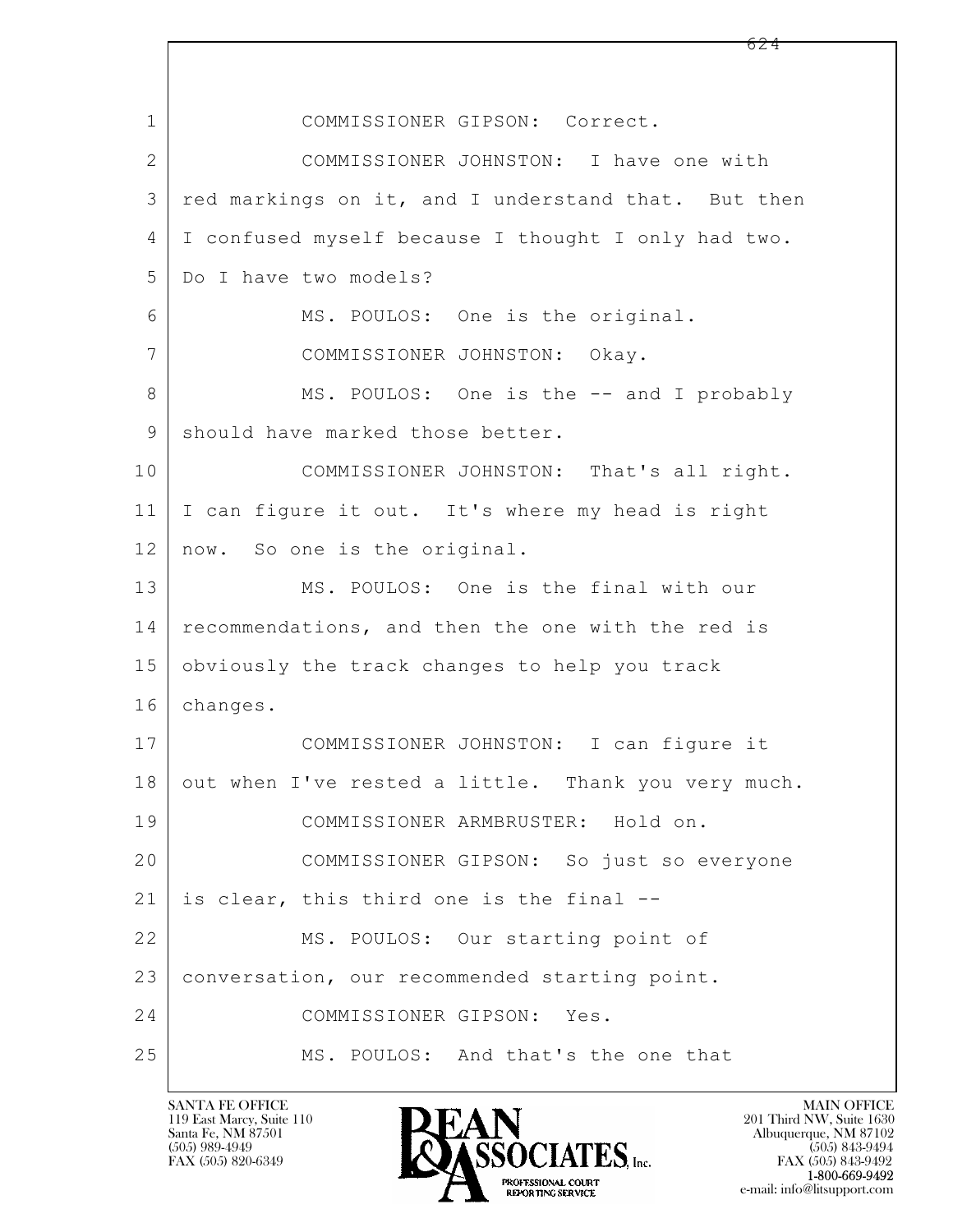| $\mathbf 1$  | changes -- here's the easy way to distinguish that.  |  |  |  |  |  |
|--------------|------------------------------------------------------|--|--|--|--|--|
| $\mathbf{2}$ | We have recommended that you don't use the           |  |  |  |  |  |
| 3            | categories Exceeds, Meets, Partially Meets, and Does |  |  |  |  |  |
| 4            | Not Meet but, rather, use Exceeds, Meets, Does Not   |  |  |  |  |  |
| 5            | Meet, and Falls Far Below. So that would be the one  |  |  |  |  |  |
| 6            | we are recommending as "This is what we think would  |  |  |  |  |  |
| 7            | look good."                                          |  |  |  |  |  |
| 8            | COMMISSIONER GIPSON: So unless you mess              |  |  |  |  |  |
| 9            | it up, you were given it in sequence.                |  |  |  |  |  |
| 10           | COMMISSIONER JOHNSTON: I've already                  |  |  |  |  |  |
| 11           | messed it up, but I put it back in order.            |  |  |  |  |  |
| 12           | COMMISSIONER GIPSON: So it actually goes             |  |  |  |  |  |
| 13           | from smallest to biggest, which is tracking all      |  |  |  |  |  |
| 14           | the -- and then the final one. Okay?                 |  |  |  |  |  |
| 15           | COMMISSIONER JOHNSTON: Got it.                       |  |  |  |  |  |
| 16           | COMMISSIONER ARMBRUSTER: Got it.                     |  |  |  |  |  |
| 17           | MS. POULOS: Madam Chairwoman,                        |  |  |  |  |  |
| 18           | Commissioners, the other thing that I didn't notice  |  |  |  |  |  |
| 19           | that I hadn't changed -- and I'll just put this in   |  |  |  |  |  |
| 20           | your heads for you to think about -- is I've         |  |  |  |  |  |
| 21           | actually thought that the Falls Far Below should not |  |  |  |  |  |
| 22           | be granted one point but should be granted zero      |  |  |  |  |  |
| 23           | points. I didn't track that. That's a thought.       |  |  |  |  |  |
| 24           | COMMISSIONER GIPSON: You know, that's                |  |  |  |  |  |
| 25           | fine by me.                                          |  |  |  |  |  |

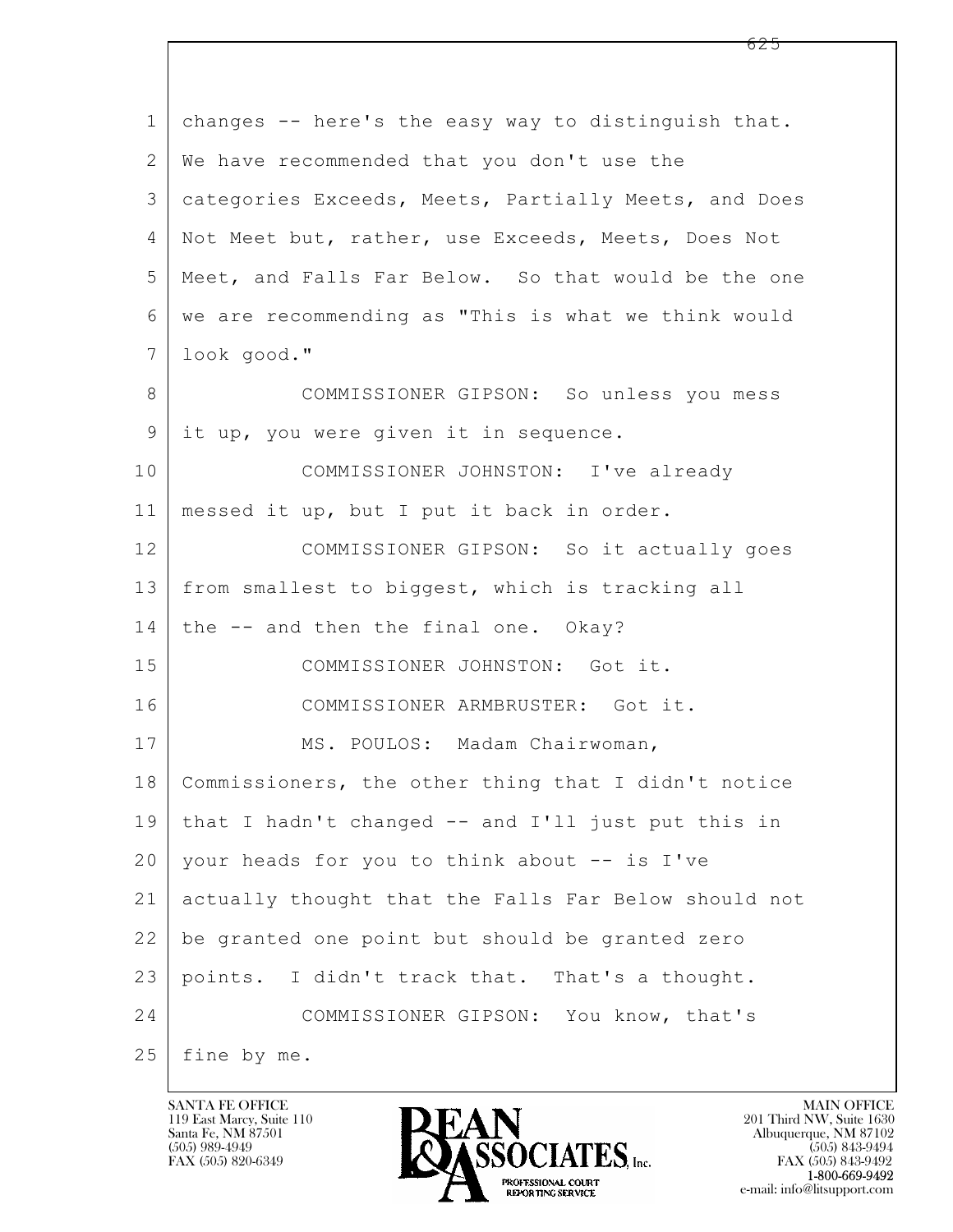$\mathbf{L}$  1 COMMISSIONER TOULOUSE: Madam Chair, I'm 2 | not sure I remember why we put any points on that. 3 COMMISSIONER GIPSON: You're getting 4 credit for something you didn't do or you didn't 5 meet. So I'm great with that. I'm fine with no 6 points for Not Meet -- for Falling Far Below. 7 Absolutely. 8 Okay. Are we good? 9 We are now on to item Nos. 8 and 9, which 10 is me, report from the Chair, and this will be very 11 brief. 12 I want to thank everyone. I want to thank 13 all the work that CSD did and submitting to us 14 somewhere around probably 10,000 pages of work. I 15 | want to thank you so much for that. But I 16 appreciate the thought and the effort that went into 17 it, and it's certainly a task that does not go 18 unnoticed. 19 And I want to thank all the Commissioners 20 for their time and diligence with these reports and 21 their thoughtful questions and their responses, and  $22$  I think this came out in a  $-$  it was a good three 23 days' work. So I appreciate all that. Those were 24 hard decisions; and, as we know, they're difficult  $25$  to make, but I think in the end we made good,

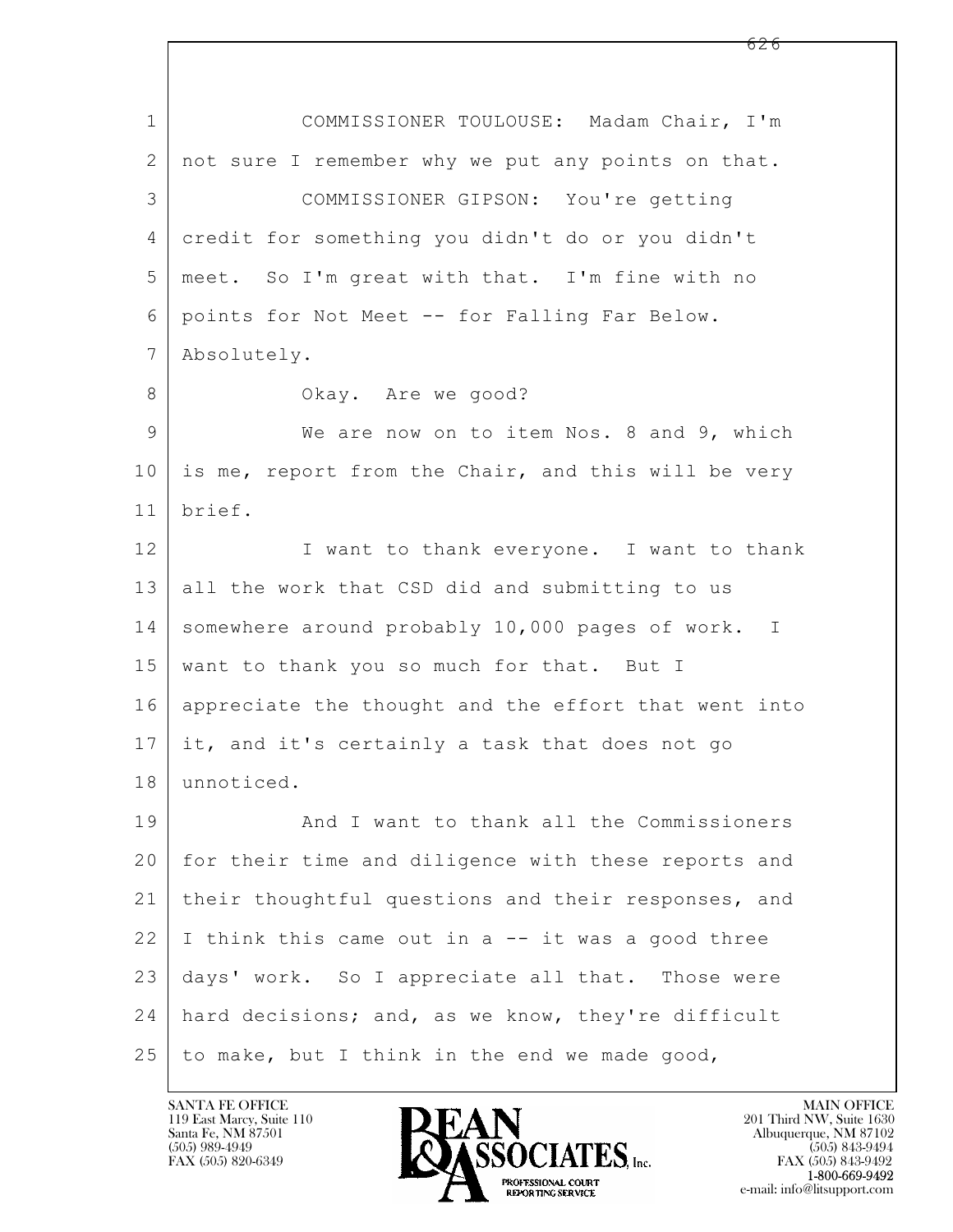1 thoughtful decisions.

| $\overline{2}$ | Just so that you are aware, a brief update          |  |  |  |  |  |
|----------------|-----------------------------------------------------|--|--|--|--|--|
| 3              | on the appeal. A lawyer was contracted the end of   |  |  |  |  |  |
| 4              | last week or beginning of this week, and the appeal |  |  |  |  |  |
| 5              | hearing is scheduled for January 6. So, you know,   |  |  |  |  |  |
| 6              | I'll have an update for the next meeting. I believe |  |  |  |  |  |
| 7              | everyone was sent an e-mail about that. Were they?  |  |  |  |  |  |
| 8              | MS. FRIEDMAN: The e-mail that I sent was            |  |  |  |  |  |
| 9              | just the information from -- but I did not receive  |  |  |  |  |  |
| 10             | anything about the date of the hearing.             |  |  |  |  |  |
| 11             | COMMISSIONER GIPSON: Oh, okay. I will               |  |  |  |  |  |
| 12             | forward --                                          |  |  |  |  |  |
| 13             | COMMISSIONER CARR: Your time is up. I'm             |  |  |  |  |  |
| 14             | sorry. Just kidding.                                |  |  |  |  |  |
| 15             | COMMISSIONER GIPSON: I will forward to              |  |  |  |  |  |
| 16             | you the notice of the hearing so that you can send  |  |  |  |  |  |
| 17             | it out to all the Commissioners, yes.               |  |  |  |  |  |
| 18             | COMMISSIONER TOULOUSE: Make it ding.                |  |  |  |  |  |
| 19             | COMMISSIONER JOHNSTON: Is the Commission            |  |  |  |  |  |
| 20             | expected to attend the hearing?                     |  |  |  |  |  |
| 21             | COMMISSIONER GIPSON: The expectation is             |  |  |  |  |  |
| 22             | not there. You're certainly welcome to come, but    |  |  |  |  |  |
| 23             | there will be no testimony taken from any           |  |  |  |  |  |
| 24             | Commissioners.                                      |  |  |  |  |  |
| 25             | COMMISSIONER JOHNSTON: It would just be             |  |  |  |  |  |

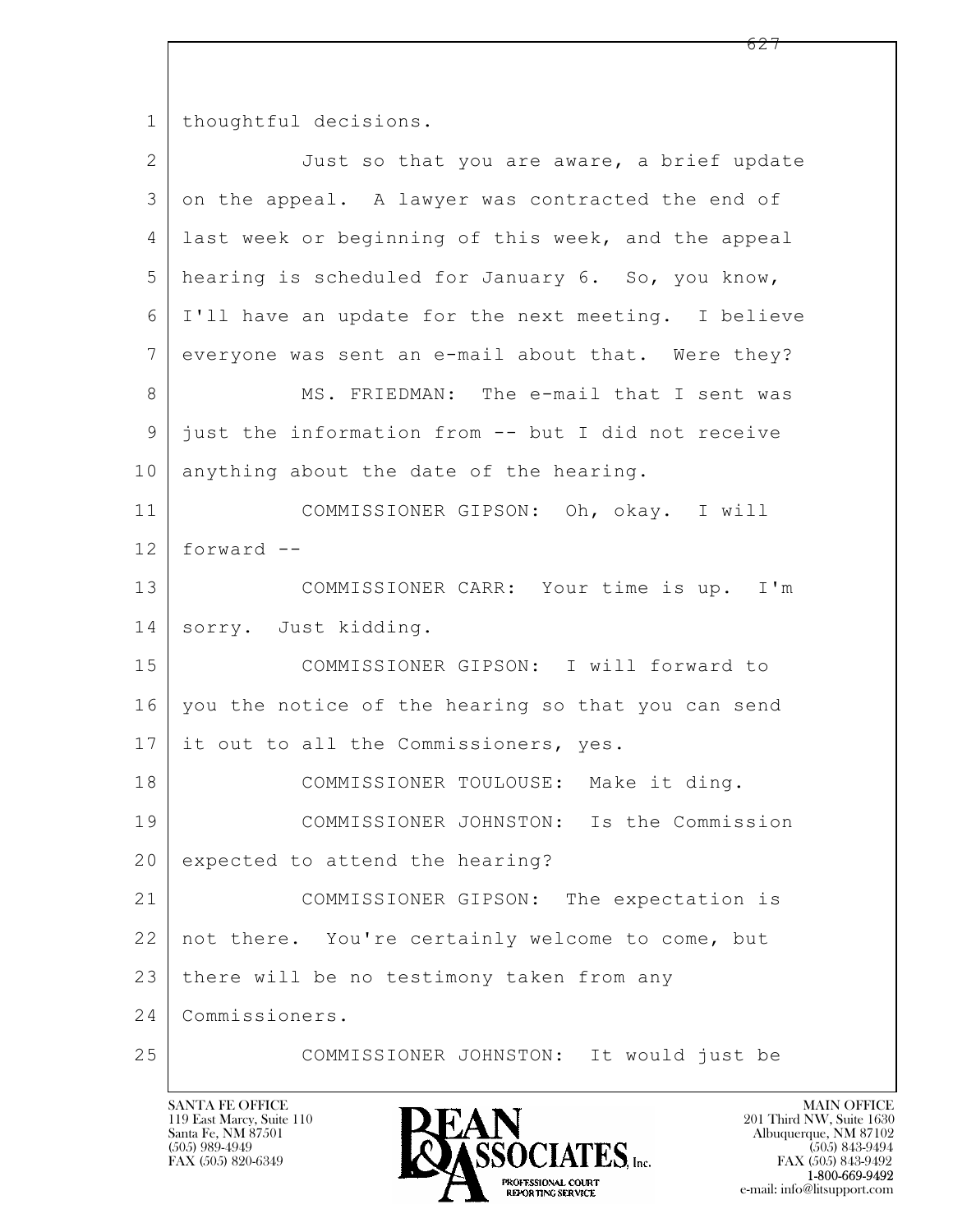1 an open hearing.

 $\mathbf{L}$  2 COMMISSIONER GIPSON: Right. It would 3 just be to participate in the open hearing. 4 COMMISSIONER JOHNSTON: Thank you. 5 COMMISSIONER GIPSON: But there is no 6 participation by the Commission, per se. 7 COMMISSIONER JOHNSTON: Thank you. 8 COMMISSIONER GIPSON: Okay. But I will 9 send out the notice so that, if you have nothing to 10 do on the afternoon of January 6, you can come by 11 for the hearing. Thank you. And I will get that 12 out as soon as I get home. 13 | Item No. -- where is --14 COMMISSIONER TOULOUSE: You want to say 15 when the LESC meeting is? 16 COMMISSIONER GIPSON: I know but where -- 17 oh. Update from the Charter Coalition, No. 9 --18 sorry -- letter A. 19 COMMISSIONER TOULOUSE: Announce the LESC 20 meeting? 21 COMMISSIONER GIPSON: Oh, I forgot. I'm 22 sorry. 23 The LESC meeting is next week, Wednesday 24 through Friday. I will be there. It is one of the 25 bigger meetings because it is when there is

119 East Marcy, Suite 110<br>Santa Fe, NM 87501



FAX (505) 843-9492 e-mail: info@litsupport.com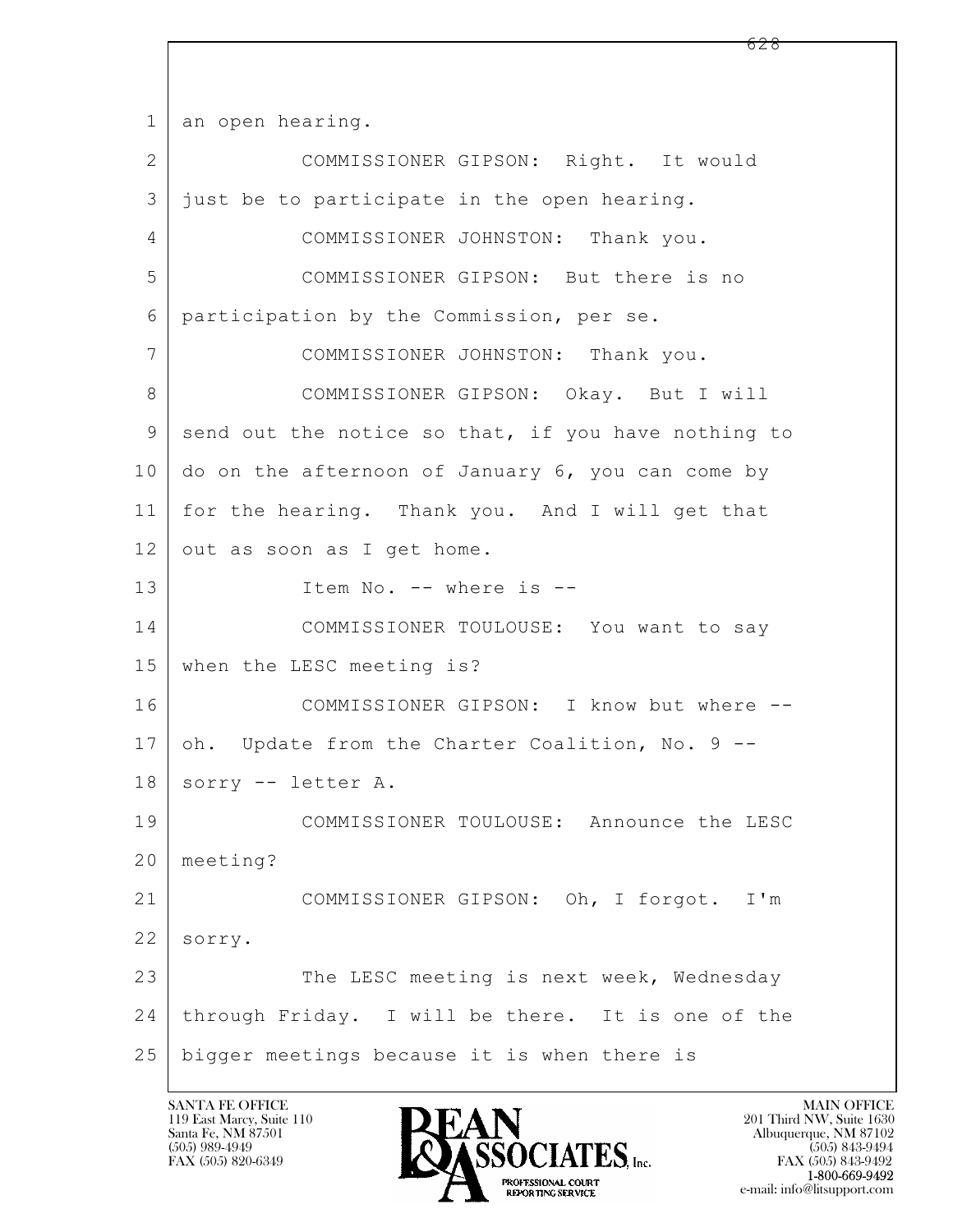$\mathbf{L}$  1 discussion about potential legislation. If you go  $2$  on the website, legislation has  $-$  or some 3 legislation is already there, but they will have an 4 update, the best update for what legislation they're 5 looking to put forward so that it is an interesting 6 and busy meeting in that respect. 7 Good afternoon. 8 | MS. CALLAHAN: Good afternoon, 9 | Madam Chair, Commissioners. My name is Kelly 10 Callahan, and I am the co-executive director of the 11 | New Mexico Coalition for Charter Schools. And thank  $12$  you. I appreciate the time, and I will be very 13 brief because you guys have been here a while. 14 First of all, I'd like to echo the kudos 15 to the PEC and the CSD. I reviewed the renewal 16 application reports, and they were thorough and 17 | very, very complete. And I think it was a 18 tremendously daunting process, and I have to say 19 that that definitely was a lot of work and also to 20 the PEC having to digest all of that and to make 21 those very difficult decisions. I think they were 22 very thoughtfully presented and, I believe, very 23 fairly judged. And so thank you very much for all 24 of your hard work on that.

25 So just a couple of things that the



FAX (505) 843-9492 e-mail: info@litsupport.com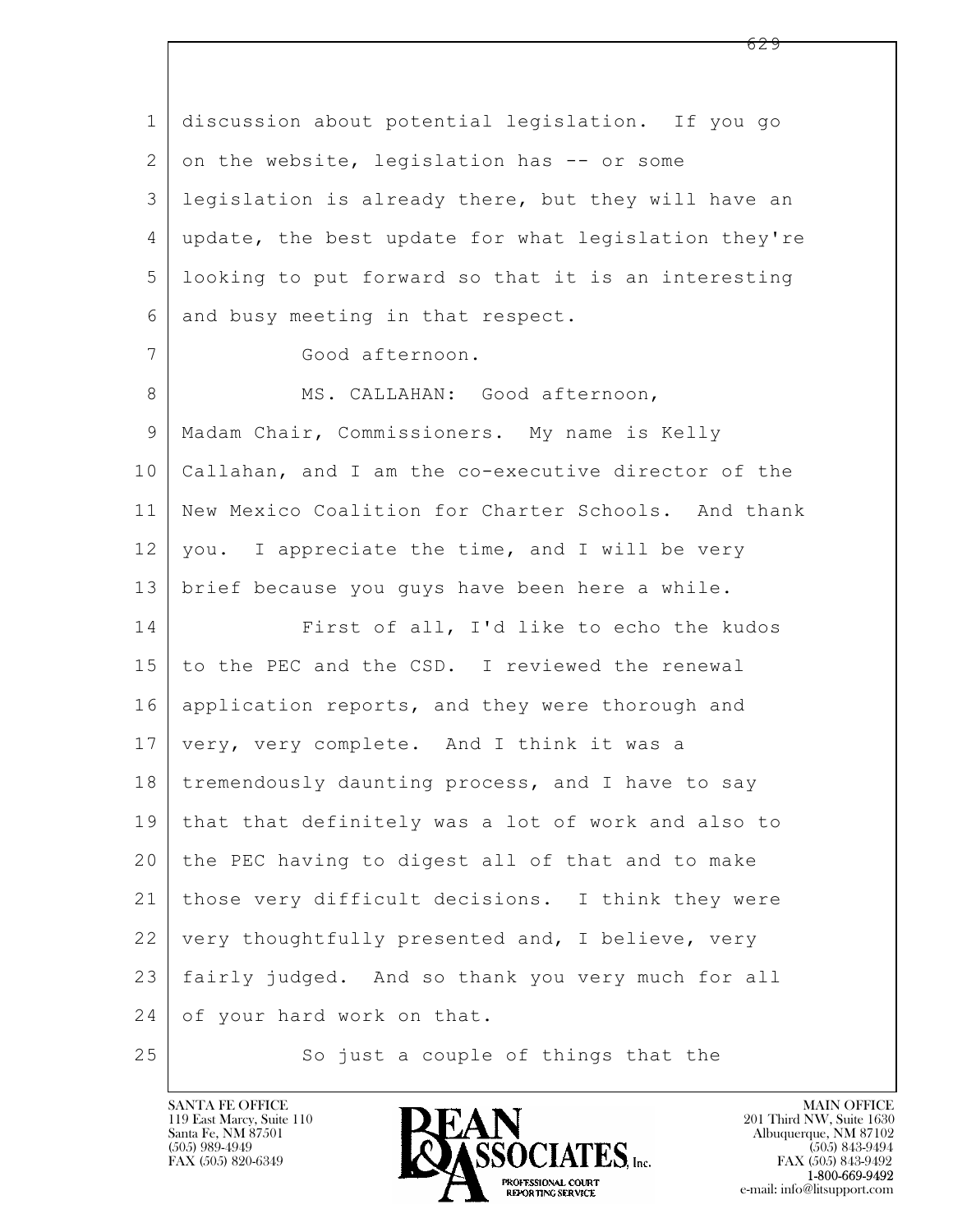$\mathbf{L}$  1 Coalition has going to kind of tie into the LESC. 2 The Coalition is going to set up three meetings for 3 our school leaders around the state to discuss 4 legislative issues that are going to come up 5 obviously next week. We are going to do a Northern 6 Leader Session in Santa Fe on December 14 at the 7 Santa Fe Community College at noon; so prior to the 8 LESC meeting on Wednesday. We will be doing one 9 January 5 for the South in Las Cruces at -- 10 You're not going to be there? 11 COMMISSIONER GIPSON: Well, I have to come 12 up. The appeal is on the 6th, and I have to come up 13 to speak with Julia on the 5th. 14 MS. CALLAHAN: Oh, okay. But we will be 15 meeting with the Southern Leaders on January 5. 16 Unfortunately, it's all been scheduled. And it's  $17$  going to be  $-$ 18 COMMISSIONER GIPSON: What time? 19 | MS. CALLAHAN: At -- I think it's 11:00. 20 So we can just drive down from Albuquerque, but I 21 can get back to you. 22 COMMISSIONER GIPSON: Okay. 23 MS. CALLAHAN: Then we'll be doing Central 24 Leaders on January 11, and that site is yet to be 25 determined, somewhere in Albuquerque. So we'll be

119 East Marcy, Suite 110<br>Santa Fe, NM 87501



FAX (505) 843-9492 e-mail: info@litsupport.com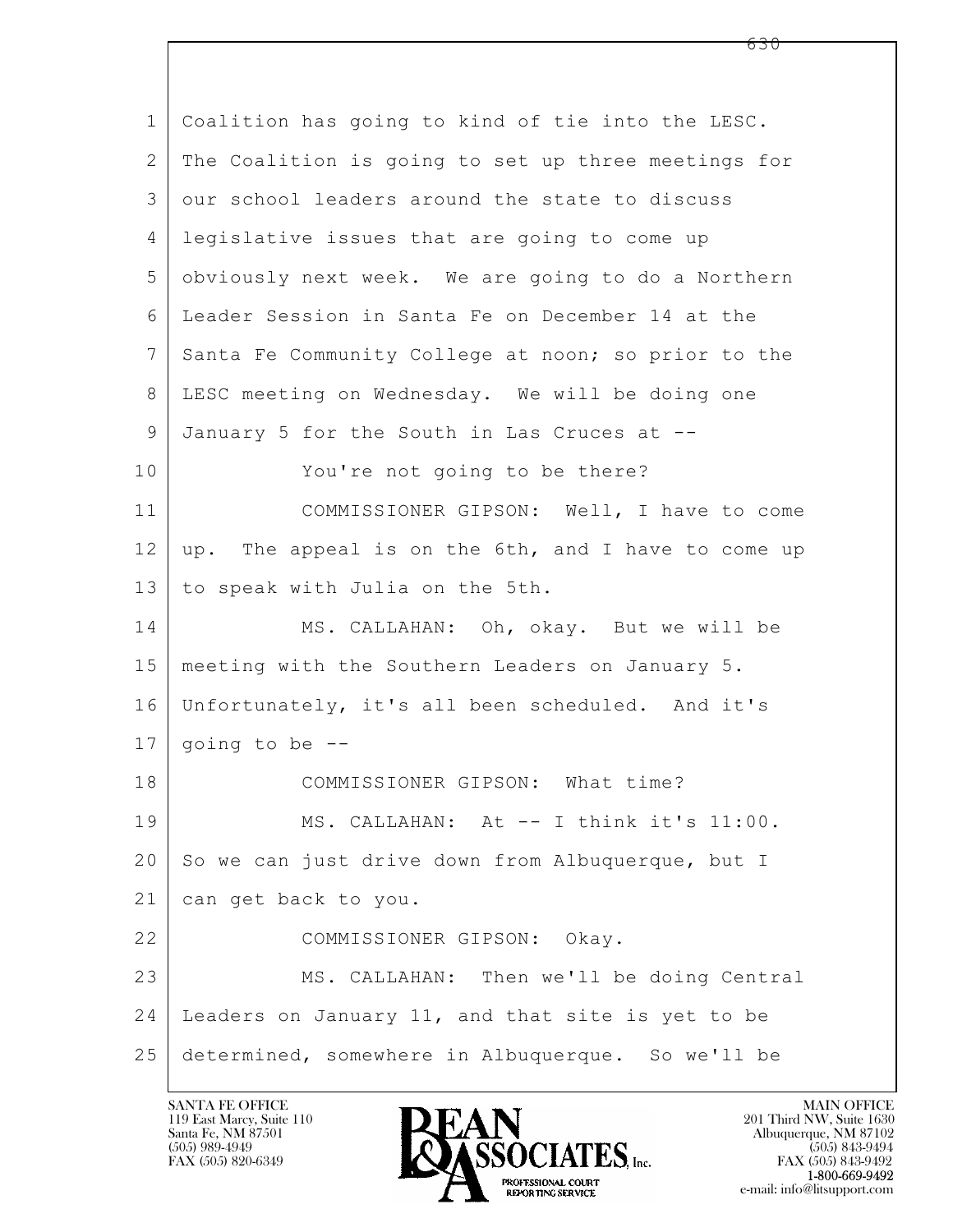$\mathbf{L}$  1 covering -- so the leaders will have an opportunity 2 to look at the platform from the Coalition and ask 3 questions and look at strategies of how to work with 4 the legislature in this upcoming 60-day session. 5 COMMISSIONER GIPSON: I'm sorry. Could 6 you give me the Northern one again? 7 MS. CALLAHAN: It's December 14 at the 8 Santa Fe Community College at noon. 9 COMMISSIONER GIPSON: Okay. Because I'm 10 coming up that day. 11 | MS. CALLAHAN: And any of you are welcome. 12 And we -- Chair Gipson, I will -- when we get our 13 final platform complete, I will make sure that I 14 send that to you. 15 COMMISSIONER GIPSON: Okay. Thank you. 16 MS. CALLAHAN: And if you can share that 17 with the Commissioners -- 18 COMMISSIONER GIPSON: Sure. 19 MS. CALLAHAN: -- that would be great. 20 We're working with the PED. We're working with the 21 LESC. It's a very collaborative effort. Also with 22 the Coalition of Educational Leaders -- so the 23 School Board Association and the Superintendents. 24 And so hopefully in this collaboration we can do 25 some forward thinking about the legislation that is

119 East Marcy, Suite 110<br>Santa Fe, NM 87501



FAX (505) 843-9492 e-mail: info@litsupport.com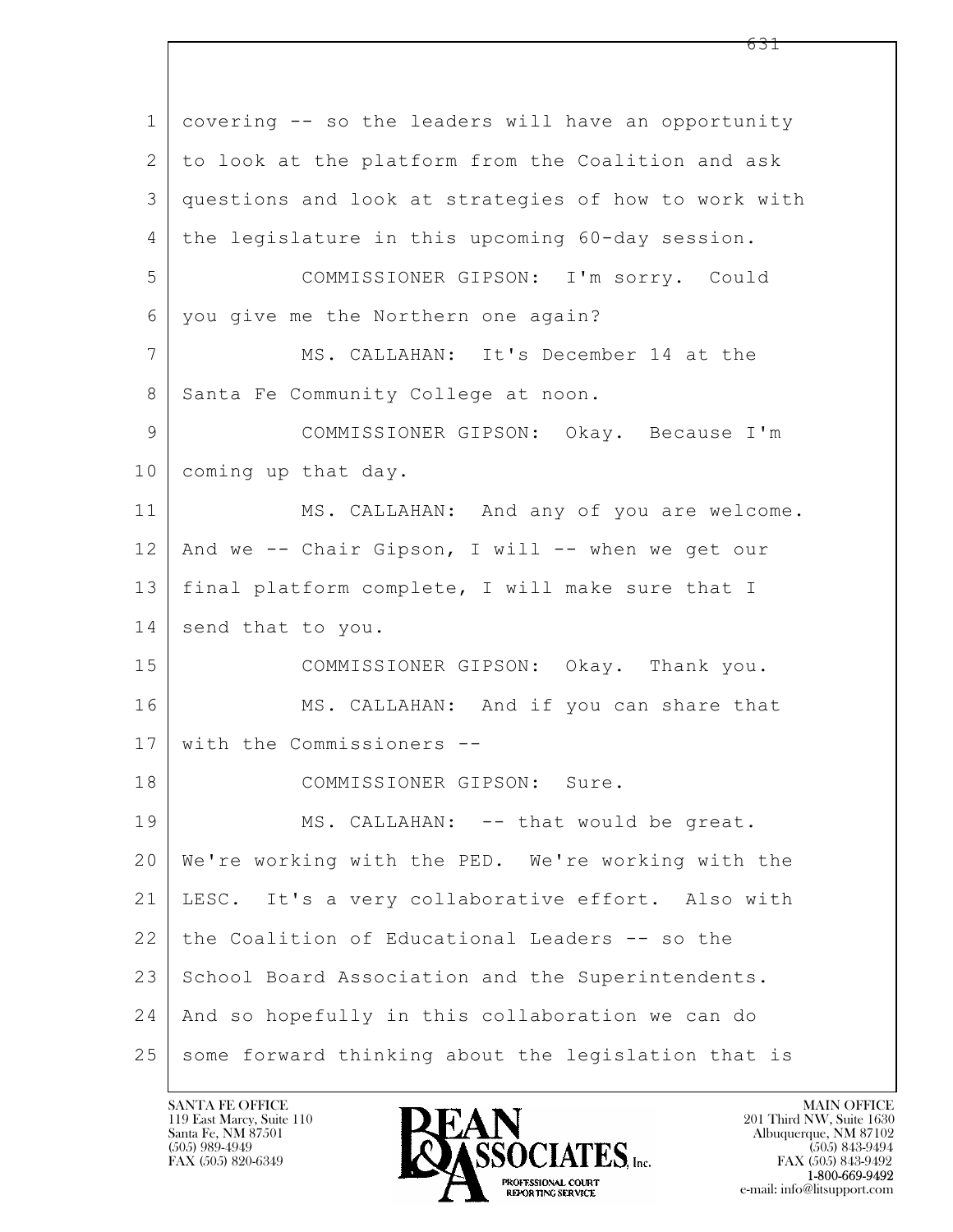$\mathbf{L}$  1 | going to obviously be very difficult. 2 Just another thing that the Coalition has 3 taken on: We are beginning a Cohort Group Meeting 4 with the school business officials, the business 5 managers, and we have -- we had our first meeting on 6 Tuesday. That went very well. This is to address 7 issues that are coming up, whether it's through the 8 audits or any of the things that are happening 9 currently that are troubling to charter schools and 10 school business officers. And we have reached out 11 to David Craig. We're just now getting started on 12 | this Cohort Group. 13 Charter school leaders meet frequently. 14 Charter school special ed. coordinators meet, 15 | testing coordinators, but the school business 16 officers really didn't have a place or a forum where 17 | they could share best practice and do things 18 together because they do often operate in isolation. 19 So we had about 20 attend this first session, which, 20 I think, is a really good representation. So 21 hopefully we will be able to do something on a 22 regular basis and, again, moving around the state to 23 include all schools. This is members and nonmembers 24 of the Coalition. We just saw it as a great need. 25 And then, lastly, mark your calendars.

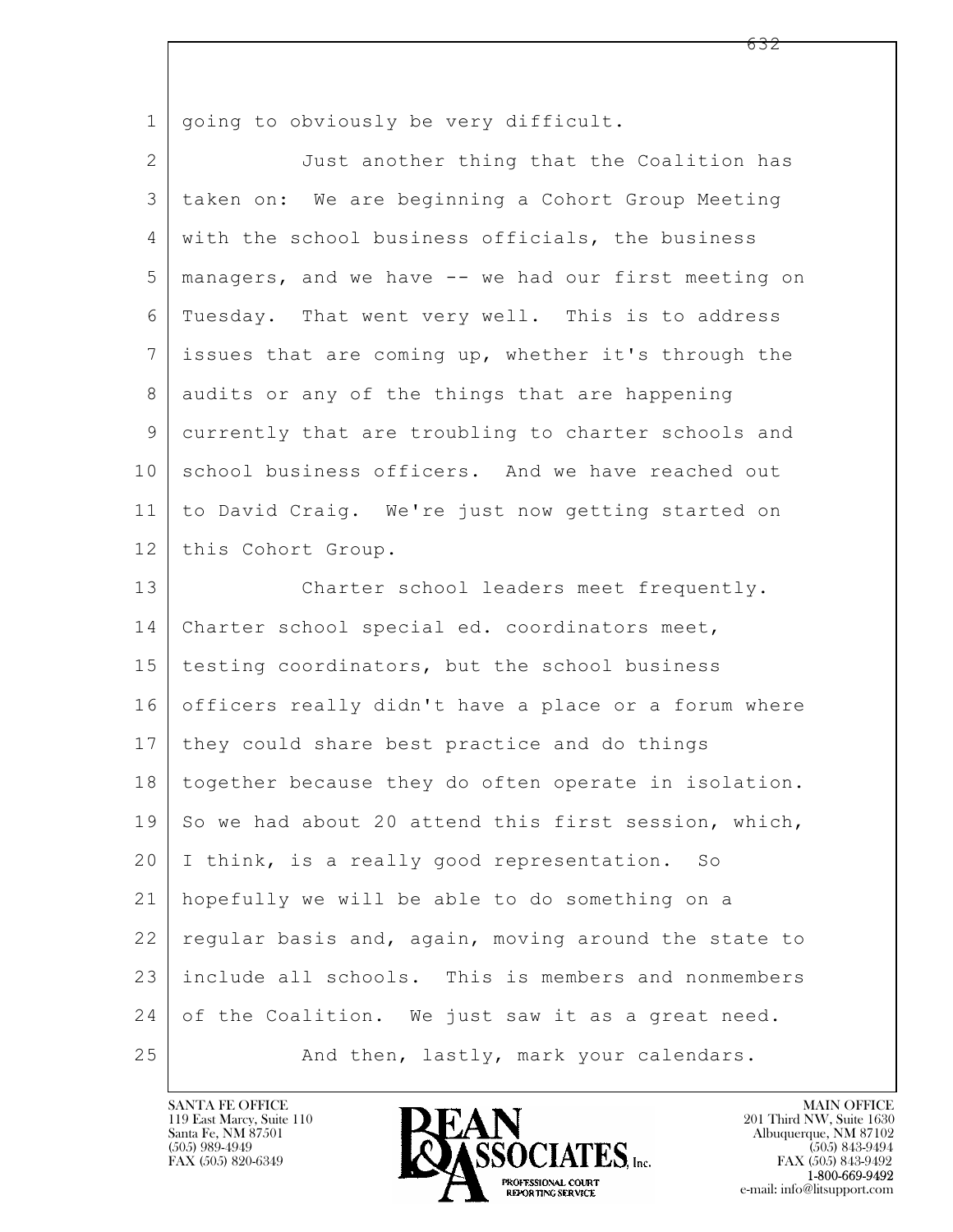$\mathbf{L}$  1 January 23 here in Santa Fe at the Capitol is 2 National School Choice Week, and that's National 3 School Choice Day at the Capitol on January 23 at 4 noon in the Rotunda. 5 And, Katie, you guys weren't on the list, 6 and I asked them to reach out to you, the National 7 Group, Lisa Keegan-Graham. And we were wondering 8 | why you guys were not a part of that. 9 DIRECTOR POULOS: I think they actually 10 used our name to reserve space. I will reach out. 11 | MS. CALLAHAN: Just so you know, last year 12 we collaborated with the PED and other -- and it's 13 | not just charter schools. It's school choice. So 14 it's private schools. It's homeschoolers, parochial 15 | schools. And so they're the national organization 16 that helps plan this, and we sort of serve as a 17 place to organize transportation and mobilization to 18 | get kids up into the Capitol. But January 23 at 19 noon in the Rotunda at the Capitol, they'll be doing  $20$  a rally, which will be performances and speakers. 21 | And so, again, Katie, I was going to talk 22 to you about this on Tuesday. You know, we sort of 23 got roped into this, and when I didn't see you guys 24 on there, I was a little concerned. 25 So, anyway, we wanted to get notice out to

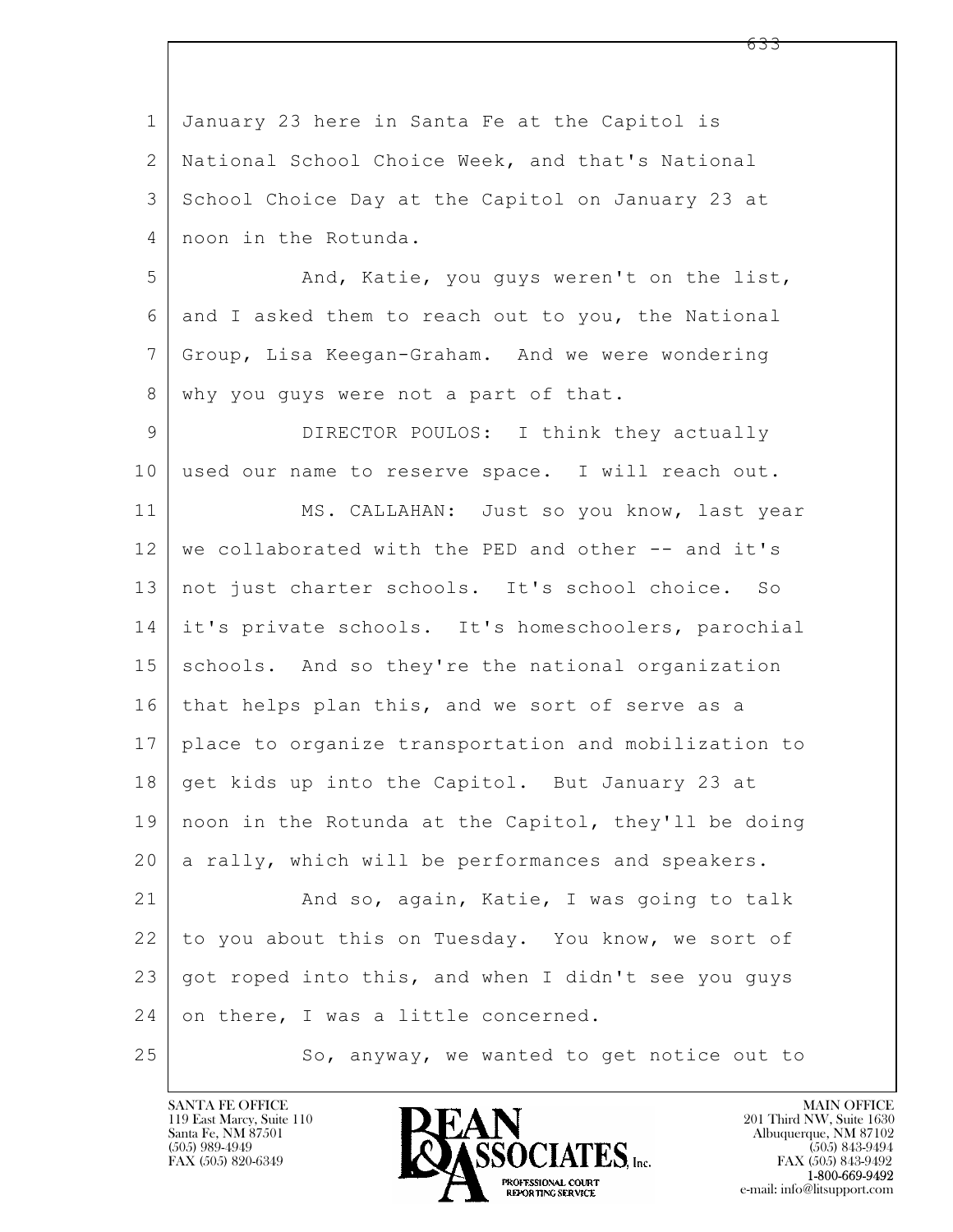$\mathbf{L}$  1 schools and get that. And so if you are available 2 or if you would be interested in speaking, if you're 3 going to be around Santa Fe at the legislative 4 session, they are always looking for somebody to 5 talk about school choice. So I wanted to make sure 6 | that you guys had that on your calendar. 7 | That's it for me. 8 COMMISSIONER GIPSON: Thank you so much. 9 | And hopefully I'll see you on the 14th. 10 MS. CALLAHAN: Yes. 11 COMMISSIONER GIPSON: We are on to No. 10, 12 which is PEC Comments. 13 Commissioner Toulouse. 14 COMMISSIONER TOULOUSE: Madam Chair, I 15 have no comments left. Thank you. 16 COMMISSIONER GIPSON: Commissioner 17 Peralta. 18 COMMISSIONER PERALTA: Thank you, 19 Madam Chair. I guess just to Jeff, since he's the 20 only one really here that's departing the 21 Commission. 22 Best of luck -- 23 COMMISSIONER CARR: Thank you. 24 COMMISSIONER PERALTA: -- you know, 25 finishing out your school year, retirement --

119 East Marcy, Suite 110<br>Santa Fe, NM 87501



FAX (505) 843-9492 e-mail: info@litsupport.com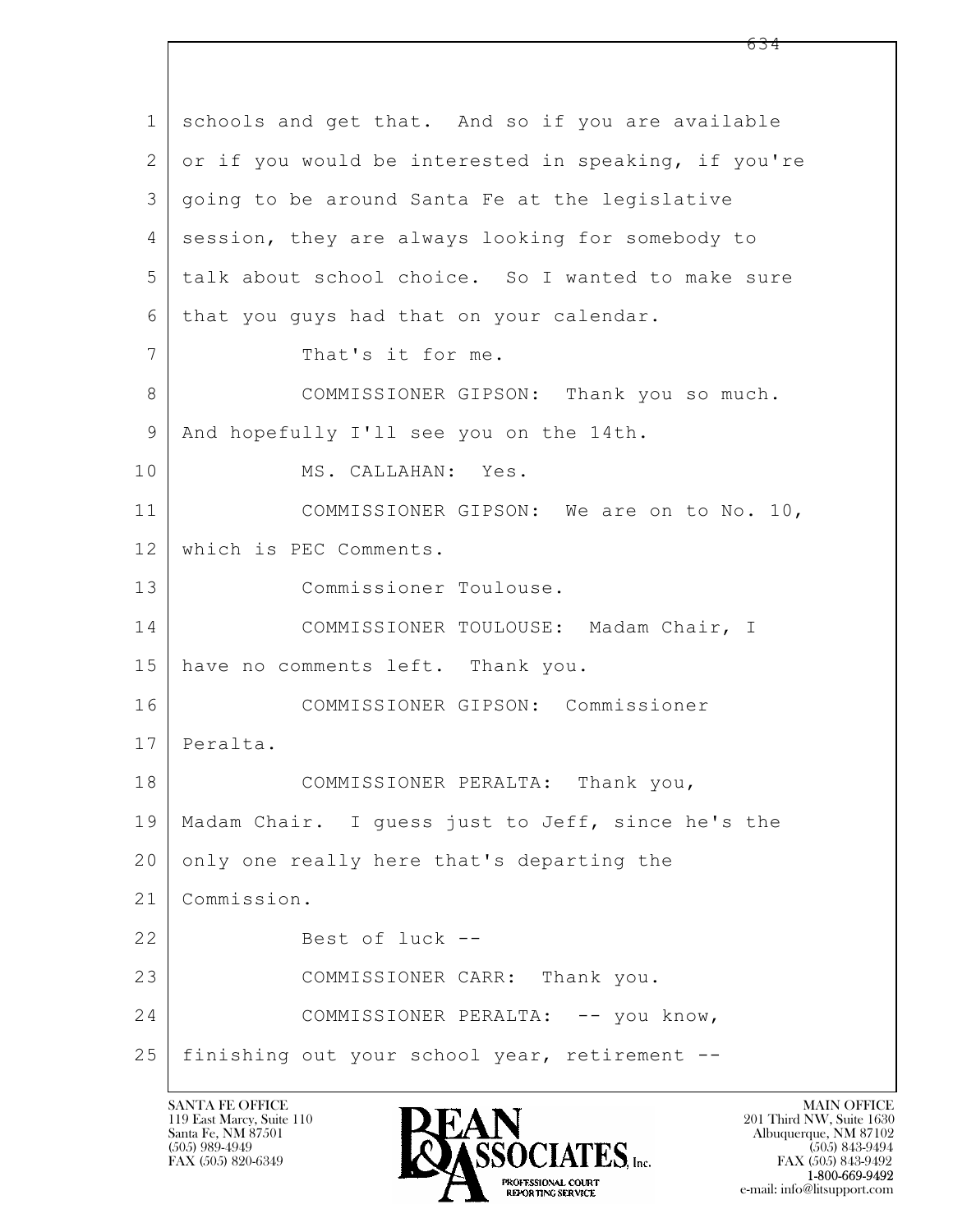$\mathbf{L}$  1 whatever you have planned ahead. I wish you the 2 best. I've enjoyed working the six years for me, 3 | that we're staggered on our terms. 4 COMMISSIONER CARR: Right. 5 COMMISSIONER PERALTA: I've enjoyed 6 working those six years with you. You've been a 7 | great friend and a great help. So good luck. 8 COMMISSIONER CARR: Thank you. 9 COMMISSIONER GIPSON: And I would just 10 like to say, similarly, thank you very much for all 11 the time, the effort, and the energy that you've put 12 into this Commission. I appreciate a lot of the 13 thoughtful comments that you made and e-mails that 14 you've made to me. We appreciate this. And I know 15 your energies are going to go someplace else 16 positive, and I look forward to seeing what that is. 17 | COMMISSIONER CARR: Okay. Thank you. 18 COMMISSIONER ARMBRUSTER: Hi. Two things. 19 Thank you, Stephanie, for coming and 20 putting up with us today. We appreciate that. 21 And I want to say to Jeff, I believe you 22 said, "It's only a few hours a month," and I think 23 you meant day. But, of course, I wish you well 24 maybe. No. I do. I do. Of course. And thank you 25 for all the tutoring.

119 East Marcy, Suite 110<br>Santa Fe, NM 87501



FAX (505) 843-9492 e-mail: info@litsupport.com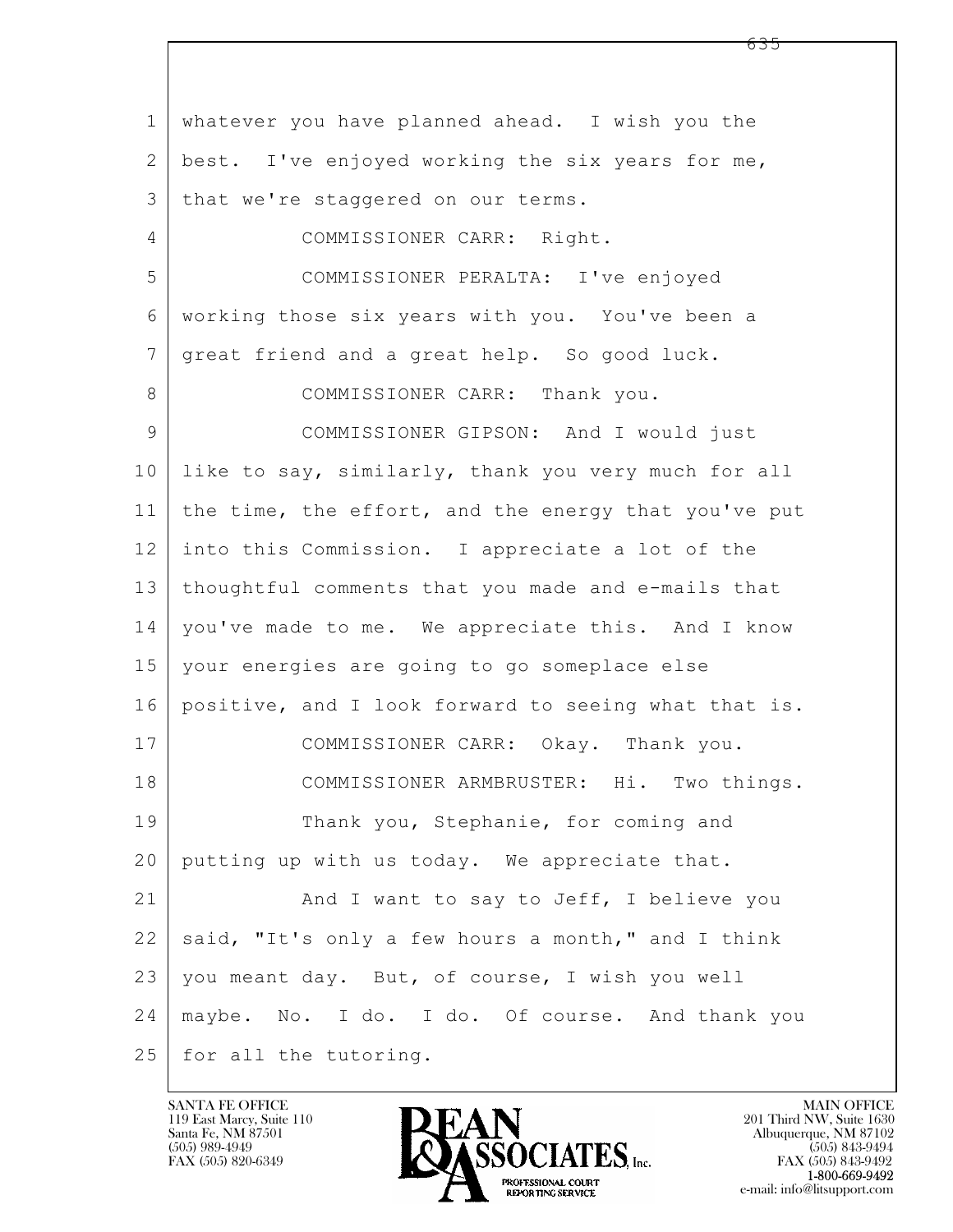$\mathbf{L}$  1 COMMISSIONER CARR: Okay. 2 COMMISSIONER GIPSON: Commissioner Pogna. 3 COMMISSIONER POGNA: Yes. I wanted to 4 | make a request more than a comment that, in the 5 future when a charge is made against a school, a 6 charter school, that it is Christian school or a 7 Christian curriculum or any religion, that the 8 Commissioners be given proof of those charges so 9 that we can understand the truth of the issue versus 10 personal rumor. A lot of it is rumor, I know. 11 | And I will miss Jeff sitting beside me. 12 | Richard I want for you the best. 13 And I have been feeding him cough drops 14 for quite a while. 15 COMMISSIONER CARR: I still have the cough 16 drops you gave me. 17 COMMISSIONER POGNA: So I'll save a little 18 bit of money with your absence. And I wish you 19 luck, Jeff. 20 COMMISSIONER CARR: Thank you, Millie. 21 COMMISSIONER GIPSON: Commissioner Carr. 22 COMMISSIONER CARR: Well, thank all of you 23 | for your kind words. I can't believe it's been 24 eight years -- a long time. Yeah. And it's been -- 25 you know, it's always difficult to leave, you know,

119 East Marcy, Suite 110<br>Santa Fe, NM 87501

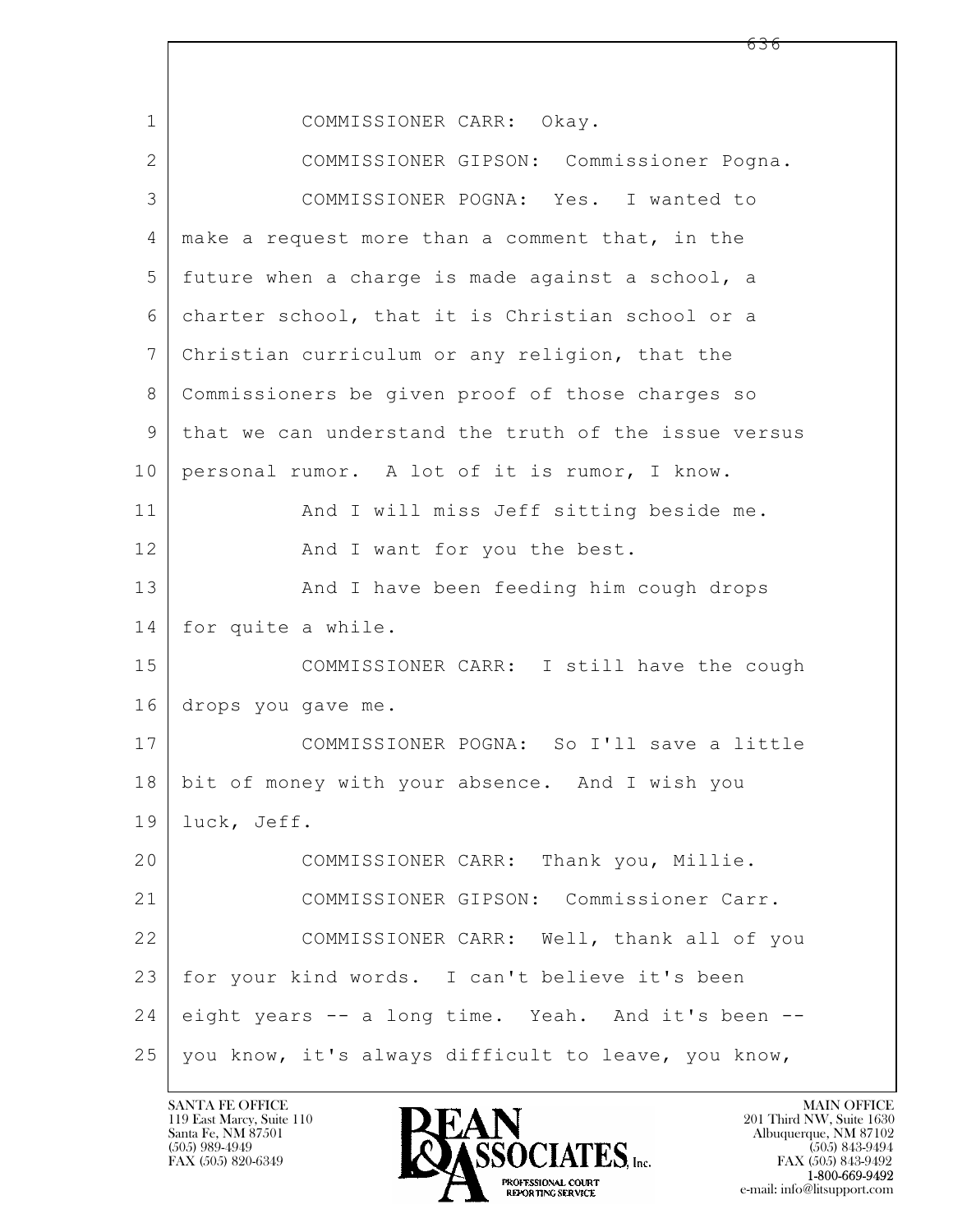| $\mathbf 1$     | someplace and then, you know, I think, "Well, I've   |
|-----------------|------------------------------------------------------|
| 2               | got all this experience, you know. Why should I      |
| 3               | leave?" and all these other things. But I just like  |
| 4               | my teaching. I love my kids.                         |
| 5               | But I'm retiring. It's time for me to                |
| 6               | move on to a different time in my life. And I have   |
| $7\phantom{.0}$ | a lot of energy, and I'm going to focus all that     |
| 8               | experience and all the energy that I have left in my |
| 9               | life to still work, in whatever capacity I can, to   |
| 10              | help improve education in the state of New Mexico    |
| 11              | and all the other things that need to be fixed --    |
| 12              | whatever -- in whatever capacity I can do that.      |
| 13              | I don't -- you know, I never cared about             |
| 14              | titles or accolades or anything like that. They're   |
| 15              | nice, but I only care about being someplace where I  |
| 16              | can actually do some kind of good for my community,  |
| 17              | for my state, or for my country.                     |
| 18              | And it's been a great honor. This                    |
| 19              | Commission, like I said before, has never stooped    |
| 20              | into areas that I thought were inappropriate for     |
| 21              | politicians. I'm very proud of this Commission.      |
| 22              | I'm really proud of the work that we've done. And    |
| 23              | we should always be passionate about what we do and  |
| 24              | stand up for what we believe in, Millie, which you   |
| 25              | always do, and all of you do. And that's okay.       |

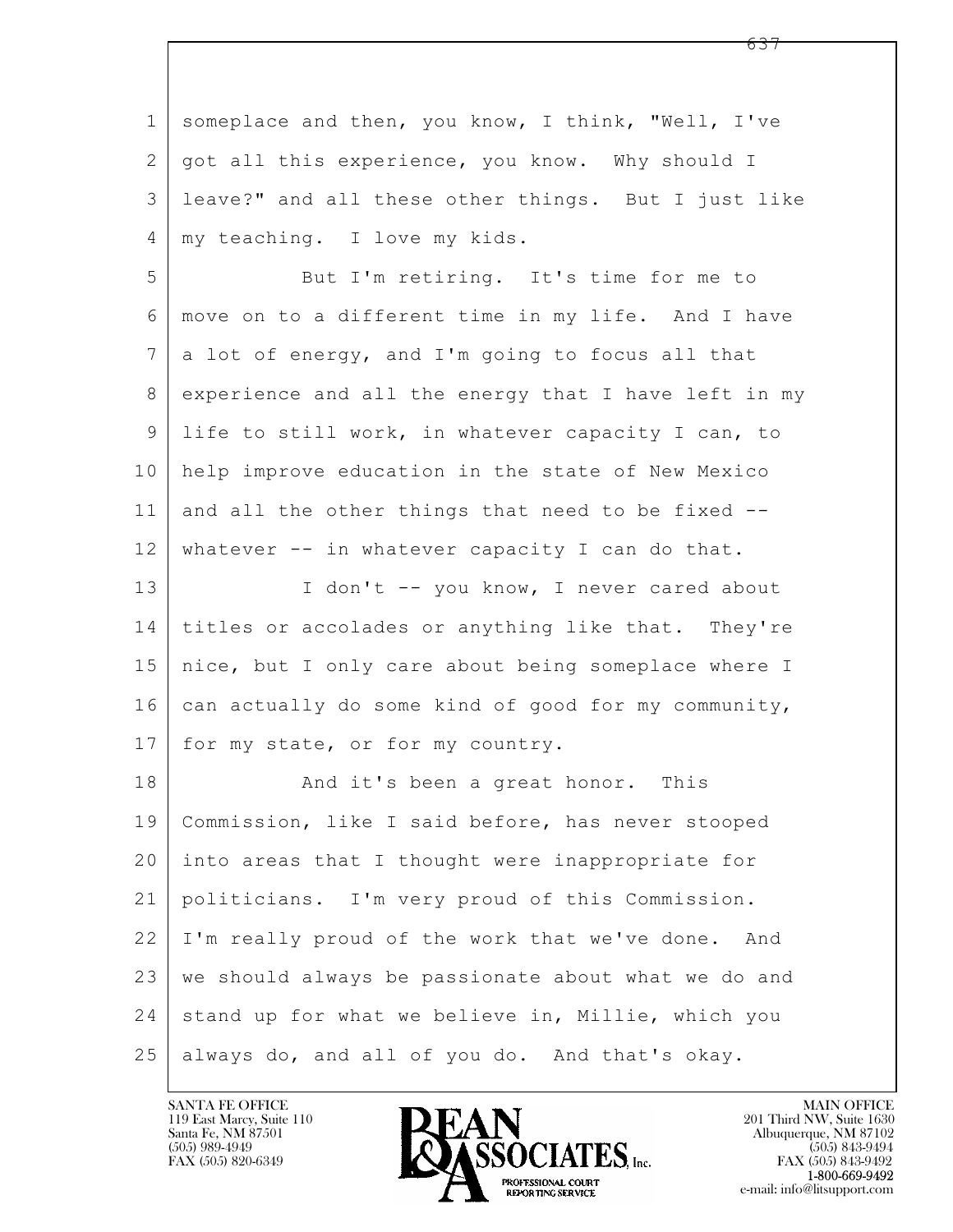$\mathbf{L}$  1 | And, again, I would also ask for 2 forgiveness for any time that I've offended you in  $3$  any way. I hope  $-$  and I probably have. And I'm 4 sorry for that. In my passion I get overzealous as 5 well, and I'm not always perfect by any means. 6 So I'll end it there. Thank you very 7 much. 8 COMMISSIONER GIPSON: Thank you. 9 Commissioner Johnston -- oh, I'm sorry. 10 Commissioner Pogna, did you want to say 11 something? 12 COMMISSIONER POGNA: I'll make my list of 13 offenses. 14 COMMISSIONER JOHNSTON: No more caramel 15 corn for you. 16 COMMISSIONER GIPSON: Commissioner 17 Johnston. 18 COMMISSIONER JOHNSTON: Thank you, 19 Madam Chair. 20 I'd like to thank all of the Commissioners 21 for the warmth of the welcome and the willingness to 22 help me along as a new appointment. My appointment 23 will be over today. 24 COMMISSIONER GIPSON: That's true. 25 COMMISSIONER JOHNSTON: And I don't

119 East Marcy, Suite 110<br>Santa Fe, NM 87501



FAX (505) 843-9492 e-mail: info@litsupport.com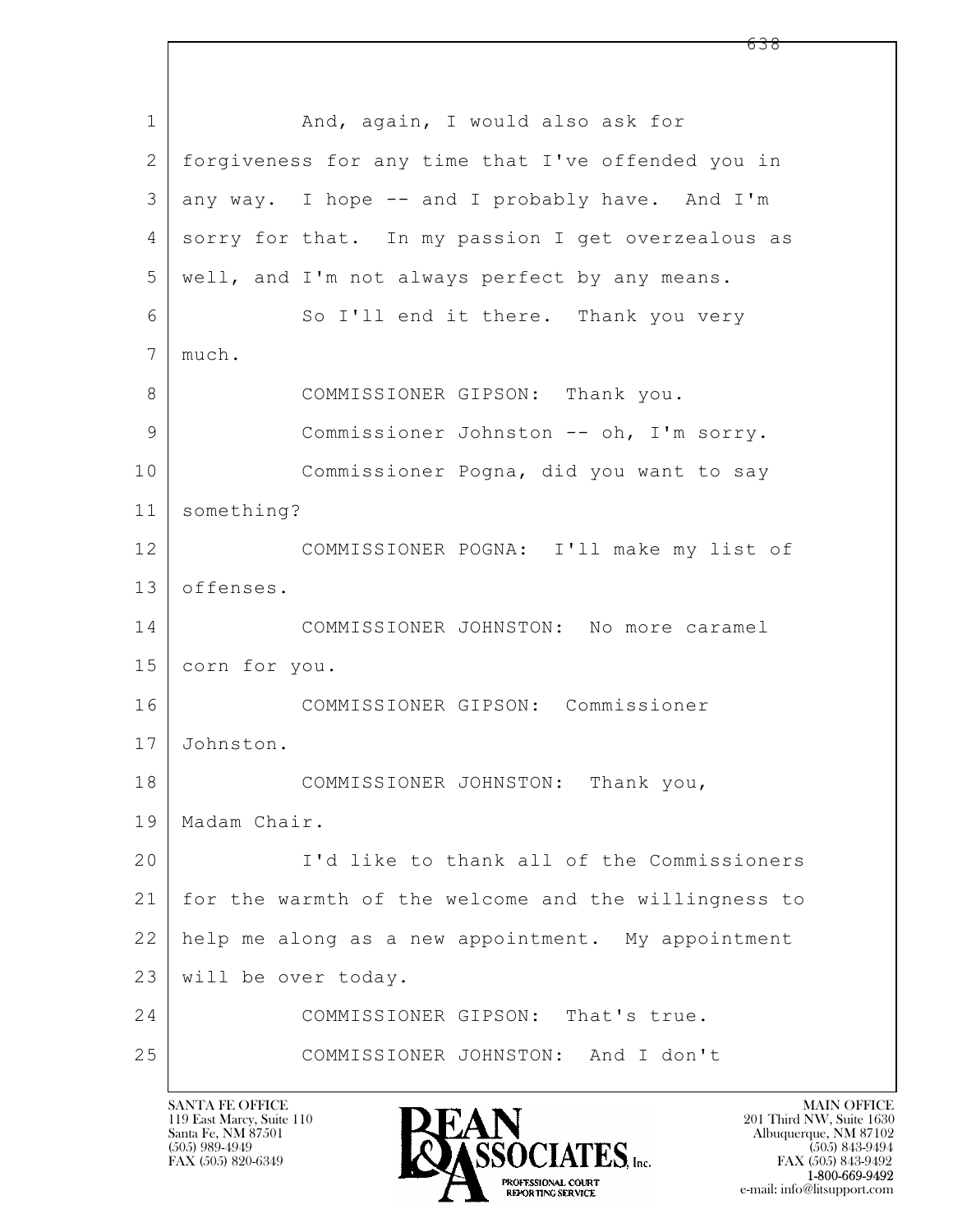$\mathbf{L}$  1 know -- really understand what happens with the 2 | reappointment. I know that there's no one running 3 or anything, but I do not know the intricacies of 4 how we will do this. Beverly says she's going to 5 take care of me again. So I look forward to working 6 with you should that not happen. 7 COMMISSIONER GIPSON: Please. 8 COMMISSIONER JOHNSTON: As we know, we 9 don't want to assume anything. 10 | I really appreciate it. I'd like to thank 11 Charter Schools Division, all of the staff. 12 | And, Katie, I ask that you please pass on 13 | my thanks because the work that you did in 14 preparation for today's meeting was amazing and gave 15 me much insight that I would not have had because of 16 | my short experience. My esteemed colleagues here 17 know this from six years, eight years -- long time. 18 | COMMISSIONER GIPSON: Two years. 19 COMMISSIONER JOHNSTON: I needed the study 20 guide, and I utilized them all. And I thank you for 21 | that. And please pass on to everyone. 22 I told Jeff that I look for great things 23 in education that he's leading. So I look forward 24 to seeing him. 25 Beverly, you take care of me, and I really

119 East Marcy, Suite 110<br>Santa Fe, NM 87501

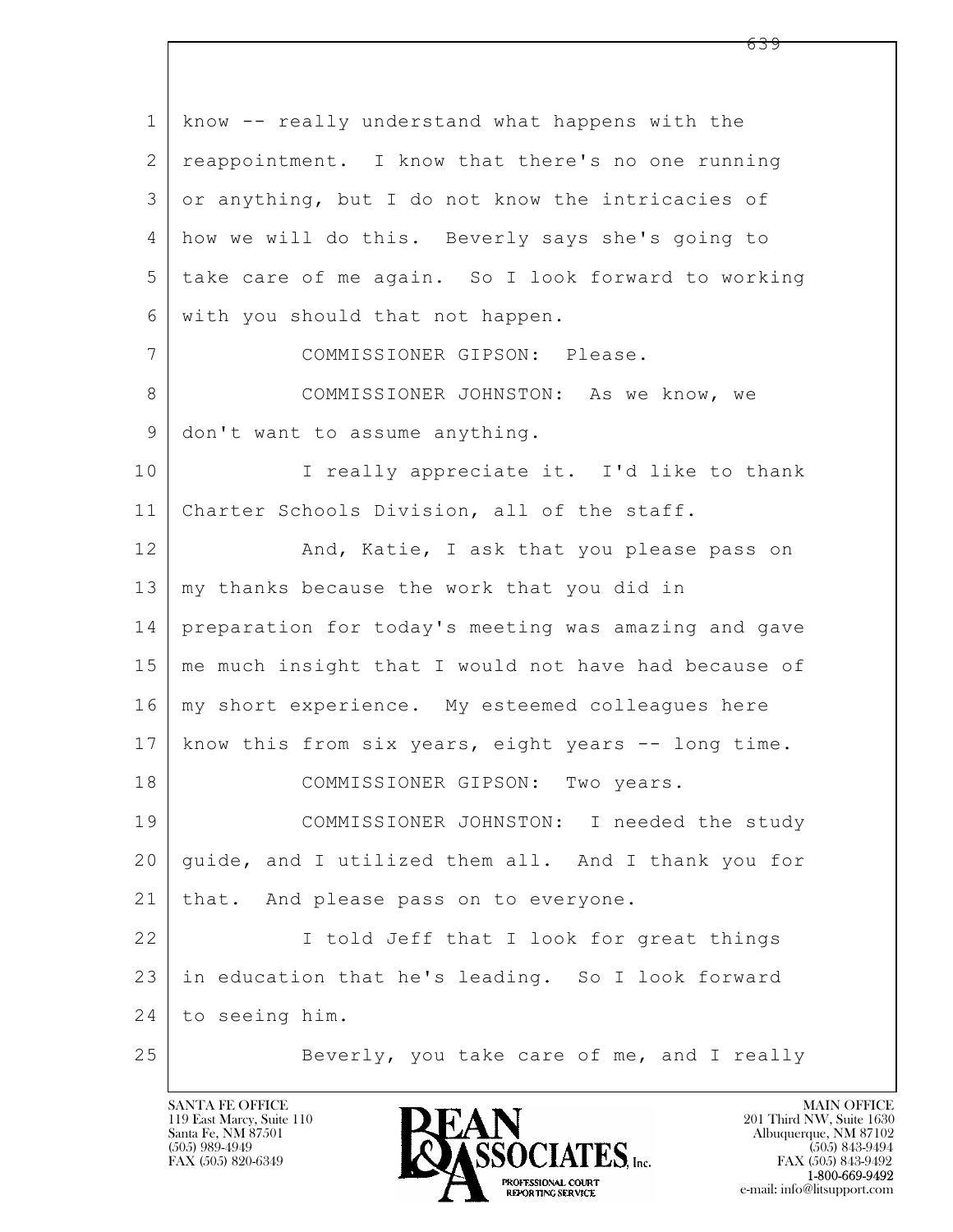$\mathbf{L}$  1 appreciate it. And I know from personal experience 2 the difficulty in getting expense reports filed 3 correctly and paid and not sent back to us for 4 | repeats. And so I really appreciate what you're 5 doing with that. 6 Everybody, it's just been a great 7 privilege, and what a learning curve. So thank you 8 all. And we'll see what happens and see if I'm back 9 in January. I don't know. 10 COMMISSIONER GIPSON: Thank you. 11 | With that, I will entertain a motion to 12 adjourn. 13 COMMISSIONER CARR: So moved. 14 COMMISSIONER GIPSON: Motion to adjourn -- 15 | oh, I'm sorry. I'm sorry. 16 Was there anyone that signed up for public 17 comment? 18 I didn't think so. Looking out there, I 19 didn't think so. There wasn't anyone that was 20 | racing forward. 21 So there is a motion to adjourn. 22 COMMISSIONER ARMBRUSTER: Second. 23 COMMISSIONER GIPSON: All in favor? 24 (Simultaneous response of in favor by all 25 Commissioners.)

119 East Marcy, Suite 110<br>Santa Fe, NM 87501



FAX (505) 843-9492 e-mail: info@litsupport.com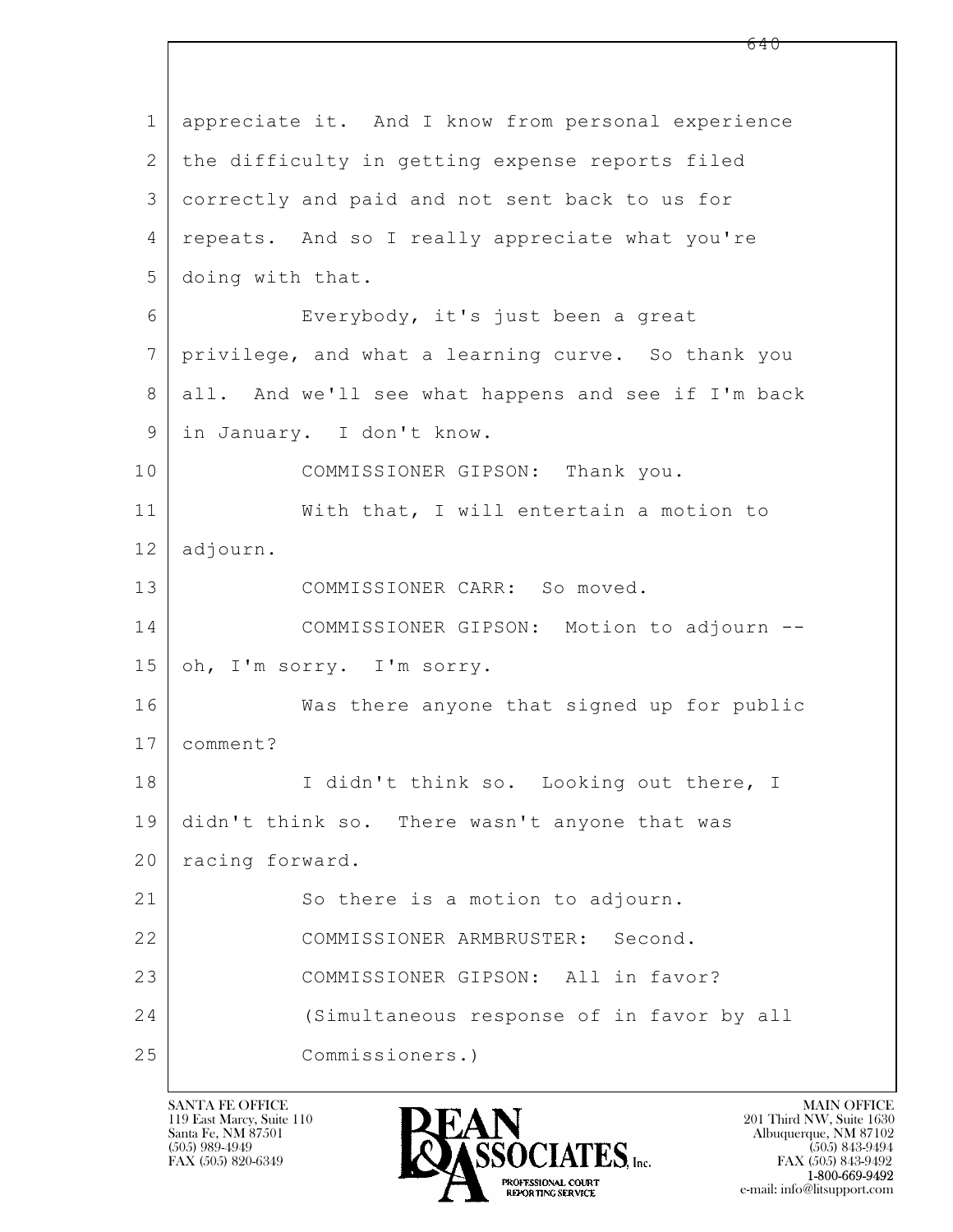|                |                                              |                                         |  | O T T                                   |
|----------------|----------------------------------------------|-----------------------------------------|--|-----------------------------------------|
|                |                                              |                                         |  |                                         |
| $\mathbf 1$    |                                              | COMMISSIONER GIPSON: That is unanimous. |  |                                         |
| $\mathbf{2}$   | Happy holidays to everyone. We will see you  |                                         |  |                                         |
| $\mathcal{S}$  | January 12.                                  |                                         |  |                                         |
| $\overline{4}$ |                                              |                                         |  |                                         |
| 5              |                                              |                                         |  |                                         |
| $\epsilon$     |                                              |                                         |  |                                         |
| $\overline{7}$ |                                              |                                         |  |                                         |
| $\,8\,$        |                                              |                                         |  |                                         |
| $\mathcal{G}$  |                                              |                                         |  |                                         |
| $1\,0$         |                                              |                                         |  |                                         |
| $11\,$         |                                              |                                         |  |                                         |
| $12$           |                                              |                                         |  |                                         |
| 13             |                                              |                                         |  |                                         |
| $1\,4$         |                                              |                                         |  |                                         |
| $15$           |                                              |                                         |  |                                         |
| 16             |                                              |                                         |  |                                         |
| $17$           |                                              |                                         |  |                                         |
| $1\,8$         |                                              |                                         |  |                                         |
| 19             |                                              |                                         |  |                                         |
| 20             |                                              |                                         |  |                                         |
| 21             |                                              |                                         |  |                                         |
| 22             |                                              |                                         |  |                                         |
| 23             |                                              |                                         |  |                                         |
| 24             |                                              |                                         |  |                                         |
| $2\,5$         |                                              |                                         |  |                                         |
|                | SANTA FE OFFICE<br>119 East Marcy, Suite 110 | DEAN                                    |  | MAIN OFFICE<br>201 Third NW, Suite 1630 |



 $\overline{1}$